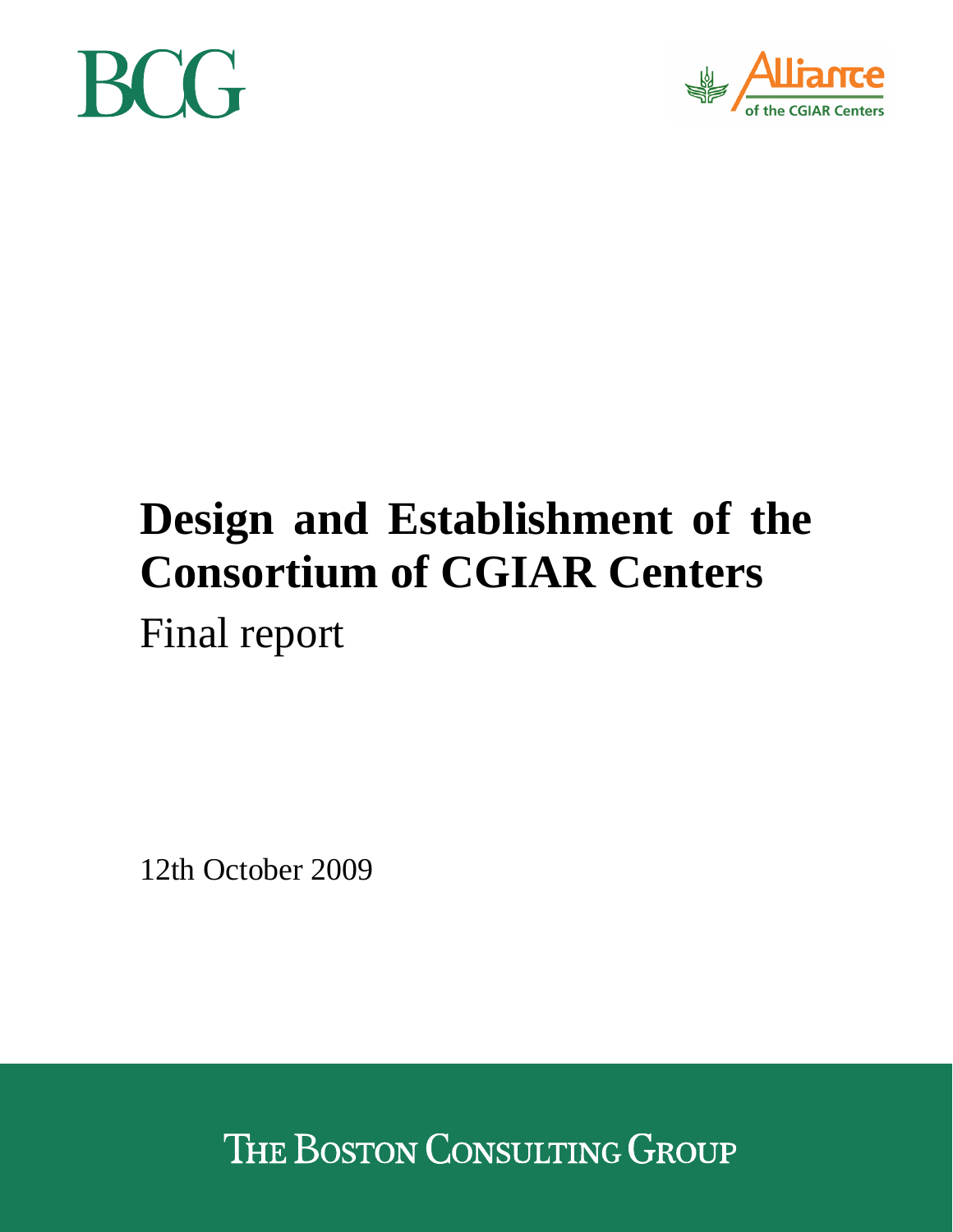Dear members of the CGIAR Alliance

On behalf of the Boston Consulting Group (BCG) team, we are pleased to provide you with the attached report on the Design and Establishment of the Consortium of CGIAR Centers.

Almost 40 years after its creation, the CGIAR continues to make vital contributions to the global community and to development impact. However, the multiple challenges of food security, climate change, and natural resource management remain more acute and more complex than ever. To address these challenges more effectively in the future, the CGIAR is undertaking a significant set of reforms that will replace old structures with new ones and enable greater system-wide coordination and strategic focus.

We are grateful to have had the opportunity to offer our contributions to this important reform process. This report summarizes our recommendations on the design of a Consortium Office that will support the Consortium Board and CEO in fulfilling their mandates as part of the new CGIAR. It also provides our perspectives on two other important aspects of the new Consortium development: the key elements of a new performance management process overseen by the Consortium CEO and Board, and criteria for determining the appropriate location for the new Consortium Office. We have also provided an estimate of the cost of the Consortium Office and Board under a variety of scenarios, and of the net cost impact of the system-level functions in the new CGIAR compared with those currently in place. Finally, we provide some perspectives on the key change management challenges that will need to be met in the coming months to enable a successful transition.

This work has benefited from the involvement of many from within the Alliance and across the CGIAR System. We greatly appreciate the time, commitment and candor of those who have provided us with input and feedback over the past several weeks. We would also specifically like to thank Stephen Hall, Anne-Marie Izac, and the other members of the Consortium Planning Team for their help and guidance in this process.

Many challenges remain to be met as the change agenda moves forward. However, we are confident that the recommendations in this report will provide the Consortium Board and CEO, and the CGIAR system at large, with a solid blue print for the development of the new Consortium, and a foundation for success as the reform effort proceeds.

Yours sincerely

Colin Byle

 $U.$  Ville $\gamma$ 

Lane Might

Minhay

Colin Boyle Ulrich Villis Lane McBride Lynnette Khong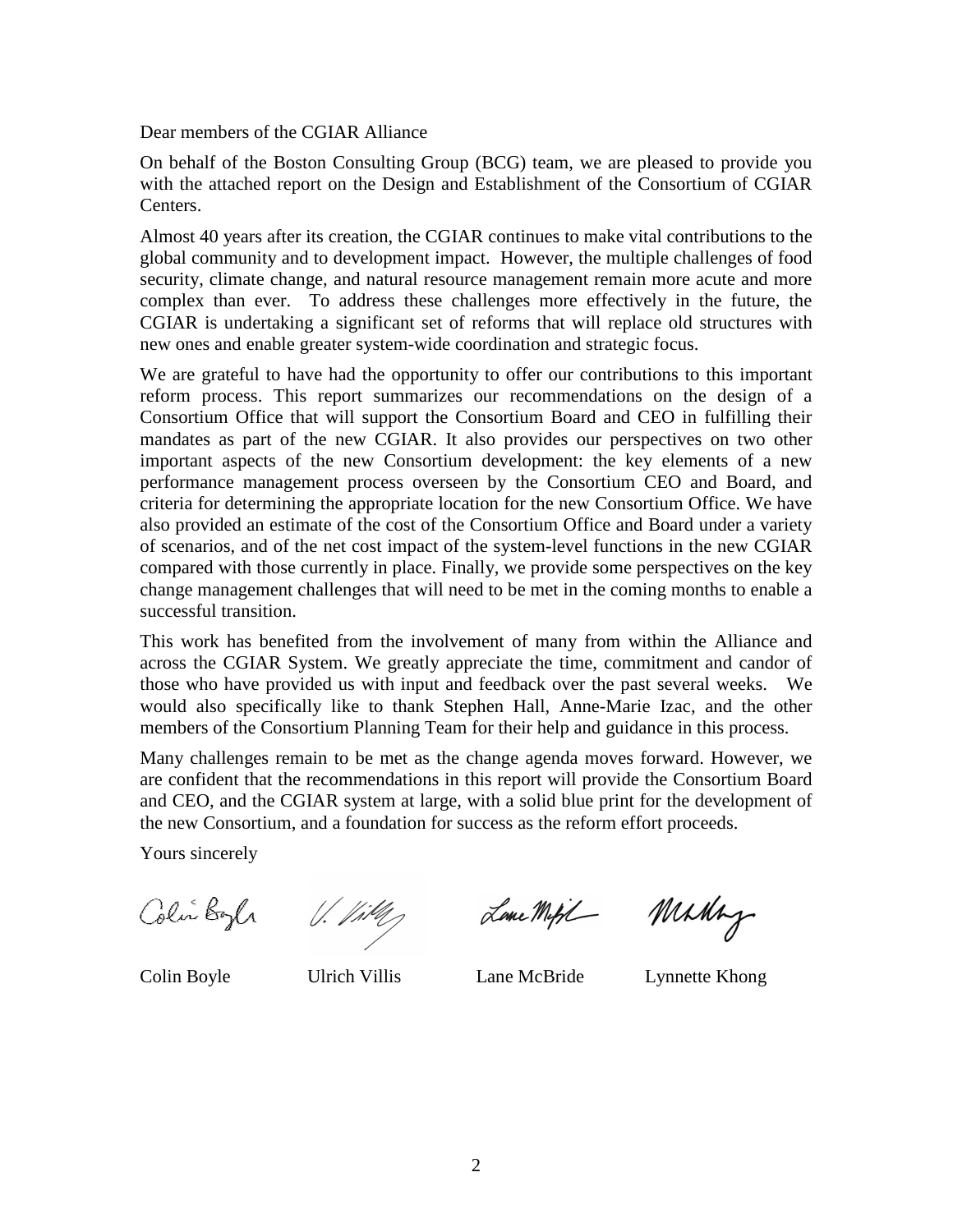# **Table of Contents**

| Chapter 1.                                                            |                                                                                 |  |  |  |
|-----------------------------------------------------------------------|---------------------------------------------------------------------------------|--|--|--|
| Chapter 2.                                                            | Recap: roles and responsibilities of the Consortium CEO and Board 33            |  |  |  |
| Chapter 3.                                                            |                                                                                 |  |  |  |
|                                                                       |                                                                                 |  |  |  |
|                                                                       |                                                                                 |  |  |  |
|                                                                       | 3.3 Recommended organizational structure for the Office: Four discrete units 38 |  |  |  |
|                                                                       |                                                                                 |  |  |  |
|                                                                       |                                                                                 |  |  |  |
|                                                                       |                                                                                 |  |  |  |
|                                                                       |                                                                                 |  |  |  |
|                                                                       |                                                                                 |  |  |  |
|                                                                       |                                                                                 |  |  |  |
|                                                                       | 4.2 Lessons learned from the current CGIAR performance management process  64   |  |  |  |
|                                                                       | 4.3 Principles to guide the performance management process in the new CGIAR 67  |  |  |  |
|                                                                       |                                                                                 |  |  |  |
|                                                                       |                                                                                 |  |  |  |
| Chapter 5.                                                            |                                                                                 |  |  |  |
|                                                                       |                                                                                 |  |  |  |
|                                                                       |                                                                                 |  |  |  |
|                                                                       |                                                                                 |  |  |  |
| Chapter 6.                                                            |                                                                                 |  |  |  |
|                                                                       |                                                                                 |  |  |  |
|                                                                       |                                                                                 |  |  |  |
| 6.3 Comparison of the costs of current vs. future system functions 87 |                                                                                 |  |  |  |
|                                                                       |                                                                                 |  |  |  |
|                                                                       |                                                                                 |  |  |  |
| Chapter 7.                                                            |                                                                                 |  |  |  |
|                                                                       |                                                                                 |  |  |  |
|                                                                       |                                                                                 |  |  |  |
|                                                                       |                                                                                 |  |  |  |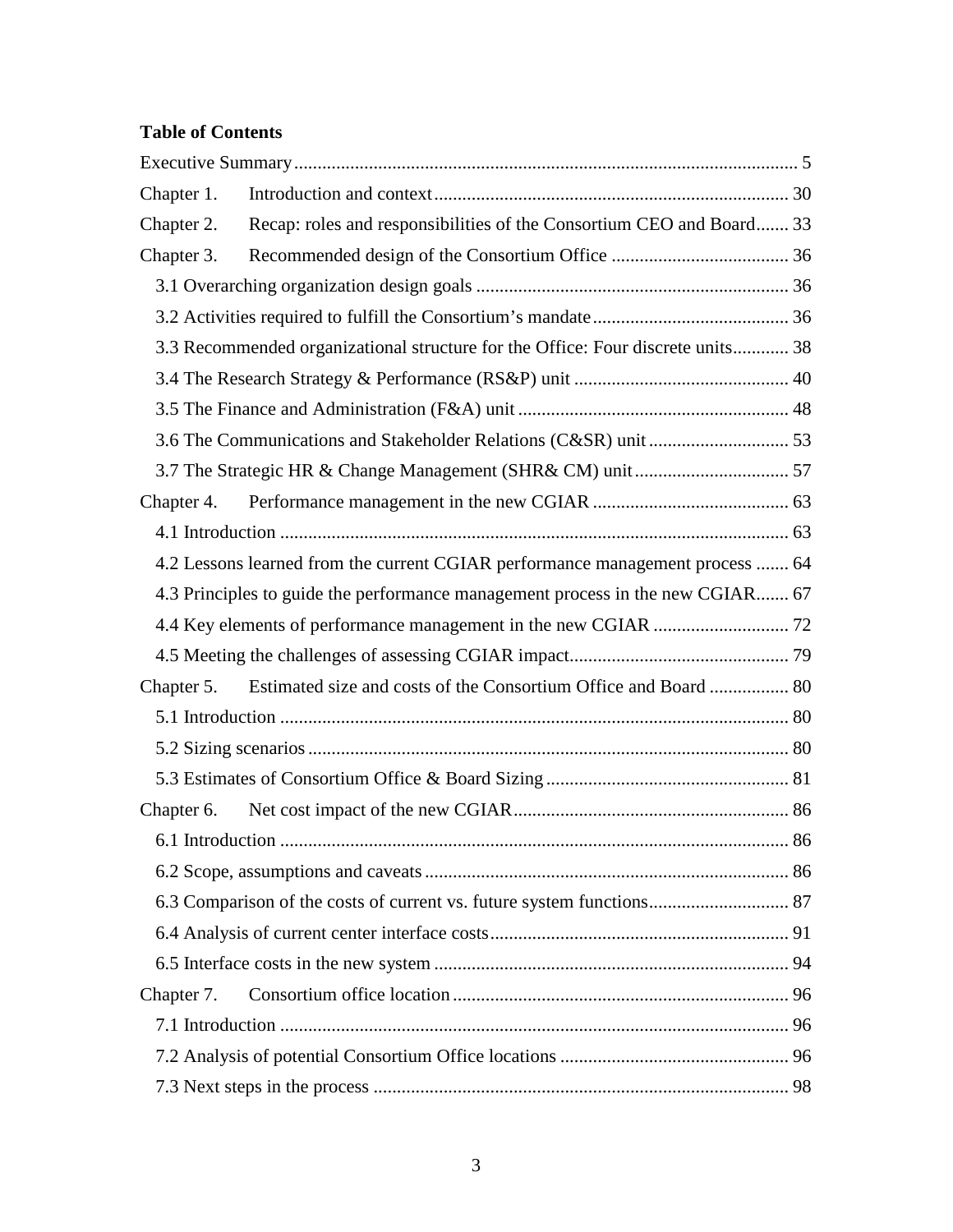| Chapter 8. |                                                                     |  |  |
|------------|---------------------------------------------------------------------|--|--|
|            |                                                                     |  |  |
|            |                                                                     |  |  |
|            |                                                                     |  |  |
|            |                                                                     |  |  |
|            |                                                                     |  |  |
|            |                                                                     |  |  |
|            |                                                                     |  |  |
|            |                                                                     |  |  |
|            |                                                                     |  |  |
|            |                                                                     |  |  |
|            |                                                                     |  |  |
|            |                                                                     |  |  |
|            | Appendix A: Roles and responsibilities of the Consortium Board  120 |  |  |
|            |                                                                     |  |  |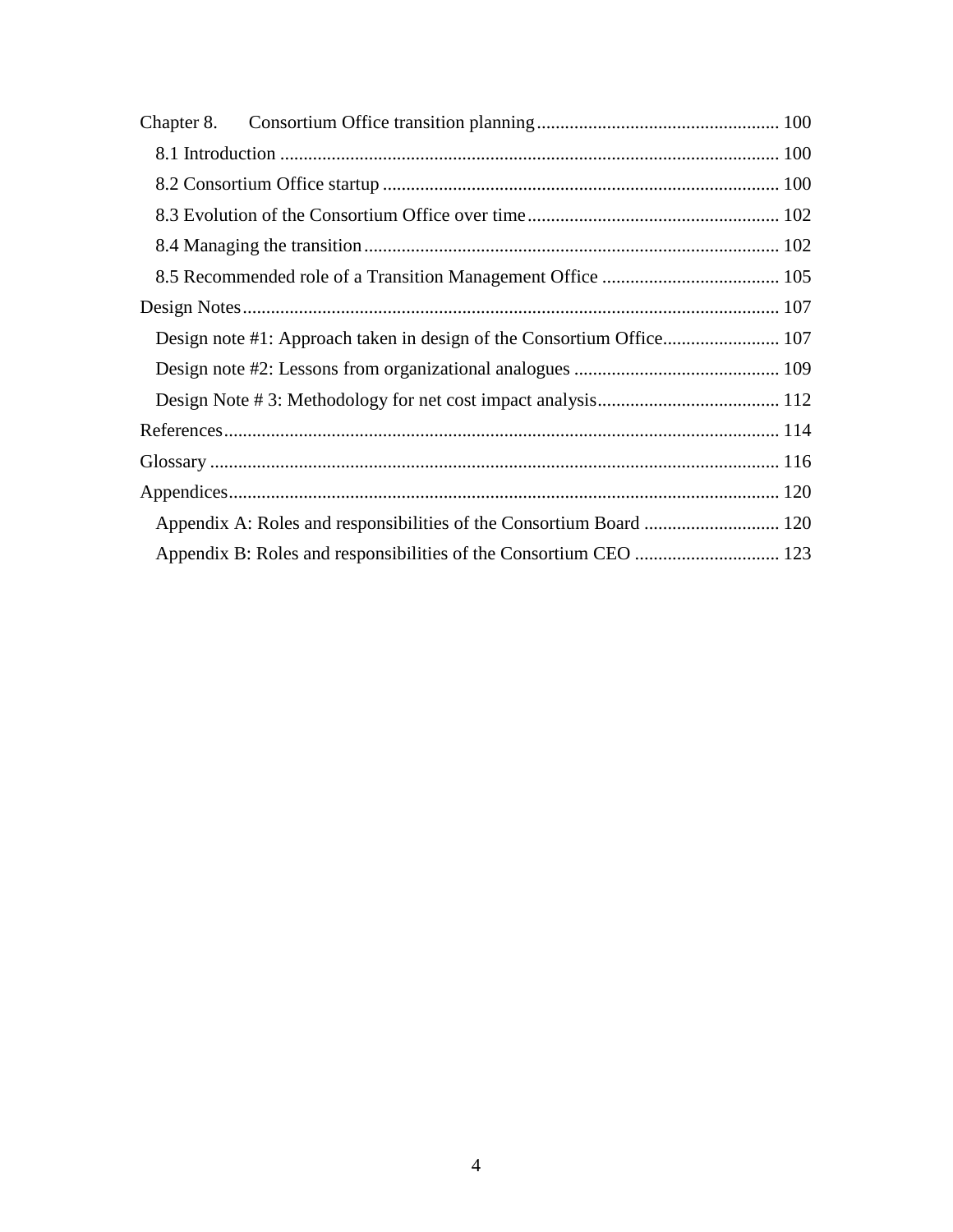## **Executive Summary**

#### **Introduction and Context**

Since its establishment almost 40 years ago, The Consultative Group on International Agricultural Research (CGIAR) has sought to use the power of innovation to address the food security and economic development needs of the world's poor. While it continues to make vital contributions in the face of ever more acute global challenges, the CGIAR system stands at a crossroads. Concerns about stagnant funding levels, fragmentation of focus, excessive bureaucracy and barriers to collective action and greater coordination have motivated the desire for large-scale reform of the system. At a 2008 meeting in Maputo, Mozambique, stakeholders from across the system (centers, funders, and partners) agreed in principle to a number of changes to expand the CGIAR's capacity to deliver true developmental impact and prepare the system for its next 40 years.

Over the last several months, a number of related efforts have addressed different elements of this change agenda. The Boston Consulting Group (BCG) has supported the change process in two phases: First, we focused on drafting a new constitution for the Consortium and defining the roles of the Consortium Board and CEO. Second, we worked on designing the Consortium Office's structure and functions to enable it to support the Board and CEO effectively. This latter work is the topic of this paper.

Our analysis has focused on the Consortium, which is only one of the new CGIAR's "system functions" – meaning the entities that are responsible for coordinating and overseeing the work of the system. As a result, our recommendations here do not include some important "pieces of the puzzle." The designs of the Fund Council and ISPC have been handled as separate workstreams under the overall coordination of the Transition Management Team (TMT). (We have been in contact with the leaders of those efforts to try to ensure that the designs are aligned and consistent.) The proposed initial SRF and Mega Program portfolio have been developed as part of yet another workstream, and shared services across the Member Centers (including today's system offices) are being evaluated under a separate consultancy.

Given that the different elements of the new CGIAR will continue to evolve – and that their evolution will require some "fine-tuning" of the Consortium Office designs – we suggest that this document be viewed as a set of "point-in-time" recommendations based on best-available information. We are confident that the designs reflected here are not only well grounded but also very close to what will be needed when all of the parts stop moving. However, we recommend continued scrutiny of the design of each of the various parts of the new system to ensure that any unnecessary duplication is avoided, and that the system as a whole is kept as lean as possible.

\*\*\*\*\*

#### **Roles and Responsibilities of the Consortium CEO and Board**

The roles and responsibilities of the Consortium Board and CEO, as articulated in the new Constitution, have informed our recommended organizational design of the Consortium. **Chapter 2** of the Report provides a recap of these roles and responsibilities.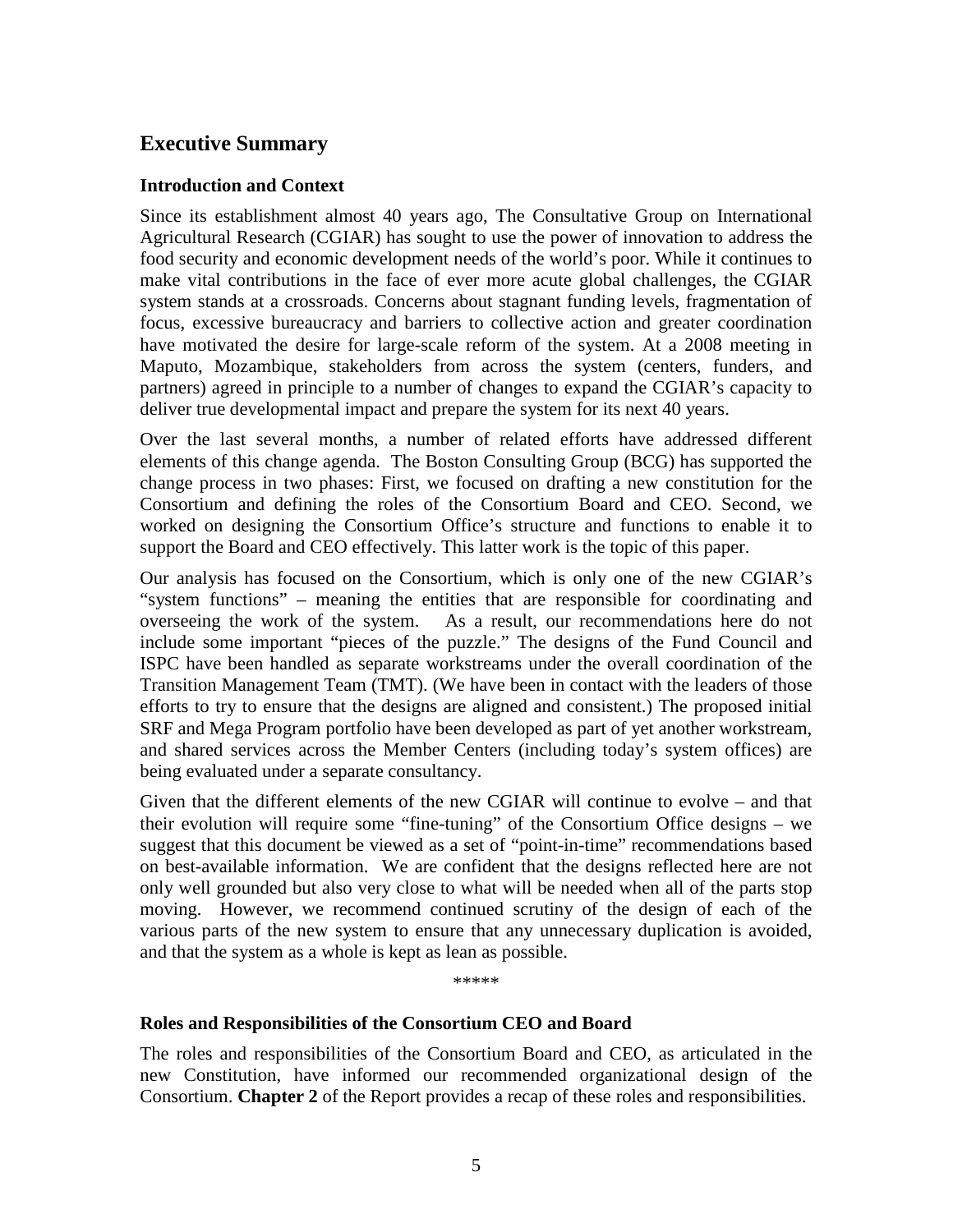It is appropriate to acknowledge that there is a very real tension between the Consortium Board's system-wide mandate and the role of individual center Boards. If well managed, this tension can be a constructive force, driving each side to excel in its role and providing checks and balances for the system as a whole. Striking the right balance of power between the Consortium and its Member Centers over time will be critical to the success of the new CGIAR.

\*\*\*\*\*

#### **Recommended Design of the Consortium Office**

In **Chapter 3**, we lay out our detailed recommendations for the organizational design of the Consortium. This design has benefited from a study of analogous organizations, as well as input from the Alliance. Much of the feedback received has been reflected in "Feedback Notes" throughout Chapter 3.

The Alliance has had input into the recommendations presented here. Alliance members will continue to be consulted as the design process continues. However, the ultimate reviewers and decision makers for this set of recommendations will be the Consortium Board and CEO, who together will decide on the support they need to execute their mandate as effectively and efficiently as possible.

## *Overarching organization design goals*

In designing the Consortium Office to support the Board and CEO, we have been cognizant of many stakeholders' concerns that the Consortium be as focused, simple, streamlined, and cost-effective as possible. In that spirit, and in light of the reform agenda laid out in Maputo, we have designed the Consortium Office with a set of high-level goals in mind, i.e., that the Office will:

- Focus on activities that enable Member Centers to increase their research effectiveness and impact
- Minimize duplication of roles and responsibilities between the Consortium Board/ Office and other parts of the CGIAR system
- Be as lean as possible and sized according to the main drivers of work (e.g, number of Mega Programs, size of CG Fund), evolving in size as these drivers change
- Enable efficient decision making; minimize bureaucracy
- Foster communication and collaboration between the Consortium Board/Office and key Consortium stakeholders, in particular, Member Centers and the bodies of the Fund
- Strengthen functions that are not performed well today (e.g., building the public profile of the CGIAR)
- Play a role as "Performance Manager" of Mega Programs and other work funded through the CGIAR Fund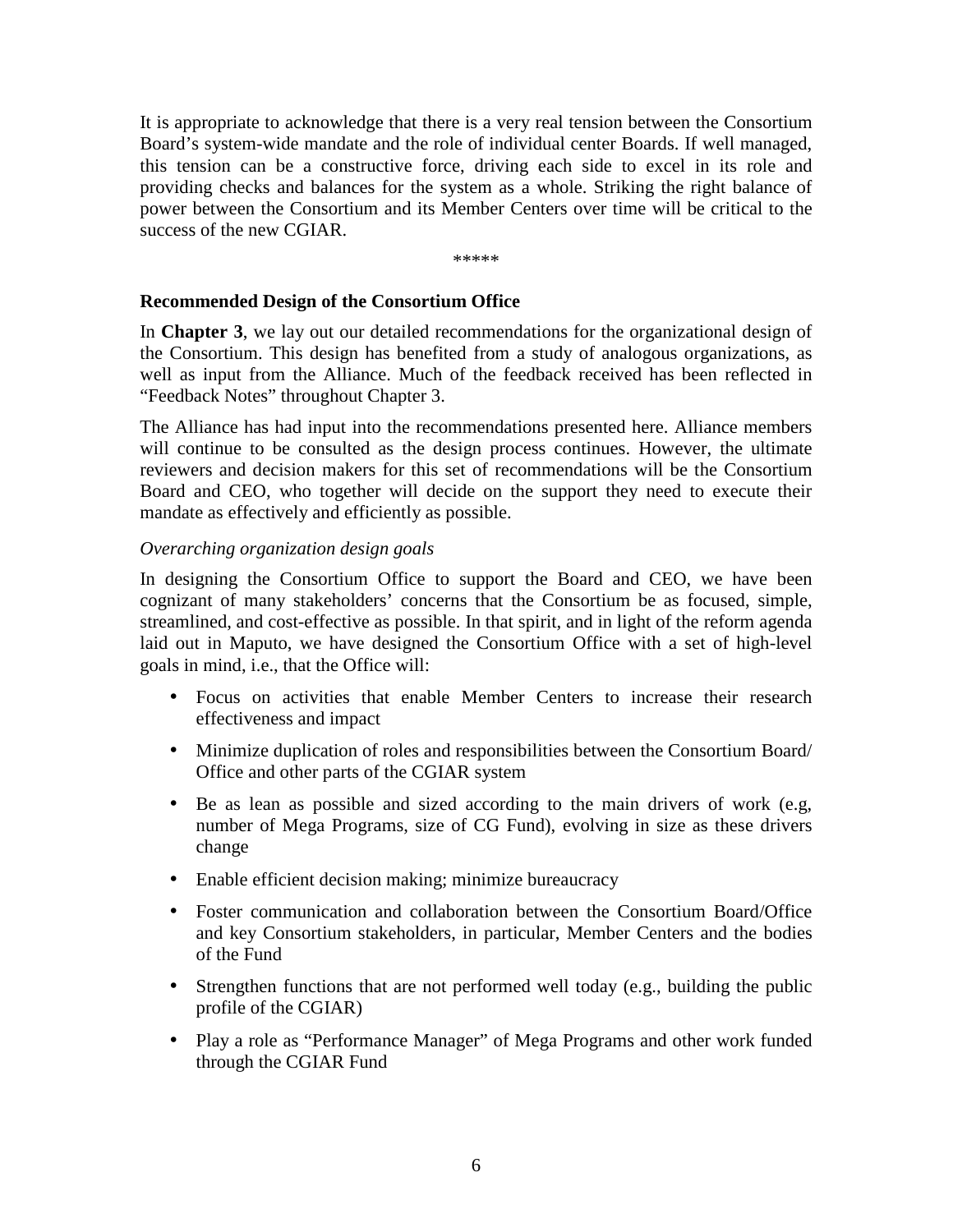#### *Recommended Organizational Structure for the Consortium Office: Four Discrete Units*

The Consortium's mandate is broad. Under the new Constitution, it is charged with providing leadership to Member Centers and other system partners and coordination of their activities so they can contribute most effectively to the overall CGIAR vision.

To support the Consortium Board and CEO in achieving this mandate, the Constitution calls for a Consortium Office consisting of "a professional staff responsible for carrying out the day-to-day operations of the Consortium." The Consortium Board will consist of part-time members, while the Consortium Office will work under the direct leadership of a full-time CEO.

We believe the Office will operate most effectively if its functions are divided into four key organizational units:

- **1. Research Strategy & Performanc**e: Responsible for harnessing the expertise and input of Member Centers and other stakeholders in the development of CGIAR research priorities, the Strategic Results Framework and Mega Program Portfolio. Will also support the Board and CEO in developing proposals for fund allocation across and within Mega Programs, and for monitoring and reporting on Mega Program performance
- **2. Finance and Administration**: Responsible for providing financial oversight of Mega Programs and Member Centers, performing aggregated financial reporting, and improving the efficiency and effectiveness of financial management by coordinating activities across Member Centers. Also responsible for financial management of the Consortium Office itself.
- **3. Communications and Stakeholder Relations**: Responsible for helping the Board and CEO locate new funding sources and attract them to the Consortium, and for raising the profile of the CGIAR through marketing and brand-building activities. Will also coordinate and synthesize communications efforts and build a community of practice across Member Centers.
- **4. Strategic HR & Change Managemen**t: Responsible for supporting change management throughout the transition to the new Consortium, including recruiting Consortium Office staff, and for leading the development of crosscenter Strategic HR initiatives in collaboration with center leadership and HR teams.

*Note*: A **Shared Services** unit will also be part of the new Consortium. The organizational set-up and activities of this function will be detailed under a separate consultancy. However, from a governance perspective, we recommend that the Head of this unit report directly to the Consortium CEO.

This division of responsibilities under the CEO is a logical separation of Consortium work according to the skill sets required for each type of activity, aligns each function with the key stakeholders involved, provides the Consortium with sufficient senior management focus and expertise in each key area of work, and provides an appropriate span of supervision and sufficient operational support to allow the CEO to focus on leadership-level priorities. In addition, it creates a relatively lean structure with as few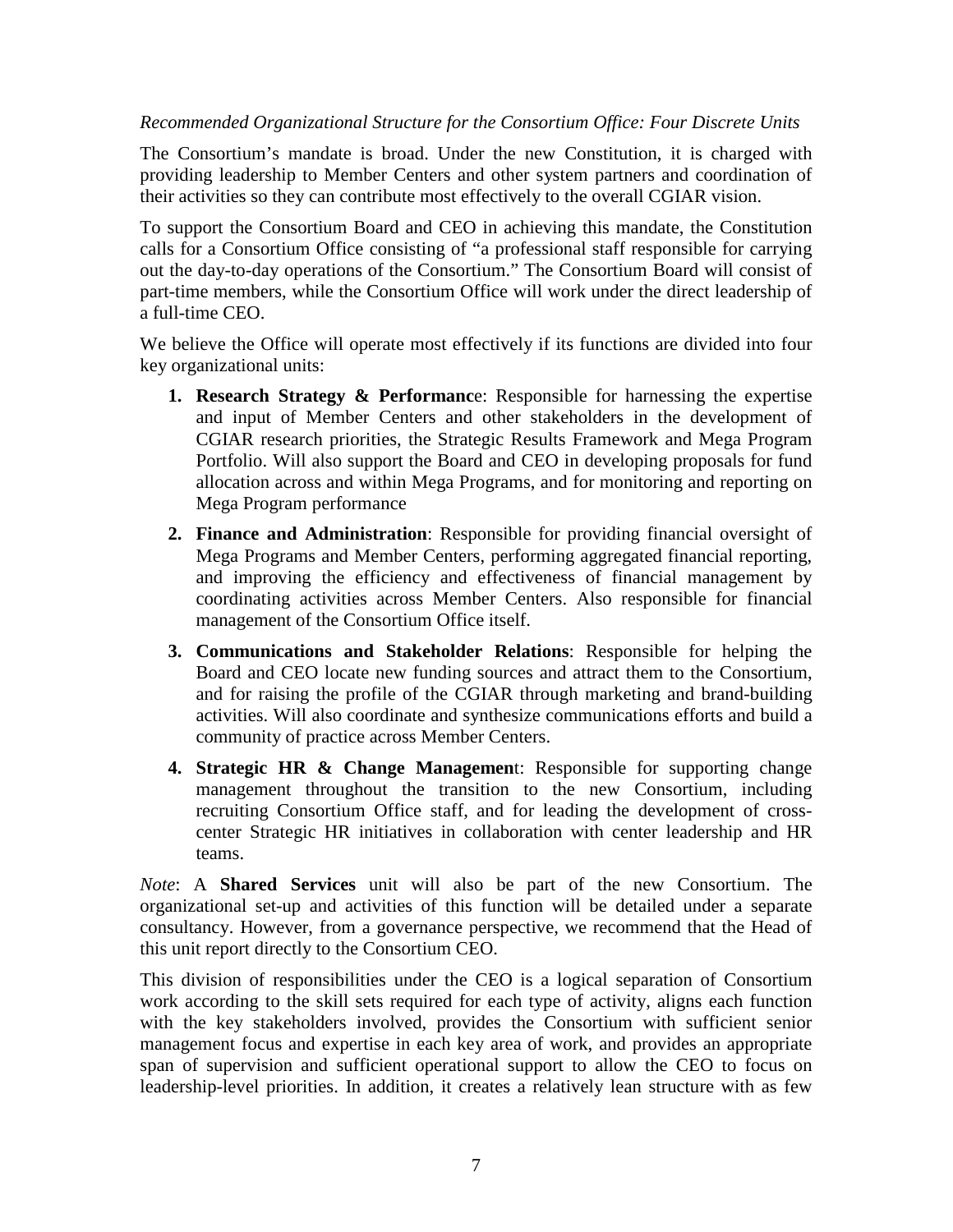organizational layers as possible and facilitates efficient communication and decisionmaking.

The head of each unit would report directly to the CEO, as shown in the organizational chart below:

**Shared Services<sup>1</sup>** 1. To be determined as part of separate Shared Services Consultancy Research Strategy & **Performance** Finance & Administration **Consortium Board** Communications & Stakeholder Relations Strategic HR & Change Management **1 2 3 4 Consortium CEO**

*Recommended Consortium Office organization design* 

## **1. The Research Strategy & Performance (RS&P) Unit**

We recommend the creation of a Research Strategy & Performance unit to support the CEO and Board in carrying out their responsibilities under the Consortium Constitution in the following areas:

- 1. Strategy setting, portfolio development and resource allocation
- 2. Mega Program portfolio performance management
- 3. Donor interface and reporting
- 4. Fostering efficiencies, best practices and Consortium-wide policy discussion

*Responsibilities of the Head of RS&P* 

- 1*.* **Strategy setting, portfolio development and resource allocation***.* The Head of RS&P would manage a robust strategy and portfolio allocation process, and help shape a coherent and balanced agenda of Mega Programs in collaboration with centers and other stakeholders. Harnessing the expertise and involvement of centers, he or she would help to identify strategic priorities for the CGIAR, design and manage the Mega Program portfolio selection process, develop an "investment plan" proposing the allocation of resources to maximize synergies across the Mega Program portfolio, and nominate Lead Centers.
- 2. **Mega Program portfolio performance management**. The Head of RS&P would also be responsible for monitoring the scientific performance of Mega Programs so as to inform intelligent decisions about future resource allocations, provide annual reporting to the Fund on the performance of Mega Programs, and give meaningful feedback to programs to maximize the development impact of the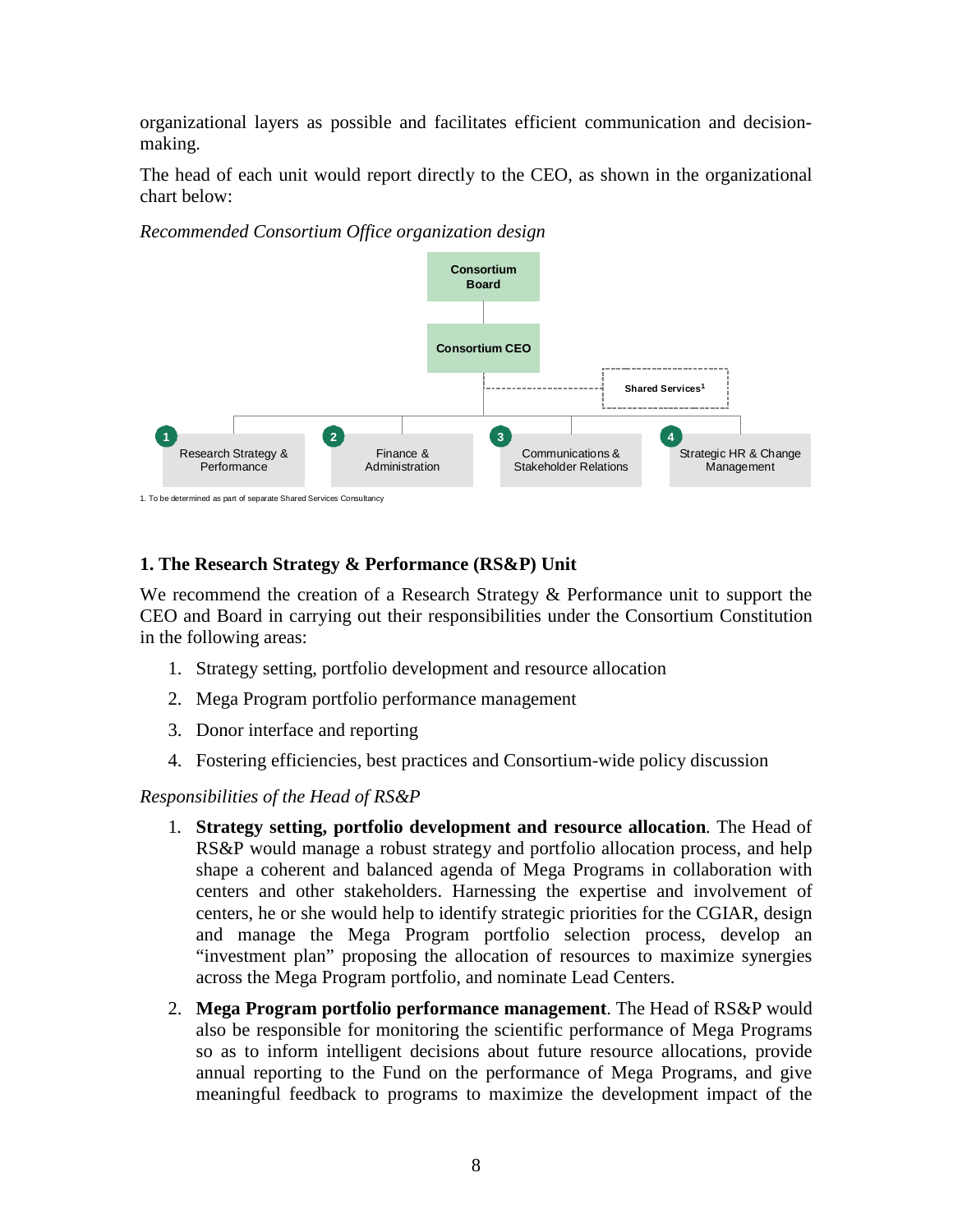CGIAR's research. These tasks would be performed with the help of Mega Program Officers reporting to the Head, as explained below.

- 3. **Donor interfac**e. In support of the CEO, the RS&P Head would serve as a central point of contact for reporting to the Fund and donors on Mega Program and overall system performance.
- 4. **Fostering efficiency, best practices, and Consortium-wide policy discussion**. The RS&P Head would be responsible for facilitating Consortium-wide debate on crosscutting issues and policies.

## *RS&P Staff Supporting the Head*

Supporting the head would be Mega Program Officers (MPOs), who would serve as the primary science performance managers of Mega Programs. MPOs would not be responsible for day-to-day program management of Mega Programs; that would be the role of Lead Centers. Rather, MPOs would be charged with maintaining an "arms-length" perspective on Mega Program performance through regular monitoring of progress against planned milestones, and evaluating the impact of Mega Programs using relevant, program-specific metrics. (See Chapter 4 for a discussion of performance metrics in the new system.)

A second role eventually supporting the head would be a Portfolio Development and Evaluation Manager who would be responsible for analytical and process support for Consortium strategy development and priority setting, including: mobilizing expert input (both CG and external) to inform research priorities, managing the MP selection process, and synthesizing inputs from MPOs and Finance into reporting to the Fund. It is unlikely that the Portfolio Development and Evaluation Manager position would need to be filled until the Fund and Mega Programs reach a critical mass.

## **2. The Finance and Administration (F&A) Unit**

The Consortium Constitution defines responsibilities for the Consortium CEO and Board in a number of areas related to financial management, including overseeing the functioning of the Consortium as a central point of fiduciary and operational accountability for all funds that pass to it from the Fund. We recommend a Finance & Administration unit, led by a Chief Finance and Administrative Officer (CFAO), to support the Board and CEO in the following key areas of activity:

- 1. **Financial monitoring of Mega Program**s. Reviewing and analyzing the financial health of Mega Programs, monitoring financial compliance with Consortium-Fund and Consortium-Center performance agreements, and flagging financial risks presented by Mega Programs with a view to recommending mitigating or corrective actions to the CEO and Board.
- 2. **Financial monitoring of centers**. Reviewing and forming a point of view on the financial health of centers, and of the Consortium as a whole, monitoring financial and reputational risks that individual centers may pose to the CGIAR, and informing the CEO and Board of these risks.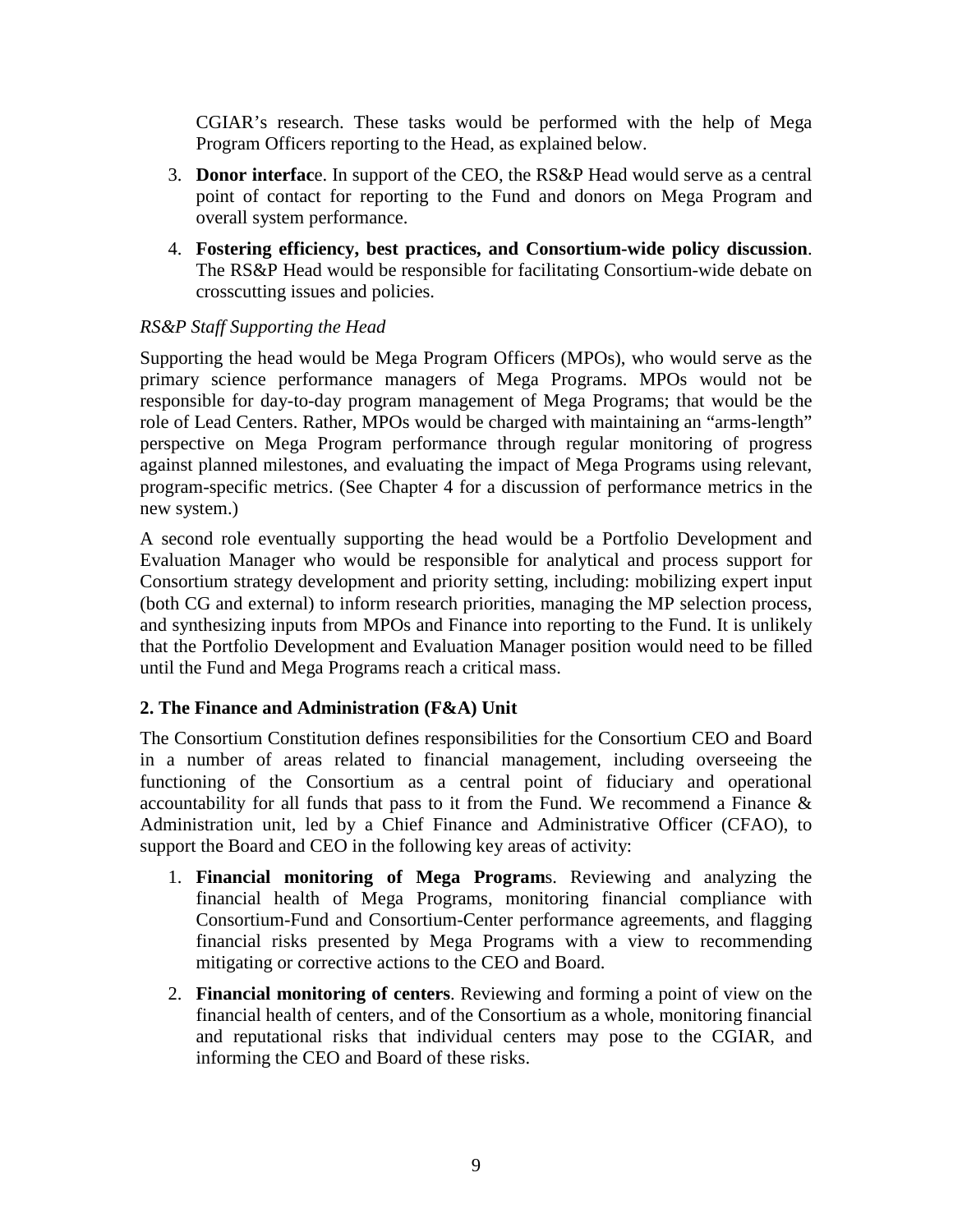- 3. **Financial reporting to the Fund, Member Centers and external regulatory bodies**. Preparing annual financial reports with respect to the Mega Programs, the Consortium Office, and also on an aggregated CG-wide basis.
- 4. **Fostering financial management efficiency/best practices**. Based on input from Member Centers and the Shared Services unit, developing recommendations to the CEO and Board for improving the efficiency and effectiveness of CGIAR financial management through Consortium-wide initiatives, e.g., development of financial guidelines, common standards, and shared systems.

## *F&A Staff Supporting the CFAO*

To support the Chief Financial and Administrative Officer in fulfilling his/her function, we recommend the following roles:

- **Finance Officer**: Would support the CFAO in monitoring the financial aspects of performance contracts and agreements, lending the analytical and process support necessary for monitoring the financial health of Mega Programs and centers, and preparing financial reporting to the Fund, Member Centers and external regulatory bodies.
- **Consortium Office Finance Manager**: Would be responsible for managing and preparing Consortium Office budgets and financial plans, and managing the interaction between the Consortium F&A team and Consortium Shared Services (e.g., development and monitoring of service level agreements).
- **Contracts Administrator**: Responsible for providing process support for contract development, execution and monitoring.
- The additional roles of *Fund Disbursement and Treasury Support* (e.g., investment policy, currency hedging) may also be needed, depending on final agreement with the Fund on the process for transferring funds to the Consortium Office and making disbursements to Mega Program participants/ centers.

## **3. The Communications and Stakeholder Relations (C&SR) Unit**

The Consortium Constitution articulates responsibilities for the Consortium CEO and Board in raising the profile of the Consortium and agricultural research for development, and in supporting the Fund Council in fundraising and donor relations. In addition, the Board itself will require support in its interactions with the CEO and Consortium Office, as well as with Member Centers and other key stakeholders.

To provide appropriate focus and expertise to these activities, we recommend a Communications and Stakeholder Relations unit within the Consortium Office responsible for:

- 1. Fundraising and donor relations, in support of the Fund Council
- 2. Raising the profile of the CGIAR and agricultural research for development, and conducting branding and marketing activities to attract donor investment
- 3. Monitoring and responding to shifts in the external environment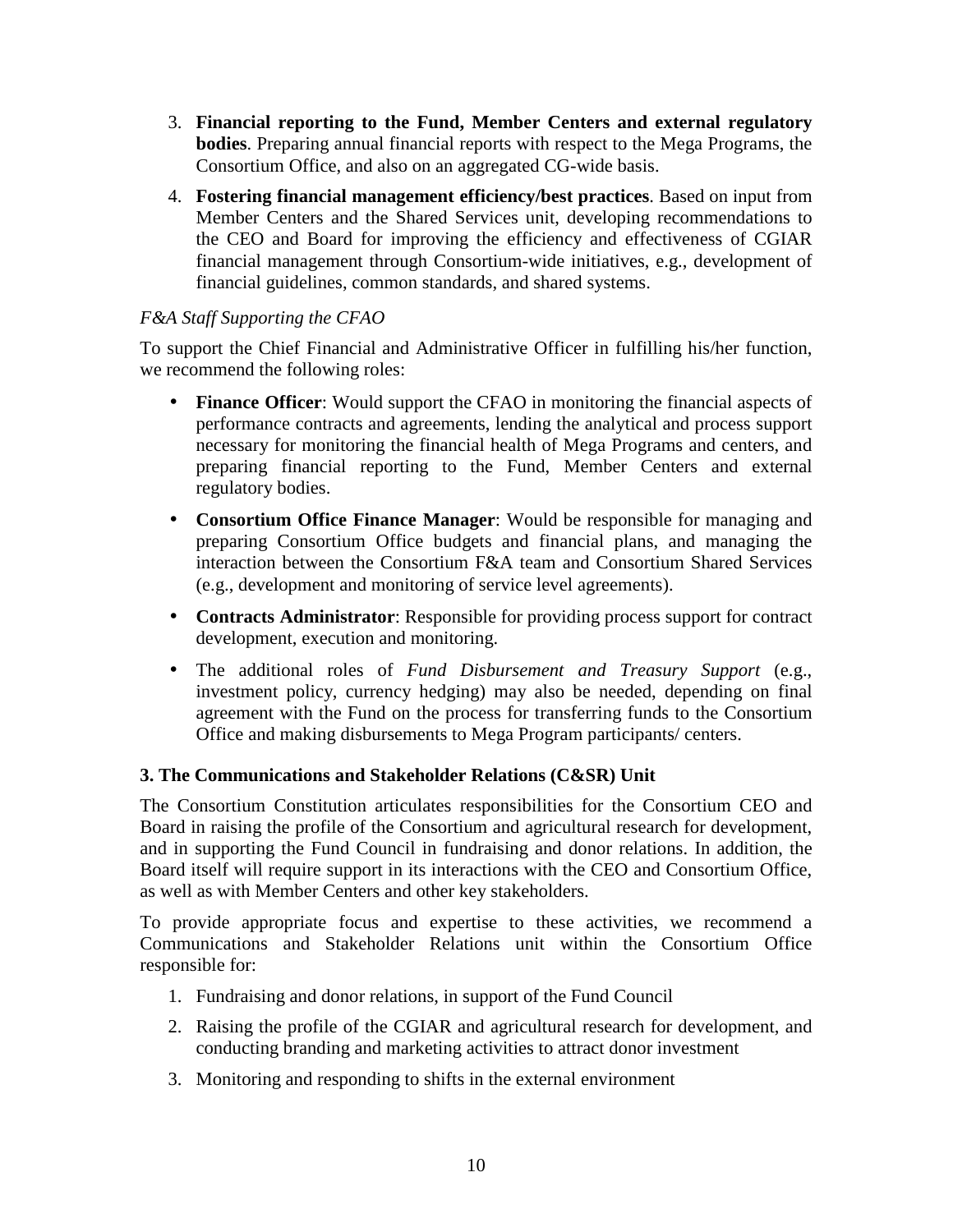- 4. Coordinating and supporting a community of practice among communications and donor relations professionals across CG Member Centers
- 5. Performing the role of Board Secretary

#### *Responsibilities of the Head of C&SR*

Leading this unit, the Head of Communications and Stakeholder Relations would be responsible for:

- 1. **Fundraising and donor relations**. While the Fund Council will take the lead in fundraising, the Head of C&SR would support the CEO and Board in developing and executing a strategy for attracting new funds to the CGIAR, including building intelligence on donors' preferences, priorities and policies, and identifying target individuals within donor organizations.
- 2. **Coordinated branding and marketing of the CGIAR and the Mega Programs to attract donor investment**. The Head of C&SR would lead the development of a more strategic and coordinated approach to communications, branding and marketing, so that each of the elements of the new system (centers, Mega Programs, the Consortium) contributes to a consistent understanding of the work of the CGIAR.
- 3. **Monitoring and responding to the external environment**. The Head of C&SR would share information with the centers and alert them to emerging developments that might require a response, as well as monitor stakeholder perceptions of the CGIAR. This would enable centers, and the Consortium as a whole, to respond in a timely and coordinated way to major external events as they arise.
- 4. **Coordination and support for a community of practice**. Center communications directors have expressed a strong desire for the Consortium Office to play a leadership role in coordinating CG-wide communications and facilitating a strong community of practice among center Communications teams. The Head of C&SR would provide a focal point for this network, raising awareness among senior stakeholders of the importance of cross-center initiatives and helping to coordinate these initiatives.
- 5. **Consortium Board Secretary/support**. The Head of C&SR would also perform the role of Secretary to the Consortium Board, attending its meetings and performing recording and record-keeping functions at its request.

## *C&SR Staff Supporting the Head*

The Head of C&SR would be supported by one or more Communications and Stakeholder Relations assistants, who would be responsible for helping to implement Consortium strategies for communications, marketing and stakeholder relations.

## **4. The Strategic HR & Change Management (SHR& CM) Unit**

The Consortium Strategic Human Resources and Change Management unit would be responsible for: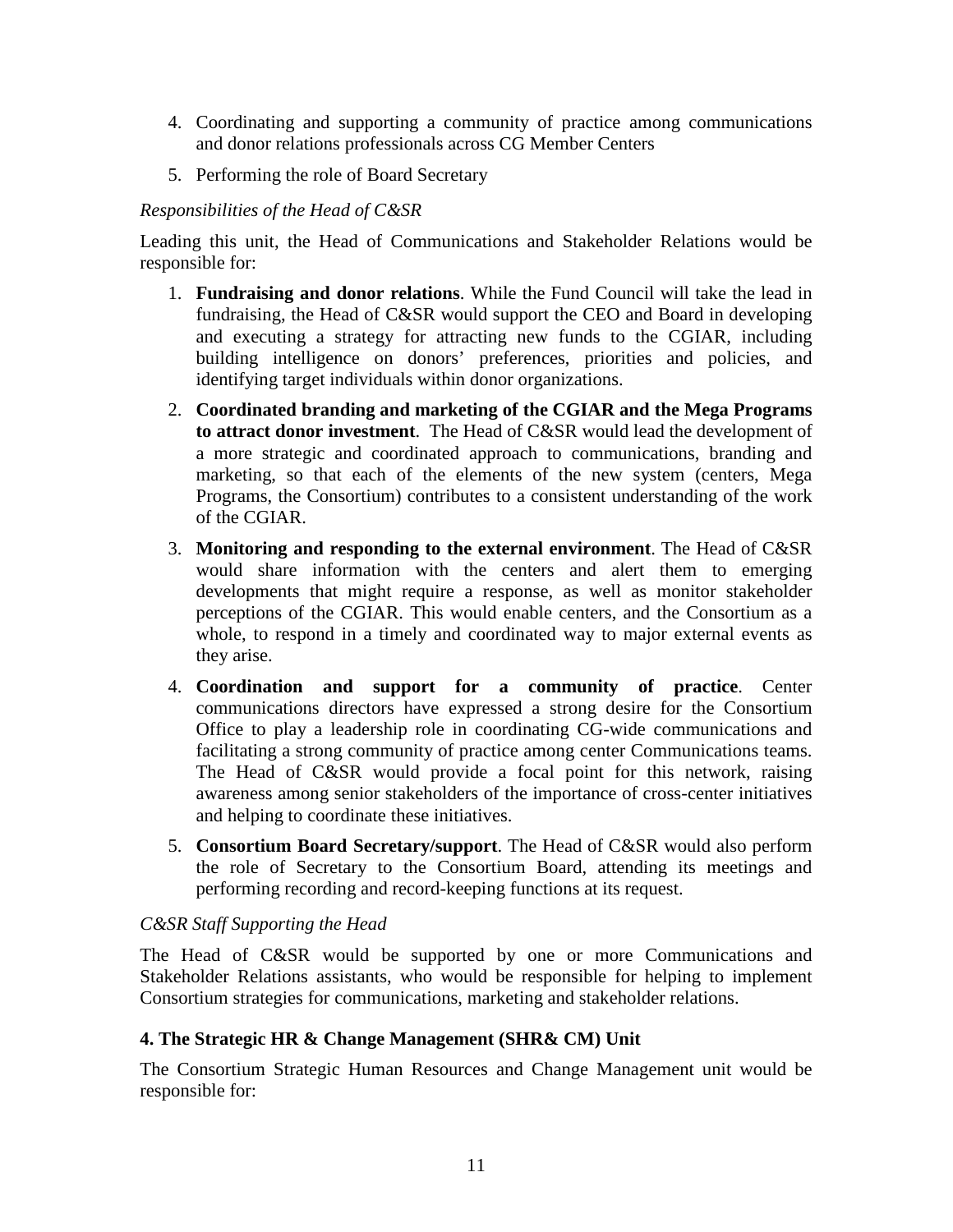- 1. Supporting the CEO in change management around the CGIAR reform process, including communication, staff pulse checks and support for the hiring and onboarding of the Consortium Office team itself
- 2. With the support and collaboration of center HR teams, helping to coordinate system-wide HR programs (e.g., rotational programs or fellowships for scientists) to strengthen the recruiting brand.
- 3. Over time, building communities of practice across the centers' HR functions and supporting initiatives to generate efficiencies through cross-center HR policies and platforms.

#### *Responsibilities of the Head of the SHR&CM Unit.*

1. **Change Management support for the Consortium Board and CEO**. The Consortium Board and CEO need to be the very public face of change in the new CGIAR, and through their leadership, mobilize key stakeholders in pursuit of the goals of the new Consortium. However, based upon our experience with other organizations, it will also be important to have dedicated resources supporting the CEO in the change process, and a dedicated focus on communicating with Member Centers throughout the transition. The change management aspects of the SHR & CM Head's role would be weighted more heavily in the first 1-2 years of the Consortium's establishment, and then, depending on need, could be ramped down.

 In addition to change management, in the short term the CEO will need HR support for in hiring the right talent to staff the Consortium Office and Shared Services. This will require resources to manage the processes of search and selection, as well as integration of people into key roles.

2. **Strategic HR**. A second role for the Head of this unit would be in Strategic HR. We acknowledge the view expressed by some Alliance members that centers should continue to manage their own human resources. Under the proposed model, Member Centers will certainly retain responsibility for center HR decisions, especially with respect to hiring their own staff. However, the CGIAR is a research enterprise whose core assets are its people, and in the longer term, we believe that enhanced coordination among centers would enable more effective recruitment, retention and management of key talent.

 In support of attracting and retaining top talent to the CGIAR, Consortium Strategic HR could play a role in developing, in partnership with center HR teams, talent recruitment and development programs such as cross-center reward programs, management training courses and talent rotation programs.

3. **Support for initiatives to generate efficiencies through cross-center HR policies and platforms**. The Head of SHR& CM would help centers to coordinate initiatives to increase efficiencies through common standards and policies in areas such as recruitment, benefits, and performance evaluation.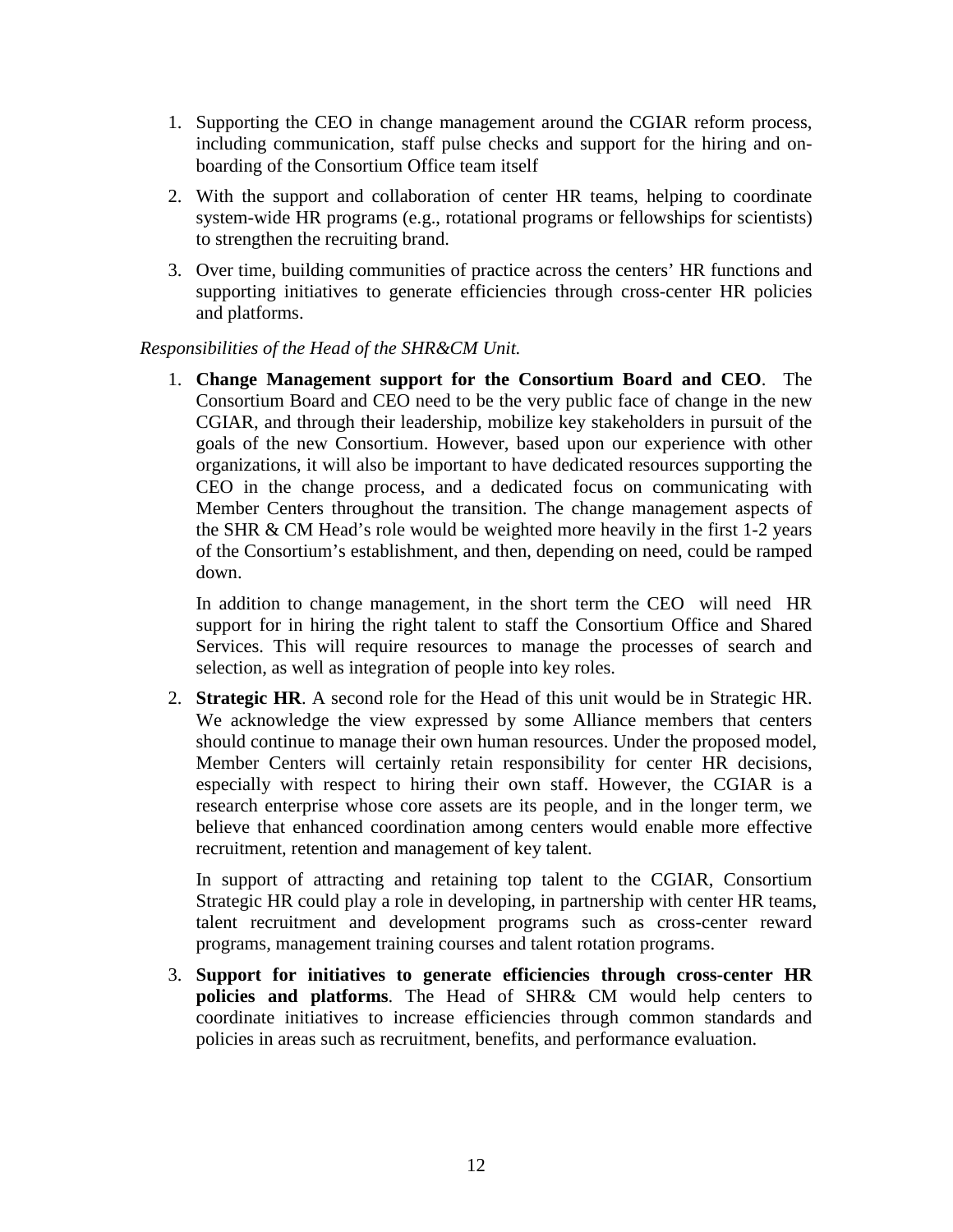#### *SHR&CM Staff Supporting the Head*

The Head of SHR & CM would be supported in his/her duties by the role of **Strategic HR & Change Management Project Manager**, who would provide operational support to the Consortium change management effort, help to recruit the Consortium Office team and develop new HR policies and processes for the Consortium Office, support Consortium-wide interactions such as workshops, and facilitate cross-center strategic HR initiatives.

#### **Relationship Between the Consortium and Other System Actors**

Given the mandate of Consortium Board and CEO to coordinate system-wide activities, we recommend that the Consortium replace any system functions currently performing these activities (i.e., Science Council and SC Secretariat, CGIAR Secretariat and Alliance Office), and that future system entities (including the Fund Council and Office, ISPC, Shared Services, Independent Evaluation Unit and Member Centers) complement - rather than duplicate - the activities of the Office. In Chapter 3 we discuss in greater detail the delineation of responsibilities between the Consortium and other bodies in the future CGIAR system.

\*\*\*\*\*

#### **Performance Management in the New CGIAR**

**Chapter 4** of the Report lays out some of the key principles that we consider should guide the performance management process in the new CGIAR. In formulating these principles, we have taken into account certain defining characteristics of the CGIAR's work (e.g., long time frames to development impact and the need for significant partner participation) and new challenges that will arise in the new system (e.g., increased size of Mega Programs over today's Challenge Programs).

The Consortium Board, CEO and Office will have a central responsibility for the performance management of Mega Programs in the new CGIAR. They will need to fulfill these responsibilities by leading an adaptive, flexible process, in which the Consortium Office, Member Centers and partners routinely engage with one another to:

- Develop and update Mega Program proposals and strategic and operational plans.
- Develop a clear, shared view of the appropriate metrics, linked to the SRF, which should be used to assess the performance of each Mega Program.
- Design the appropriate systems, processes and tools needed to manage the performance of Mega Programs, striving for greatest efficiency and effectiveness across programs, e.g., through standardization of reporting formats.
- Distinguish "well executed failure" from poor execution.<sup>1</sup>
- Learn from both successes and failures.

<u>.</u>

<sup>&</sup>lt;sup>1</sup> The 2008 Independent Review of the CGIAR System defines this as "the well designed and managed initiative that fails because the only way you can know if a new approach is successful is to try it out."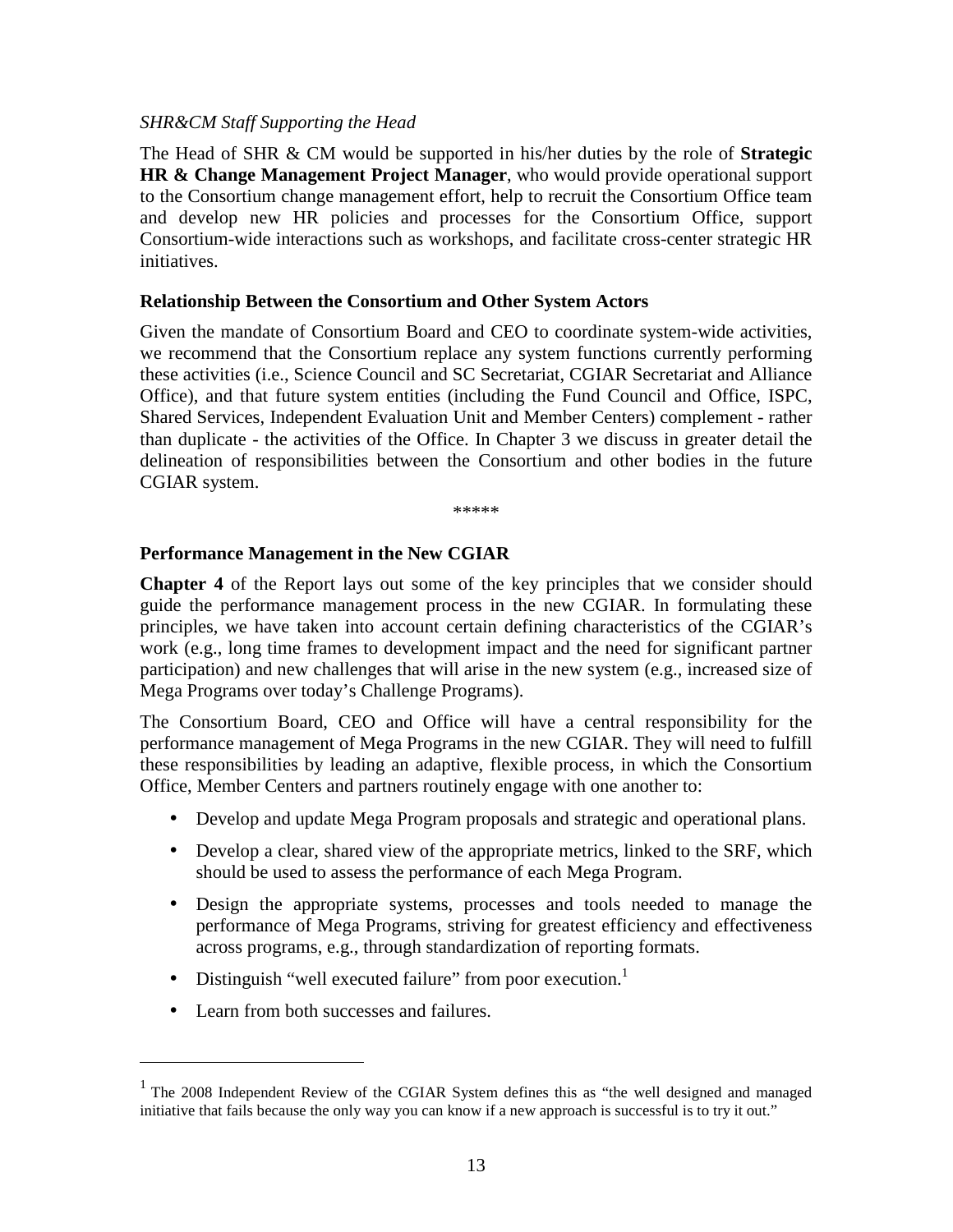• Facilitate long-term focus on development impact.

Through the Strategic Results Framework (SRF), Mega Program outcomes and impact will be linked with measurable results indicators, and progress against these indicators will be an input into decisions about resource allocation. As a result, performance management in the new CGIAR will be closely linked with the process for strategy and SRF development and the process for selecting, defining and planning the Mega Programs themselves.

#### **Lessons learned from the current CGIAR performance management process**

As a first step in designing the new process, we have sought to identify concerns with the current system-wide CG performance management system and to elicit suggestions for building a stronger, more effective system. Those we spoke to in centers and system functions have highlighted certain positive aspects of the current system, including ways in which existing systems and frameworks for measuring performance have provided helpful insights and encouraged useful disciplines.

On the negative side, however five key concerns have emerged:

- 1. **Onerous reporting requirements**: Centers describe performance reporting as a very time-consuming exercise, taking up a significant proportion of management and research staff time. This burden is the result of the multiplicity of donor reporting requirements that centers must contend with, as well as system-level Performance Measurement System (PMS) reporting that, some centers feel, employs an unnecessarily large set of metrics.
- 2. **Questionable relevance and quality of metrics used**: Scientists expressed concern over the use of "proxy" metrics, in the CGIAR PMS, to monitor impacts and outputs, and the wisdom of permitting centers to define output targets and select outcomes to report on. We were also told that global metrics, such as using publications as a measure of output, are inadequate given the heterogeneity of CGIAR research and should be supplemented with other output measures.
- 3. **Lack of linkages between system-level and center-level planning, monitoring and evaluation tools**: Centers have described how the planning, monitoring and evaluation tools employed at the center level (e.g. project reporting or center annual planning tools) are often not linked with the tools used at the system-level (e.g. the CGIAR Performance Measurement System or Medium Term Plan).
- 4. **Insufficient trust in the system**: The 2008 Independent Review of the CGIAR System found that centers perceive Science Council monitoring and evaluation activities as being conducted for donors, and feel little ownership of the outputs and recommendations. The review also commented on the apparent lack of mutual confidence and trust between centers and system-level performance managers; centers feel they lack input into priority and policy setting, and that system-level performance managers do not always do a good job of communicating the value of the centers' work.
- 5. **Lack of consistency across Challenge Program**s: There are multiple performance management tools and processes, with no one body responsible for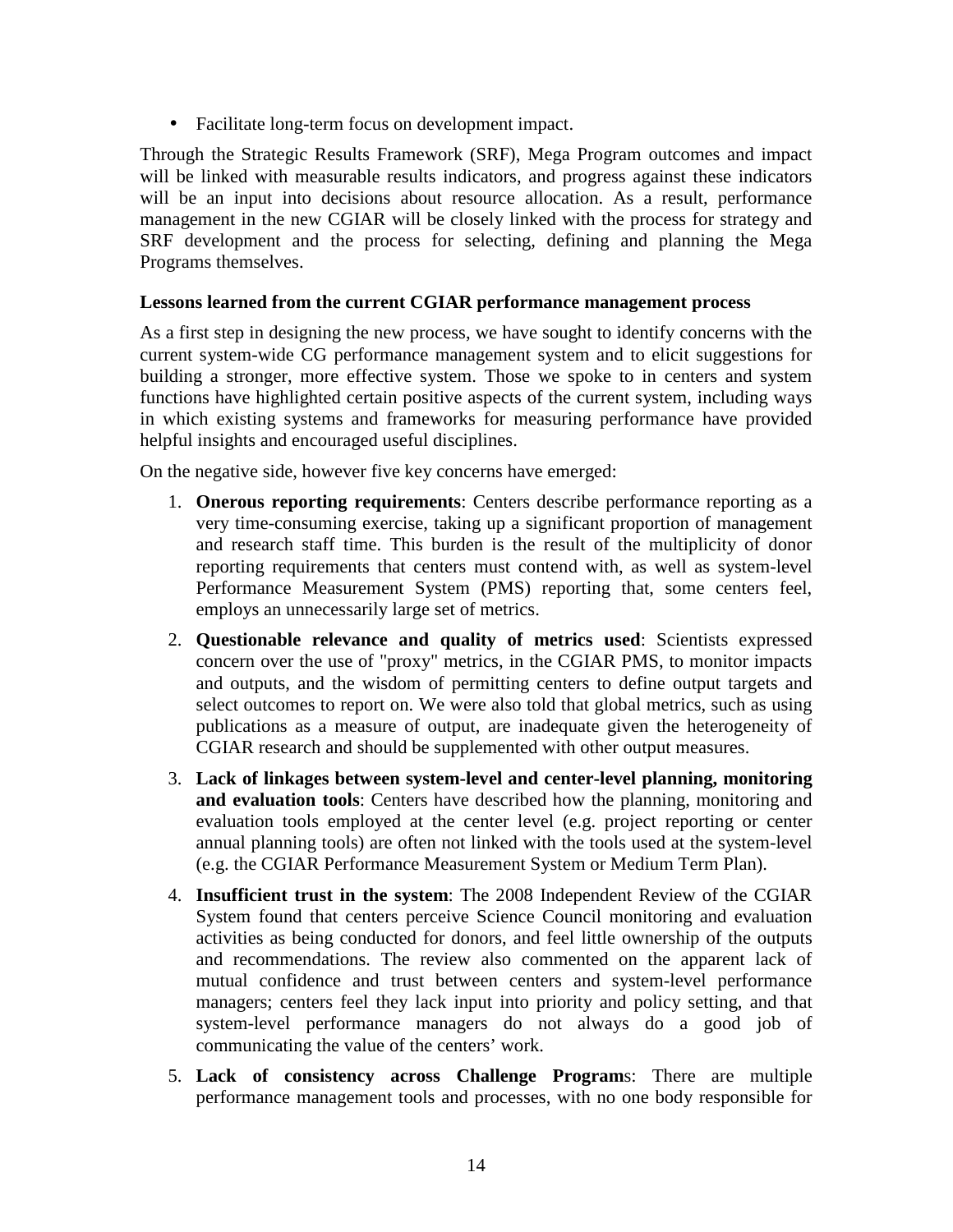comparison and synthesis of performance data across the entire range of Challenge Program work. It is difficult, therefore, to compare progress and results across different Challenge Programs.

#### **Principles to guide the performance management process in the new CGIAR**

The aim of performance management in the new system is to balance accountability for the results of CGIAR research with the appropriate level of oversight, and to build a greater level of trust and partnership between those involved in performance management at the "system" and "center" levels.

It is our belief that in order to develop an adaptive, flexible process, the Consortium should lead a performance management system that conforms to 3 principles:

#### *Principle #1: Employ more relevant, informative metrics designed to contribute to learning, drive enhanced impact, and intelligently inform resource allocation decisions.*

Lessons from the current CGIAR Performance Measurement System highlight the inherent tension between performance management that, on the one hand, seeks to promote honest appraisal of research progress for the purposes of learning and improvement, and, on the other hand, uses the comparative "scores" of programs or centers as the sole basis for resource allocation decisions. In the past, the use of the CGIAR Performance Measurement System for the latter purpose appears to have impeded its utility for the former.

In the new system, the following changes in approach should help to resolve this tension:

- a) Using program-specific metrics in place of global metrics to assess and compare the progress of centers or programs. The new approach will utilize tailor made, program-specific metrics, derived from information collected at the project level and logically linked with the CGIAR's overall strategic objectives and results as defined in the SRF.
- b) Incorporating qualitative discussion to supplement the use of "hard" metrics in order to parse out the main drivers of scientific performance. Distinguishing "well-executed failure" from poor execution is necessary for learning, and for ensuring that donors' funding decisions are grounded in a full understanding of the difference between the two. Mega Program Officers and Mega Program participants should have a level of engagement that allows for such discussion, as well as enough flexibility to "change course" from the original plan where that is warranted by the scientific process.
- c) Informing resource allocations "holistically.". Funding decisions should not rely on the mechanistic application of performance measurement outcomes, but also consider contextual factors such as temporary funding needs and emerging issues in the external environment.

## *Principle #2: Standardize reporting requirements and streamline the reporting process*

a) Reporting should be standardized to the greatest extent possible: Over time, the Consortium Office, in cooperation with the Fund and centers, should build a standardized set of reports, replacing multiple reporting formats dictated by the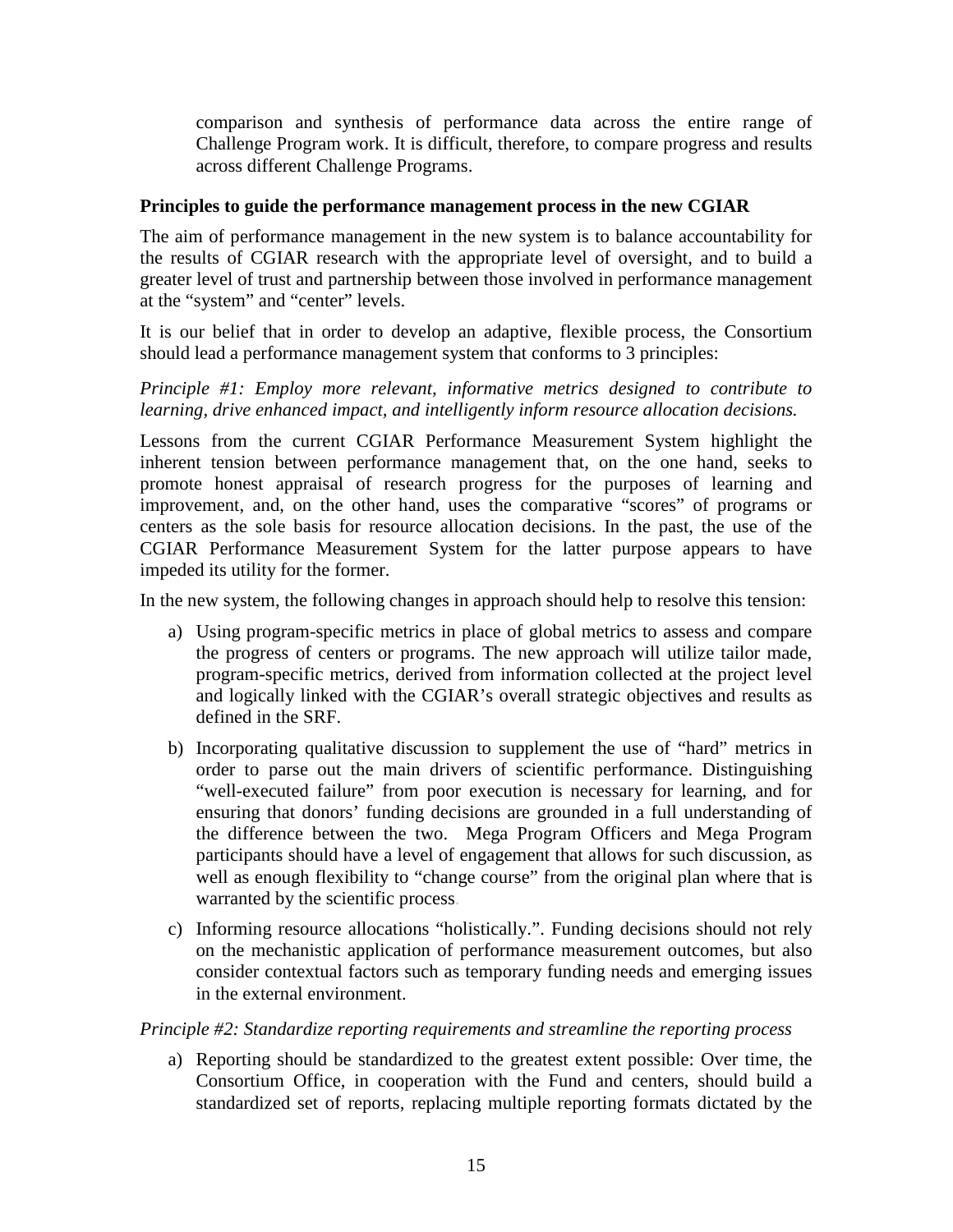requirements of different donors. Bilateral donors should be encouraged to use the same standard reporting templates as are used for Mega Programs.

- b) Each report's level of detail should be tailored to its purpose and its intended audience to avoid "information overload": In the CG system today, some donors require identical reporting and scrutiny whether the investment is \$50K or \$5M, and insist that it be performed on a regular basis regardless of the stage of the project. In the Consortium, Mega Program Officers, under the leadership of the Head of RS&P, will help to tailor each Program's reports to the Consortium Board (and in turn the Fund). They will also work with MPs at a granular level to "triage" performance problems, resolve minor issues, and highlight topics that need special attention of the CEO and Board to avoid the need to provide the same degree of reporting at every stage in the review process.
- c) Parallel reporting systems and processes should be eliminated: Under the current system, there is too much duplication between performance management processes at the center level and the Consortium level. Where ever possible, systems and processes should be integrated so that reporting inputs and outputs at the more granular (center and partner) levels roll up to those at the highest (Consortium) level.

## *Principle #3: Promote greater dialogue and more value-added interactions with and among centers.*

The existing lack of trust between centers and the Science Council and CG Secretariat appears to have been exacerbated by a lack of frequent, direct interaction between these groups, and by the perception that system functions were out of touch with what happens on the ground in centers. As articulated above, performance reporting should not be an end in itself, but a means of facilitating dialogue about what is actually driving a program's performance and how each program can best achieve its desired results. This outcome, in turn, can best be achieved through regular interaction between the Consortium Office and Mega Programs, leading to a relationship of mutual respect and trust.

## **Key elements of performance management in the new CGIAR**

In order to deliver on the principles described above, the new CGIAR will need to focus on four key elements of performance management. These elements will require further detailing as the Consortium develops. Some elements will require legal review; in other cases, detailed design must await final clarification of the other parts of the system. Further discussions between Consortium Office staff, centers and the Fund will therefore be required in completing the design of the new performance management system. However, its basic aspects are outlined here, and in greater detail in Chapter 4.

- a) **Performance contracts/agreements**: Three types of performance contracts/ agreements are envisioned between the Fund and the Consortium:
	- Frame contracts/agreements: These would cover general rights, obligations and remedies - addressing issues such as general reporting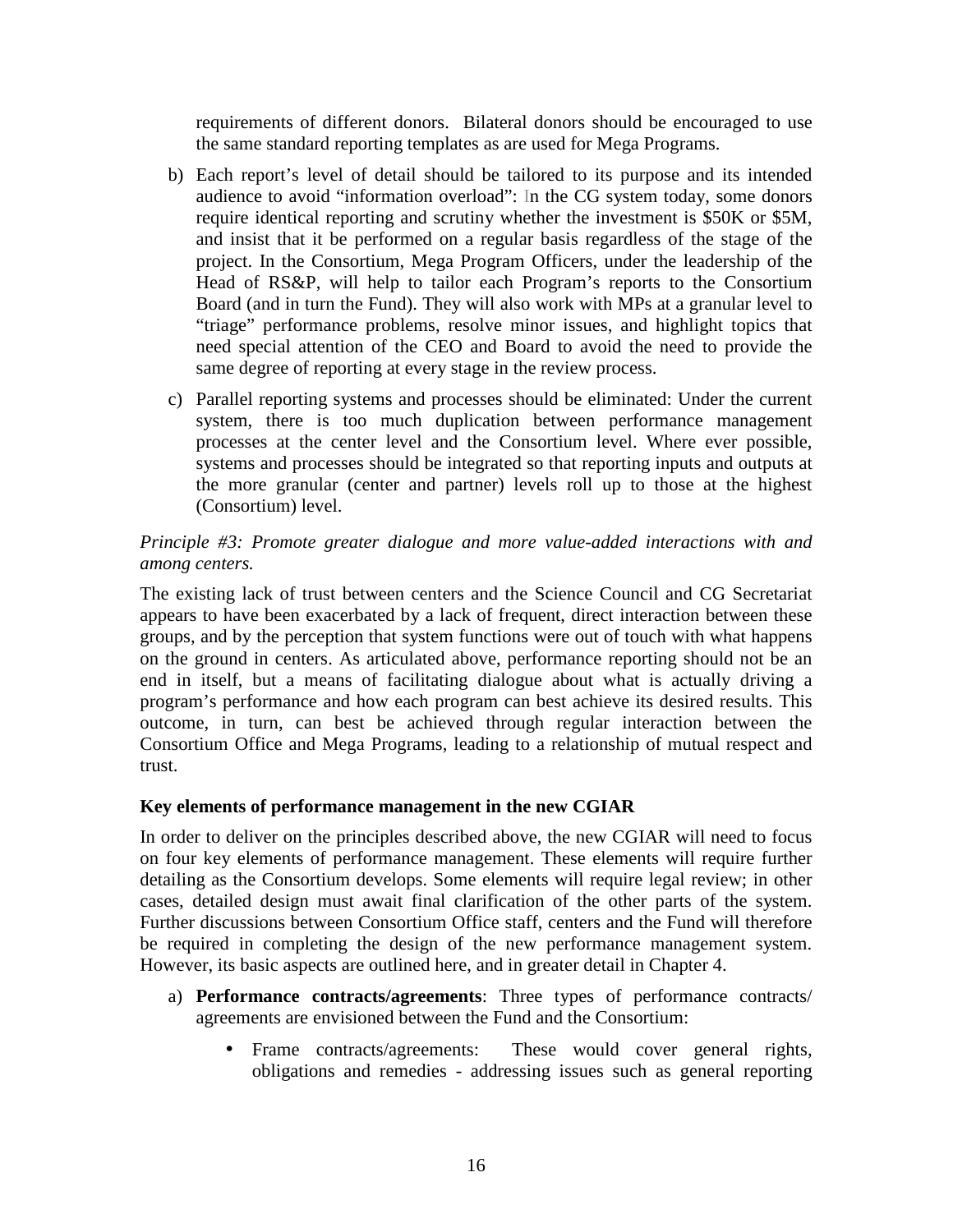requirements, the process for dispute resolution, management of IP, and contract termination.

- Performance contracts/agreements: These would cover rights, obligations and remedies specific to each Mega Program and would include, for example. a high-level strategic plan containing the objectives, key activities and budget for a particular Mega Program.
- Transfer contracts/agreements: These would cover the process for the technical transfer of funds from Fund to Consortium.
- These Fund-Consortium agreements would most likely be mirrored by a similar set of agreements between the Consortium and the centers. The details of Fund-Consortium and Consortium-Center contracting should be articulated as a next step with the input of legal advisors.
- b) **SRF and Mega Program portfolio development**: The Consortium Board and CEO (supported by the RS&P team) will determine the process for developing, and refreshing on a regular basis, the Strategic Results Framework (SRF) and Mega Program portfolio. In doing so, they will mobilize the expertise of centers and other stakeholders and experts to reach a robust and well-supported set of recommendations for fund allocation across the portfolio of CGIAR research.
- c) **Mega Program Officers (MPOs)**: Mega Program Officers have a particularly critical role in performance management in the new system. MPOs are the embodiment of Principle # 3 articulated above: the promotion of greater dialogue and more value-added interactions with and among centers. They are to be "honest brokers" between donors and centers, challenging and stress-testing Mega Program plans and progress while also ensuring that donors have an accurate understanding of programmatic progress and commit to stable, long-term funding where performance warrants it. MPOs' judgment will need to be informed by both quantitative reporting on key performance metrics and qualitative understanding of Mega Program performance. Consequently, they will need to interact on a regular basis with centers and Mega Program partners and develop relationships of trust and mutual respect. Their responsibilities, in addition to performance management, will include ensuring that Mega Programs are learning from the process, making changes, and sharing best practices across programs.
- d) **Performance reporting**: Going forward, there is a risk that Mega Program reporting may be layered on top of current project and center-level reporting, increasing the overall reporting burden. It is therefore critical to agree on what the most important unit of evaluation will be in the future CGIAR, and to focus most of the oversight and effort in that one area.

Overall, we envision a shift in focus from centers/projects to Mega Programs as units of evaluation. Accordingly, we would recommend a reduction in monitoring and evaluation activity associated with centers, and replacement of that activity with Mega Program level monitoring and evaluation. In the same spirit, we would strongly encourage donors (both Fund and bilateral) to comply with Principle #2 articulated above, concerning the standardization of reporting requirements and streamlining of reporting processes. By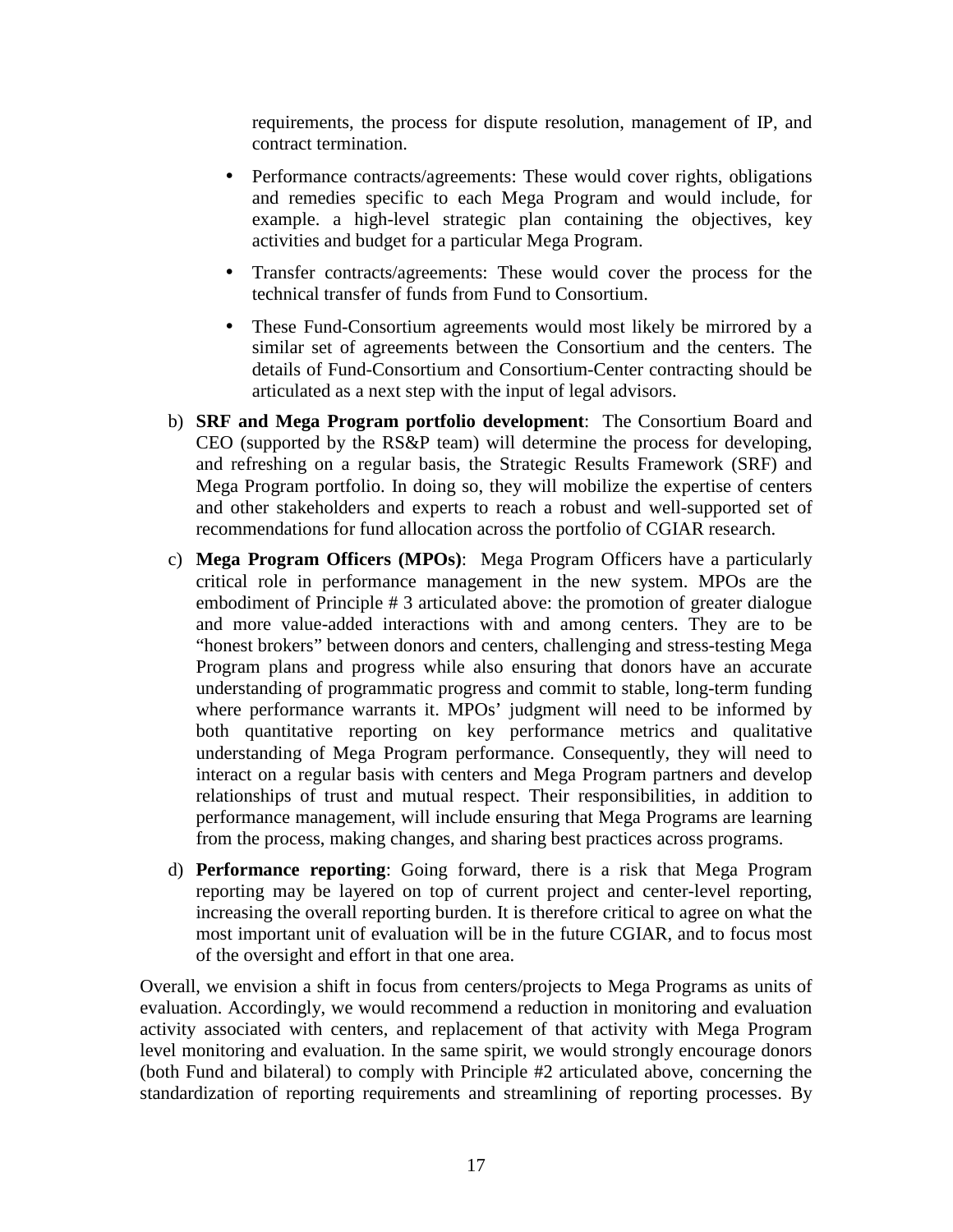agreeing on Mega Programs as the primary unit of evaluation and accepting standardized reporting, donors can enable the redeployment of a significant proportion of center resources back towards research.

Chapter 4 of the Report discusses in detail the requirements for effective, streamlined reporting of Mega Programs. It also discusses those aspects of the current reporting system that should remain or be ramped down to ensure accountability is balanced by an appropriate investment of researcher time and resources in reporting.

\*\*\*\*\*

#### **Estimated size and costs of the Consortium Office and Board**

**Chapter 5** outlines the analysis that we have performed to estimate the size and costs of the Consortium Office under different scenarios. In order to perform this analysis, we focused in detail on the work that would need to be done by each of the units in the Office. We identified a set of work drivers for each of the units, and estimated their impact on resourcing levels based on inputs from several sources, including: stakeholder and other expert interviews, findings from organizational analogs, and staffing and cost data for existing system functions and the CG Centers.

#### **Sizing Scenarios**

Our analysis developed sizing estimates under small, medium and large fund size scenarios provided by the TMT. We also included a fourth "starting" scenario based on an estimate of the positions that would need to be filled in the Consortium Office when it first comes into existence. The purpose of the "starting" scenario is to highlight the required roles and associated costs at time of launch.

#### *Scenarios used for Consortium Office sizing*

| <b>Parameters</b>                         | <b>Starting position</b><br>Scenario 0                                                                         | "Small" Fund<br>Scenario 1 | "Medium" Fund<br>Scenario 2 | "Large" Fund<br>Scenario 3 |
|-------------------------------------------|----------------------------------------------------------------------------------------------------------------|----------------------------|-----------------------------|----------------------------|
| Total CGIAR Fund (\$)                     |                                                                                                                | \$150M                     | \$350M                      | \$600M                     |
| No. of MPs in<br>portfolio (#)            | No assumptions about<br>Fund size or mega<br>programs made                                                     | 5                          | 7                           | 10                         |
| Avg size of MP (\$ per<br>MP)             | This scenario describes<br>the first set of positions<br>to be recruited once the<br>CEO and Board in<br>place | \$30M                      | \$50M                       | \$60M                      |
| CGIAR Fund as % of<br>2008 funding levels |                                                                                                                | 29%                        | 67%                         | 114%                       |

**Small, medium and large Fund size scenarios as defined by the CGIAR Transition Management Team (TMT)**

Source: TMT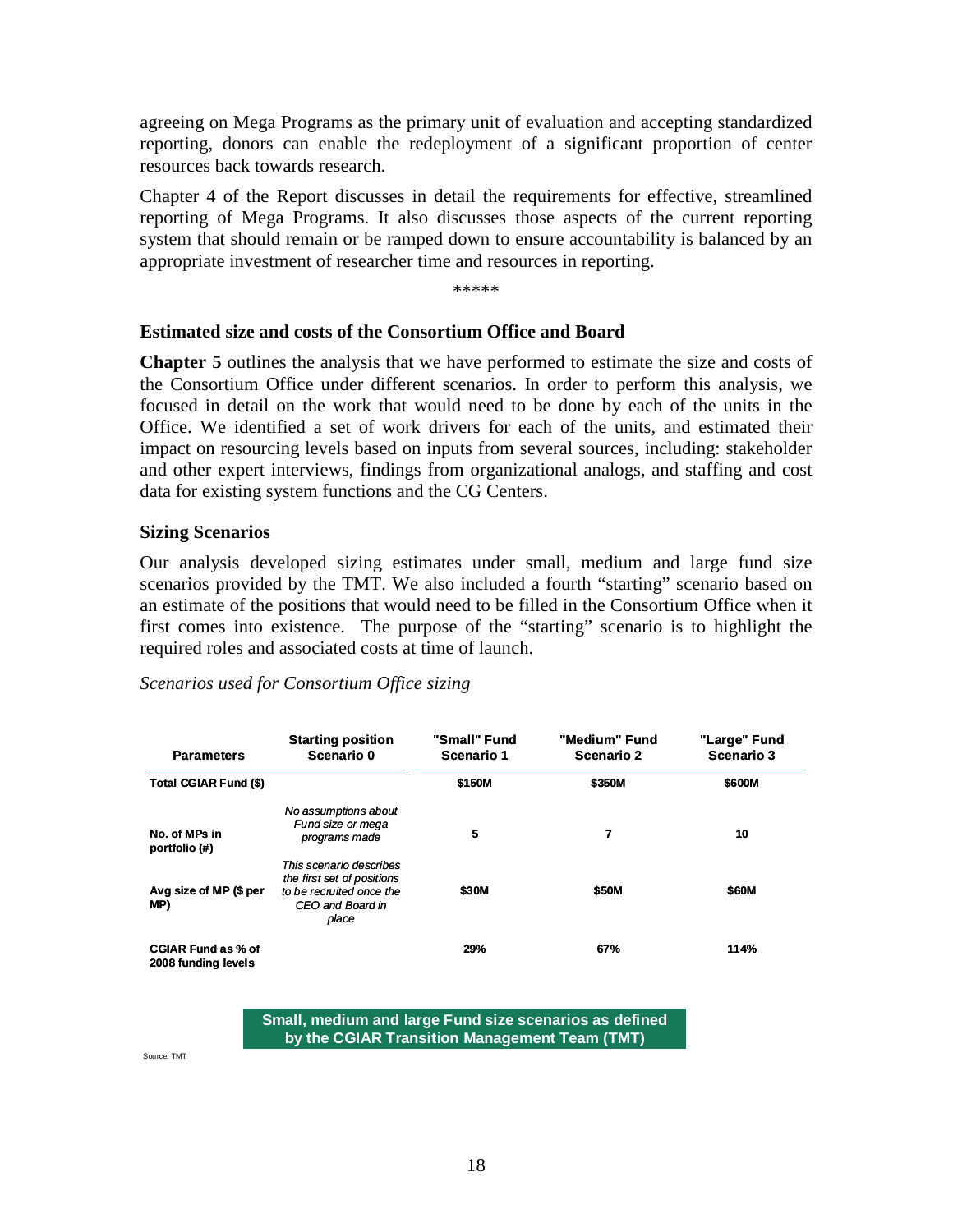#### *Estimates of Consortium Office & Board Sizing*

Our sizing and cost estimates for each of the four scenarios are summarized here:



#### *Estimate of Consortium Office FTEs and total costs by scenario*

1. Startup phase does not include change mgmt costs 2. Numbers may not sum due to rounding Source: Baseline FTE estimates provided by CG Secretariat, Alliance Office, and Science Council Secretaria; Framework Document for the CGIAR Fund; Aug. 2009 ITG report on the establishment<br>of ISPC; ICARDA, ILRI, IRRI, and

#### *Size*

As shown above, the staffing of the Consortium Office, under the different Fund size scenarios, would range from 8 to 26 FTEs. This level of resourcing is consistent with a number of benchmarks for other organizations that play similar roles in research performance management.

The difference in the scenarios is driven by the need for greater resource requirements in each of the four organizational units as Fund size grows. For example, the number of Mega Program Officers would vary with the number of Mega Programs, and, to a lesser degree, with the size of the Fund. Our resourcing assumption here is based on the view that one MP Officer would be required for every 2-3 Mega Programs.

#### *Costs*

The total costs of the Consortium Office and Board would range from \$3.2M to \$8.0M across the different Fund size scenarios. The three components of this cost - nonpersonnel costs, personnel costs, and Board costs - are described below.

**Personnel cost**s: Except in the case of the CEO, projected personnel costs for the various positions were based on current full-cost estimates for similar positions in the system functions and centers today. A number of factors – including Office location, cost of living, and tax status – could alter these projected costs. Chapter 5 explains the compensation assumptions used to arrive at these estimates.

These assumptions, along with the sizing estimates given above, yield personnel costs ranging from \$1.7M to \$4.2M across the different scenarios. Salaries and benefits per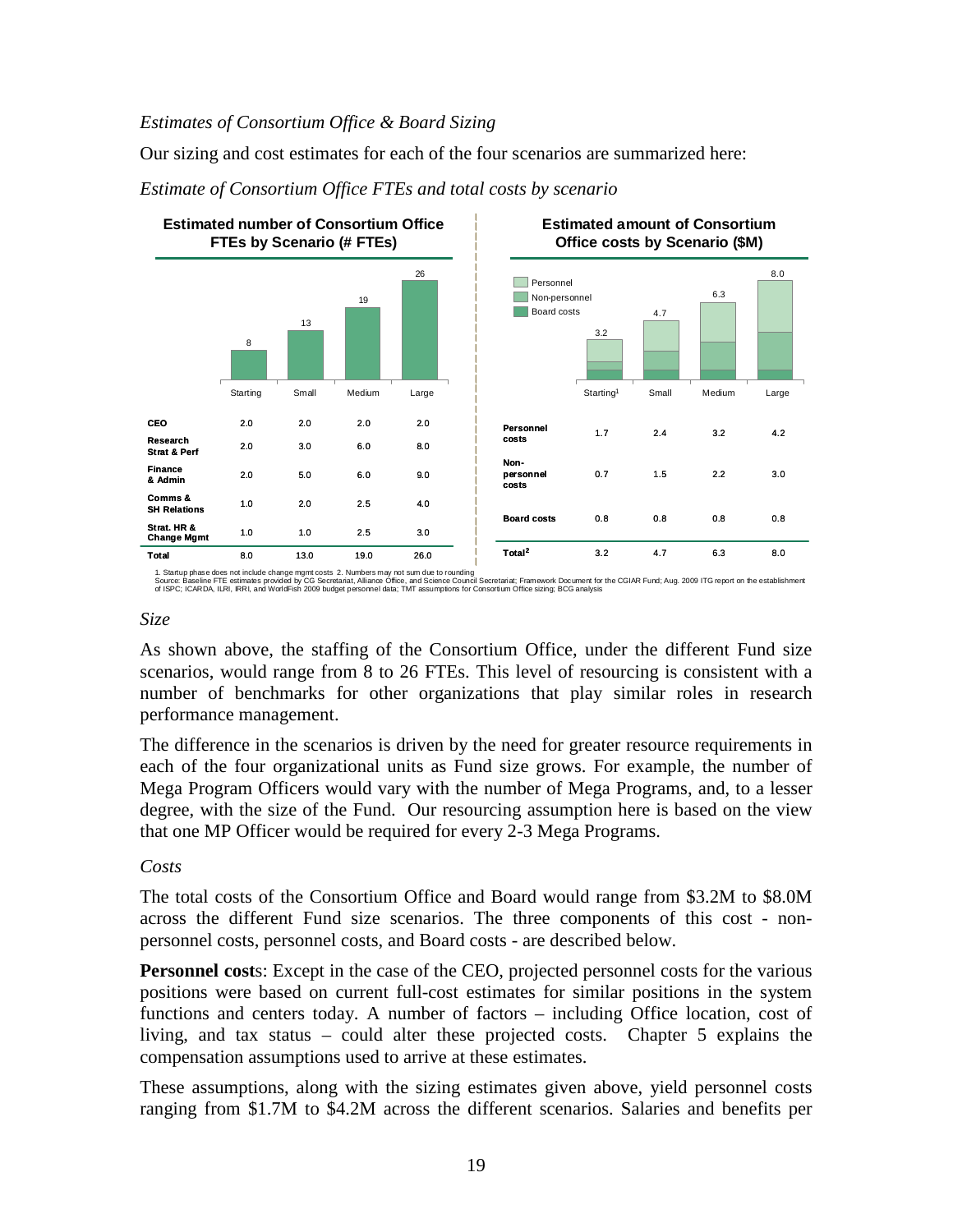position do not vary among the four scenarios, so the only driver of increasing personnel cost with Fund size is the increasing number of FTEs for each unit.

**Non-personnel costs**: Non-personnel costs were estimated based on several factors: external benchmarks, comparisons to similar costs in the system functions today, and expert interviews. Chapter 5 explains in greater detail the methodology used to arrive at these estimates.

It is important to note that the non-personnel cost estimates focus solely on the Consortium Office. We have assumed that centers would continue to cover the costs they currently incur (except costs that may be absorbed into Mega Program budgets). For example, our estimates cover Consortium Office staff travel, but not center staff travel. Another example is the cost of center or Mega Program reviews.

Using these assumptions, the total non-personnel costs range from \$0.7M to \$3.0M across the different scenarios.

**Board costs**: As described in the Constitution, the Consortium Board will consist of ten voting members (including a chair and vice-chair) and two non-voting observers, and will convene twice per year. As a reference, this is approximately the same size and format as the current Science Council. In order to estimate the cost of the Board, we made the following assumptions:

- Compensation for board members will be honoraria-based at an average of \$850/day, which is roughly 250% of the current Alliance Board honorarium;
- The Board chair and vice-chair will be required to devote 25% and 15-20% of their time respectively toward Board activities, with other members contributing about 15% of their total time;
- Travel and per-diem costs will be similar to those of today's Science Council;
- Consortium Board meetings costs and fees will be approximately 150% of today's Alliance Board meetings & fees.

Employing these assumptions, we estimate that the Consortium Board will cost \$0.8M per year. This figure is not expected to change significantly regardless of Fund size. A key uncertainty in this estimate is whether Consortium Board members will be compensated by honoraria or by salary. At the time this report was being finalized, a final decision had not yet been made on that question. If salaries are used instead of honoraria, the total costs of the Consortium Board would increase markedly.

\*\*\*\*\*

## **Net cost impact of the new CGIAR**

Many stakeholders have expressed a strong interest in what the new system will cost. As part of our scope of work, we were asked to assess the net cost impact of the new system and to highlight the factors with the greatest potential to affect costs going forward.

In **Chapter 6** of the Report, we provide two types of cost analysis:

1. An apple-to-apples comparison of the costs of the current system functions (the Alliance Office & Board, the CGIAR Secretariat, and the Science Council and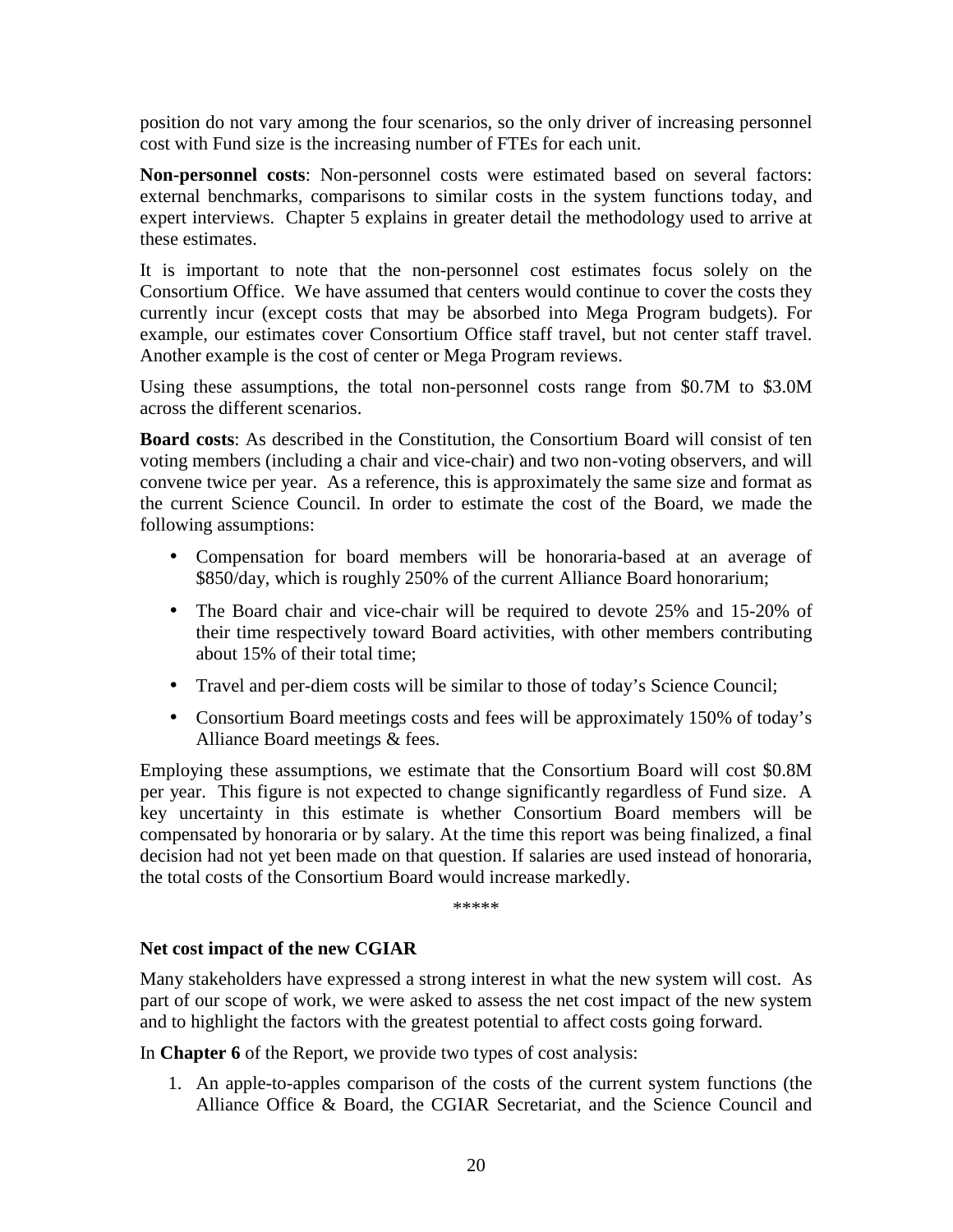Science Council Secretariat), versus the new system functions (the Consortium Office & Board, the Fund Council & Office, and ISPC Council & Secretariat, and the Independent Evaluations Unit, or IEU). The analysis yields an estimate of the "net cost impact" of the new CGIAR system functions (in a given Fund scenario) when compared with the old.

2. A set of analyses that highlight how the new system could impact the costs of the centers, specifically around "interface activities." We use "interface activities" here as a shorthand term for all activities centers conduct that involve interactions with donors and CG system functions. This is an important source of cost in the system today; in the aggregate, center "**interface cost**s" are several times larger than the direct costs of the system functions themselves.

To understand these costs, we estimated the time that the staff in four sample centers spend today on interface activities, calculated the personnel costs associated with these activities, and then analyzed the factors that drive this time and cost.

Chapter 6 explains the scope of our analysis and includes a number of caveats. For example, many important elements of the new system are still in the process of being designed, and choices around those designs could yield different costs. Because of these uncertainties, our goal was not to achieve complete precision, but to give a sense of the future costs under certain scenarios, as well as an understanding of the factors that drive those costs. As a result, we have sought to be conservative in our cost assumptions.

Another important caveat is that we relied upon inputs from other workstreams involved in the CGIAR change process, and many of these inputs were still in flux at the time of the Report. For this reason, our estimates of future system costs should be considered *placeholders*, to be revised as the other workstreams provide new information. Moreover, we developed our view of center interface costs from a sample of four centers: ICARDA, ILRI, IRRI, and WorldFish, and generalizing from this example could be misleading for any individual center.

## **Comparison of the Costs of Current vs. Future System Functions**

#### *FTE Comparison*

In the medium Fund size scenario for the Consortium Office, the new system functions are estimated to have around 39 full time equivalents (FTEs). This compares quite closely to what exists today across the Alliance Office, CGIAR Secretariat, and Science Council – which together add up to around 38 FTEs.

However, the aggregate picture masks a significant change in the mix of those resources. Today, the overwhelming majority of staff in system functions resides in the CGIAR and Science Council Secretariats, while in the new model, resources will be split more evenly between the Fund/ISPC and the Consortium. This more even balance of resources is reflective of the spirit of the redesign: it acknowledges the separation of roles for funders and "doers," and also provides the two pillars of the new model with a comparable level of resources.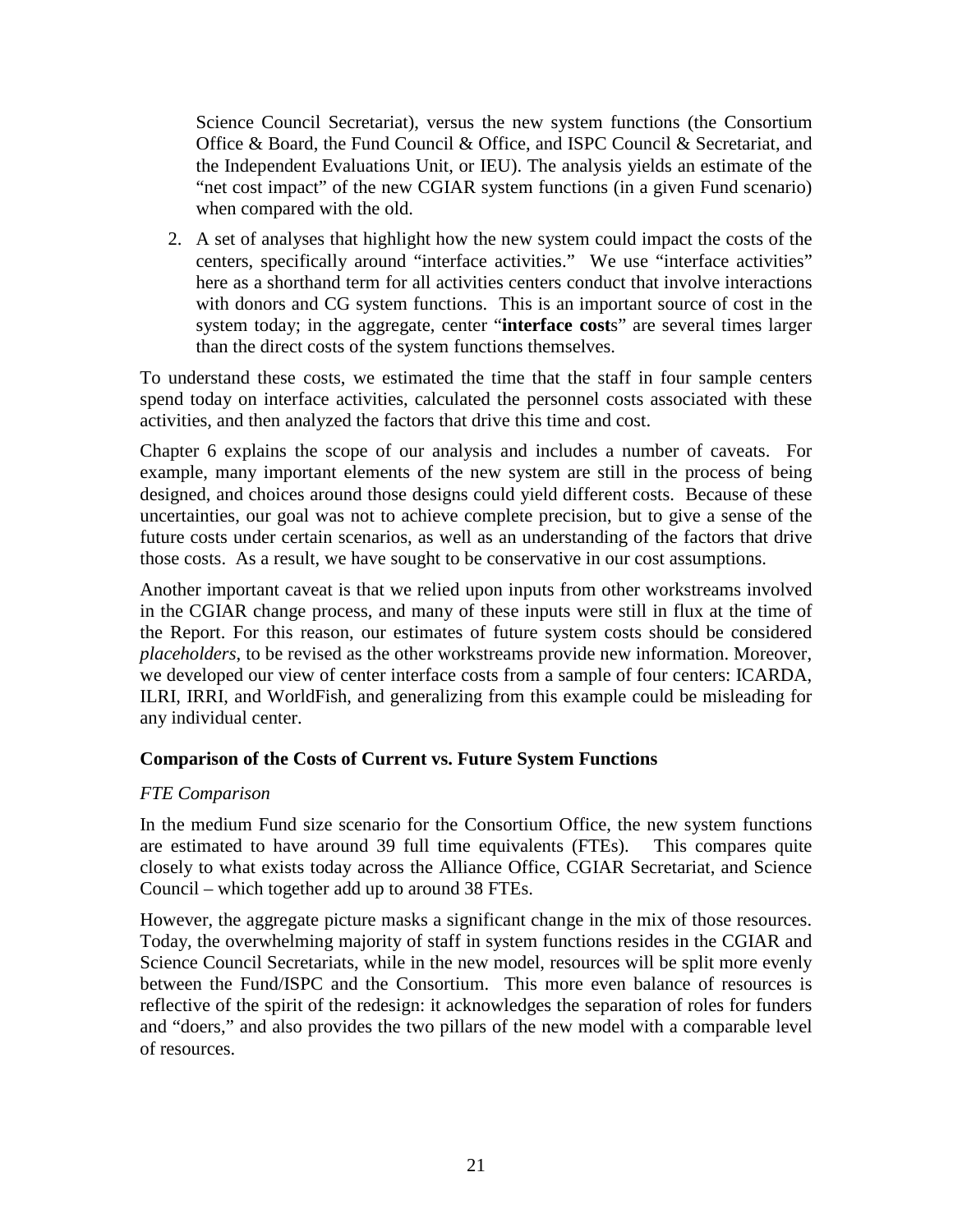

*Estimated FTE impact of new CGIAR system functions* 

1. Assumed to be an outsourced cost 2. Based on ISPC report as of August 3, 2009, and assumes 0.8 long-term consultant FTEs (same level as current SC Secretariat) 3. Based on ExCo16 Back to the Office Report<br>Source: Baseline FTE estimates provided by CG Secretariat, Alliance Office, and Science Council Secretariat; Framework Document for the CGIAR Fund; Aug. 2009 ITG report on the establishment<br>of ISPC: BC

#### *Cost Comparison*

In the medium size scenario, the new CGIAR system functions will be more expensive than in today's model. Our estimates suggest the additional cost may be as much as \$3.5 million. This represents an  $\sim$ 30% increase over today's system function costs.

The difference in cost is driven by both personnel and non-personnel costs, with the latter accounting for about three-quarters of the increase. While the number of FTEs is comparable under the current and new systems, the average costs per employee will be higher in the new system, reflecting the higher levels of skills sought in the new model. In addition, some non-personnel costs are expected to grow to reflect changes in the work the system functions will be performing (e.g., Consortium Office executives and MP Officers will be expected to engage in a substantial amount of travel, and this has led us to increase our estimates for travel expenses).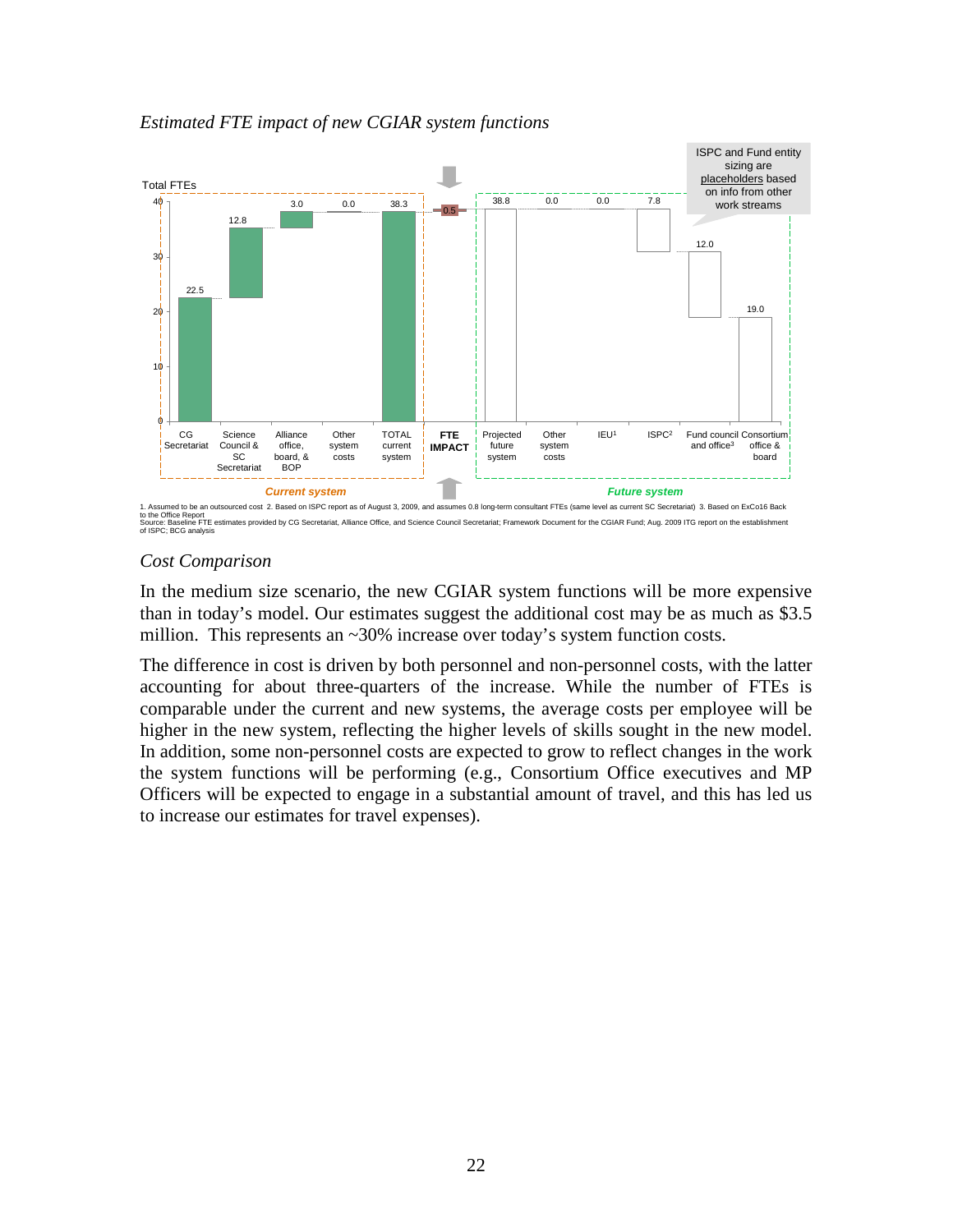

#### *Estimated cost impact of new CGIAR system functions*

1. Due to increasel system bodies and related direct costs of activities (including increased travel and seven<br>FTEs and increase in average FTE costs in Consortium Office and SC Secretariat 3. Includes \$25K estimate for s

This projected increase in costs over today could be a very worthwhile investment for the CGIAR. It will be a modest price to pay if the new model succeeds in drawing significant new funding into agricultural research for development and adds greater effectiveness and developmental impact to the work of the centers.

However, since the increase in costs projected here is based on conservative assumptions, it will be important for stakeholders to pay close attention to system function costs over time. We urge stakeholders to scrutinize the designs of the system functions to avoid duplication and to ensure that each function has the resources it needs to perform effectively, but not more than it needs.

This analysis also highlights the importance of the shared services effort. An effective process for delivering high-quality, low-cost shared services to the centers holds the promise of offsetting some of these added system function costs. It will be incumbent upon the Alliance and its advisors to press aggressively for cost savings in these operations.

The analysis also raises questions about the impact of the new model on the costs and economics of the centers. As discussed in the next section, the "interface" costs that the centers incur in dealing with the system functions and funders today are much greater than the direct costs of the system functions themselves. As a result, while it is important to make sure the system functions are as "lean" as possible, it is even more critical to understand how the system generates costs at the center level. With this understanding, steps can be taken to reduce the risk of driving those costs higher – and perhaps even to lower them through streamlining of certain activities.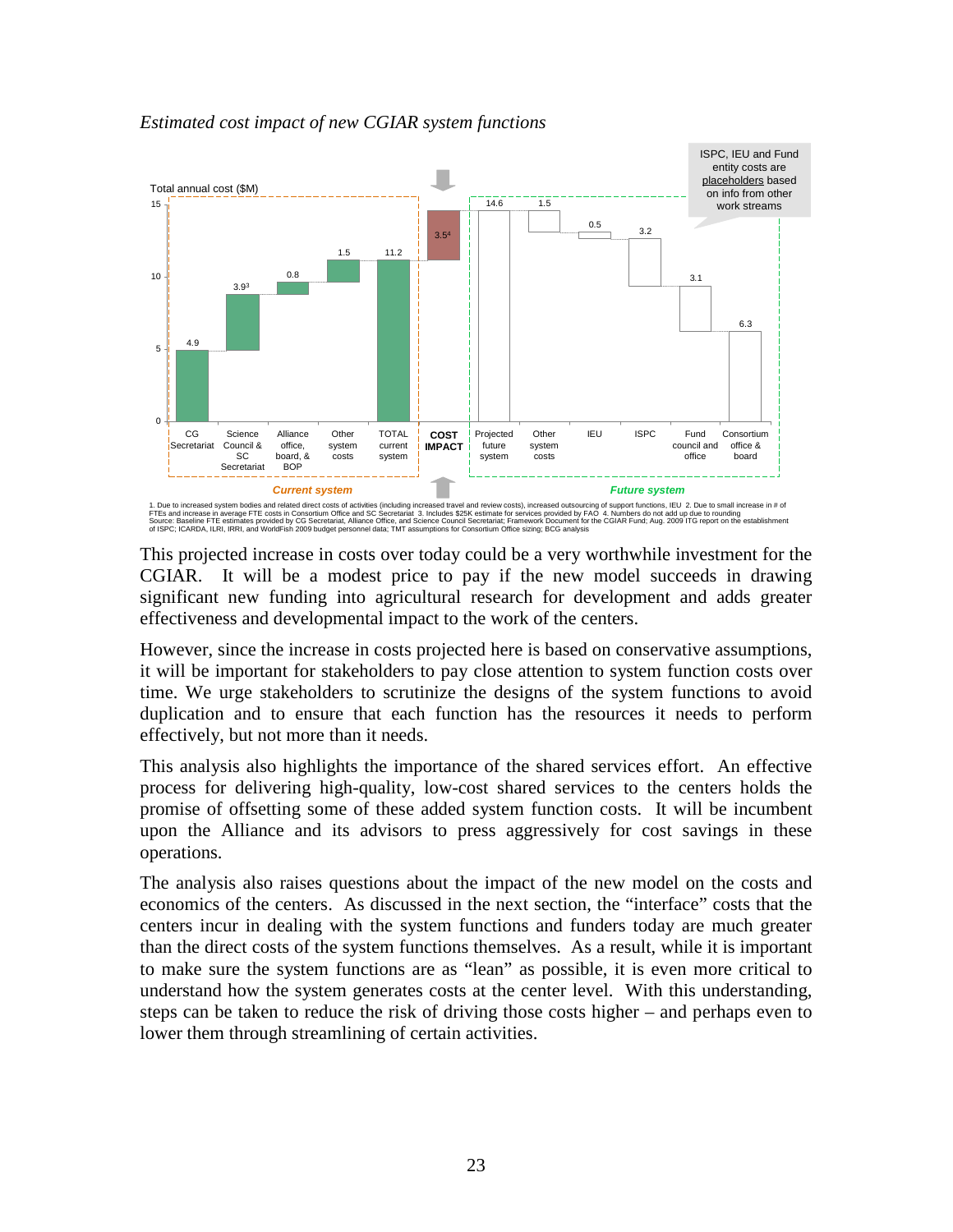#### **Analysis of Current Center Interface Costs**

Chapter 6 details our approach to estimating the size of center interface activities and related personnel costs, and discusses the factors that produce those costs. (As noted above, "center interface activity" refers to any activities centers conduct today that require interactions with the "system," including both system functions and donors.) We also highlight some opportunities the new system can seize to drive down these costs in the future – and point out some risks that could lead them to rise .

To estimate center interface personnel costs in the system today, we used a methodology in which we interviewed, and in certain instances surveyed, a cross-section of research staff, as well as management & support staff from each of four sample centers (ICARDA, ILRI, IRRI, and WorldFish), to ascertain their interface costs. These four centers were selected by the Consortium Planning Team (CPT) because they are diverse in geographic location, size and activity.

The results for the four sample centers is shown below. In these centers, approximately **8%** of center employee time is devoted to interface activities. However, since the center employees involved in interface activities tend to be more senior and therefore more expensive (e.g. DGs, DDGs - Research, Directors, Senior Scientists, etc.), their time involved in these activities represents **20%** of total center personnel costs. According to the 2008 CGIAR Financial Report, total personnel cost across the 15 CG Centers in 2008 was \$229M. Applying 20% to this total cost yields estimated total center interface costs of approximately **\$46M**.

Our analysis also estimated the costs across different categories of interface activities. The largest cost category was Donor Relations and Reporting activities, comprising roughly 75% of the center interface costs. This proportion held across the four centers, with some modest variation within the sample. If one applies this percentage to the personnel costs of all 15 centers, it suggests that donor relations and reporting activities are responsible for more than \$30M in costs at the center level, annually. This is roughly 2-3 times the cost of the system functions today, in aggregate.

Of the remaining costs, the largest were related to system-level monitoring and evaluation activities, at about ~20% of center interface costs.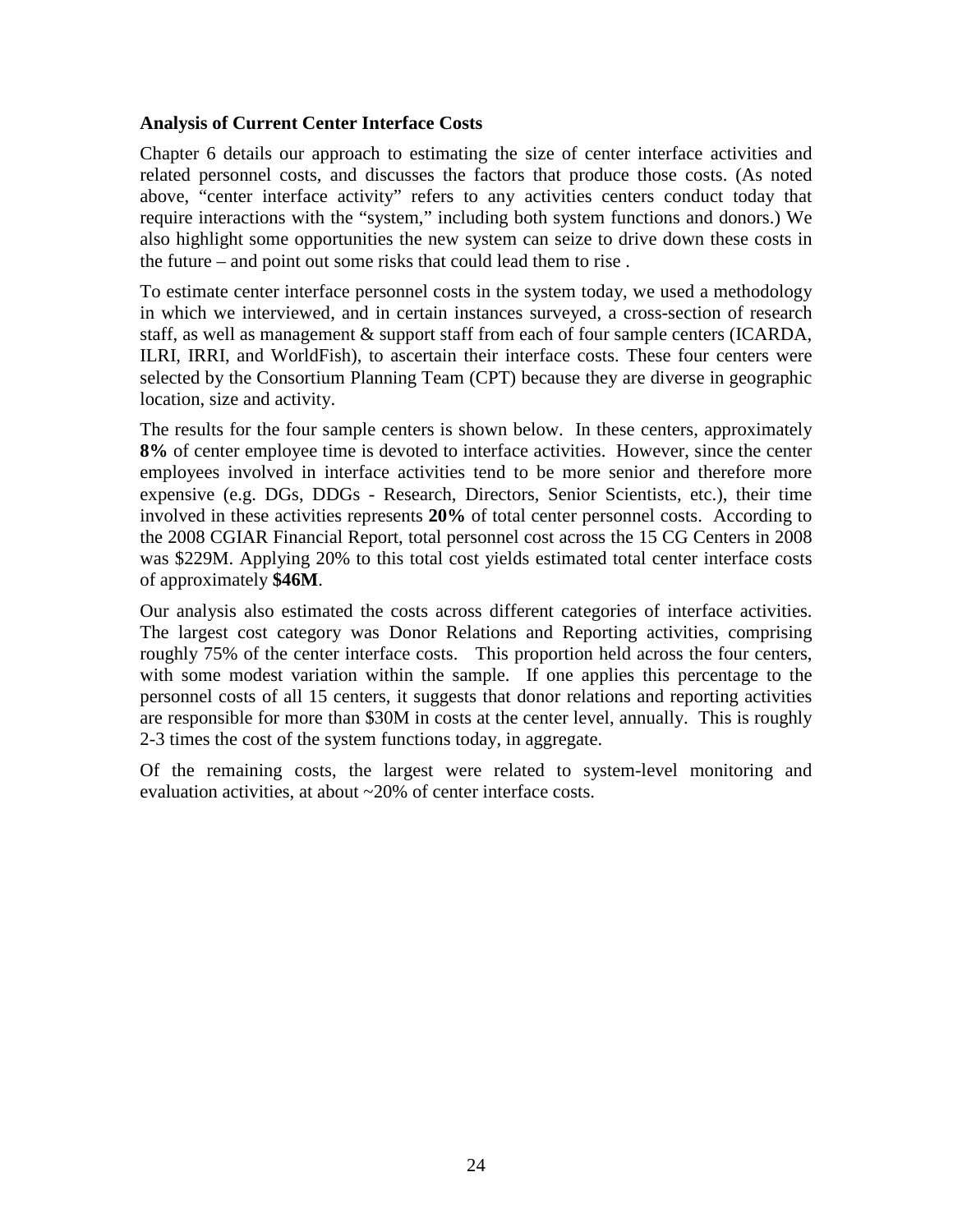



. 2009 budgeted personnel costs<br>iource: Staff interviews and financi data from sample Centers: ICARDA, ILRI, IRRI, WorldFish; BCG analysis

In interpreting this analysis, there are a number of limitations and caveats to keep in mind, as detailed in Chapter 6 of the Report.

The new system has the potential to achieve significant savings for the centers – savings that can be redeployed into research – if it can reduce these costs through streamlining of donor relations and reporting activities and other interface-related work. At the very least, steps need to be taken to make these costs and their drivers transparent, so that donors and others do not unwittingly impose activities that cause these costs to grow sharply.

We believe it is critical that donors and centers understand the drivers of these "hidden" costs and work collaboratively to reduce them over time. If donors are able and willing to adjust their expectations and behaviors, they can play an important role in reducing interface costs. This would allow the centers to redeploy valuable time and expertise into research activities. Failure to do so runs the risk of increasing the administrative burden on centers and distracting them from their mission and research focus.

\*\*\*\*\*

#### **Consortium Office Location**

One of the first and most important decisions the new Consortium Board will have to make is where to locate the Consortium Office. **In Chapter 7** of the Report, we discuss the analysis we performed to help inform this decision and then set out the next steps in the location decision process.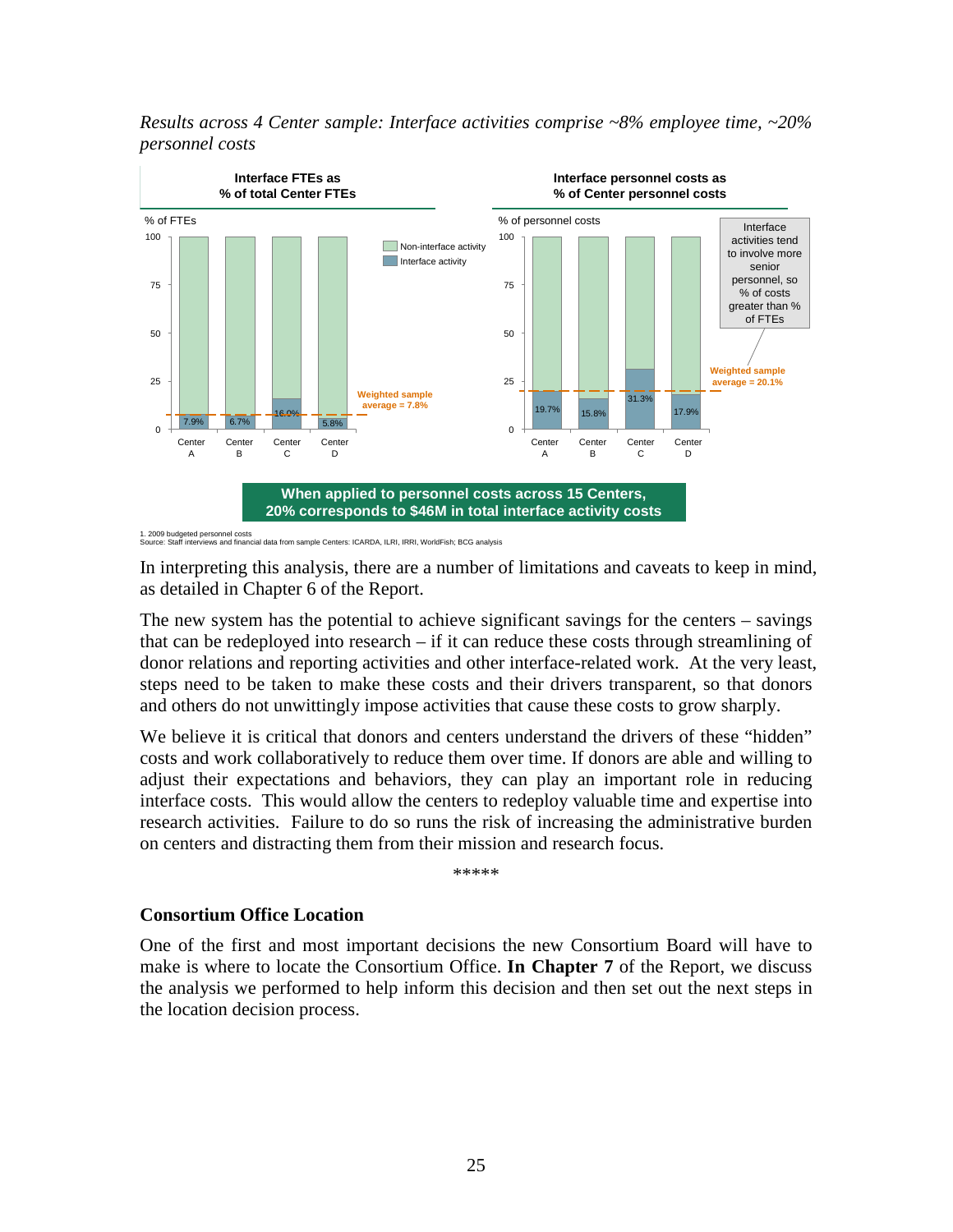Stakeholders have nominated the following thirteen cities, listed here in alphabetical order:

| Addis Ababa, Ethiopia  | Nairobi, Kenya                |  |
|------------------------|-------------------------------|--|
| Bangkok, Thailand      | New Delhi, India <sup>2</sup> |  |
| Bonn, Germany          | Ottawa, Canada                |  |
| Geneva, Switzerland    | Rome, Italy                   |  |
| Los Baños, Philippines | Wageningen, Netherlands       |  |
| Montpellier, France    | Washington DC, USA            |  |
| Montreal, Canada       |                               |  |

We filtered each nominated location against the following criteria:

- 1. **Hub for Agricultural Research for Development Work**: The Consortium Office will in many respects represent the CGIAR on the global stage. Operating from a location that is a "hub" for international agricultural research for development ideas and talent would be beneficial to the Consortium from a recruitment and knowledge perspective, and would also generally enhance its relevance in this domain.
- 2. **Host country receptivity**: As an entity that will have International Organization status, the Office will need to be located in a country that is receptive to international organizations and is willing to confer the benefits of that status to the Consortium.
- 3. **Quality of life**: In order to attract high caliber talent, the Office will need to provide its staff with a reasonable quality of life, taking into consideration such factors as safety, environment, and health care.
- 4. **Operational readiness**: To ensure the safety and well-being of Consortium Office staff and reduce the risk of disruption of its work, the Consortium Board will need to consider the operational readiness of each potential country, e.g., the quality of its communications infrastructure and the reliability of utilities and transportation
- 5. **Operating costs**: In order to keep the Consortium as cost-effective as possible, the Board will need to consider the relative costs of operating in various locations, balancing cost considerations against other factors.
- 6. **Mobility to Member Centers**: The staff of the Consortium Office will need to maintain regular contact – including in-person contact – with Member Centers, so ease of mobility to each center is an important factor.

In addition, stakeholders have commented on the symbolic importance of the Consortium Office's location. Several have made the point, for example, that locating the Office in

<u>.</u>

 $2$  India as a country was also nominated as a location, without specification of a particular city.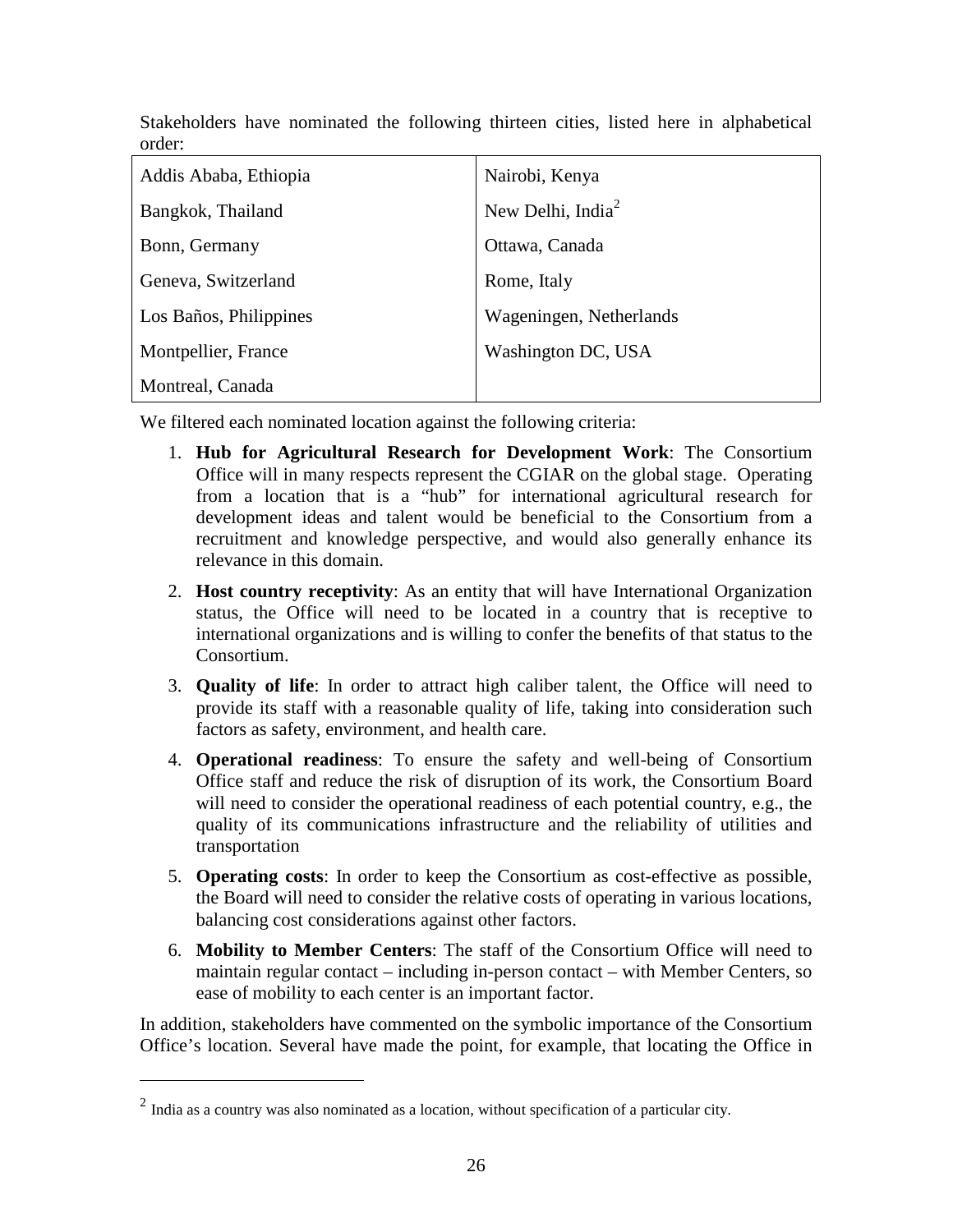the developing world would send a strong positive message reinforcing the CGIAR's work with, and for, poor farmers. Conversely, it has been noted that locating the Consortium in the developed world could send a resounding message in the opposite direction.

The above discussion highlights the complexity of any final decision about location, since there is no single city or country that meets all the above criteria equally well. The Consortium Board will therefore need to make trade-offs among the different criteria. The analysis we have performed should provide the Board with a robust set of facts it can refer to as it evaluates possible locations. However, a critical input to the final decision will be the specific offer of support that various host countries provide. This support cannot be articulated through a "desk" analysis, but must be determined through discussions and negotiations with individual host country candidates.

\*\*\*\*\*

#### **Consortium Office Transition Planning**

**Chapter 8** describes some of the stages and variables in the transition to the new system, covering the immediate steps needed for the Consortium Office to begin operating, and why and how it should grow from there. In addition, it addresses some particular strategies and structures for managing the change process.

It is our firm belief that the success of any major change effort, especially one as complicated and difficult as this one, requires explicit attention to managing both the operational and human sides of change. The time invested by the various bodies actively engaged in the CGIAR change process to date, including the TMT, CPT, Alliance Office, CG Secretariat, World Bank, and the various reference groups representing both centers and donors, suggests broad alignment with this belief. It is critical that this focus on managing the change does not subside once organs of the "new" CGIAR, such as the Consortium Office, are established. Indeed, the importance of change management will only increase as change becomes more tangible.

BCG has developed a framework of six key dimensions for preparing for and managing through large-scale organizational change, as set forth in the exhibit below. Each of these dimensions will need to be addressed in the CGIAR change process in order to deliver bold, successful and sustained change.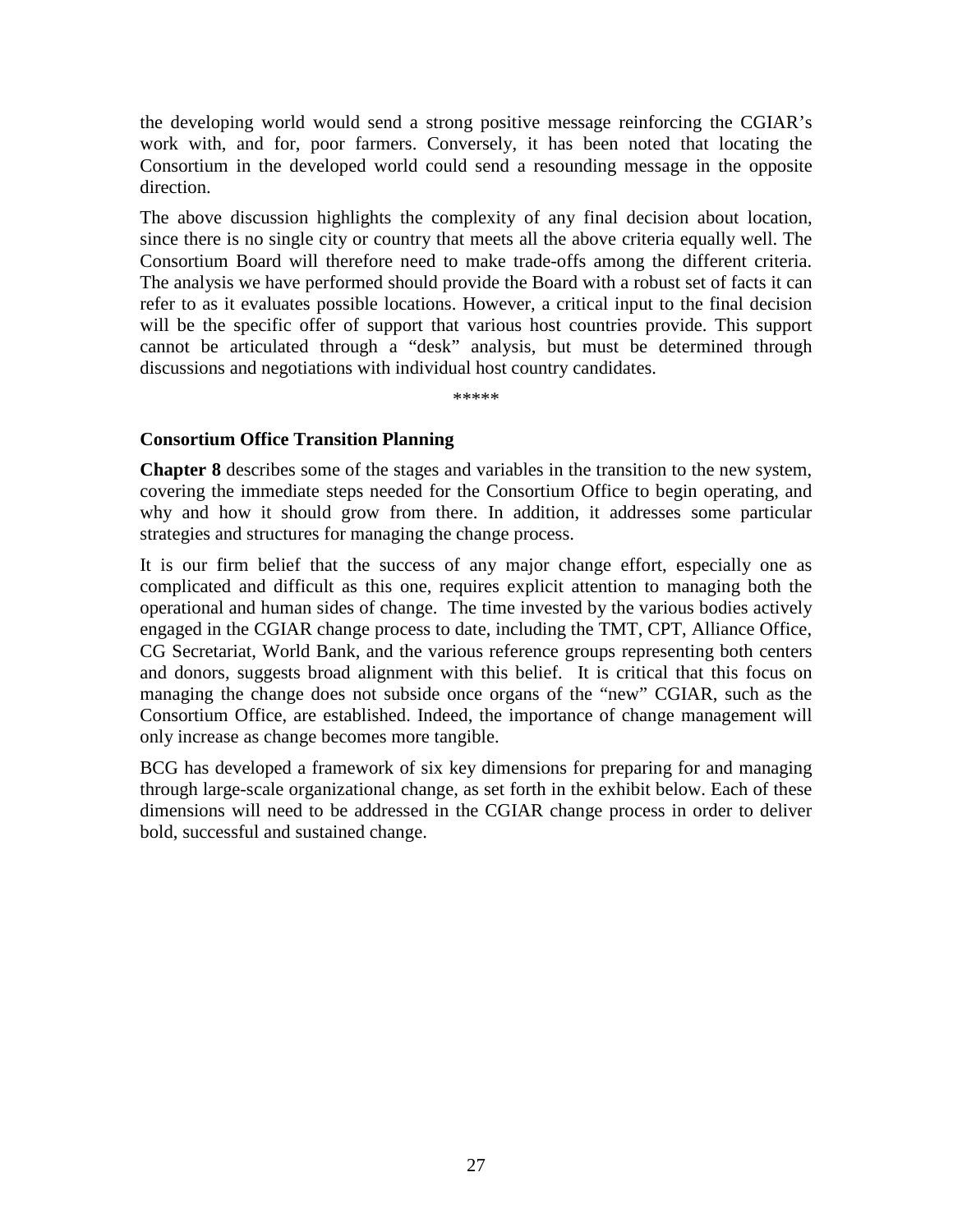*Six key dimensions to manage to deliver successful and sustained change* 



Chapter 8 elaborates on each of these dimensions.

Once the change process receives the go-ahead at the December 2009 Business Meeting, the existing change management structures should be evaluated to assess how well they will be able to support both the "hard" (operational) and "soft" (human) sides of change.

Based on our experience with similar large-scale transformations, we would recommend the creation of a Transition Management Office (TMO) function supported by a small number of full-time staff (likely 2 to 3). The primary role of the TMO would be to support the change management process between the Business Meeting and the point in time when the Consortium CEO has been hired and his/her starting team is in place.

With the TMO supporting change management, the system bodies providing leadership would be free to focus on the most important decisions. The TMO also would serve as a bridge between the current transitional structures and the newly created structures. It should be created as a temporary body, but its staff might be considered for future roles in the Consortium Office (particularly within the Strategic HR  $\&$  Change Management unit), or elsewhere in the system.

A TMO could either be established just for the "doer" side of the change process, or could cover funders as well. The latter alternative would have the advantage of supporting the Transition Management Team (TMT) or its successor in managing system-wide issues, but would be more complex from an accountability perspective. An additional question would be whether to staff the TMO with new hires or re-tasked staff from within the current system.

\*\*\*\*\*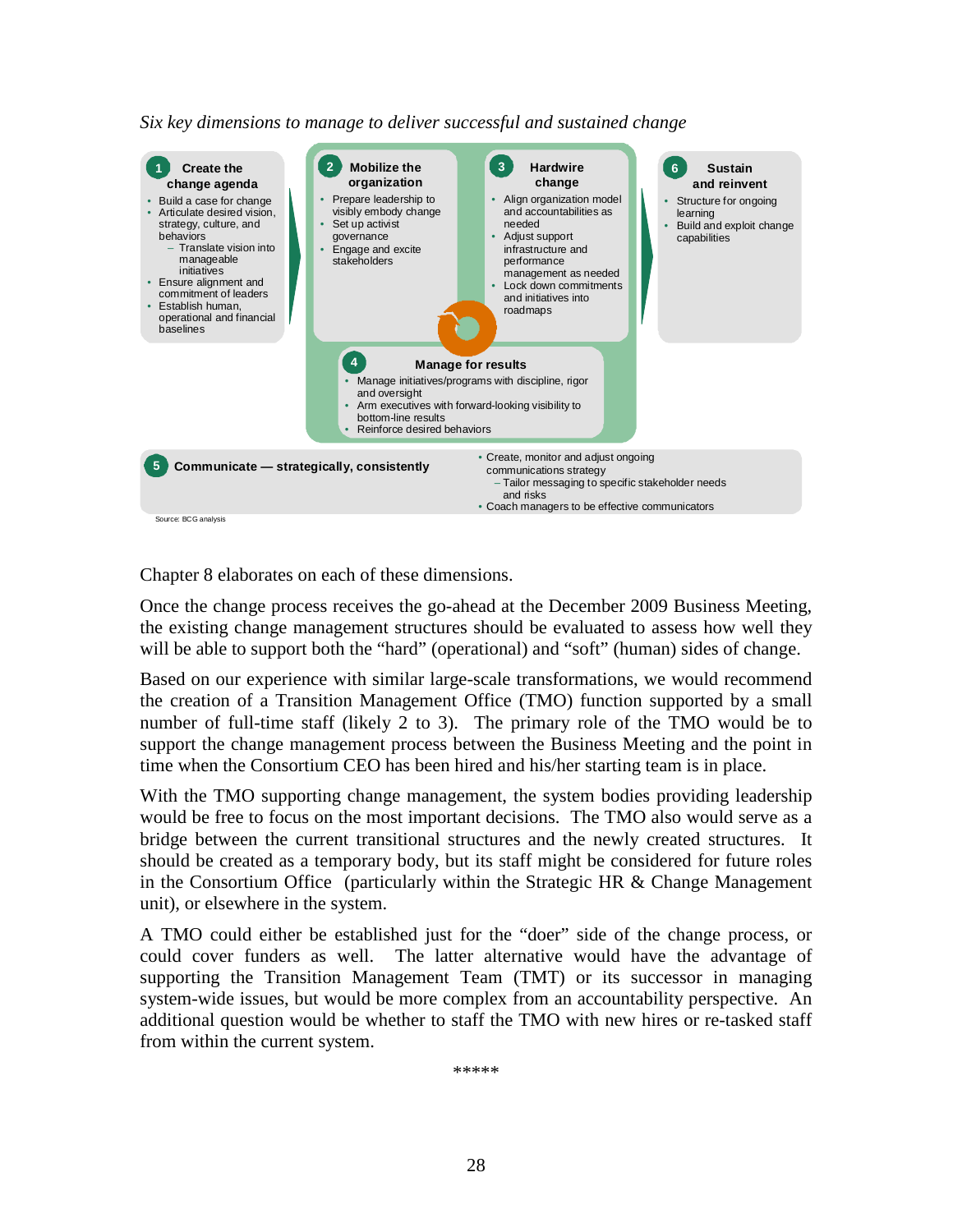Transitioning to the new CGIAR system will require a high level of flexibility and commitment on the part of all stakeholders. As the new model emerges, so too will new questions and new challenges. To be successful in managing this change, the system's stakeholders need to redouble their commitment to the vision of Maputo and to the collaborative process of designing a shared future. Much progress has been made to date, and further progress is achievable if the "funders" and "doers" work together in partnership to resolve the remaining issues and questions. Doing so now will plant the seeds for another 40 years of successful innovation and impact in the CGIAR.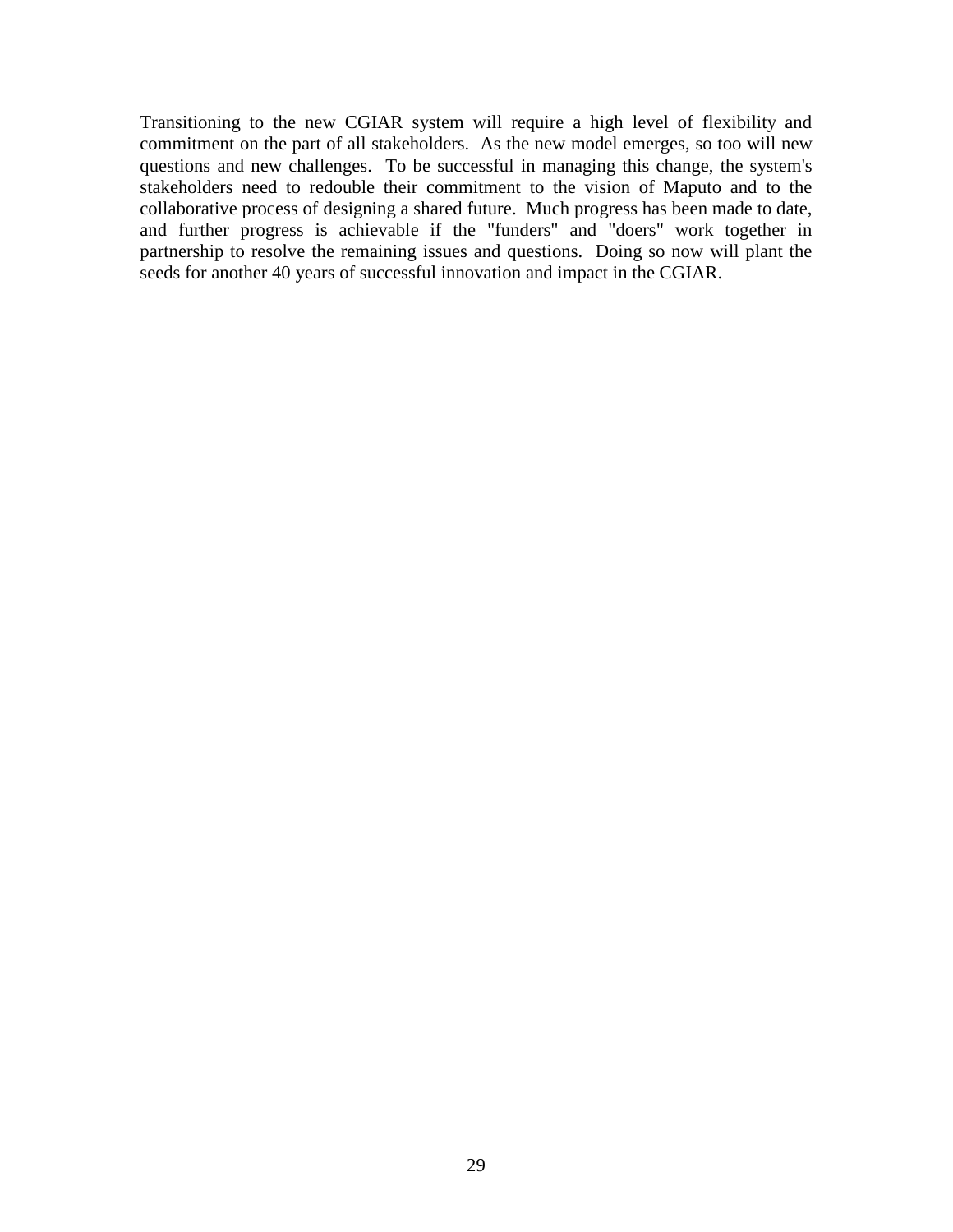# **Chapter 1. Introduction and context**

Since its establishment almost 40 years ago, The Consultative Group on International Agricultural Research (CGIAR) has sought to use the power of innovation to address the food security and economic development needs of the world's poor. The 15 CGIARsupported centers are global leaders in agricultural research across a range of disciplines; working closely with funders and external partners, the centers commit nearly a halfbillion dollars each year to research aimed at positively impacting poor communities in the developing world.

While the CGIAR continues to make vital contributions to the global community, the system stands at a crossroads. The CGIAR's funding, in real terms, has been stagnant since the 1970s, and a significant shift from unrestricted to restricted funding has reduced its ability to adapt to changing needs and sustain infrastructure. Fragmentation of focus across an increased number of smaller projects threatens to dilute overall CGIAR impact. Concerns about excessive bureaucracy and slow decision making are widespread. A cumbersome structure hinders collective action, so the system cannot fully exploit opportunities for shared services and coordination. Most importantly, the need for improvements in agricultural productivity and sustainable natural resource management is growing. At a time when new research technologies and approaches hold the promise of significant breakthroughs, it is all the more critical for the CGIAR to deliver innovation and impact.

To address these concerns, the CGIAR commissioned an Independent Review and embarked on a process to strengthen the system. At a 2008 meeting in Maputo, Mozambique, stakeholders from across the system (centers, funders, and partners) agreed in principle to a number of changes to expand the CGIAR's capacity to deliver true developmental impact and prepare the system for its next 40 years. At the core of the reform effort is the creation of two new institutions: a Consortium "of doers," whose Board and supporting Office will oversee and coordinate major research efforts of the Member Centers and their partners; and a Fund, which will strive to coordinate donor interactions with the CGIAR and draw new resources into agricultural research for development. These two pillars of the new CGIAR, replacing the current Alliance, CGIAR Secretariat, and Science Council, will agree on a Strategic Results Framework and a portfolio of Mega Programs to align research initiatives with development impact goals.

Over the last several months, a number of related efforts have addressed different elements of this change agenda. The Boston Consulting Group (BCG) has supported the change process primarily by articulating the roles and responsibilities of the future Consortium Board and CEO, and defining an organizational design for the Consortium Office that will support them in fulfilling their mandates. From February to May, we focused on drafting a new constitution for the Consortium and defining the roles of the Consortium Board and CEO. We also facilitated a process to gain support and buy-in from the Alliance members, and prepared for discussions on the Constitution with donors at ExCo and with a donor reference group.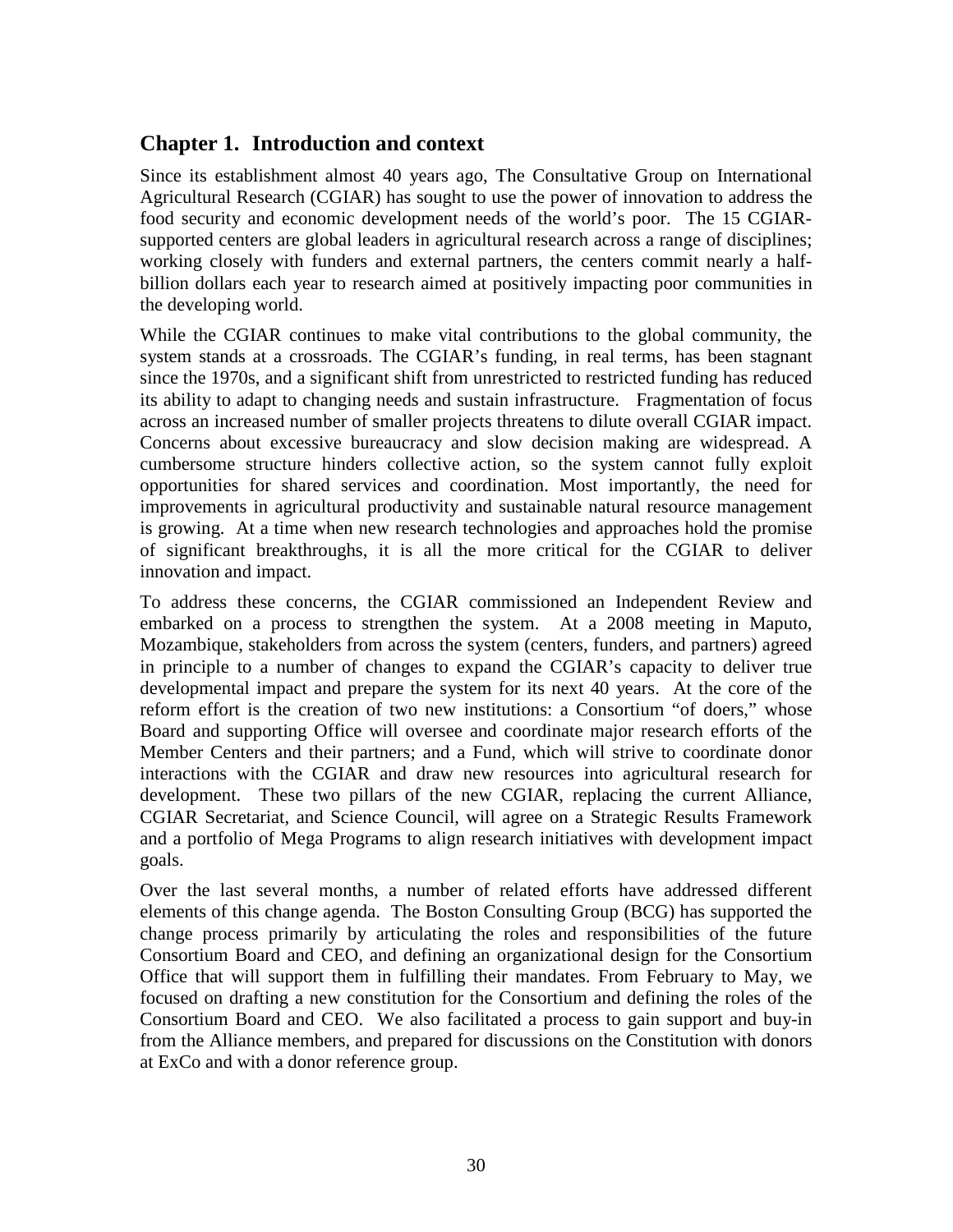Since June, we have focused on designing the Consortium Office's structure and functions to enable it to support the Board and CEO effectively, and on answering key questions about the Consortium. That work is the topic of this paper. Specifically, our deliverable here was to lay out a proposed organizational design for the Consortium Office, including how this will change over time and with increases in funding. We were also asked to define elements of the performance management process that the Consortium will apply in its work with centers and the Fund, and to conduct discrete analyses around the estimated costs of the new CGIAR system and the advantages and disadvantages of different locations for the Consortium.

Our work over the last several months has drawn on inputs from a number of sources:

- An assessment of the value-add of the Consortium relative to the status quo, as reflected in the intent of Maputo, the draft Constitution and the terms of reference for the Consortium Board and CEO;
- Interviews with centers, donors and other stakeholders about key needs and priorities in the new model;
- Examination of various internal and external reviews of the CGIAR system and its components;
- A detailed review of the budgets and activities of the various system functions;
- Case studies of the system "interface costs" of 4 centers, and how they might be impacted by the new model;
- Comparisons to other research institutions of a similar size and scale;
- Discussions with the Consortium Design Reference Group, an expert advisory group approved by the Consortium Planning Team (CPT) and comprising of 3 DDG-Research and 3 DDG-Finance from a cross-section of CGIAR Centers
- Feedback from Alliance members and other stakeholders on preliminary drafts of our findings and recommendations;
- Internal and external reviews of the Challenge Programs; and
- The exercise of our professional judgment based on our work with other organizations.

Our analysis has focused on the Consortium, which is only one of the new CGIAR's "system functions" – meaning the entities that are responsible for coordinating and overseeing the work of the system. As a result, our recommendations here do not include some important "pieces of the puzzle":

• The designs of the Fund Council and ISPC have been handled as separate workstreams under the overall coordination of the Transition Management Team (TMT). We have been in contact with the leaders of those efforts to try to ensure that the designs are aligned and consistent. In sizing the Consortium, we have taken note of resource estimates provided by these other workstreams, recognizing that those estimates are still in flux. We should also note here that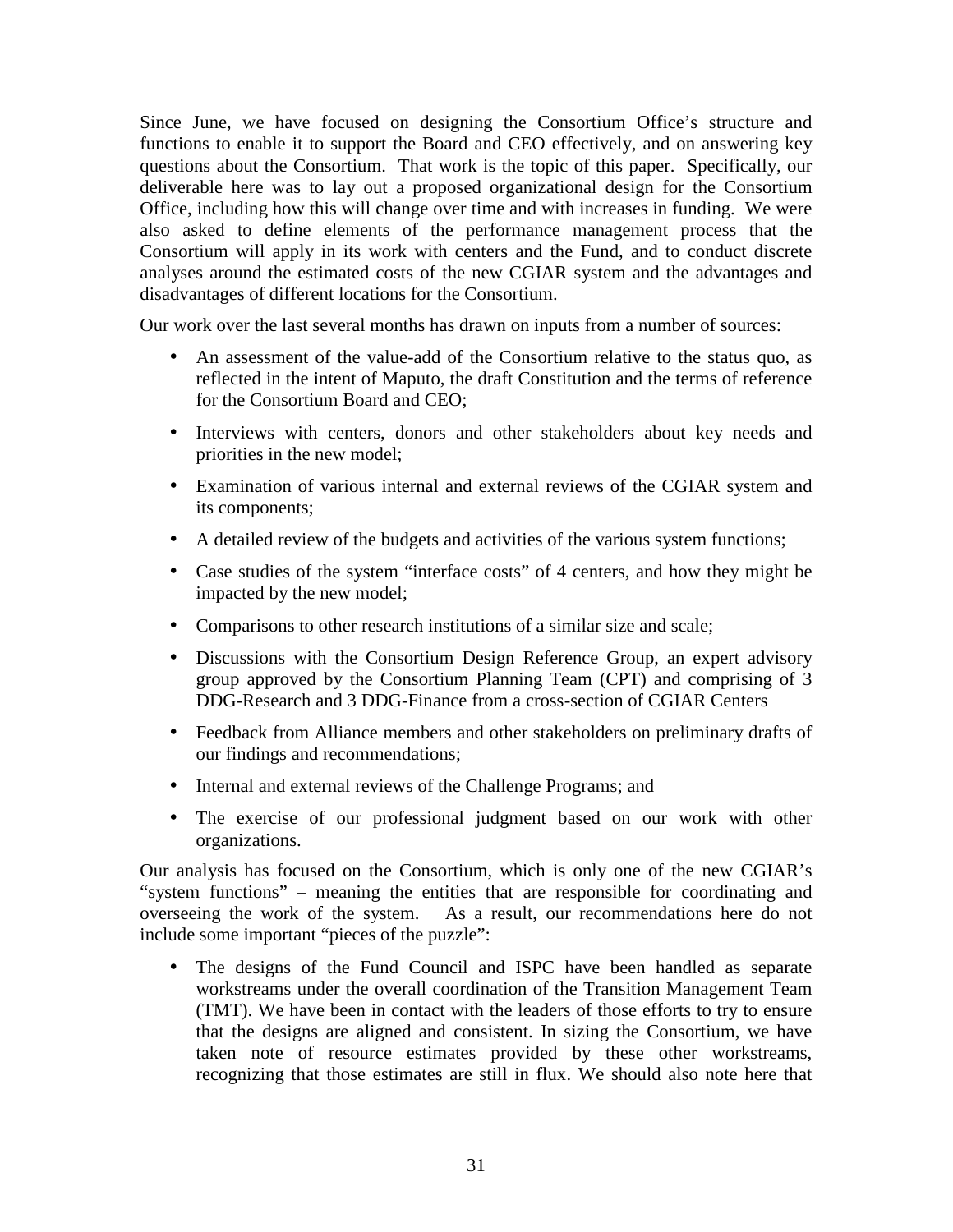some disagreement remains regarding the roles that different groups should play in monitoring and evaluation in the new system.

- The proposed initial SRF and Mega Program portfolio have been developed as part of a separate workstream. In the future system, the Consortium Office will be responsible for developing, refining and managing the performance of these Mega Programs. Our model has been defined with an eye to what we believe the Office will need to create, update and effectively manage the SRF and Mega Programs.
- Shared services across the Member Centers (including today's system offices) are being evaluated under a separate consultancy. These services, which will be overseen by the Consortium, promise to provide substantial value to the system in the form of reduced center costs and improved quality and consistency of service. However, that workstream is currently in an earlier stage of development, and so we have left our design open to accommodating a number of different models for shared services.

Several stakeholders have noted the difficulty of understanding, in isolation from other parts of the system, how the Consortium and Consortium Office will work. This is a valid point. The practical realities are that different groups are engaged in the design of different parts of the new CGIAR, and these workstreams are at different stages of development. We have explicitly acknowledged our assumptions about the other workstreams, where relevant to the functioning or design of the Consortium.

Given that the different elements of the new CGIAR will continue to evolve – and that their evolution will require some "fine-tuning" of the Consortium Office designs – we suggest that this document be viewed as a set of "point-in-time" recommendations based on best-available information. We are confident that the designs reflected here are not only well-grounded but also very close to what will be needed when all of the parts stop moving. However, we recommend continued scrutiny of the design of each of the various parts of the new system to ensure that any unnecessary duplication is avoided, and that the system as a whole is kept as lean as possible.

The Alliance has had input into the recommendations presented here. Much of the feedback received has been reflected in the "Feedback Notes" contained in Chapter 3: *Recommended design of the Consortium Office*. Alliance members will continue to be consulted as the design process continues. However, the ultimate reviewers and decision makers for this set of recommendations will be the Consortium Board and CEO, who together will decide on the support they need to execute their mandate as effectively and efficiently as possible.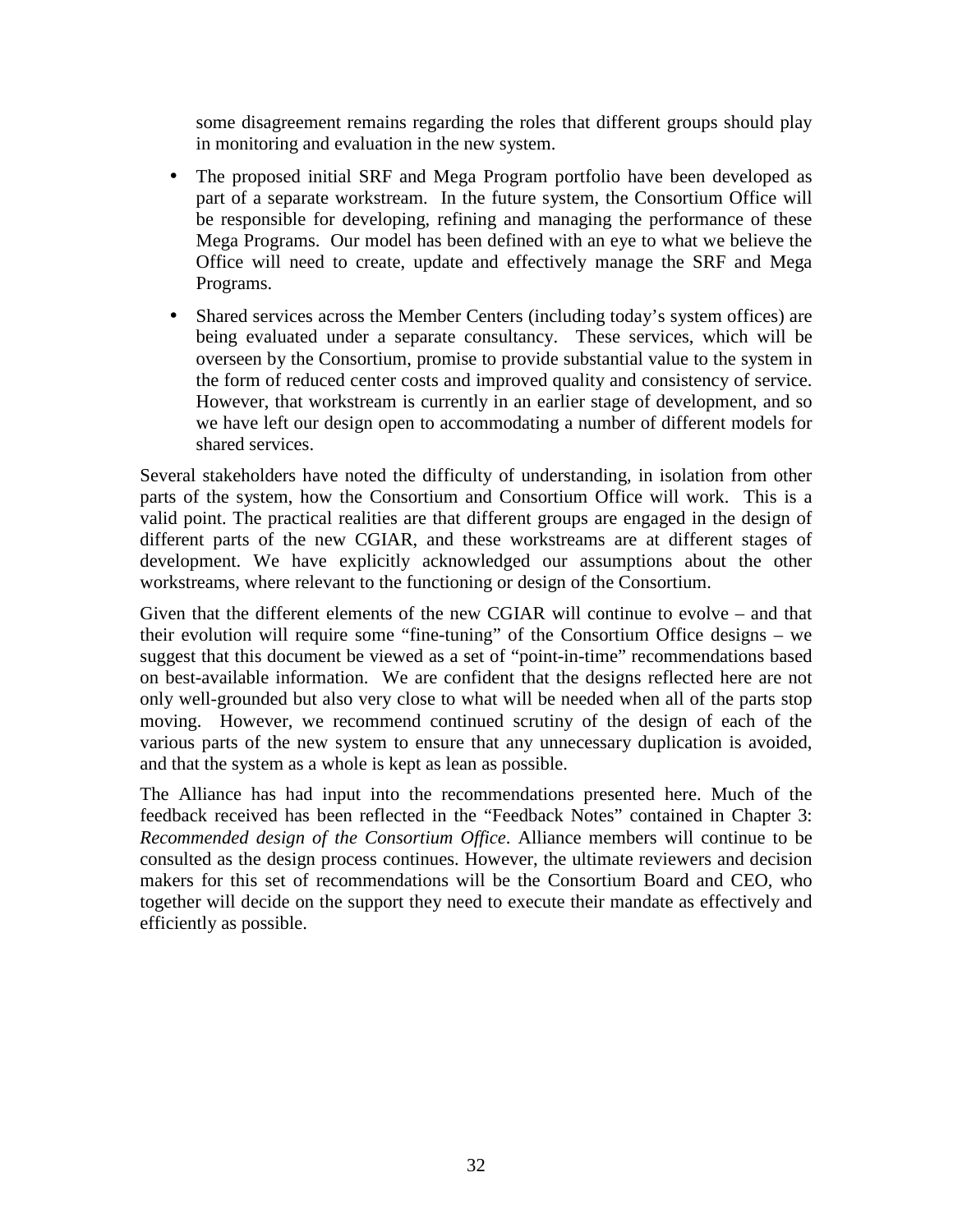# **Chapter 2. Recap: roles and responsibilities of the Consortium CEO and Board**

As part of the development of the draft Consortium Constitution, the roles and responsibilities of the Consortium Board and CEO have been discussed at length by the Alliance in April and May of this year, by ExCo in June, and by a wider group of stakeholders since then. (Please refer to Appendices A and B for detailed descriptions).

In the new CGIAR, the Consortium will assume some of the responsibilities currently performed by the Alliance Office, CGIAR Secretariat, and Science Council. In addition, the formation of the Consortium Board will introduce to the CG system a new set of system-wide governance and leadership activities.

The Consortium Board's mandate, as set forth in the draft Constitution, lies primarily in two planes. The first relates to the strategy and Strategic Results Framework of the system; in this area, the Board will lead the development of system strategy and the SRF, and will also have a fiduciary responsibility to oversee the Fund's investment in the strategy and SRF (an investment to be made principally through Mega Programs). The second concerns the Member Centers. Here, the Board has a responsibility, beyond individual Mega Programs, to ensure the individual and collective efficiency, effectiveness, and impact of the centers. This broader responsibility, both for and to Member Centers, follows from the fact that they are the primary on-the-ground implementers of the strategy and SRF.

In fulfilling these responsibilities, the Consortium Board (supported by the CEO and Consortium Office) will aim to enhance the effectiveness and impact of the CGIAR Centers by<sup>3</sup>:

- Fostering a more conducive international policy environment for agricultural research for development and increasing CGIAR relevance and effectiveness within the institutional architecture of international development;
- Enhancing Member Center research impact through strategic and programmatic convergence, concerted action and the fostering of innovation;
- Together with the CGIAR Fund Council, significantly expanding the financial resources available to the Member Centers to conduct their work;
- Improving the cost efficiency of each Member Center and of the CGIAR system as a whole through the provision of advice, world-class shared services and other means;
- Managing the allocation of funds to meet priorities identified in the strategy and Strategic Results Framework, and serving as a central point of fiduciary and operational accountability for all funds that pass to it from the Fund

<u>.</u>

<sup>&</sup>lt;sup>3</sup> Purpose of the Consortium as a legal entity, as articulated in the draft Consortium Constitution as at 23 September 2009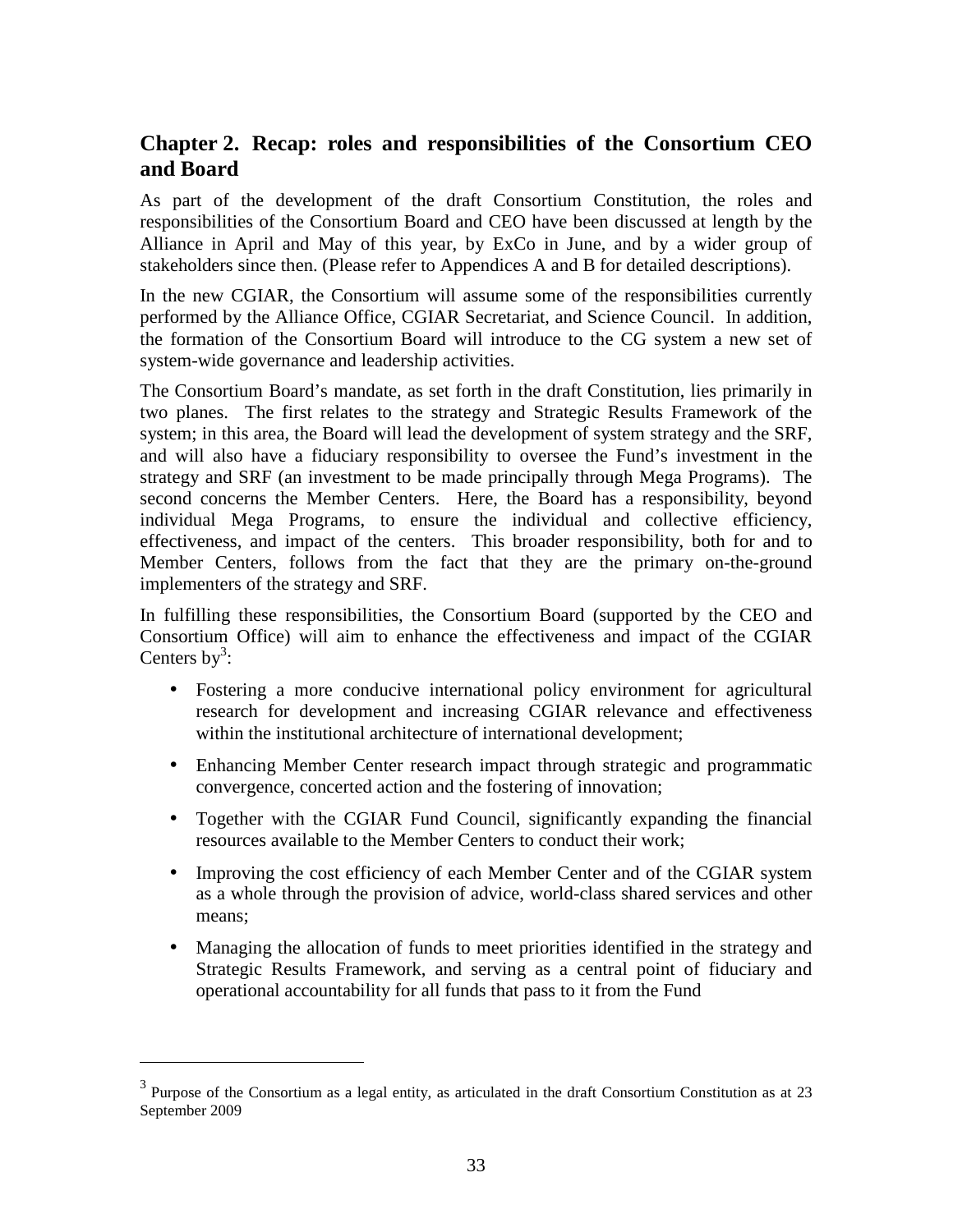- Improving the cost-efficiency of each Member Center and of the CGIAR system as a whole through the provision of advice, world-class shared functions and research platforms, and other means; and
- Identifying and promoting to the Member Centers opportunities to achieve gains in relevance, efficiency and effectiveness.

It is appropriate to acknowledge that there is a very real tension between the Consortium Board's system-wide mandate and the role of individual center Boards. Various stakeholders have recommended different ways to resolve this tension. What is clear is that there are significant risks associated with deciding this issue too sharply on either side.

If the Consortium is too powerful relative to the Member Centers and their Boards, it runs the risk of undermining the principle of subsidiarity. The Consortium could be drawn into duplicating efforts that are best performed in the Member Centers, thereby diminishing the centers' attractiveness to potential researchers, managers, and Board members. It is not hard to imagine such a scenario leading to the loss of the expertise and creative vitality so critical to center-based research. It also could make it much more difficult for centers to create successful partnerships with those outside the CGIAR who are essential to delivering development impact.

On the other hand, if the Consortium Board is not powerful enough, it will be unable to make the crucial, difficult decisions about strategy prioritization, resource allocation, and performance management that funders demand – and that are critical to increasing the funding available for agricultural research. The Consortium Board will need to remain heavily consultative in its interactions with centers and others, but a consensus-driven model of decision making will not succeed.

Center Boards retain fiduciary responsibility for each center's financial health, for hiring and talent management of center senior leadership and research teams, and for setting the strategic direction of each center's research portfolios in pursuit of its mission. At the same time, those centers joining the Consortium will recognize that they are part of a larger entity that is governed by the Consortium Board, and that the Consortium Board will operate for the good of the whole system. Differences of opinion between the Consortium Board and center Boards will be best resolved in a spirit of partnership, mutual respect, and common purpose rather than by referring to a set of formal rules.

Striking the right balance of power between the Consortium and its Member Centers over time will be critical to the success of the new CGIAR. If well-managed, this tension can be a constructive force, driving each side to excel in its role and providing checks and balances for the system as a whole. Our recommendations seek to strike a careful balance in this regard, and to find a "sweet spot" where each group is performing a unique and value-added role.

At some future point, it may be appropriate to rethink the balance of responsibilities between Consortium and center Boards. If, for example, the vast majority of funds in the system flow through the Consortium in the form of Mega Programs, it may be appropriate to ask whether the role of the center Boards needs to evolve, and for more authority to shift to the Consortium. Alternately, if the new system is unable to generate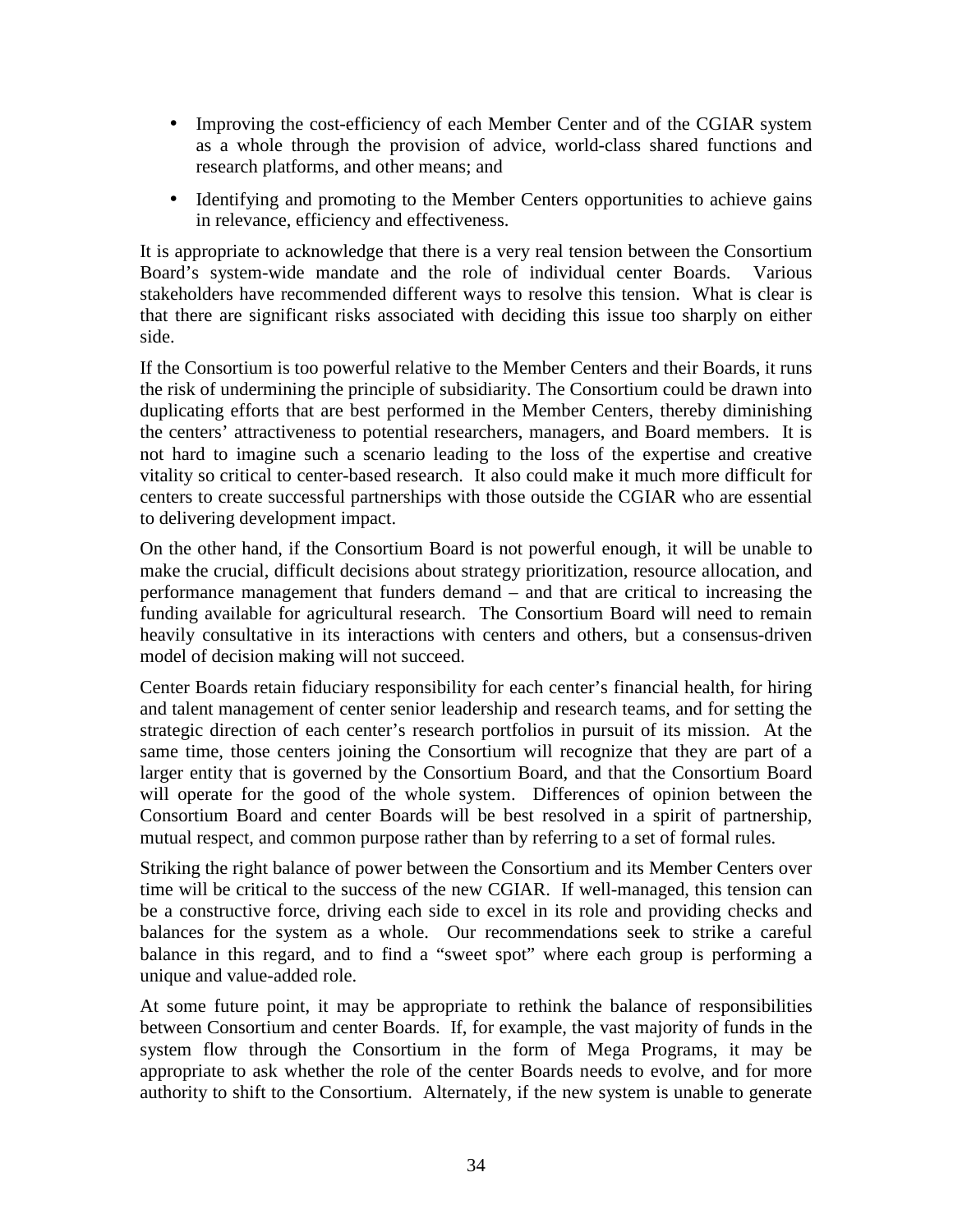significant new funding and the centers have to rely significantly on bilateral funding, it may be proper to ask whether the role of the Consortium and its Board needs to change.

Our hope is that our recommendations will enable the new system to get started, to grow with success, and to allow the different elements to work together effectively to continue to bring the power of innovation to bear on behalf of the world's poor.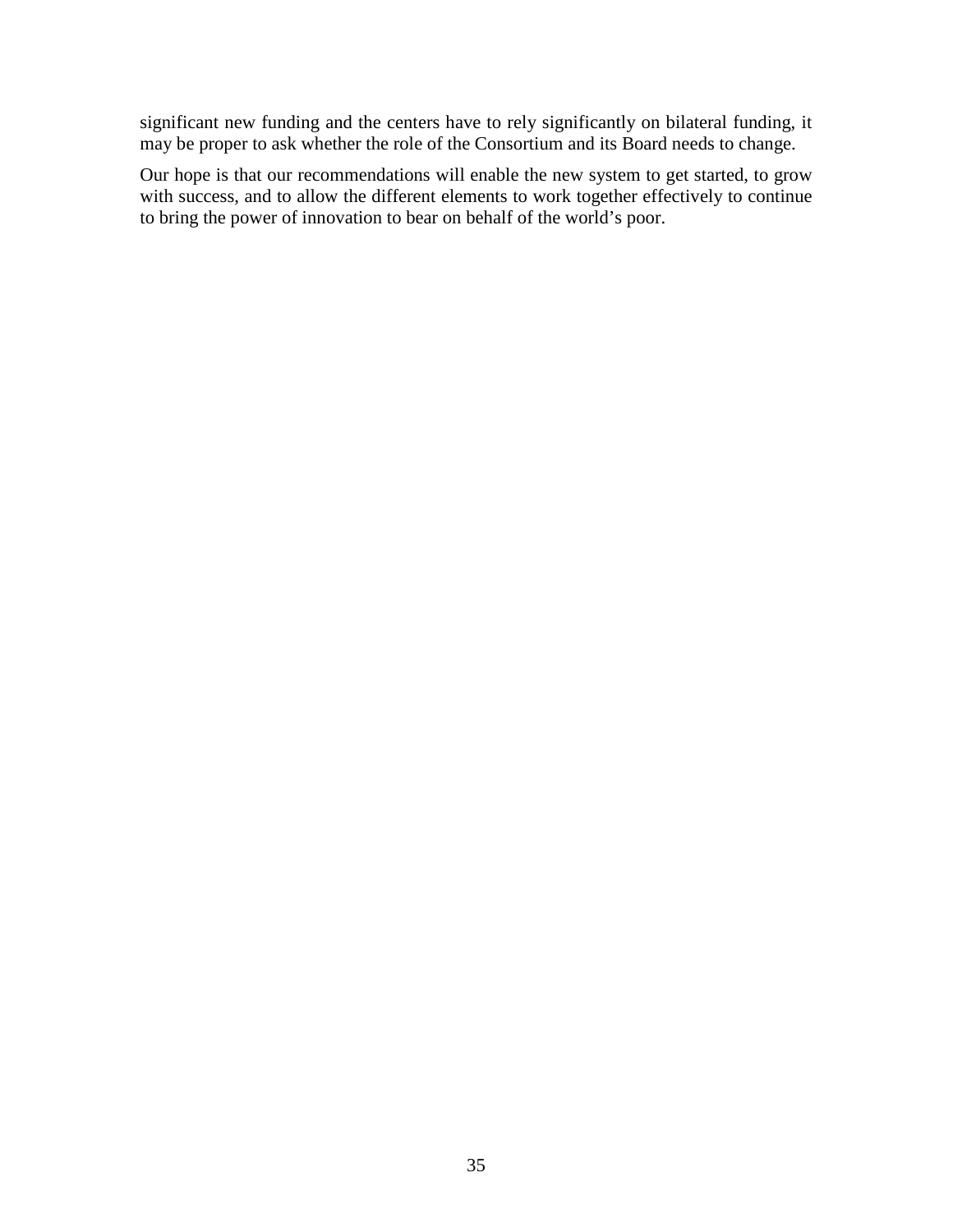# **Chapter 3. Recommended design of the Consortium Office**

## **3.1 Overarching organization design goals**

In designing the Consortium Office to support the Board and CEO, we have been cognizant of many stakeholders' concerns that the Consortium be as focused, simple, streamlined, and cost-effective as possible. In that spirit, and in light of the reform agenda laid out in Maputo, we have designed the Consortium Office with a set of high-level goals in mind, i.e. that the Office will:

- Focus on activities that enable Member Centers to increase their research effectiveness and impact
- Minimize duplication of roles and responsibilities between the Consortium Board/ Office and other parts of the CGIAR system
- Be as lean as possible and sized according to the main drivers of work (e.g., number of Mega Programs, size of CG Fund), evolving in size as these drivers change
- Enable efficient decision making; minimize bureaucracy
- Foster communication and collaboration between the Consortium Board/Office and key Consortium stakeholders, in particular, Member Centers and the bodies of the Fund
- Strengthen functions that are not performed well today (e.g., building the public profile of the CGIAR)
- Play a role as "Performance Manager" of Mega Programs and other work funded through the CGIAR Fund

## **3.2 Activities required to fulfill the Consortium's mandate**

The Consortium's mandate is broad. Under the new Constitution, it is charged with providing leadership to Member Centers and other system partners and coordination of their activities so they can contribute most effectively to the overall CGIAR vision.

To support the Consortium Board and CEO, in achieving this mandate, the Constitution calls for a Consortium Office consisting of "a professional staff responsible for carrying out the day-to-day operations of the Consortium." The Consortium Board will consist of part-time members, while the Consortium Office will work under the direct leadership of a full-time CEO.

The Constitution identifies the following major categories of activities that will inform the Office's day-to-day operations in support of the CEO and Board's responsibilities under the Consortium Constitution:

- Overseeing the development of the CGIAR strategy and Strategic Results Framework (SRF)
- Developing, based on inputs from Member Centers, a coherent portfolio of Mega Program research to deliver on the CGIAR's strategic objectives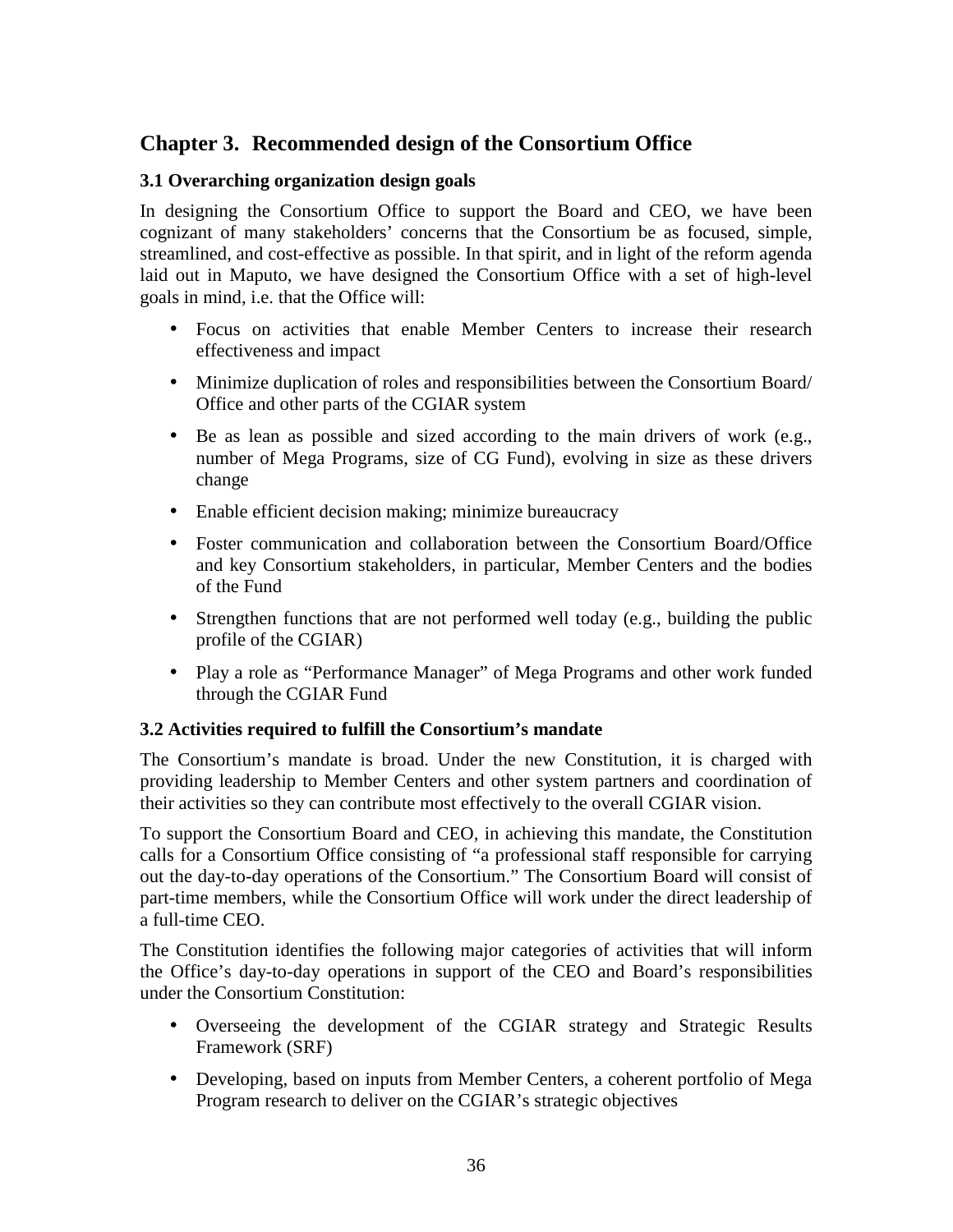- Proposing the allocation of funds across Mega Programs to the Fund Council, taking into account inputs from Member Centers
- Overseeing the monitoring of Mega Program performance, addressing development impact as well as financial and operational performance
- Providing a point of interface with, and reporting to, the Fund.
- Engaging in fund raising, together with the Fund Council.
- Reviewing the performance and efficiency of Member Centers, and their general alignment with the SRF and Strategy.
- Advising Member Centers on best practices in areas of common interest.
- Conducting advocacy, public relations and communications efforts to expand the CGIAR's positioning and brand.
- Overseeing shared functions and research platforms

As set forth in Exhibit 1, these activities imply a certain set of functions that will need to be performed by the Consortium Office, including: strategy setting, SRF and Mega Program development; portfolio management and fund allocation; finance and administration; communications; stakeholder relations; performance management and reporting; Consortium-wide initiatives; shared services and research platforms.<sup>4</sup>

#### *Exhibit 1: Required functions of the consortium office*

| <b>Activity area</b>                                            | Key Board and CEO roles and responsibilities<br>as defined by the Draft Consortium constitution <sup>1</sup>                                                                                                                                                                                                                                                                                                                       | Required functions of the Board and CEO <sup>2</sup><br>The Consortium office needs to support |
|-----------------------------------------------------------------|------------------------------------------------------------------------------------------------------------------------------------------------------------------------------------------------------------------------------------------------------------------------------------------------------------------------------------------------------------------------------------------------------------------------------------|------------------------------------------------------------------------------------------------|
| <b>Strategy, SRF and Mega</b><br>Program portfolio              | • Oversee the development of, review and endorse the CGIAR<br>strategy and SRF with Member Centers and partners                                                                                                                                                                                                                                                                                                                    | • Strategy setting and SRF development                                                         |
| Allocation of funds to Mega<br>Programs (MPs)                   | • Develop a framework for funding<br>• Review and endorse MP proposals<br>• Propose allocation of funding across MPs and determine fund<br>allocation within MPs                                                                                                                                                                                                                                                                   | . Mega Program portfolio development and & fund<br>allocation<br>· Finance & administration    |
| <b>Donor and Partner relations</b>                              | • Engage in fundraising with the Fund Council<br>• Conduct partnership building activities<br>Engage in advocacy, PR, and communications efforts                                                                                                                                                                                                                                                                                   | • Communications<br>· Stakeholder relations                                                    |
| Performance management                                          | • Review and endorse Mega Program proposals<br>. Enter into performance agreements with Fund Council . Member<br>Centers and Partners<br>• Set common criteria, policies and standards for MP execution to<br>ensure effectiveness <sup>3</sup><br>• Oversee the monitoring of MP performance<br>. Report annually to the Fund Council on system performance, and<br>financial and operational performance of MPs & Member Centers | • Performance management & reporting                                                           |
| <b>Member Center</b><br><b>Performance and Efficiency</b>       | • Set common criteria, policies and standards for Member center<br>and efficiency <sup>3</sup><br>· Review performance and efficiency of Member Centers, and<br>general alignment with SRF & strategy<br>• Review current and potential organization structures of and<br>among Member Centers                                                                                                                                     | • Performance management & reporting<br>Consortium-wide initiatives                            |
| Advice on best practices<br>and provision of shared<br>services | • Advise Member Centers on best practices in a reas of common<br>interest incl. gove mance, risk mgmt and supporting functions<br>• Oversee shared functions and research platforms <sup>4</sup>                                                                                                                                                                                                                                   | · Consortium-wide initiatives<br>Shared services / research platforms <sup>4</sup>             |

1. Articles 6.4 & 8.1 of the draft Consortium Constiution as at 23 September 2009. 2. Describes generic functions implied by the Constitution without defining the organization structure under<br>which those functions would be

 $\overline{a}$ 

<sup>&</sup>lt;sup>4</sup> To be determined as part of separate Shared Services consultancy.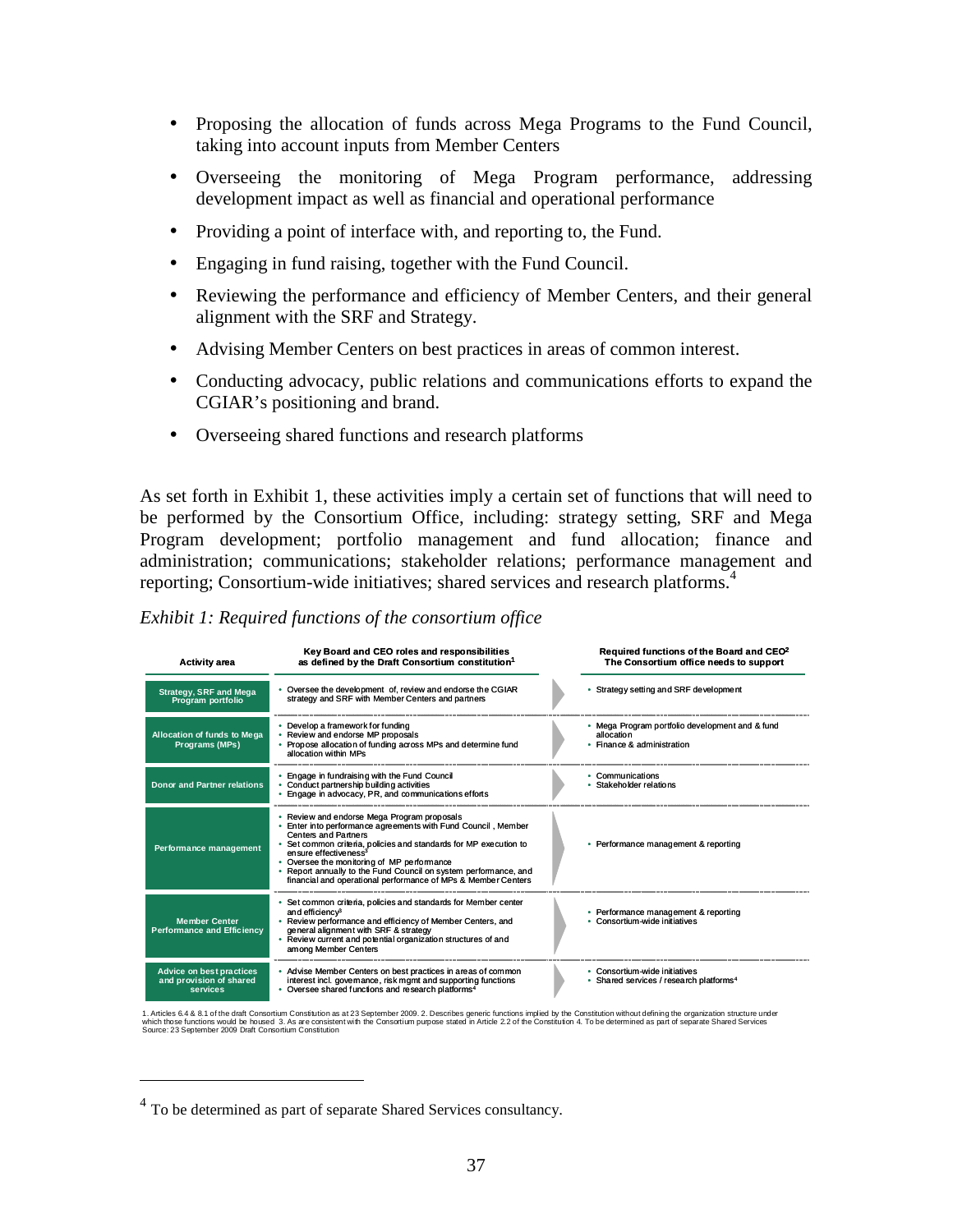#### **3.3 Recommended organizational structure for the Office: Four discrete units**

The Office's successful performance of the above duties is critical to the Consortium's goals. We believe the Office will operate most effectively if its functions are divided into four key organizational units:

**1. Research Strategy & Performance**: Responsible for harnessing the expertise and input of Member Centers and other stakeholders in the development of CGIAR research priorities, the Strategic Results Framework and Mega Program Portfolio. Will also support the Board and CEO in developing proposals for fund allocation across and within Mega Programs, and for monitoring and reporting on Mega Program performance

**2. Finance and Administration**: Responsible for providing financial oversight of Mega Programs and Member Centers, performing aggregated financial reporting, and improving the efficiency and effectiveness of financial management by coordinating activities across Member Centers. Also responsible for financial management of the Consortium Office itself.

**3. Communications and Stakeholder Relations**: Responsible for helping the Board and CEO locate new funding sources and attract them to the Consortium and for raising the profile of the CGIAR through marketing and brand-building activities. Will also coordinate and synthesize communications efforts and build a community of practice across Member Centers.

**4. Strategic HR & Change Management**: Responsible for supporting change management throughout the transition to the new Consortium, including recruiting Consortium Office staff, and for leading the development of cross-center Strategic HR initiatives in collaboration with center leadership and HR teams.

Note: A **Shared Services** unit will also be part of the new Consortium. The detailed organizational set up and activities of this function will be detailed under a separate consultancy. However, from a governance perspective, we recommend that the Head of this unit report directly to the Consortium CEO.

This division of responsibilities under the CEO:

- Is a logical separation of Consortium work according to the skill sets required to perform each type of activity
- Aligns each function with the key stakeholders involved (e.g. the Finance and Administration unit will primarily interface with the DDGs Finance in the centers, while the Research Strategy and Performance unit will mostly be involved with DDGs Research)
- Provides the Consortium with sufficient senior management focus and expertise in each key area of work it must perform
- Provides an appropriate span of supervision and sufficient operational support for the CEO to enable him/her to focus on relevant leadership-level priorities
- Creates a relatively lean structure with as few organizational layers as possible
- Facilitates efficient communication and decision-making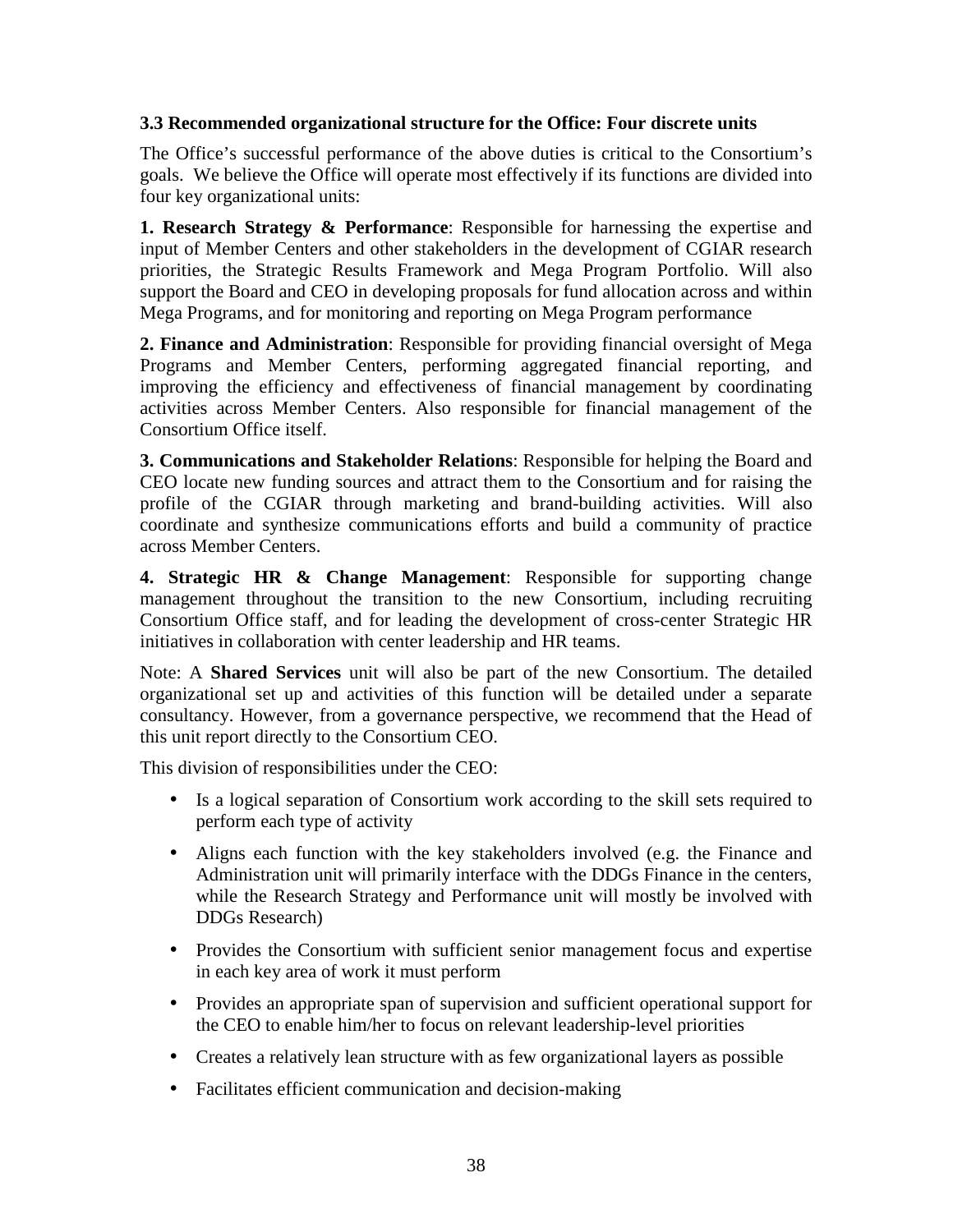We detail below each unit's responsibilities (to be carried out in each case by a proposed unit head and eventually by staff members below that level). At the end of our discussion of each unit, we have inserted a "value-add" box. This is intended to respond directly to stakeholder concerns about how the Consortium Office can add value to the system.. We also explain how to avoid duplication of effort between each unit and other actors within the system.

We are cognizant of stakeholder concerns that the Consortium Office be as lean as possible. The design represented in this chapter describes a "steady state" organization in which all roles are filled, not necessarily a "starting" organization. In this Chapter we have included a brief "*Sizing note*" for each unit, explaining" how staffing and sizing may vary under different scenarios. A fuller discussion of Consortium Office sizing and costing under different scenarios is provided in Chapter 5.

An early draft of these recommendations was discussed with the Alliance, and our current proposals incorporate revisions based on those discussions. Throughout this chapter, "*Feedback notes*" respond to key points of feedback we received and considered. A great deal of this feedback is already reflected in these recommendations. Where we disagree with feedback received, we have laid out our counter-arguments. In other cases, we have stated that the feedback presents valid alternatives to certain features of the proposed design, alternatives that are worthy of consideration by the Board.

(The "*Design Notes*" at the end of this entire document provide further detail on our approach to organizational design development and the lessons learned from organizational analogues.)

The head of each unit will report directly to the CEO, as shown in the organizational chart in Exhibit  $2<sup>5</sup>$ 



*Exhibit 2: Recommended Consortium Office organization design* 

 $\overline{a}$ 

<sup>&</sup>lt;sup>5</sup> In this chapter we describe the role of the "Head" of each of the Consortium Office's units. We use the uniform term "Head of Unit X" to provide clarity as to the level of these roles and the scope of their functional responsibilities. However, the Consortium Board and CEO may wish to alter these job titles at a later stage for the purposes of job advertising and recruitment.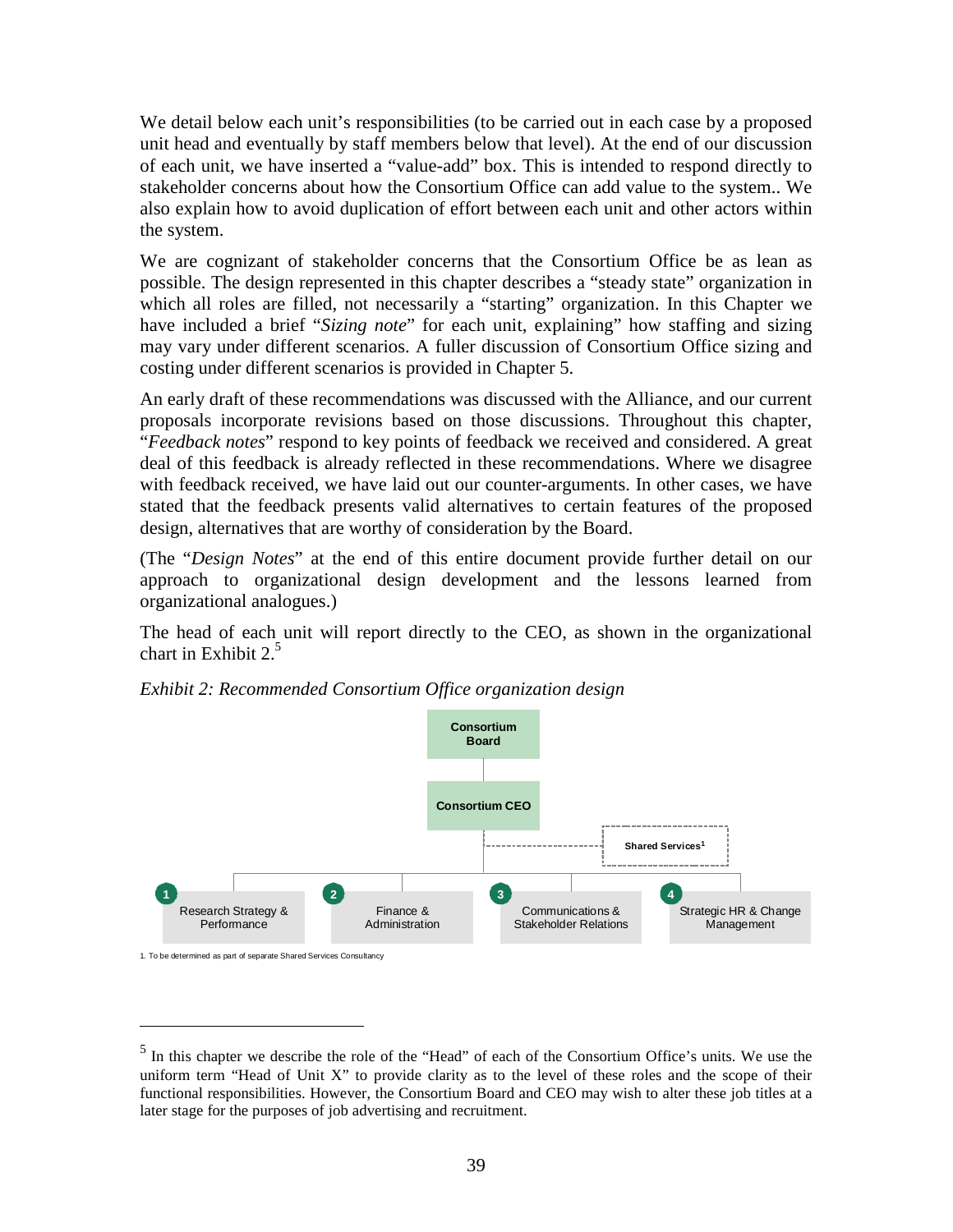# **3.4 The Research Strategy & Performance (RS&P) unit**



The Consortium Constitution articulates a set of essential responsibilities the Consortium CEO and Board must carry out as they lead the process for setting the CGIAR's strategic priorities, Mega Program research portfolio development and Mega Program performance management. Given the scope of the CEO's role, he or she will need strong, dedicated support from the Consortium Office to carry out these activities. We therefore recommend the creation of a Research Strategy & Performance unit to support the CEO and Board in:

- 1. Strategy setting, portfolio development and resource allocation
- 2. Mega Program portfolio performance management
- 3. Donor interface and reporting
- 4. Fostering efficiencies, best practices and Consortium-wide policy discussion

In the following subsections, we describe the responsibilities of the Head of RS&P and the roles of proposed officers supporting the Head.

#### *Responsibilities of the Head of RS&P*

# **1. Strategy setting, portfolio development and resource allocation.**

In this area, the Head of RS&P would be responsible for supporting the CEO in:

- **Overseeing the process for defining CGIAR strategic objectives** and linking them with measurable indicators of impact (through the Strategic Results Framework). This strategy development process would be performed in partnership with centers to mobilize CG expertise and would also seek the input of a broad range of stakeholders.
- **Reviewing and endorsing a coherent portfolio of Mega Programs,** based on inputs from Member Centers, to meet the CGIAR's objectives as they develop and evolve over time.
- **Recommending the allocation of funds** across and within the Mega Program portfolio, again based on inputs submitted by Mega Program participants.

The Head of RS&P would manage a robust strategy and portfolio allocation process, and help to shape a coherent and balanced agenda of Mega Programs in collaboration with centers and other stakeholders. Harnessing the expertise and involvement of centers, he or she would help to identify strategic priorities for the CGIAR, design and manage the Mega Program portfolio selection process, develop an "investment plan" proposing the allocation of resources to maximize synergies across the Mega Program portfolio, and nominate Lead Centers. On an ongoing basis, the Head would help the CEO to review the portfolio of Mega Programs to identify gaps and assess the portfolio's overall impact, and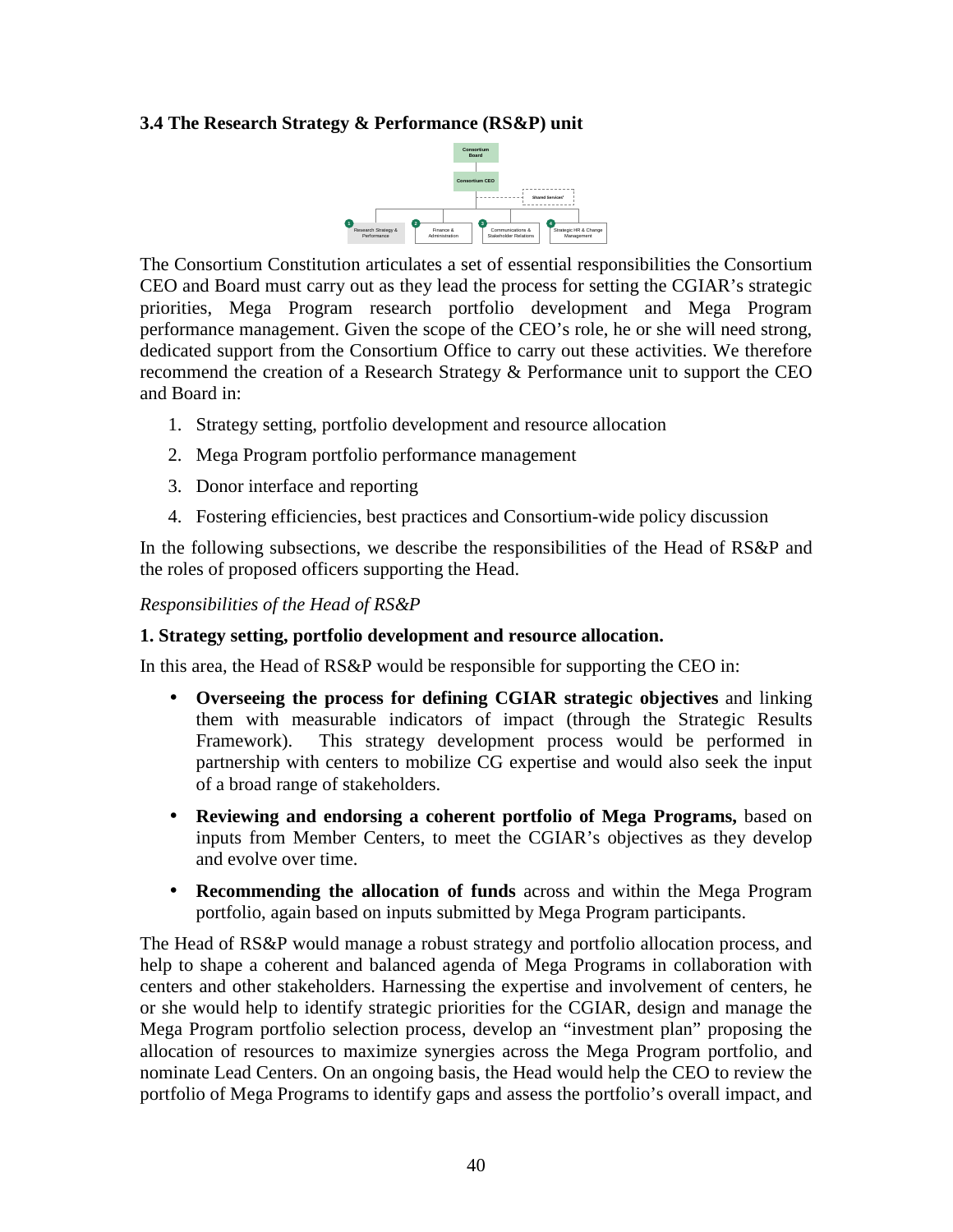periodically review the general alignment of Member Centers' activities with the system strategy and the  $SRF<sup>6</sup>$ .

A high level of *engagement and dialogue* between the Consortium and the centers in the strategy setting, portfolio development and resource allocation process will be a critical element of the new system. Given the CEO's extensive responsibilities, the Head of RS&P would serve as the regular point of contact with science leadership in the centers to ensure this engagement is active and robust. The locus of science expertise, however, would remain with Member Centers, with the Head of RS&P playing a collegial role in facilitating and coordinating this expertise through continuous dialogue with the centers.

The organizational analogues we have studied indicate that it is common for organizations that, like the CGIAR, manage a large and varied body of research work, to centralize the responsibility for setting overall research priorities and strategy. Similarly, it is common for such organizations to have resources dedicated to ensuring that the portfolio of projects they manage and coordinate are delivering expected results and impact, as input to fund allocation decisions.

In a corporate setting, the head of strategy typically partners with R&D and operations leadership through some regular process of interaction (remaining networked with business units in a continuous manner, as well as facilitating more formal strategy review and investment planning meetings). We would envision the Office's Head of RS&P leading a similarly regular process in developing the SRF and Mega Program portfolio. While it is imperative that this individual lead an objective and balanced process for engaging with centers and gaining input, the Head's role is not simply about consensus building. Rather, he or she would need to be the "impartial arbiter" in recommending to the Consortium CEO and Board (and in turn the Fund) what trade-offs to make when allocating resources across the CGIAR's research portfolio, based on a view of how the CG system as a whole can have the greatest development impact.

*Feedback note*: In our consultations with Alliance Members, there was a great deal of emphasis placed on the need for the Consortium to respect Member Center "subsidiarity," and to mobilize center expertise as part of the process for strategy and Mega Program portfolio development. Some suggested that DDG-Research should explicitly dedicate time to this work, for example by convening regular forums for strategy development and priority setting, This vision is consistent with our view of the Head of RS&P's role in leading an inclusive and collegial approach to working with

<u>.</u>

<sup>6</sup> Member Centers may choose to continue receiving bilateral funding from donors outside of the CGIAR fund. As part of its mandate to ensure that the total CGIAR research portfolio (including both Fund and bilaterally-funded projects) is consistent with the SRF, the Consortium will need to periodically review the full set of research activities undertaken by all Member Centers. This work would be undertaken by the Head of RS&P. We do not envision this to be a major or heavy-touch role for the Consortium, whose core focus will remain on the Mega Programs, rather than on bilaterally funded programs. The process for reviewing bilaterally-funded projects may involve no more than a periodic review of Member Centers' strategic plans in order to assess fit with the SRF. Similarly, the Consortium's annual reporting to the Fund on system performance vis-à-vis the CGIAR strategy and SRF will principally involve reporting on Mega Program performance, and performance management of bilaterally funded projects should remain the primary responsibility of centers, center Boards and bilateral donors.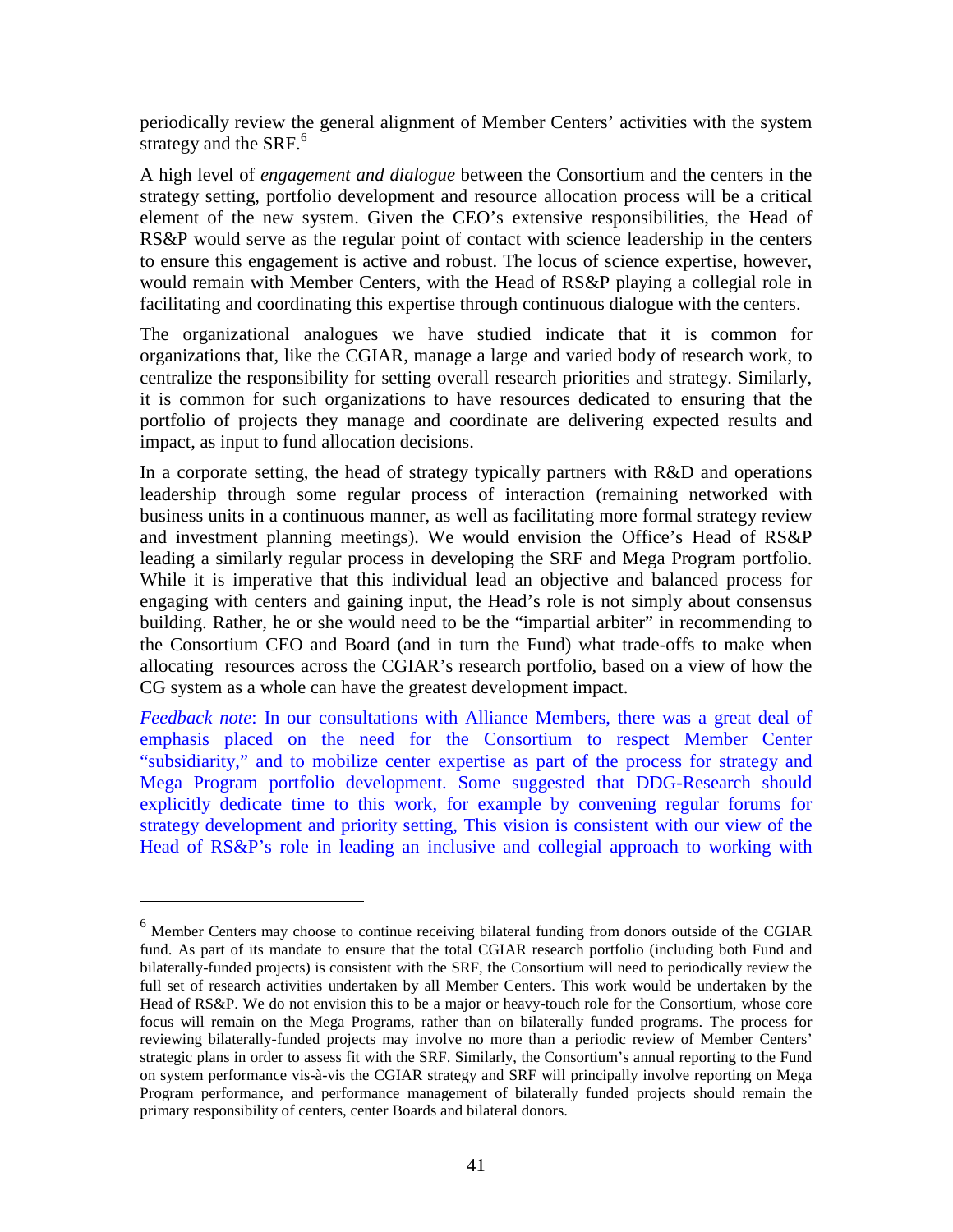centers to develop the SRF and Mega Programs. However, as noted above, the RS&P head will make final recommendations to the Board on resource allocations.

#### **2. Mega Program portfolio performance management**

The Head of RS&P would also be responsible for **monitoring the scientific performance of Mega Programs** so as to:

- Inform intelligent decisions about future resource allocations
- Provide annual reporting to the Fund on the performance of Mega Programs
- Provide meaningful feedback to programs and maximize the development impact of the CGIAR's research.

Support for the performance management of individual Mega Programs would be provided by Mega Program Officers reporting to the Head of RS&P (described below).

Performance management will entail assessing the performance of each Mega Program against its plans and, over time, forming a view on the performance of the Mega Program portfolio as a whole, measured against the objectives outlined in the SRF. The Head of RS&P would also produce comprehensive reporting on the performance of the full portfolio, covering both the scientific progress of MPs (using inputs from Mega Program Officers) and their financial health (using inputs from Consortium Finance). Finally, the Head would be responsible for ensuring that Mega Programs maintain the appropriate focus on development impact - for example, by encouraging them to engage in robust impact assessment activities, and by leading periodic evaluations of overall portfolio outcomes and impacts (e.g., through external assessments).

Although the details are still being finalized by the workstream focusing on fund design, our understanding is that there will be three funding windows for contributing to the CGIAR fund

- Category 1: Unrestricted funding to the CGIAR program portfolio, to be allocated to Mega Programs or Centers
- Category 2: Mega Program funding, to be allocated to specific Mega Programs
- Category 3: Institutional funding, to be allocated to specific centers for activities under the Strategic Results Framework

While the fund allocation and performance management responsibilities of the Consortium CEO, Board and Office will focus primarily on Mega Programs, a question arises as to their responsibility for center-specific activities funded through the Institutional window (Category 3 above), and potentially through the Unrestricted Funding window (Category 1). It is as yet unclear how much of total funding will flow directly to centers through these windows, and therefore what role the Consortium Board, CEO and Office will need to play in allocating and monitoring these funds. In our view, this center-specific funding is likely to operate in a very similar manner to current "unrestricted" funding, and monitoring and evaluation of the use of these funds should be commensurate with their unrestricted nature. As such, the Consortium Office RS&P unit should, at most, perform a very light role in monitoring this activity (potentially no more than a simple review of centers' annual reports as part of the overall assessment of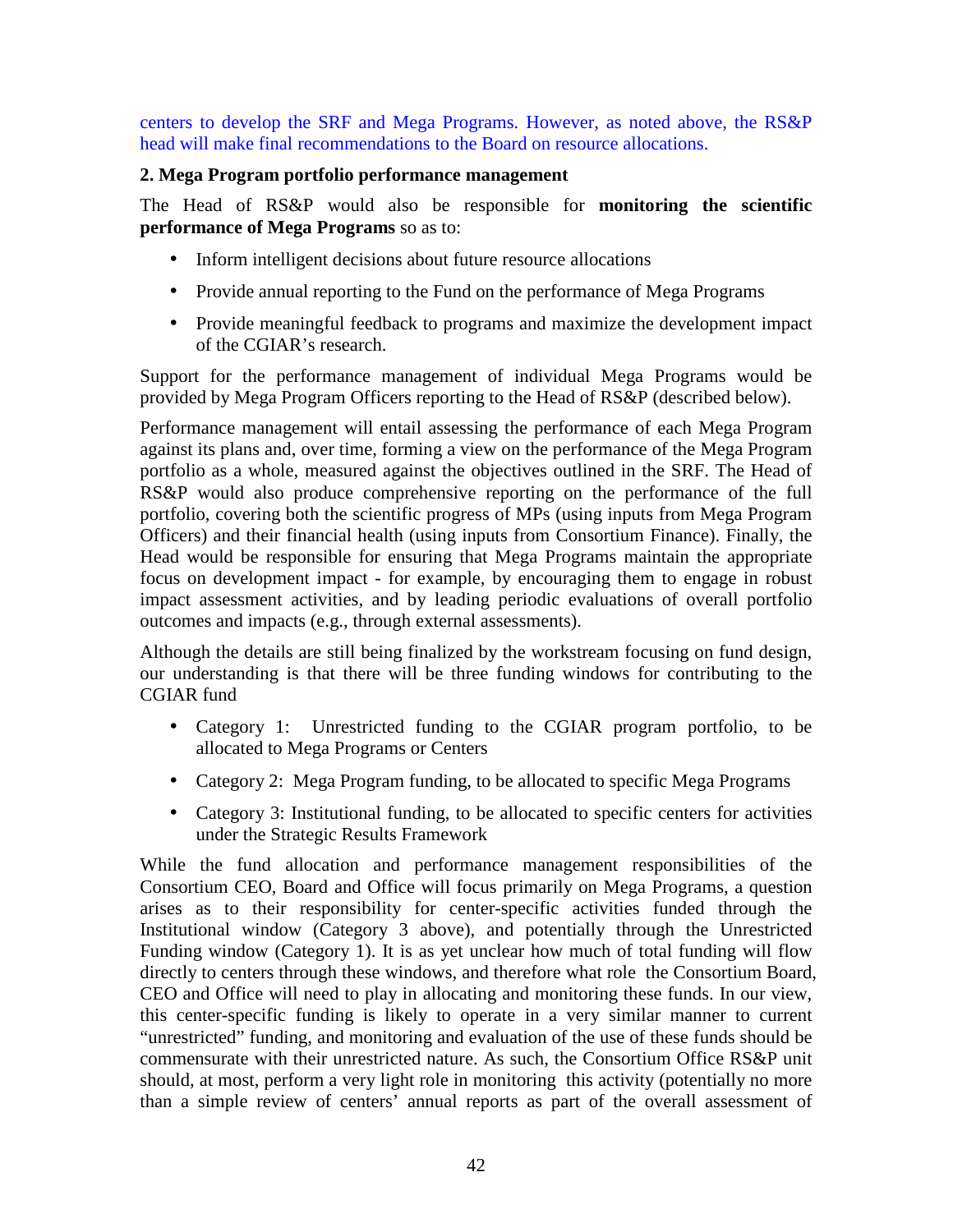centers' alignment with the  $SRF<sup>7</sup>$ ). The Consortium Board and CEO should revisit the topic of center-specific funding once Mega Programs have been articulated in greater detail and there is greater clarity as to the amount of funding through each window.

# **3. Donor interface**

In support of the CEO, the RS&P Head would serve as a **central point of contact for reporting to the Fund and donors** on Mega Program and overall system performance. There are two important aspects of this role.

First, the Head of RS&P can take the lead, on behalf of Mega Programs and centers, in promoting the development of standardized reporting across programs. This in turn has the potential to drive significant efficiencies for center scientists.

Second, feedback from Alliance members has reinforced the importance of maintaining a strong relationship of trust between the Consortium and the Fund/donors. Through ongoing dialogue and interaction with the Fund and donors, the Head of RS&P, in support of the CEO and Board, can help provide donors with a deeper understanding of the relevance and value of the CGIAR's portfolio of work and the time horizons necessary for impact. By acting as an "envoy" for the collective strength of the CGIAR centers and their work, the Head of RS&P can support the CEO and Board in building the overall profile of the CGIAR and a platform for encouraging larger amounts of reliable, long term funding.

# **4. Fostering efficiency, best practices, and Consortium-wide policy discussion**

The RS&P Head would be responsible for facilitating Consortium-wide debate on crosscutting issues and policies. An example of one such issue is the CGIAR's approach to intellectual property in the development of international public goods. A number of Director Generals have highlighted this as an area in which the system would benefit from some coordination and thought leadership to develop more uniform policies. A suggestion was made during our consultations with the Alliance that the Consortium Office employ a full-time legal counsel for this purpose. In our view, this is not necessary, but it would be beneficial for the Head of RS&P to coordinate the necessary legal expertise (from within centers, by third parties, or from Consortium shared services) to develop CG-wide policies.

In other areas, there may be opportunities for the Consortium Office to facilitate the sharing of best practices across centers and programs (e.g., with respect to impact assessment and other M&E best practices and methodologies, information systems, and research platforms).

# *RS&P Staff Supporting the Head*

<u>.</u>

The responsibilities we have described for the Head of RS&P encompass a wide range of activities; some involve close contact with individual centers and other system actors,

 $<sup>7</sup>$  On the other hand, the Consortium's fiduciary duty over all money – including institutional money-</sup> flowing through the Fund does necessitate that it play some role in oversight of center financial health. (See the discussion in subsection 3.2 on the role of Consortium Finance and Administrative Officer.)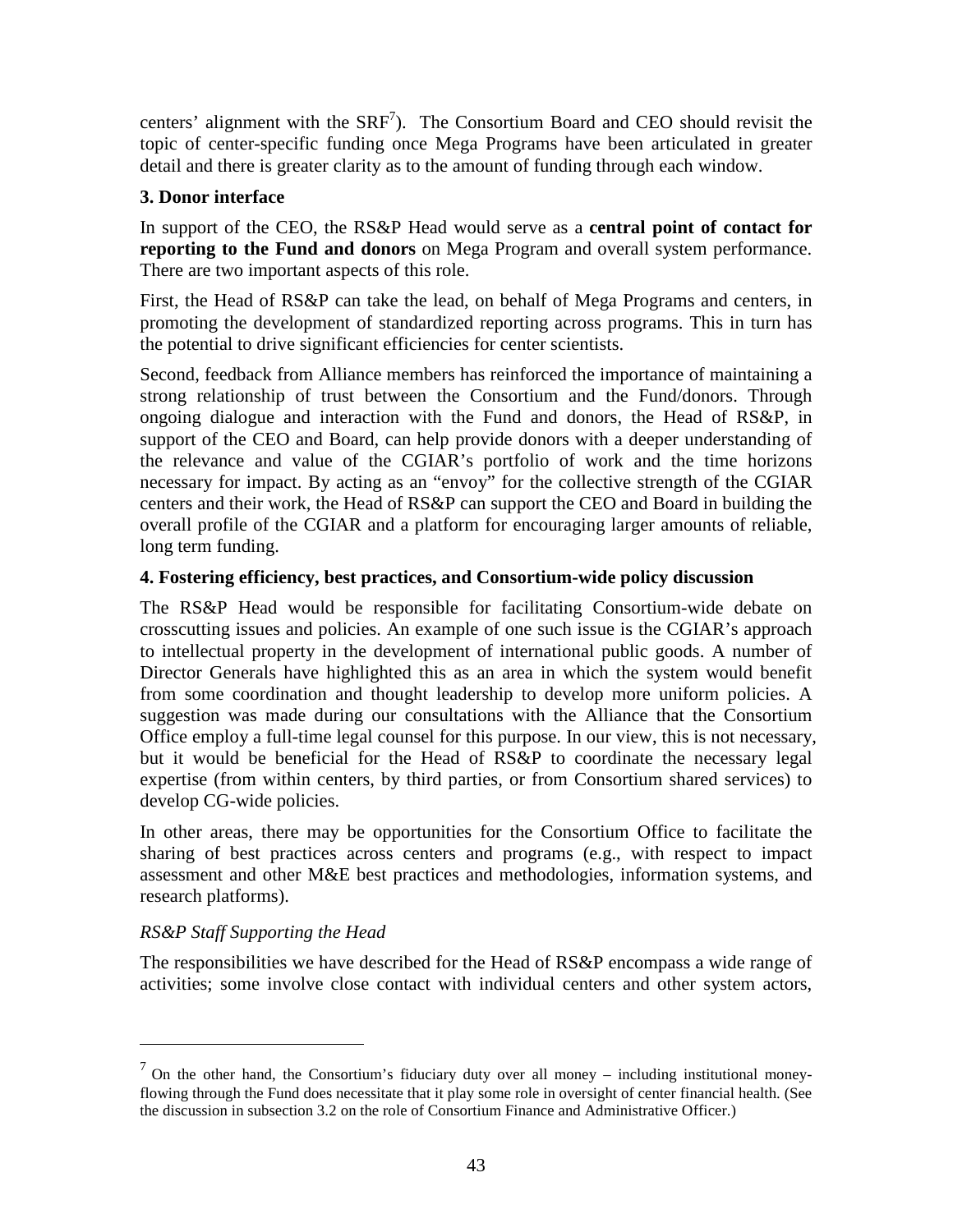while some require a more system-wide perspective. To provide operational support to this unit, we recommend creating two distinct types of roles to support the Head:

**A. Mega Program Officers (MPOs)** would serve as the **primary science performance managers of Mega Programs,** with specific responsibilities that include the following:

- Rigor-testing Mega Program proposals and strategic and operational plans and providing feedback to Mega Program participants
- Defining Mega Program objectives and performance metrics tied to the SRF
- Maintaining an ongoing dialogue with Mega Program participants to provide a sounding board and share best practices across programs
- Developing and monitoring performance agreements with centers
- Setting such common policies and standards for Mega Program execution as are needed to ensure MP effectiveness
- Monitoring Mega Program performance through both internal and external means (e.g. commissioning external evaluations)
- Providing input to the Head of RS&P for the purposes of reporting to the Fund on Mega Program performance and informing future portfolio resource allocation decisions.

MPOs would not be responsible for day-to-day program management of Mega Programs; that will be the role of Lead Centers. Rather, they would be charged with maintaining an "arms-length" perspective on Mega Program performance through regular monitoring of progress against planned milestones, and evaluating the impact of Mega Programs using relevant, program-specific metrics. (See Chapter 4 for a discussion of performance metrics in the new system.)

The MPO role, as contemplated here, is similar to that of a Program Officer in a philanthropic foundation or donor organization that (like the Consortium Office) is responsible for managing a portfolio of projects. To fulfill this role, MPOs would need to engage with Mega Program participants regularly and closely enough to understand what is truly driving the performance of individual projects or partners within the program, make meaningful recommendations on fund allocation, and provide value-added feedback to Mega Programs on their strategies and plans. It will be critical that MPOs establish themselves as "honest brokers" and establish relationships of trust with Mega Program participants, a dynamic that independent evaluators found to be lacking in interactions between centers and CG system-level performance managers today.

The degree of involvement that MPOs would need to perform these duties will vary depending on the situation and context. For example, more monitoring may be warranted if a project seems to raise issues that could jeopardize overall Mega Program delivery or impact, is of a sufficient size to justify special attention, or has reached a significant stage of development or milestone. MPOs would need to have some degree of autonomy to define, in consultation with individual Mega Programs, the appropriate model and level of engagement with different parts of the Program. However, at a minimum we would envision that Mega Program Officers would be involved in the annual or semi-annual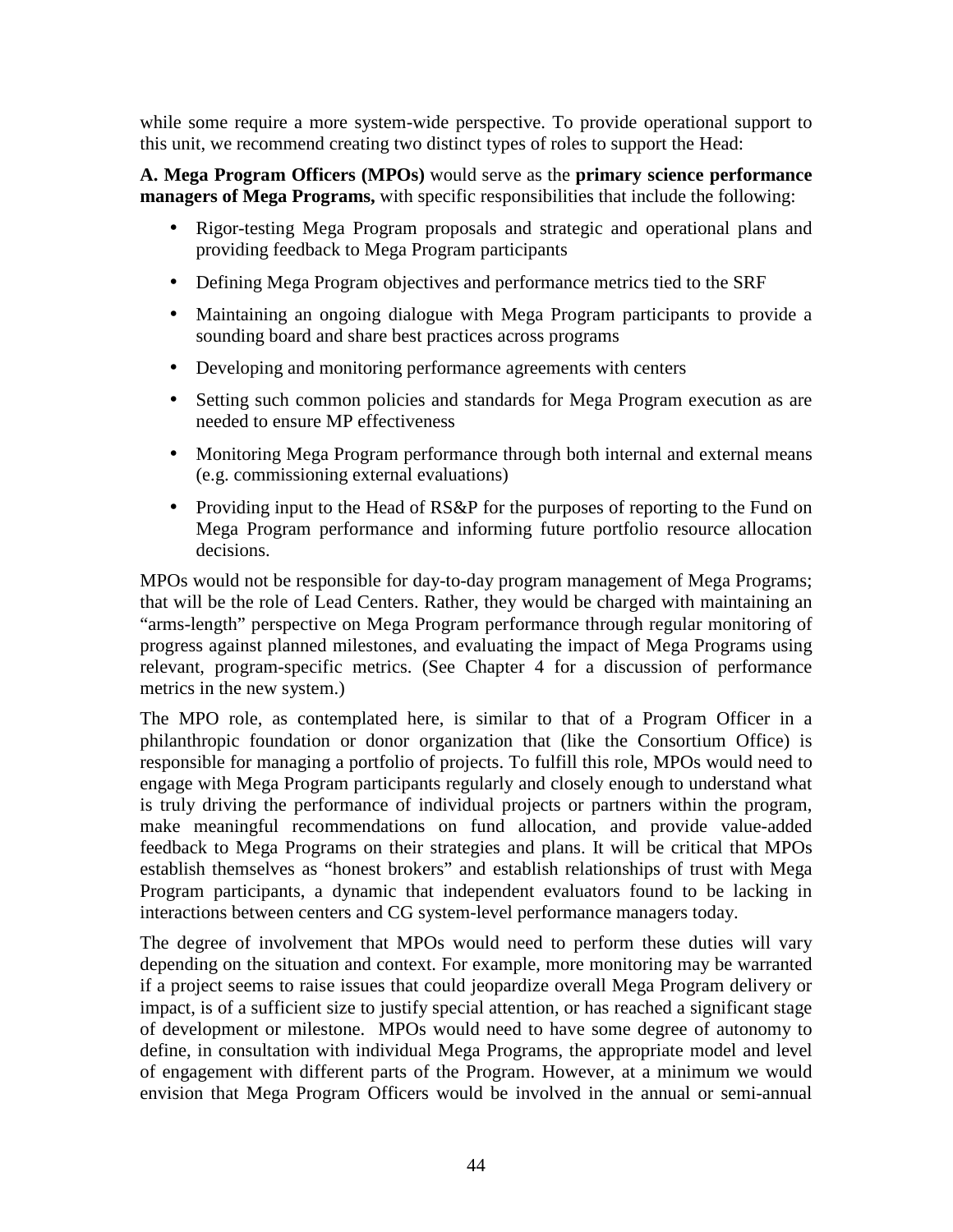strategy setting, workplanning and performance review meetings, spend time on the ground, and maintain an ongoing dialogue with Lead Centers and key Mega Program participants throughout the year.

Through their role in assessing the performance of Mega Programs, MPOs would also play a critical part in providing input to portfolio allocation decisions. By providing an objective perspective on program progress and helping to contextualize what is driving that progress, they would play a critical translation function between Mega Programs and the Fund and donors. This would benefit Mega Program participants by adding depth to the Fund/donors' understanding of the timeline and pathways to development impact. Given that cutting-edge research is inherently risky and some lines of inquiry will not pan out, MPOs can help donors to meaningfully inform investments in agricultural research for development by distinguishing "well-executed failure" from poor execution.

Finally, through engagement across Mega Programs, MPOs will be in a position to serve as a sounding board for Mega Program strategic planning, and to promote active crossfertilization of ideas and sharing of best practices across Mega Programs.

*Sizing note*: In order to maximize synergies across Mega Programs and avoid the risk of MP Officers becoming "siloed" in their thinking, we would recommend deploying one MP Officer for every two Mega Programs (or  $\sim$  one MP Officer to every \$60-100M in funding). This is relatively lean in comparison to similar programs at foundations we studied. This ratio will force MPOs into a healthy level of engagement: They will have a sufficient degree of distance from the everyday operation of programs to avoid "micromanagement", yet maintain a level of engagement with MP participants necessary to understand and assess the drivers of MP performance and providing meaningful feedback. (See Chapter 5 for a detailed discussion of sizing issues.)

*Feedback note*: In our consultations with Alliance Members, an alternative model for performance management of Mega Programs was proposed in which, rather than having a dedicated Mega Program Officer role in the Consortium Office, monitoring and evaluation of Mega Programs would be performed principally by external evaluations/ peer reviews commissioned by centers. The reasoning was that, while the Consortium Office can add value by guiding synergies across Mega Programs, its role in monitoring and evaluation would be "too controlling."

We believe that having resources in the Consortium Office dedicated to managing the performance of individual Mega Programs is critical if the Consortium Board and CEO are to fulfill their performance management responsibilities under the Constitution. We support the notion of supplementing any internal performance management process with external reviews on a periodic basis, but are opposed to relying solely on those external reviews to monitor and assess performance. Having Consortium Mega Program Officers continuously focus on the progress and impact of the CG's research is necessary if the Board and CEO are to achieve the level of understanding necessary to develop wellinformed views on the allocation of funds. Achieving this understanding requires regular tracking of performance against milestones and ongoing dialogue about the drivers of performance, driven by the Consortium Office, which will have an "arms length" relationship with the Mega Programs. In addition, we believe that the Mega Program Officer model will promote longer-term research impact for the CGIAR, since having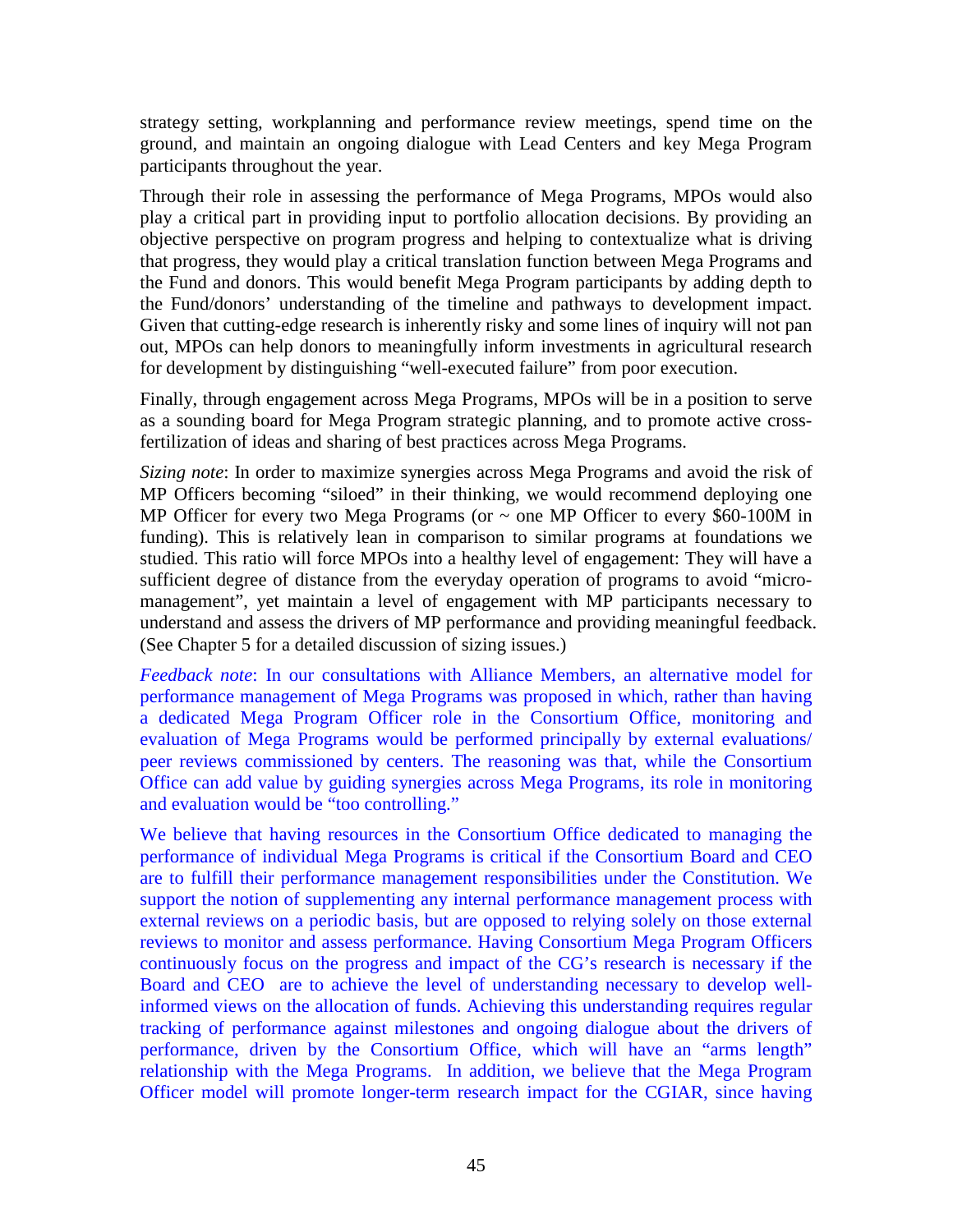continuous system-wide performance management arrangements in place will drive a more sustained focus on learning, adaptation and results.

In addition, we would not advocate a model in which external evaluations/ peer reviews are commissioned by Member Centers, which would mean that, de facto, final responsibility for Mega Program performance assessment would reside at the center level. In our view, this would not provide the degree of performance accountability that is envisioned for the new CGIAR system. Such a model offers considerably less oversight and accountability than many CG and non-CG donors require today when providing funding to centers.

**B. Portfolio Development and Evaluation Manager**: A second role eventually supporting the head would be a Portfolio Development and Evaluation Manager who would be responsible for **analytical and process support for Consortium research strategy development and priority setting**, including

- Mobilizing expert input (both CG and external) to inform research priorities
- Managing the MP selection process
- Synthesizing inputs from MPOs and finance into reporting to the Fund

*Sizing note*: It is unlikely that the Head of RS&P will need additional support in these areas until the Fund and Mega Programs reach a critical mass. As such, we would not envision the role of Portfolio Development and Evaluation Manager being filled until the Fund reaches at least a "medium" fund size scenario (\$350M in the fund, 7 Mega Programs). See Chapter 5 for further details on Consortium Office sizing and costing.

# *Relationship Between the RS&P Unit and Other System Actors*

In the new system, the Consortium RS&P unit would become the principal body responsible for strategy development and Mega Program performance management, substantially replacing the current functions of the Science Council and Science Council Secretariat, as well as the CG Secretariat.

The roles and responsibilities of other CGIAR entities should **complement, rather than duplicate**, the role of the RS&P unit in performance management, recognizing that the Office has primary responsibility for performance management of Mega Programs on behalf of the entire CGIAR system. In particular:

The Fund Council can complement and support the unit's activities by:

- Taking primary responsibility for evaluation of system-wide bodies through the commissioning of external reviews of the Consortium, Fund Office and ISPC.
- Commissioning, jointly with the Consortium Board, external evaluations of the Mega Programs.
- Working with the Consortium to establish common standards for scientific reporting on Mega Programs in order to reduce the overall reporting burden on Member Centers.
- Encouraging donors to adopt common standards for reporting and avoid duplicative evaluation of Mega Programs and/or centers.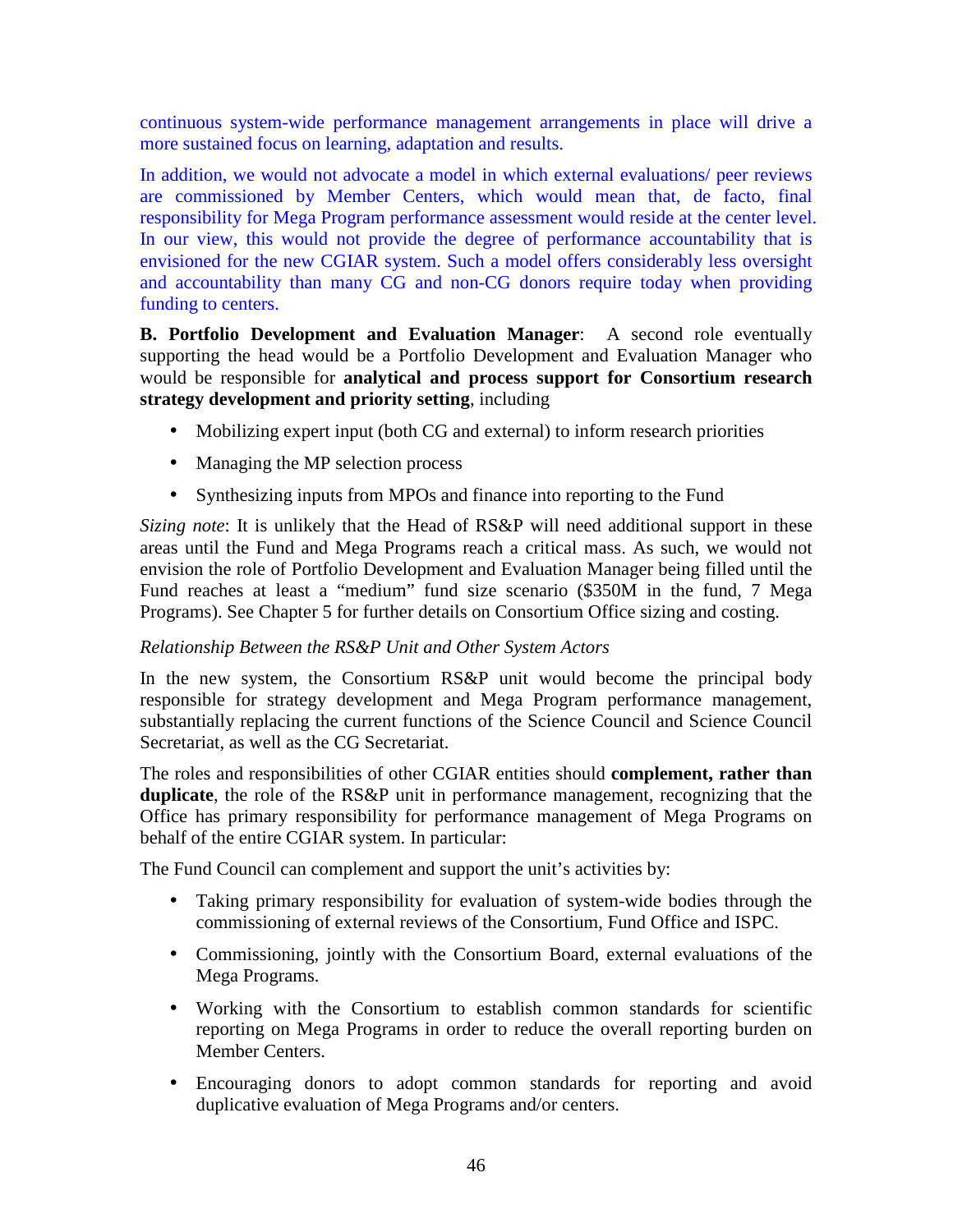• Fulfilling its funding commitments to Mega Programs and centers, including disbursement of funds in a timely manner.

The ISPC can complement the unit's activities by:

• Per the TMT's recommendations<sup>8</sup>, restricting its role in monitoring and evaluation to ex-ante development of impact assessment methodologies

The independent evaluation arrangement can complement the unit's activities by:

• Working with both the Fund Council and Consortium Office to agree on the scope and objectives of any independent evaluations of Mega Programs, in order to avoid overlaps with the work of the Consortium Office.

Mega Program Lead Centers can complement the unit's activities by:

- Undertaking day-to-day program management of Mega Programs, including project level monitoring and evaluation of Mega Program projects.
- Working closely with MPOs in the development of Mega Program proposals and plans.
- Providing timely and accurate reporting to the MPOs and engaging on a regular basis with the Consortium Office on progress.
- Ensuring that Mega Programs have quality governance and financial and operational management practices in place.

Individual Member Centers can complement the unit's activities by:

• Engaging with the Consortium CEO and the RS&P team on an ongoing basis and providing expertise to inform the development of the SRF and strategy, and the portfolio of Mega Programs.

# **Consortium Research Strategy & Performance Unit: The Value-Add**

- Managing a robust strategy process that maintains the engagement and input of Member Centers and other stakeholders in the process of developing the CGIAR strategy, SRF and Mega Program portfolio.
- Helping to shape a coherent and balanced agenda of Mega Programs that enhances synergies across the system and minimizes duplication.
- Focusing on opportunities to grow and fill gaps in the portfolio of Mega Programs.
- Maintaining a system-wide focus on development impact.

<u>.</u>

• Assessing the performance of Mega Programs to inform future resource allocation decisions.

<sup>&</sup>lt;sup>8</sup> TMT recommendations in 'Comments on the Report of the Independent Task Group (ITG) on the Establishment of the ISPC'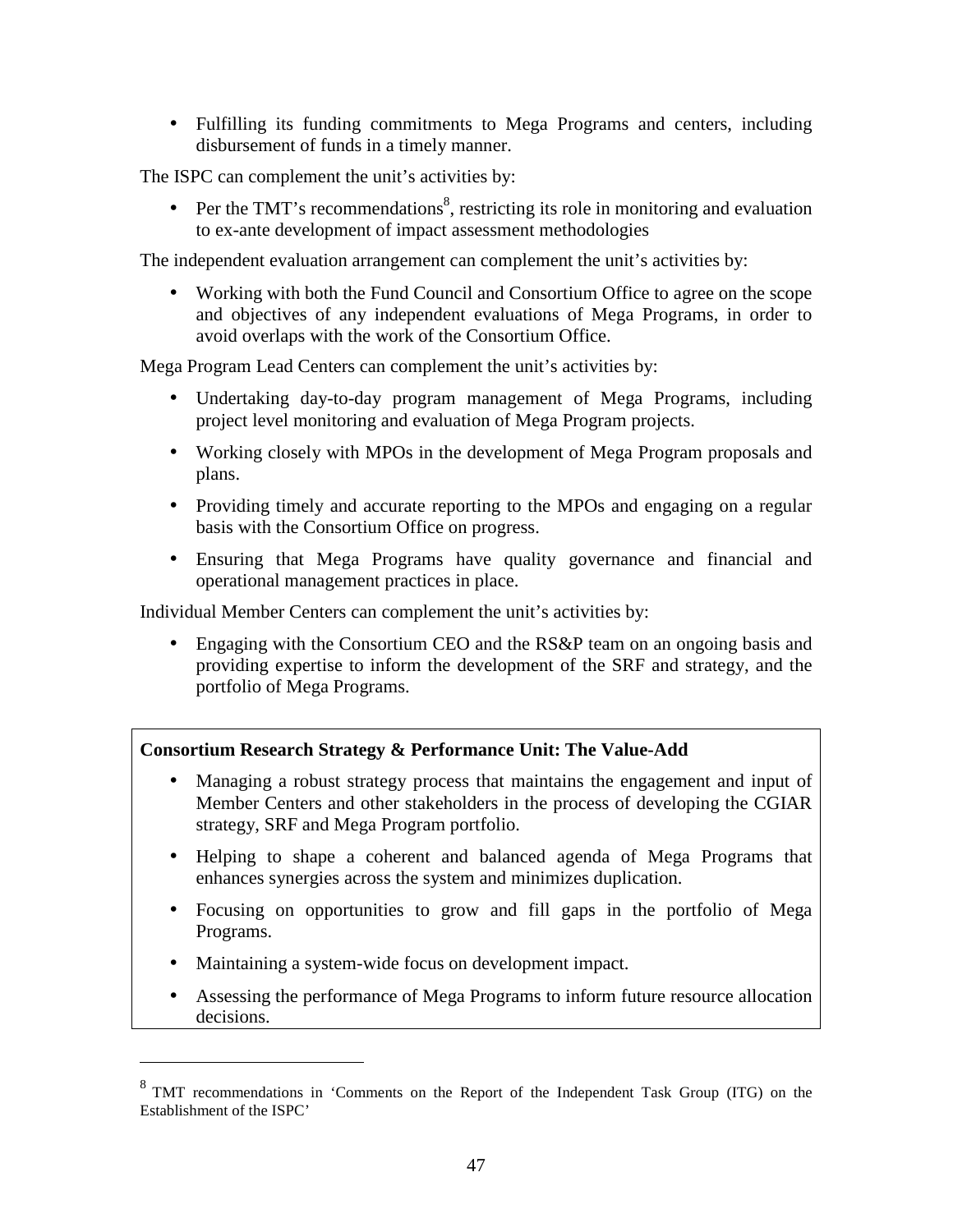- Providing a single source of interface with the Fund and donors.
- Facilitating the development and use of standardized reporting formats in order to minimize Member Centers' reporting burden.
- Acting as a "thought partner" to Mega Programs.
- Serving as an "envoy" to donors regarding the performance and funding needs of Mega Programs.
- Establishing long-term, stable funding for the portfolio of Mega Programs.

#### **3.5 The Finance and Administration (F&A) unit**



The Consortium Constitution defines responsibilities for the Consortium CEO and Board in financial management of Mega Programs, including fiduciary responsibility for the money flowing through the funds to Mega Programs and centers, as well as management of the operating budget for the Consortium Office and Board.

We recommend a Finance & Administration unit to support the Board in the following key areas of activity:

- 1. Financial monitoring of Mega Programs
- 2. Financial monitoring of Member Centers

<u>.</u>

- 3. Financial reporting to the Fund, Member Centers and external bodies
- 4. Fostering financial management efficiency and best practices
- 5. Other financial management activities, including: developing an annual Consortium Office budget for Board approval; administering fund disbursements to Mega Program participants; treasury management of funds held on behalf of the Fund<sup>9</sup>; management or procurement of services to support the day-to-day operations of the Consortium Office

To carry out these responsibilities we recommend the Consortium have a Chief Financial and Administrative Officer (CFAO), reporting to the CEO.

 $9<sup>9</sup>$  The Consortium Office's role in the administration of fund disbursement and treasury management of funds held on behalf of the Fund would depend on arrangements for the transfer of funds, the details of which are yet to be determined.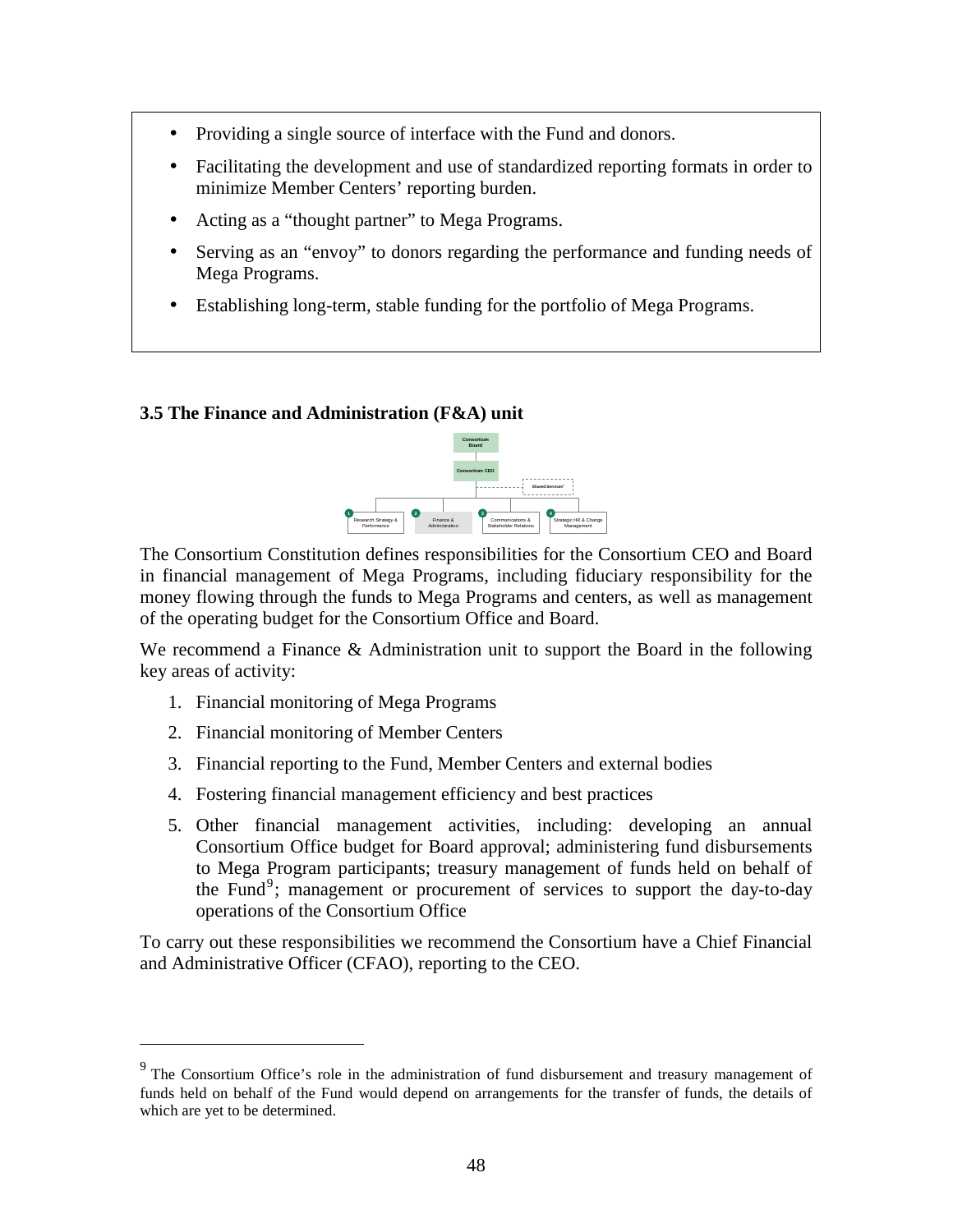#### *Responsibilities of the Consortium CFAO.*

#### **1. Financial monitoring of Mega Programs.**

The CFAO would be responsible for:

- Reviewing and analyzing the financial health of Mega Programs,
- Monitoring financial compliance with Consortium-Fund and Consortium-Center performance agreements
- Flagging financial risks presented by Mega Programs and recommending mitigating or corrective actions to the CEO and Board.

The CFAO and his/her team would have a responsibility to interact with Mega Program Officers (and, where relevant, directly with Mega Program Lead Centers and participants) to set common reporting standards, review Mega Program financial performance, coordinate fund disbursement and report back to the Fund on Mega Program financial health. In the Consortium "start-up" phase, the CFAO would need to perform significant work to establish, in partnership with centers, the appropriate standards and guidelines for reporting on Mega Program financial matters.<sup>10</sup>

#### **2. Financial monitoring of centers.**

This responsibility involves:

-

- Reviewing and forming a point of view on the financial health of centers, and of the Consortium as a whole
- Monitoring financial and reputational risks that individual centers may pose to the CGIAR, and informing the CEO and Board of these risks

The Consortium has a fiduciary responsibility for all funds that flow through it. Just as many donors who fund centers bilaterally today have a responsibility to monitor the financial, management and governance health of individual centers on behalf of their stakeholders, so too will the Consortium have a responsibility to monitor the health of Member Centers on behalf of donors to the Fund. In a similar vein, the Consortium will need to form an independent view of the effectiveness of the CGIAR's financial management and risk assessment mechanisms so it can flag potential financial and reputational risks to the system as a whole.

The Consortium Design Reference Group has provided BCG with input on the sorts of information the Consortium Office would need to collect in order to monitor center financial health. The Group has recommended that the Consortium Office review both leading indicators (such as center budgets) and lagging indicators (such as independently audited financial accounts) on an annual or biannual basis for this purpose. (This would

 $10$  The Consortium Design Reference Group has highlighted several key questions that need to be resolved in this regard; for example, determining what the "auditable" entity of a Mega Program would be (i.e. the Lead Center versus individual Mega Program participants). Similarly, if the Mega Program is not an independent legal entity, it is not clear at this point exactly what its financial reporting requirements should be. The F&A Unit will likely need to seek advice from appropriate financial experts in order to resolve some of these questions.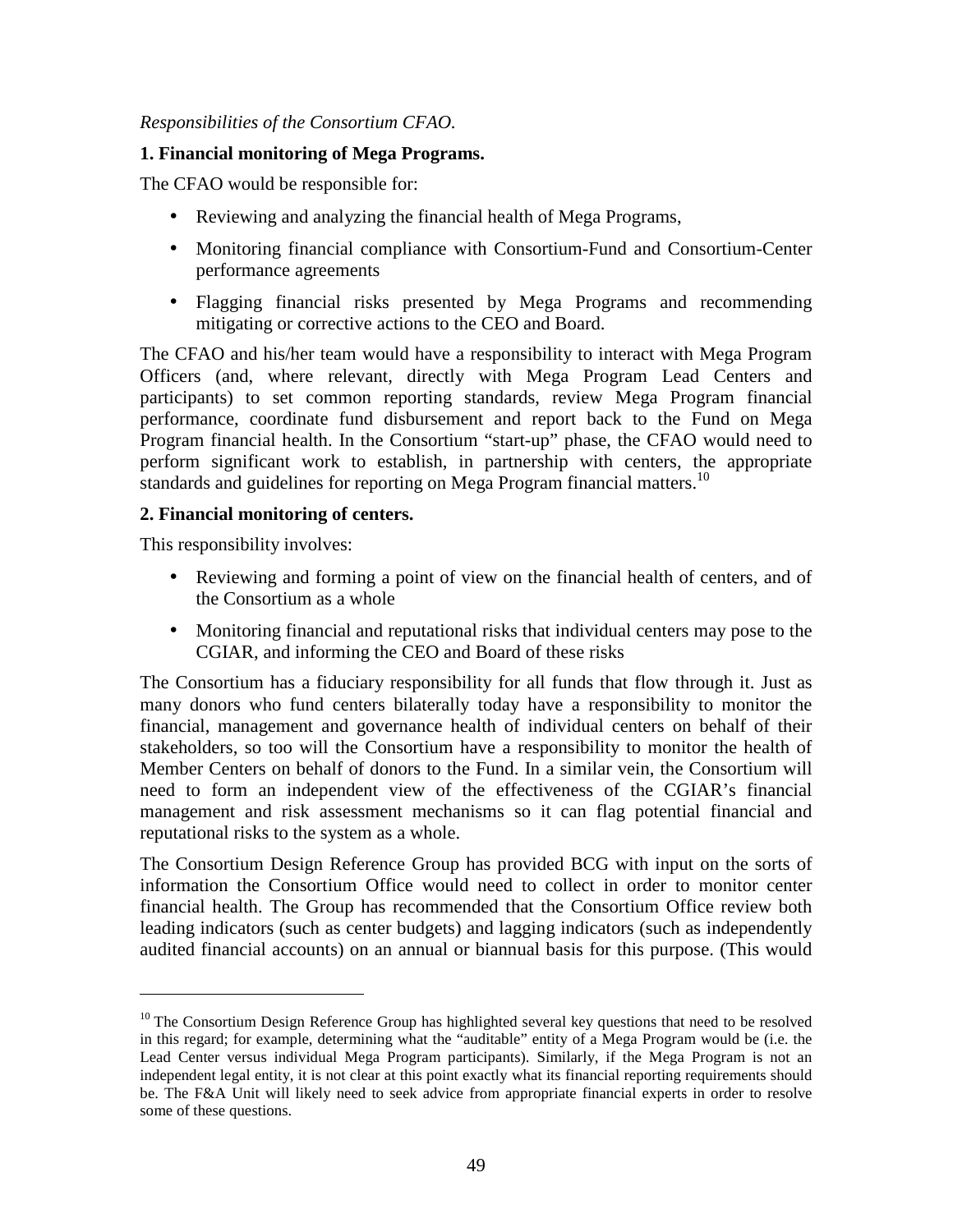be consistent with the process of system-level financial review that is today led by the CG Secretariat). We believe this is an appropriate approach that minimizes reporting burden on centers by not creating parallel M&E and reporting outside of what already exists in centers, yet provides a relevant set of inputs to enable the Consortium Office to monitor center financial health. With regard to evaluation of center management and governance arrangements, we believe there is a continuing role for some form of periodic external management reviews, such as are currently in place through the center EPMR process.

# **3. Financial reporting to the Fund, Member Centers and external regulatory bodies.**

The CFAO would be responsible for preparing annual financial reports with respect to the Mega Programs, the Consortium Office, and also on an aggregated CG-wide basis.

#### **4. Fostering financial management efficiency/best practices.**

Based on input from Member Centers and the Shared Services unit, the CFAO will develop recommendations to the CEO and Board for improving the efficiency and effectiveness of CGIAR financial management through Consortium-wide initiatives, e.g., development of financial guidelines, common standards, and shared systems.

#### **5. Other CFAO functions.**

- Managing Consortium Office finances, including annual financial planning and budgeting
- Managing disbursements to Mega Program participants
- Treasury management of funds held by the Consortium Office on behalf of the Fund (this will depend on final arrangements with the Fund on disbursement)
- Managing or procuring services to support the day-to-day operation of the Consortium Office (i.e. finance operations, IT/MIS services, HR operations, facilities management). It is also possible, however, that this function may sit in Shared Services, in which case the CFAO would be responsible for assessing whether the services are meeting the Office's needs.

#### *F&A Staff Supporting the CFAO*

To support the Chief Financial and Administrative Officer in fulfilling his/her function, we recommend the following roles:

- A. The role of **Finance Officer** would support the CFAO in monitoring the financial aspects of performance contracts and agreements, lending the analytical and process support necessary for monitoring the financial health of Mega Programs and centers, and preparing financial reporting to the Fund, Member Centers and external regulatory bodies.
- B. The role of **Consortium Office Finance Manager** would be responsible for managing and preparing Consortium Office budgets and financial plans, and managing the interaction between the Consortium F&A team and Consortium Shared Services (e.g., development and monitoring of service level agreements).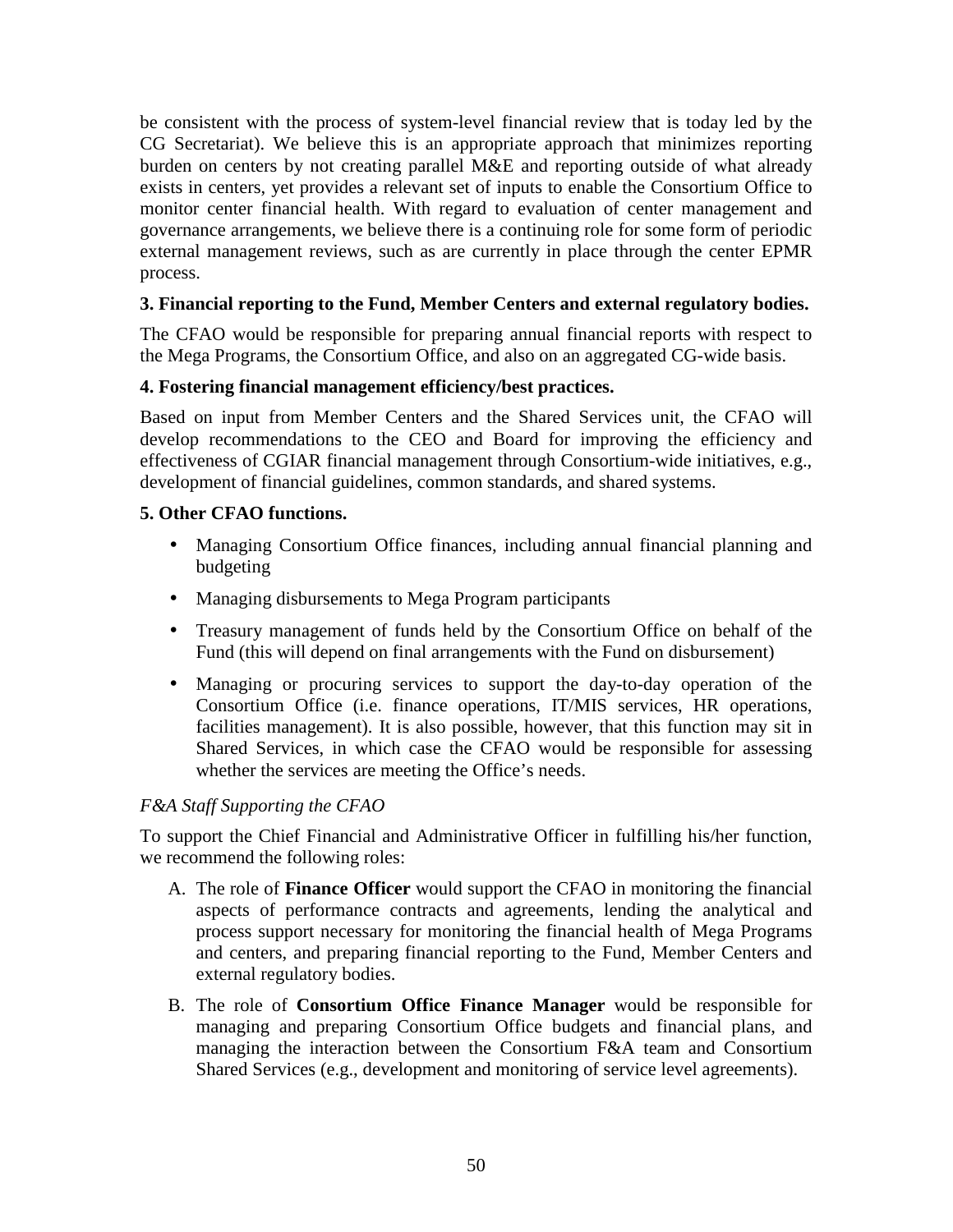- C. The role of **Contracts Administrator** would be responsible for providing process support for contract development, execution and monitoring.
- D. The additional roles of **Fund Disbursement and Treasury Support** (e.g., investment policy, currency hedging) may also be needed, depending on final agreement with the Fund on the process for transferring funds to the Consortium Office and making disbursements to Mega Program participants/ centers. We are assuming that, if necessary, these activities can be performed either by Shared Services or by a third party provider, rather than through the creation of dedicated roles within the Consortium Office.

#### *Sizing note:*

In a starting fund size scenario, it is possible that the role of financial officer and consortium office finance manager may be equivalent to a single full time employee (FTE).

The level of support required for contract administration will depend on the final contracting arrangements between the Fund, Consortium, Member Centers and non-Member participants in Mega Program research. Either the Consortium will 1) negotiate and sign contracts directly with Lead Centers and individual Mega Program participants, or 2) negotiate contracts with the Lead Centers, which will then act general contractors responsible for negotiating sub grants with other parties. In the former arrangement, the Consortium Office would need to provide significantly more contract administration support than in the latter. For now we have assumed that the second model will be chosen, and therefore a relatively small number of resources will be required for contract administration (1 FTEs in the small and medium fund size scenarios, and 2 FTE in the large). (See Chapter 5 for further details on Consortium Office sizing and costing).

Some roles/activities within the F&A unit may be also outsourced or conducted as part of Shared Services (i.e. HR, finance, IT and facilities support, fund disbursement and treasury services). For these reasons, we have not included any personnel costs associated with these roles, but have estimated the cost of outsourcing in the non-personnel costs of the Consortium Office. If at a later stage it is determined that the Shared Services unit cannot provide these services, it may be necessary to add some staff resources to the Consortium Office to perform them.

*Feedback note*: In our Alliance consultations, emphasis was placed on the importance of linking the Consortium Finance activities with those of Shared Services, particularly if the Consortium Finance team's reporting will draw on data housed and managed within the Shared Services function. We are in full agreement with the principle of integrating systems and processes between the Consortium's Finance team (and for that matter, all Consortium Office units) with Shared Services where this increases efficiency and effectiveness on both sides. However, based on our experience with other organizations, the sort of staff and work done by the shared services area is likely to be highly operational/ transactional, entailing a different skill set than the activities done in the policy setting arena. As such, there is a logic for having different people perform these activities while leveraging the same data and systems.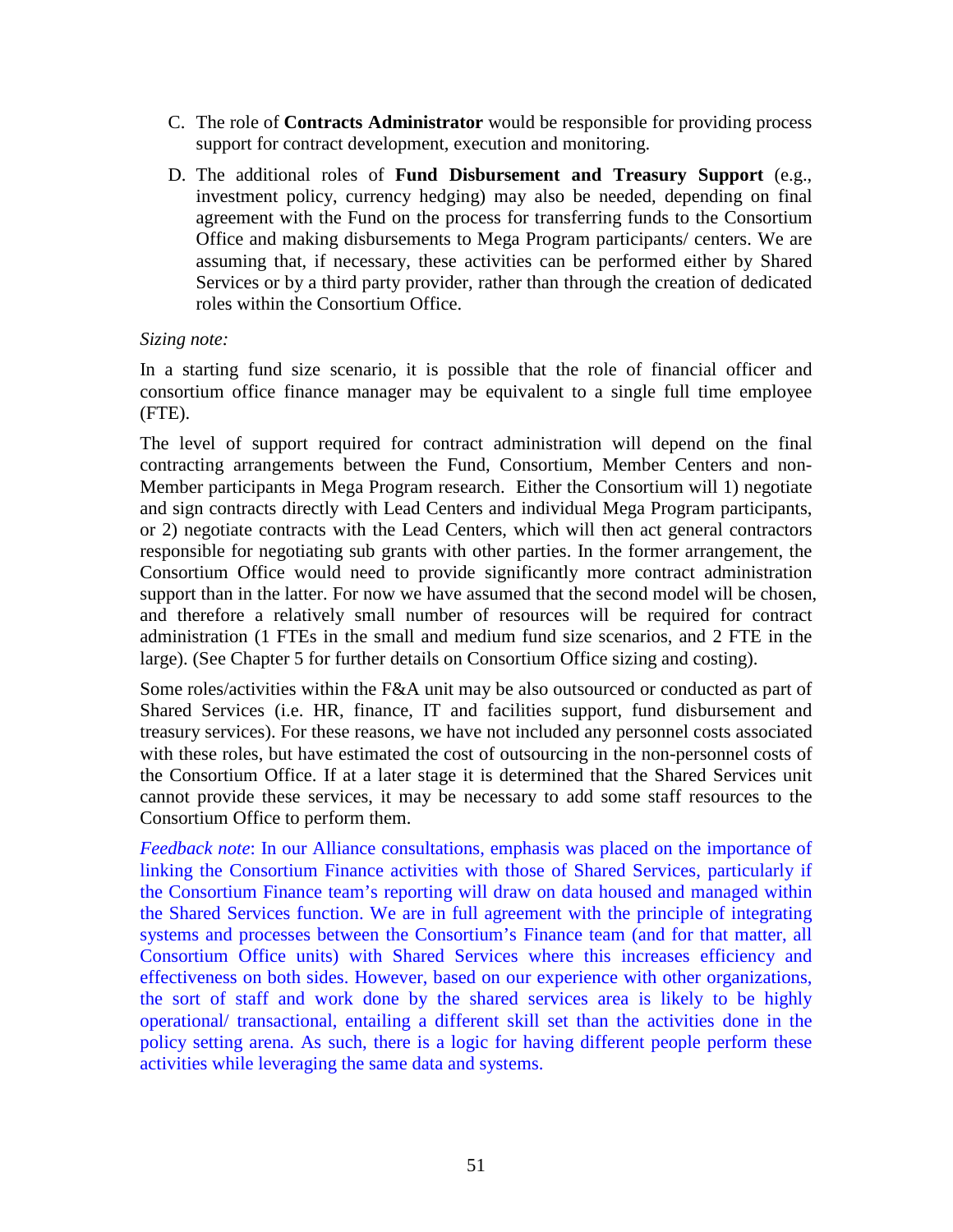# *Relationship Between the F&A Unit and Other System Actors*

In the new system, the Consortium F&A unit would become the principal body responsible for monitoring the financial health of Mega Programs and the CGIAR system as a whole.

The roles and responsibilities of other CGIAR entities should **complement, rather than duplicate**, the role of the Consortium F&A Unit. In particular:

The Fund Council can complement and support the unit's activities by:

- Working with the Consortium to establish common standards for Mega Program financial reporting in order to reduce the overall reporting burden on Member **Centers**
- Encouraging donors also to adopt common standards for financial reporting and avoid duplicative evaluation of Mega Programs and/or centers.
- Fulfilling its funding commitments to Mega Programs and centers, including disbursing of funds in a timely manner.

Mega Program Lead Centers can complement the unit's activities by:

- Providing timely and accurate reporting to the MPOs and engaging on a regular basis with the Consortium Office on progress.
- Ensuring that Mega Programs have quality governance and financial and operational management practices in place.

Individual Member Centers can complement the Consortium Office's activities by:

• Engaging with the Consortium CEO and the RS&P team on an ongoing basis to develop common financial policies and guidelines and share best practices in financial management

The Consortium Shared Services unit can complement the unit's activities by:

- Ensuring harmonization between the financial management requirements of the Consortium Office (Mega Program financial reporting, aggregated CG-wide financial reporting, etc.) and the data, processes and systems developed and managed by the Shared Services unit in support of these requirements.
- Providing operational services to the Consortium Office for scale-driven activities such as HR and finance operations, IT and facilities support services, fund disbursement and treasury services.

# **Consortium Finance & Administration Unit: The Value-Add**

- Monitoring the financial health of Mega Programs and Member Centers and flagging risks to all stakeholders in the system, including donors and the centers themselves.
- Facilitating the sharing of best practices and standardization of guidelines and policies to enhance the efficiency and effectiveness of center financial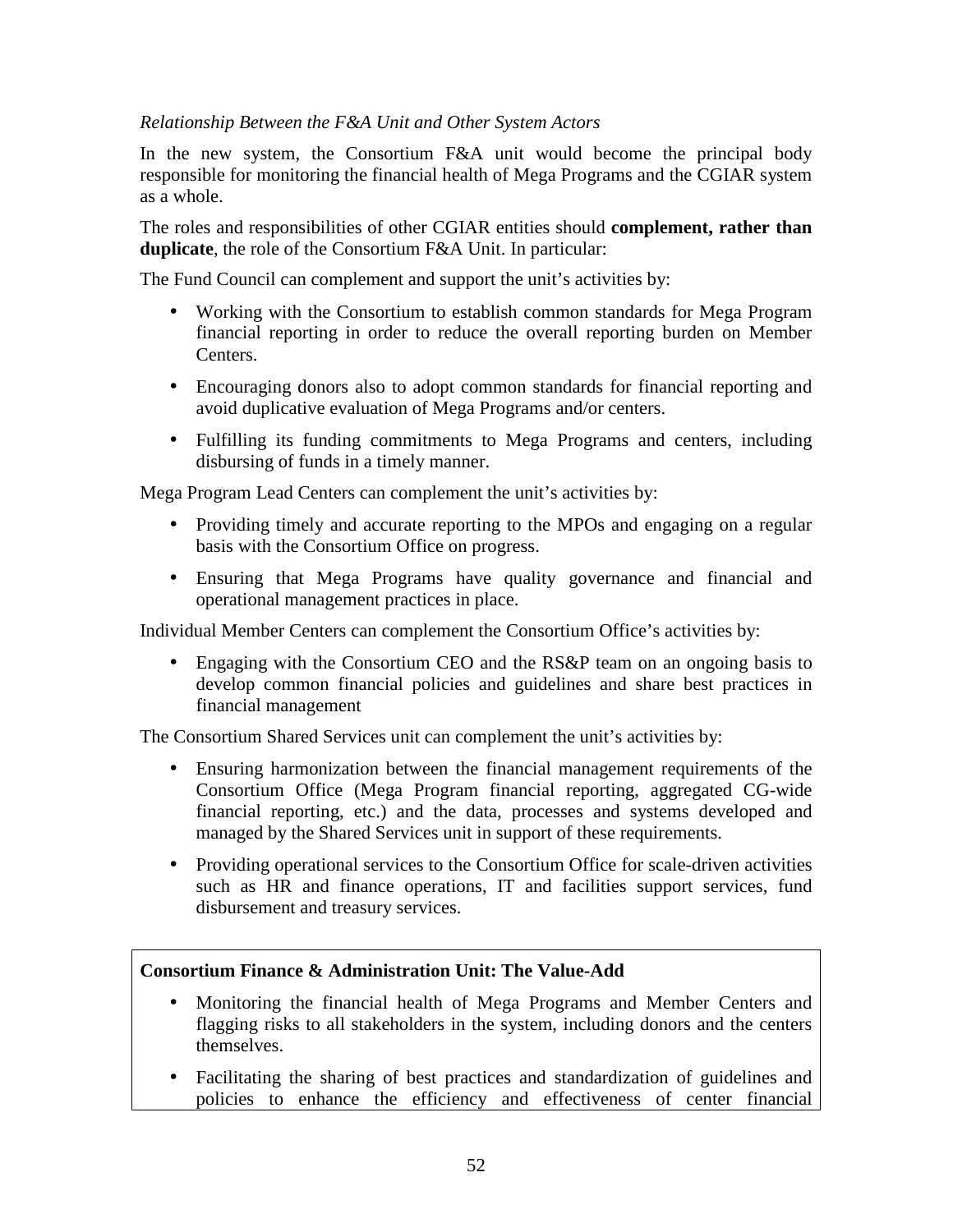management.

- Highlighting financial requirements of centers to the CEO, Board and donors, e.g. the need for investments in infrastructure.
- Providing a single point of financial reporting and interface with the Fund.
- Managing the day-to-day financial operations and budget of the Consortium Office.
- Procuring services as needed to support the Consortium Office's day-to-day operations.

# **3.6 The Communications and Stakeholder Relations (C&SR) unit**



The Consortium Constitution articulates responsibilities for the Consortium CEO and Board in raising the profile of the Consortium and agricultural research for development, and in supporting the Fund Council in fundraising and donor relations. Fundraising should include encouraging further funding from current donors, identifying completely new sources of funding and cultivating relationships with new types of donors. In addition, the Board itself will require support in its interactions with the CEO and Consortium Office, as well as with Member Centers and other key stakeholders.

To provide appropriate focus and expertise to these activities, we recommend a Communications and Stakeholder Relations unit within the Consortium Office, which, in addition, would lend support to the Consortium Board. The responsibilities of this unit would include:

- 1. Fundraising and donor relations, in support of the Fund Council
- 2. Raising the profile of the CGIAR and agricultural research for development, and conducting branding and marketing activities to attract donor investment
- 3. Monitoring and responding to shifts in the external environment
- 4. Coordinating and supporting a community of practice among communications and donor relations professionals across CG Member Centers
- 5. Performing the role of Board Secretary

# *Responsibilities of the Head of C&SR*

Leading this unit, the Head of Communications and Stakeholder Relations would be responsible for:

**1. Fundraising and donor relations.** While the Fund Council will take the lead in fundraising, the Consortium CEO and Board will play an active supporting role. The Head of C&SR would support the CEO and Board in developing and executing a strategy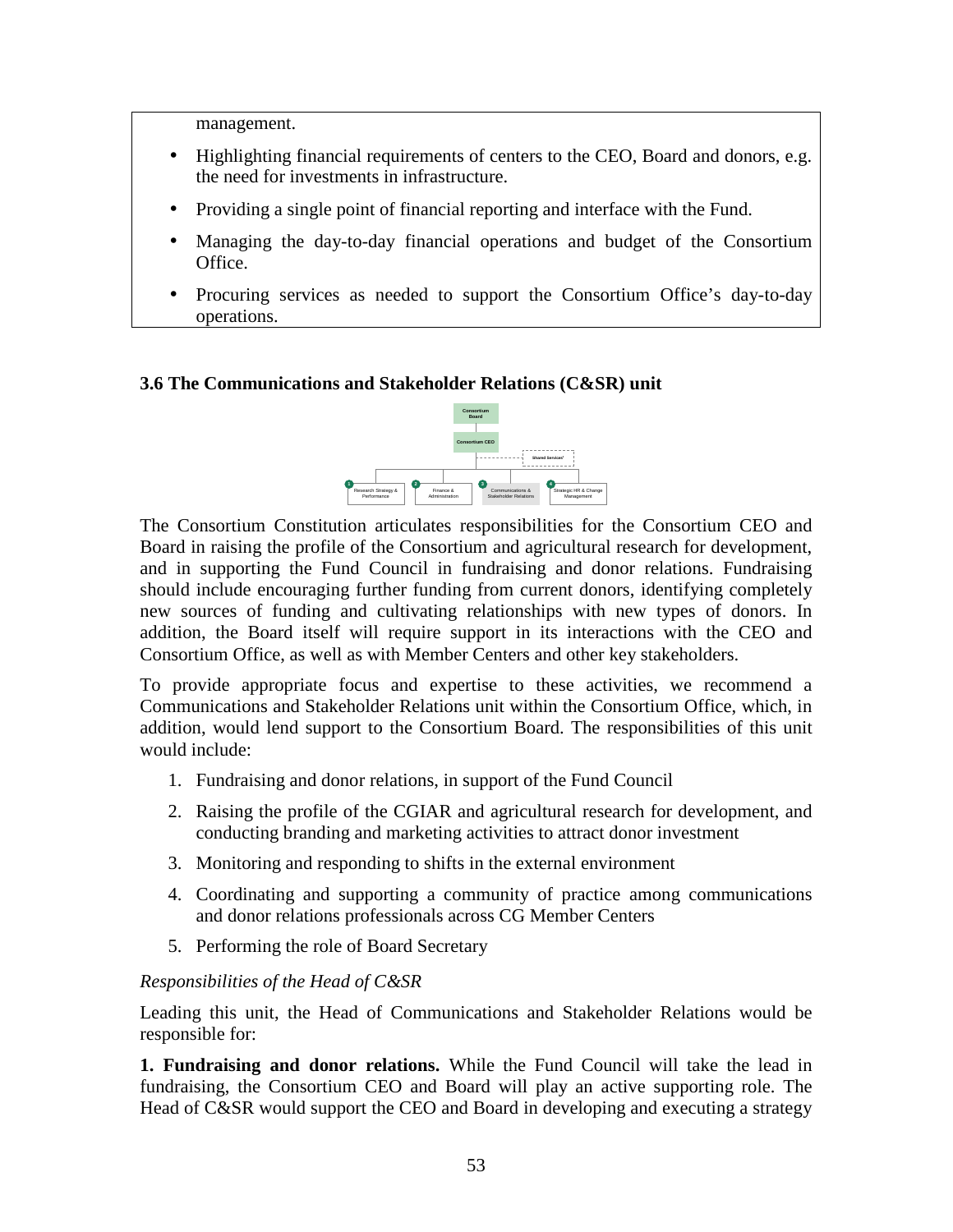for attracting new funds to the CGIAR, including building intelligence on donors' preferences, priorities and policies, and identifying key individuals within donor organizations with whom there are opportunities to build relationships.

**2. Coordinated branding and marketing of the CGIAR and the Mega Programs to attract donor investment.** It may take time for donors and other stakeholders to become familiar with the new CG system, its various components (e.g., the Consortium, centers and Mega Programs), and the advantages of the new structure. There is therefore a greater need than ever for a strategic view of CG branding, marketing and communications so that each of these elements contributes to a consistent understanding of the work of the CGIAR. Members of the CGIAR's current communications community, in a recent discussion paper<sup>11</sup>, described a lack of strategic vision for communications across the CGIAR to date, and called for the Consortium Office to coordinate an umbrella strategy to avoid inconsistencies in communications and create incentives for collective action, "rewarding staff who engage in multi-center initiatives…and share communications resources."

**3. Monitoring and responding to the external environment.** The Head of C&SR can provide a coordination point for sharing information with the centers and alerting them to emerging developments that may require a collective response (such as shifts in policy or donor priorities), as well as monitoring stakeholder perceptions of the CGIAR. This would enable centers, and the Consortium as a whole, to respond in a timely and coordinated way to major external events as they arise.

**4. Coordination and support for a community of practice.** Center Communications directors have expressed a strong desire for the Consortium Office to play a leadership role in coordinating CG-wide communications and facilitating a strong community of practice among center Communications teams. They have described the difficulty of working in relative isolation, given their geographical dispersion. While some informal networking now occurs, centralized leadership and coordination are needed to establish a robust professional network that will allow far-flung personnel to share best practices and build skills. The Head of C&SR would provide a focal point for this network, raising awareness among senior stakeholders of the importance of cross-center initiatives, and helping to coordinate them.

Certain potential cross-center opportunities have already been identified. Some involve strengthening practices that are in place today, such as pooled procurement of PR and media services for cost efficiency. Others constitute new opportunities, such as shared investor intelligence and pooled procurement of publications databases. Center directors also spoke about potential new activities such as convening working groups to focus on sharing best practices in key areas like advocacy, on-line branding and marketing.

**5. Consortium Board Secretary/support.** The Head of C&SR would also perform the role of Secretary to the Consortium Board, attending its meetings and performing recording and record-keeping functions at its request.

 $\overline{a}$ 

*<sup>11</sup> Communications for Success in the New CGIAR: A Discussion Paper*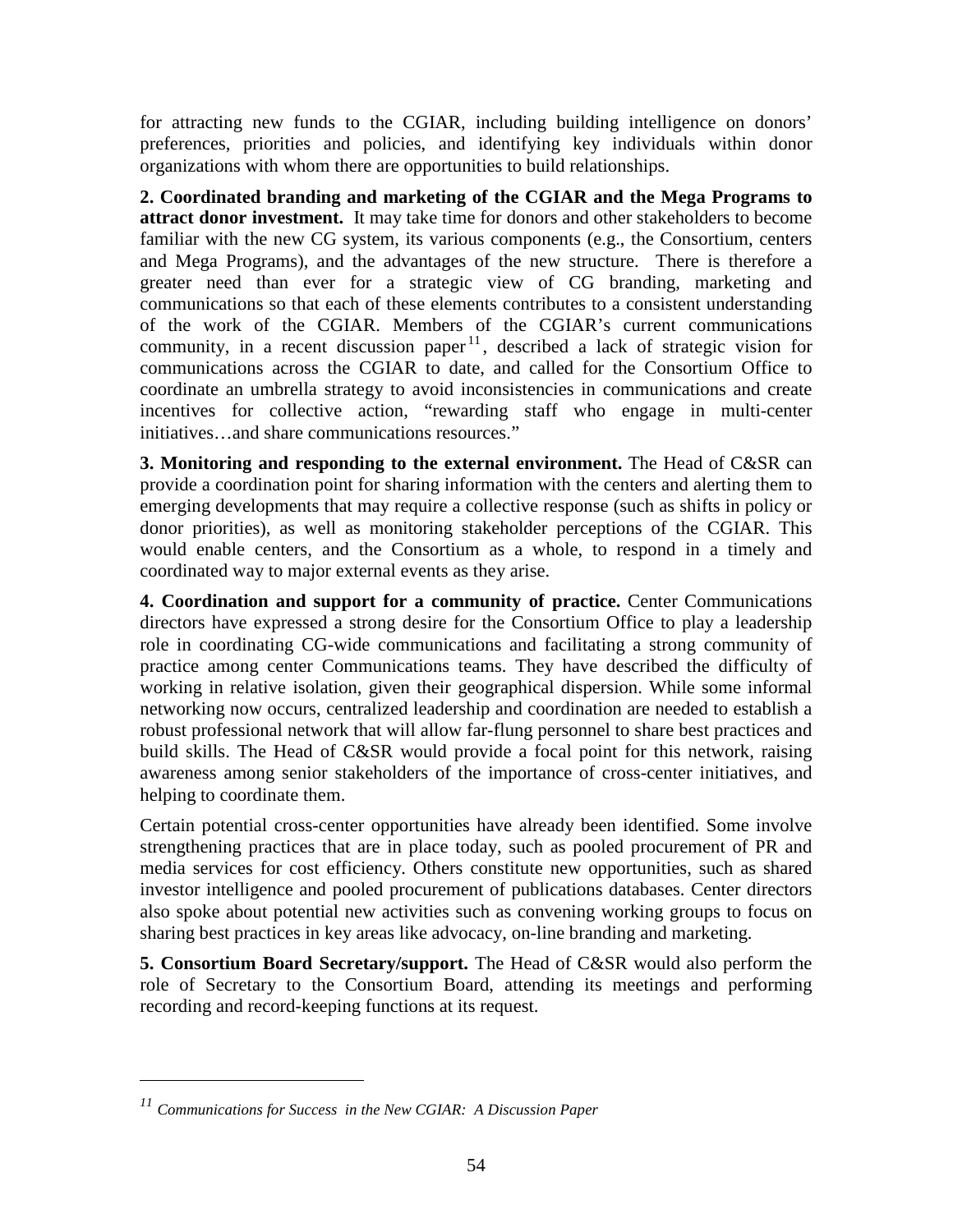#### *C&SR Staff Supporting the Head*

The Head of C&SR would be supported by one or more Communications and Stakeholder Relations assistants, who would be responsible for helping to implement Consortium strategies for communications, marketing and stakeholder relations. These duties would include:

- Maintaining a database of donor intelligence (contacts, funding preferences, etc.)
- Managing production of Consortium external and internal communications materials
- Monitoring of external media and publications and timely dissemination of relevant information to the CEO, Board and Consortium Office
- Coordination of forums to support regular interaction between Consortium and center communications and stakeholder relations managers.

*Feedback note*: We have had very strong feedback regarding the importance of the Consortium CEO and Board's role in attracting new funding for the CGIAR. Many Alliance members see the expansion of financial resources over time as one of the key benefits of the formation of the Consortium, and disagree with the idea that the Consortium CEO and Board should play a "support" role to the Fund Council in fundraising. They express a lack of confidence in the track record of the current CG system functions in expanding the CG donor base beyond traditional donors, and the concern that in the future, the Fund Council is likely to dedicate its resources to managing relations with existing fund donors rather than to fostering new relationships. Alliance member feedback has therefore been supportive of a well-resourced communications and fundraising unit to support the CEO and Board in attracting new sources of funding, and we have designed the CS&R unit with this in mind

We have also heard the view that, in the past, the CGIAR has not done as good a job as it could have in collectively addressing global issues such as food security and climate change ("we've missed the boat on too many debates"). Alliance members consider it important that the Consortium Office have a function that effectively coordinates and mobilizes the expertise of centers so the CGIAR can respond in a timely and relevant way to shifts in the external environment. We are in strong agreement with this feedback, and therefore are proposing that the Head of C&SR be responsible for monitoring external affairs and mobilizing CGIAR expertise to respond to shifts in the external environment.

Alliance members are also keen that the Consortium Office C&SR unit (like other Consortium Office functions) should complement, rather than duplicate, the work performed by the centers' Communications and Stakeholder relations functions. A couple of Alliance members suggested seconding staff from centers to the C&SR Unit rather than hiring dedicated resources. We agree that Member Centers will continue to need dedicated support within centers (e.g., to address communication and donor relations needs associated with bilateral funding) and that the Consortium Office should focus on supplementing, not supplanting, the work of centers. However, we do not agree that seconding center staff to the Consortium to perform this coordination role would be an effective model. Our conversations with center Communications and donor relations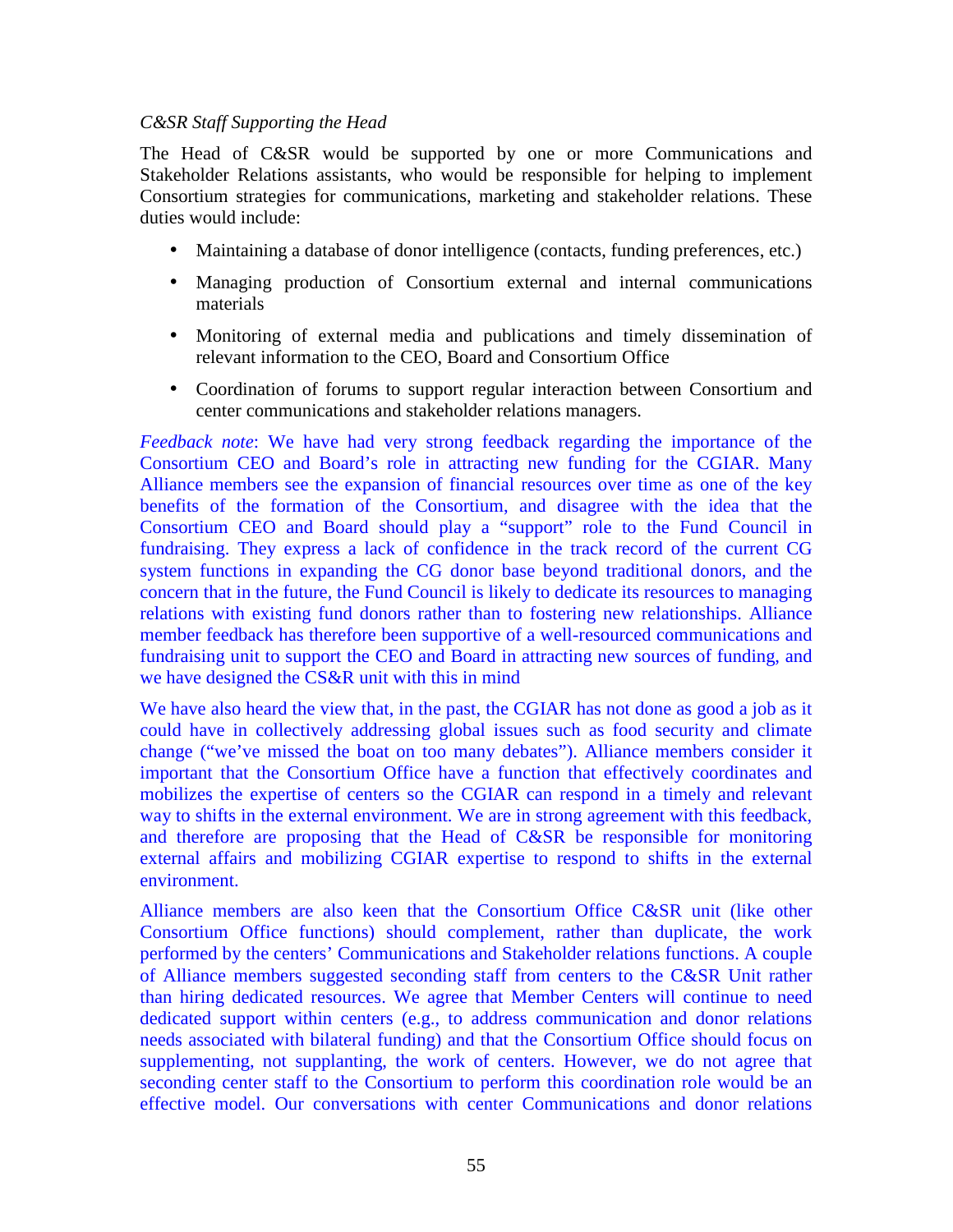representatives indicate that these professionals are already stretched thin in their centerrelated roles and would like the Consortium Office to provide dedicated coordination and leadership to expand and reinforce the CGIAR's capacity in these areas. In our view, this requires continuous and dedicated focus by a senior individual in the Consortium Office; these needs could not be met by a temporary secondment model.

Finally, the role of Board Secretary came under some discussion in Alliance consultation calls. While some agreed this function should reside with the Head of C&SR, others proposed that it be made part of a dedicated role for an Executive Director or Senior Advisor to the CEO. This individual would support the Consortium Board, play the role of Acting CEO in the CEO's absence<sup>12</sup>, and help the CEO manage the change process as the Consortium develops (the latter being "a critical priority for the CEO"), thereby combining this new role with that of the Head of Change Management and Strategic HR (detailed below). We agree that there is some merit to this delineation of roles, particularly if the CEO's role develops into one that is heavily externally focused. In our current design, the Board Secretary role remains with the Head of C&SR, and the change management role with the Head of Strategic HR (see discussion below). How well this ultimately works will depend on the capabilities of these individuals to take on additional responsibilities for supporting the Board and the change management process.

*Sizing note*: We believe the vision for Communications and Stakeholder Relations articulated above is consistent with the feedback we have received from Alliance Members. Currently this unit is anticipated to be very lean (Head of C&SR plus 1-2 support FTEs, depending on Fund size scenario). This assumes that the Consortium CEO and Board will play an important but ultimately supporting role to the Fund Council in fundraising. There is scope for the CEO and Board to play a much larger role in the future – particularly in forging relationships with new donors and partners – and if that were to occur, we would advocate adding more resources to this unit accordingly.

# *Relationship Between the C&SR Unit and Other System Actors*

In the new system, the Consortium C&SR unit will play an important role in raising the profile of the CGIAR to attract investments in Mega Programs and the CGIAR at large, and as a coordinator and facilitator of cross-center communications and donor relations activities.

The roles and responsibilities of other CGIAR entities should **complement, rather than duplicate**, the role of the C&SR unit. In particular:

The Fund Council can complement and support the unit's activities by:

• Maintaining frequent contact with the Consortium C&SR unit to share relevant information and align strategies for fund raising, including strategies for actively seeking out new sources of funding for the CGIAR and building new relationships with donors outside of the Fund.

Member Centers can complement and support the unit's activities by:

 $\overline{a}$ 

<sup>&</sup>lt;sup>12</sup> An alternative suggestion was made that the Head of Research Strategy and Performance might perform the Acting CEO role.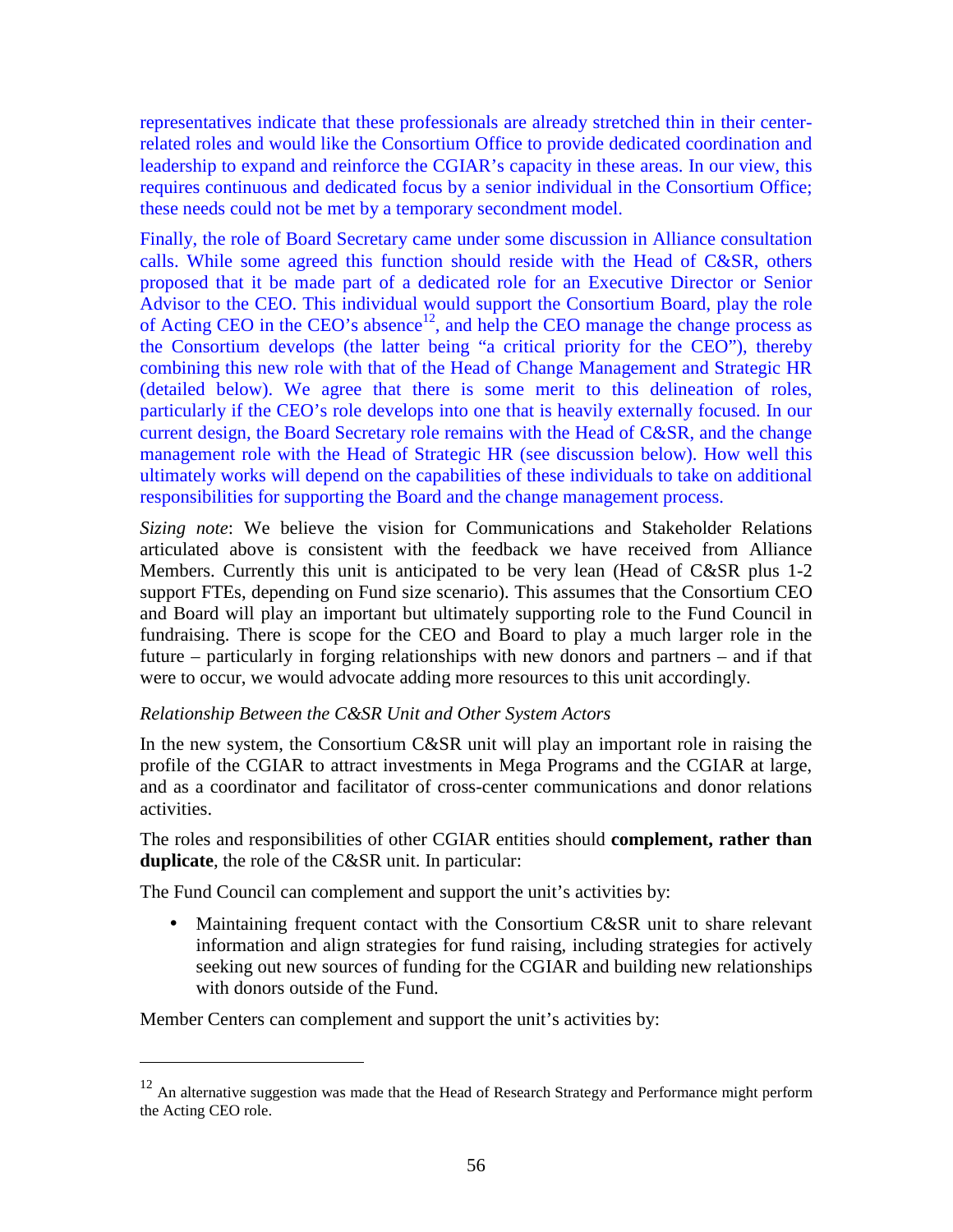- Building regular engagement with the Consortium C&SR unit with a view to developing a coordinated approach to CGIAR marketing, branding and fundraising efforts.
- Being open to engaging with the Consortium Office and other Member Centers to form a robust community of practice, share best practices and engage in crosscenter initiatives.

#### **Communications and Stakeholder Relations Unit: The Value-Add**

- Helping the CEO and Board attract new funding to the Consortium by spotting new donor opportunities, managing donor relationships and through marketing and branding of Mega Programs and the CGIAR as a whole.
- Helping to coordinate and synthesize communications efforts across the entire system (including within Mega Programs and centers) to ensure coherence of branding and marketing activities, thus avoiding donor confusion or dilution of the overall CGIAR brand.
- Providing a point of coordination for CGIAR responses to shifts in the external environment in cross-cutting areas (e.g. climate change, food crisis).
- Facilitating and supporting a community of practice among center communications and stakeholder relations professionals to share best practices and increase the effectiveness and efficiency of center communications.

# **3.7 The Strategic HR & Change Management (SHR& CM) unit**



The Consortium Strategic Human Resources and Change Management unit would be responsible for:

- 1. Supporting the CEO in change management around the CGIAR reform process, including communication, staff pulse checks and support for the hiring and onboarding of the Consortium Office team itself
- 2. Over time, building communities of practice across the centers' HR functions and supporting initiatives to generate efficiencies through cross-center HR policies and platforms
- 3. With the support and collaboration of center HR teams, helping to coordinate system-wide HR programs (e.g., management training, rotational programs, fellowships for scientists) to strengthen the recruiting brand.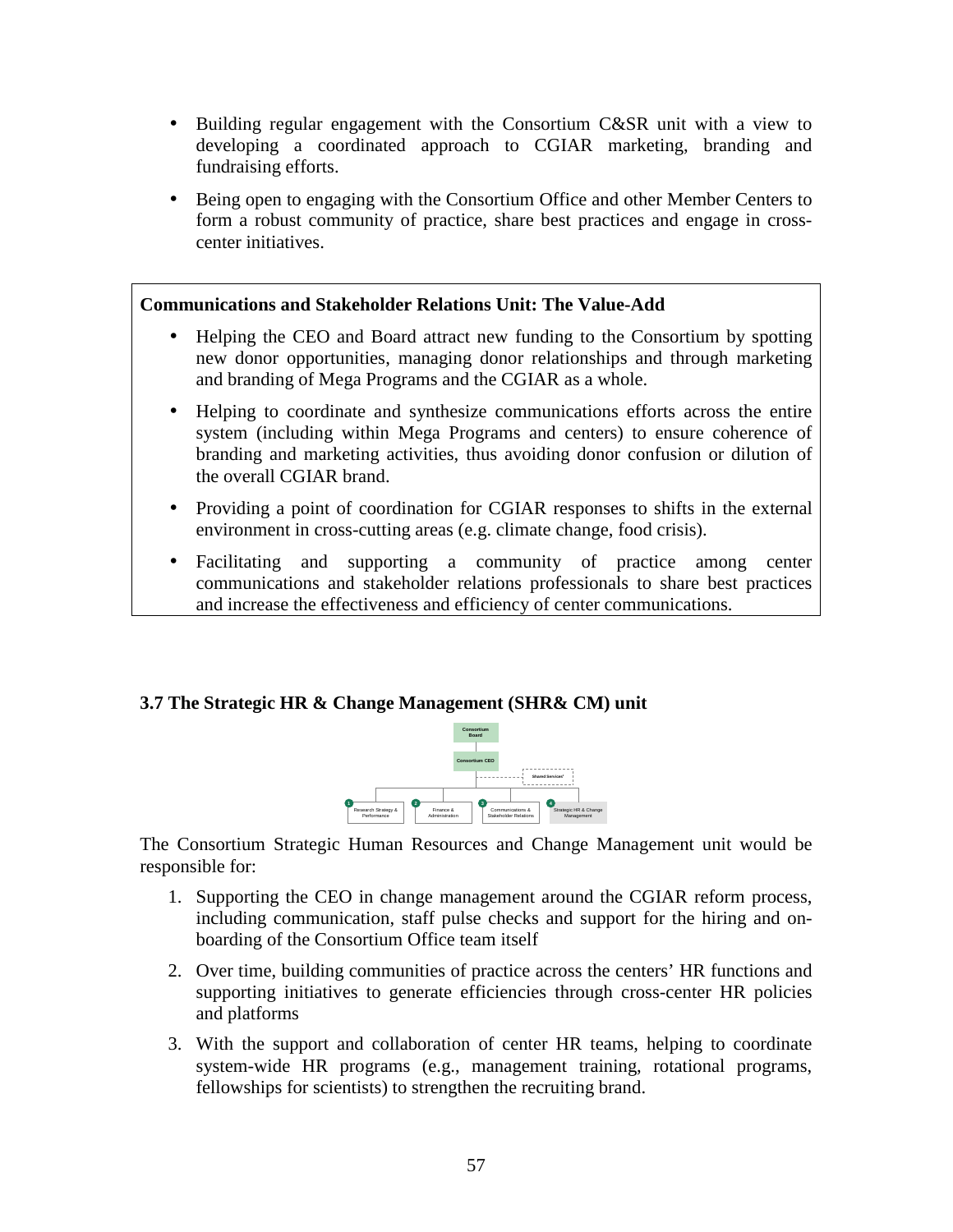We recommend that a Head of Strategic HR & Change management role be created to directly support the CEO.

*Responsibilities of the Head of the SHR&CM Unit.* 

#### **1. Change Management support for the Consortium Board and CEO**

In our experience, dedicated change management activities are critical to the success of any change process. There are several components to successful change management:

- A clear change agenda
- Visible leadership
- Tight project management of change initiatives clear plans, rigorous tracking of milestones (the "hard" side of change)
- Frequent communication and checking the pulse of stakeholders to identify and respond to concerns through every part of the system the ("soft" side of change)

The Consortium Board and CEO need to be the very public face of change in the new CGIAR, and through their leadership, mobilize key stakeholders in pursuit of the goals of the new Consortium. However, in our experience, it is also important to have dedicated resources supporting the CEO in the change process, and a dedicated focus on communicating with Member Centers throughout transition. This point has been reinforced through some of the discussions we have had with centers. Feedback has indicated support for the concept that change management is a critical priority for the CEO that deserves ""tireless focus and a focused role dedicated to keeping the change on track." (Chapter 8 discusses strategies for managing the transition to the new system.)

The change management aspects of the Head of SHR & CM role would be weighted more heavily in the first 1-2 years of the Consortium's establishment, and then, depending on need, could be ramped down. However, some change management activities (e.g., staff pulse check surveys, regular Member Center internal communications) may transition into permanent survey and communications mechanisms.

In addition to change management, in the short term there will need to be HR support for the CEO in hiring the right talent to staff the Consortium Office and Shared Services. This will require resources to manage the processes of search and selection, as well as integration of people into key roles.

# **2. Support for initiatives to generate efficiencies through cross-center HR policies and platforms**

The Head of SHR&CM would help centers to coordinate initiatives to increase efficiencies through common standards and policies across centers in areas such as recruitment, benefits, and performance evaluation. In our experience, individual operating units can expend huge efforts in each of these areas, so there can be major advantages in developing common policies and platforms. Our discussions with center HR representatives indicate that center-wide HR initiatives are already underway (e.g. salary benchmarking, benefits harmonization, and insurance policies), but that there is a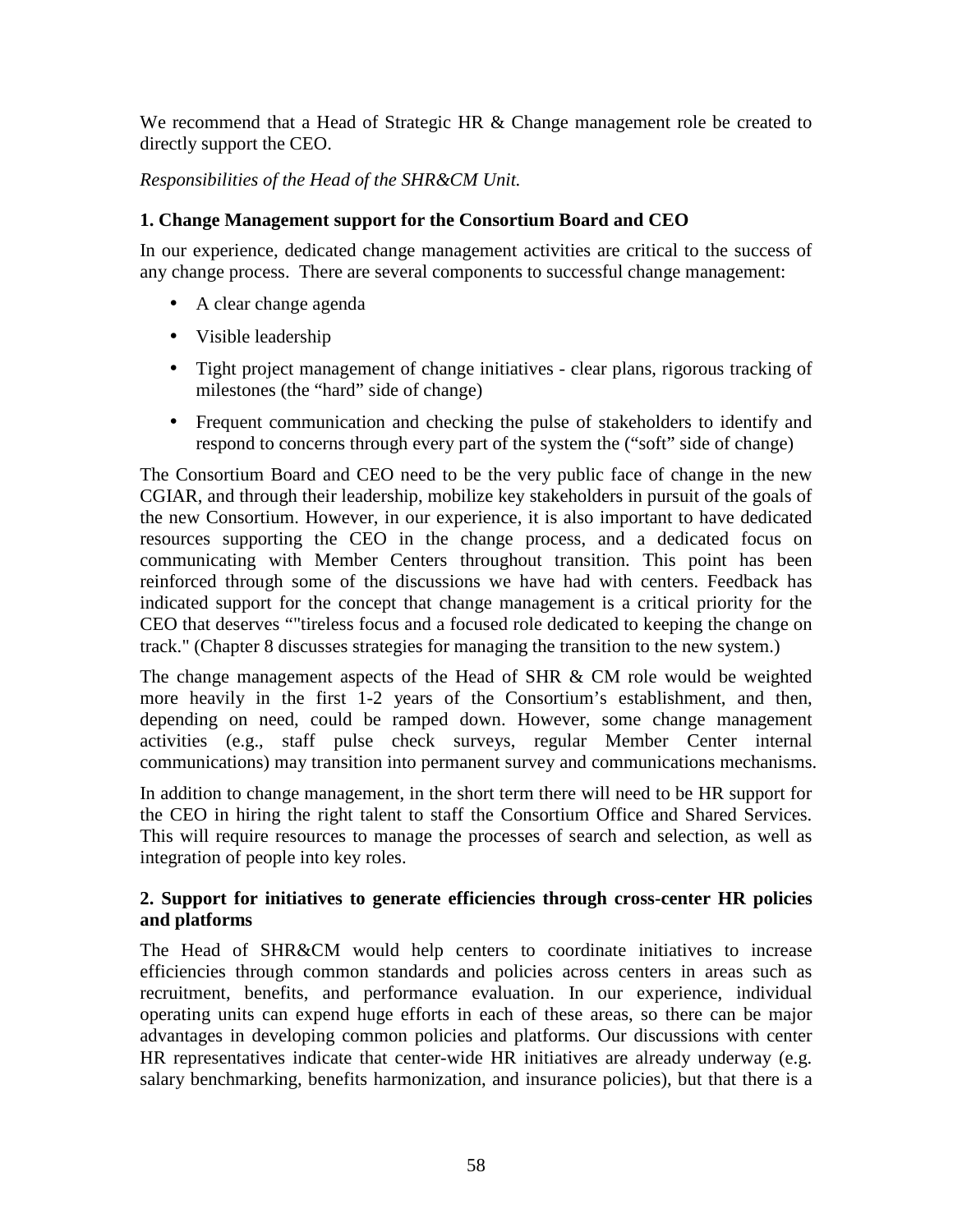role for the Consortium Office as a coordinator and "champion" for CG-wide HR-related initiatives among senior stakeholders.

Leading private sector companies fulfill a cross-unit coordination role through their corporate center functions. A successful and practiced model is to have each key HR process (e.g. recruiting, evaluation/performance management, training and development, compensation) be mirrored by a representative of that process in the corporate center HR unit, who maintains and advances a "community of practice" across all divisions or geographies. These coordinators typically develop and advance joint proposals with business units to advocate for improved practices, standards and policies. These in turn are decided upon by the company's leadership (either on the CEO/ board level or in specific HR decision making bodies).

# **3. Strategic HR**

A second role for the Head of this unit would be in Strategic HR. We acknowledge the view expressed by some Alliance members that centers should continue to manage their own human resources and recognize that is appropriate for many HR activities to continue to be managed at the individual center level. We also recognize that in recent years, centers have invested in improving the quality and capabilities of their HR management teams and processes. Under the proposed model, Member Centers will certainly retain responsibility for HR decisions, especially with respect to the hiring and management of staff. However, the CGIAR is a research enterprise whose core assets are its people, and in the longer term, we believe there is an opportunity in a select number of areas to enhance coordination among centers, in particular to enable more effective recruitment, retention and management of key talent for the system as a whole.

In support of attracting top talent to the CGIAR (and retaining existing talent), Consortium Strategic HR - in partnership with center HR teams- could help coordinate management training programs and develop new career paths for top CG talent, including talent development programs that take advantage of the breadth of opportunities across centers. If the CGIAR is to significantly grow its resource base and research portfolio over time, increasing its attractiveness to scientists will become an ever more pressing priority. Attracting, gaining and retaining the best talent during this ambitious growth path can provide CGIAR with a significant competitive advantage, and will be a key success factor in delivering upon its research vision.

Experience with our corporate clients indicates that cross-unit programs can be designed in a way that benefits all involved. Discussions with center HR directors indicate that there is room for the Consortium Office to add value, for example, by:

- Helping to attract and retain the best talent through the development of talent rotation programs.
- Coordinating CG-wide efforts to tap into fresh talent pools under a single CGwide recruiting brand.
- Developing cross-center reward programs to recognize top talent.

We also acknowledge "strategic HR" in the system has so far had a mixed record. To the extent that this disappointing performance was due to a lack of clear mandate, we believe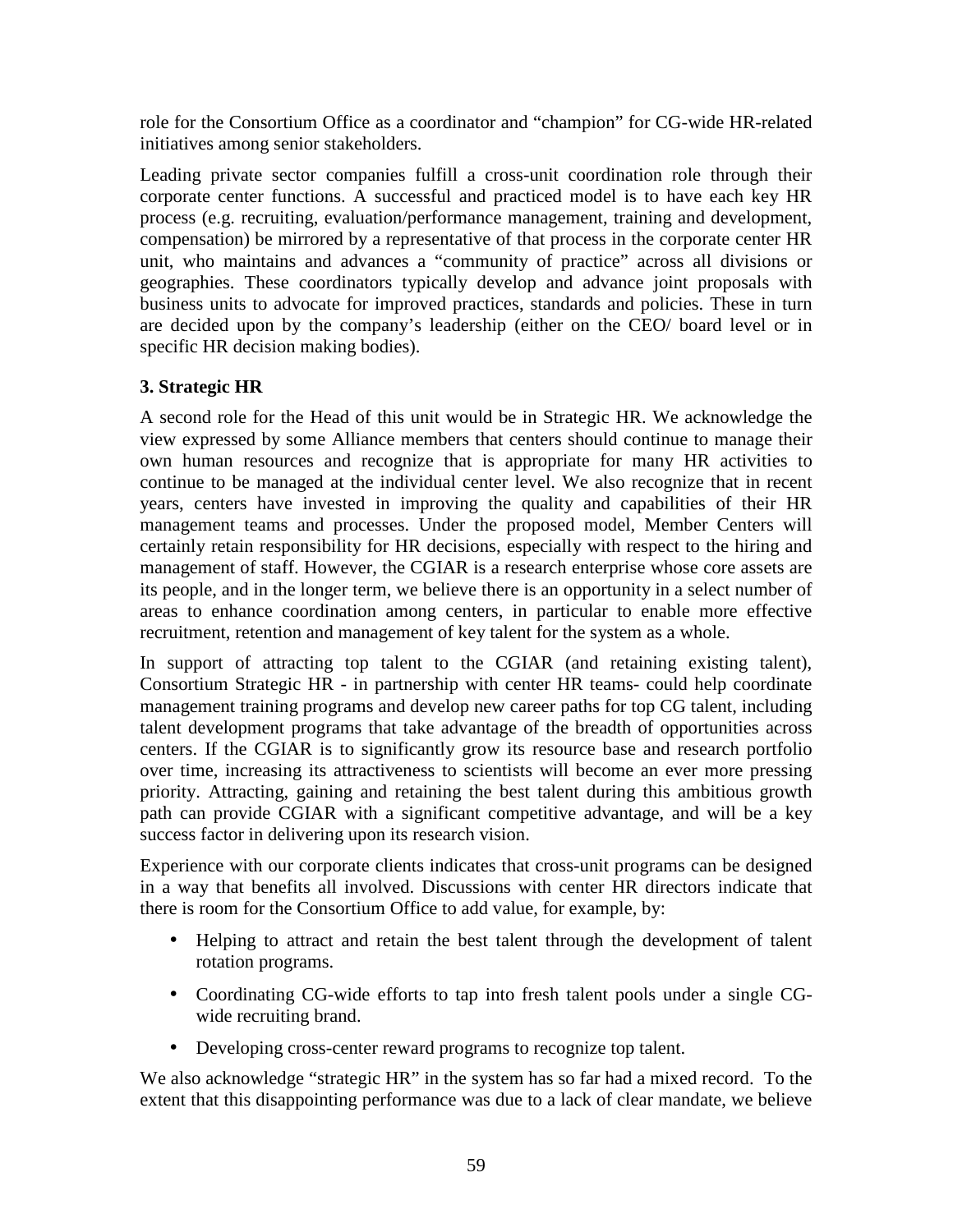that the new Consortium, CEO and Board, along with leadership from Member Centers, will be able to remedy that problem. We believe that a modest investment here is worthwhile, and that a gradual, staged approach is most likely to succeed.

*Feedback note*: In our feedback discussions, some Alliance members expressed the view that rotational programs, while a good idea in theory, will not work in practice for two key reasons. First, many centers require highly specialized skills, unique to those centers, so there would be limited benefit in sourcing from a broader CGIAR talent pool. Second, talent rotation around the CGIAR system already takes place informally, and there is no particular need to introduce centralized coordination of these efforts. On the other hand, we have also heard the view expressed that there are at least some roles within the CGIAR that are highly interchangeable between centers – examples given were social scientists, those specializing in monitoring, evaluation and impact assessment, and support roles such as finance, IT and communications. As the CGIAR grows, we believe there will be a greater need to coordinate talent movement across the system to ensure that the best people are retained.

We have also heard feedback that CGIAR-wide branding and recruitment is not relevant since most people across the system make the decision to join individual centers rather than the CGIAR as a whole. While we acknowledge that this may be true today, one of the primary goals of the new CGIAR is to increase its profile and relevance as an entity. If current efforts succeed in promoting the CGIAR "brand" on the global stage, this brand should in turn be an asset that can be leveraged to attract top talent from outside the CG system into the system. Building a strong "umbrella" recruiting brand could benefit all Member Centers by enabling the CGIAR to offer a career path in agricultural research for development that spans the entire CG system rather than just a single center.

Finally, Alliance members involved in the consultation process have suggested other roles that we believe should be included in Strategic HR. First, there was support for continuing the work of the CG Gender  $\&$  Diversity Office in developing policies to promote and reward greater diversity across the CGIAR. Second, we head the view that management training courses currently organized at the system level should continue. Third, there was a call for an ombudsman function within the CGIAR to provide an independent review process to deal with possible violations of HR policies within centers. Although center leadership and boards have put mechanisms in place to address HRrelated complaints, we believe that there is benefit in having an independent process available for escalating those concerns that cannot be readily resolved at the center level. The Consortium SHR team would be responsible for setting up an effective ombudsman function within the Consortium Office.

#### *SHR&CM Staff Supporting the Head*

The Head of SHR&CM would be supported in his/her duties by the role of Strategic HR & Change Management Project Manager, who would provide operational support to the Consortium change management effort, help to recruit the Consortium Office team and develop new HR policies and processes for the Consortium Office, support Consortiumwide interactions such as workshops, and facilitate cross-center strategic HR initiatives.

*Feedback note*: As mentioned in the above discussion about the Communications and Stakeholder Relations unit (subsection 3.6), some have suggested that the Change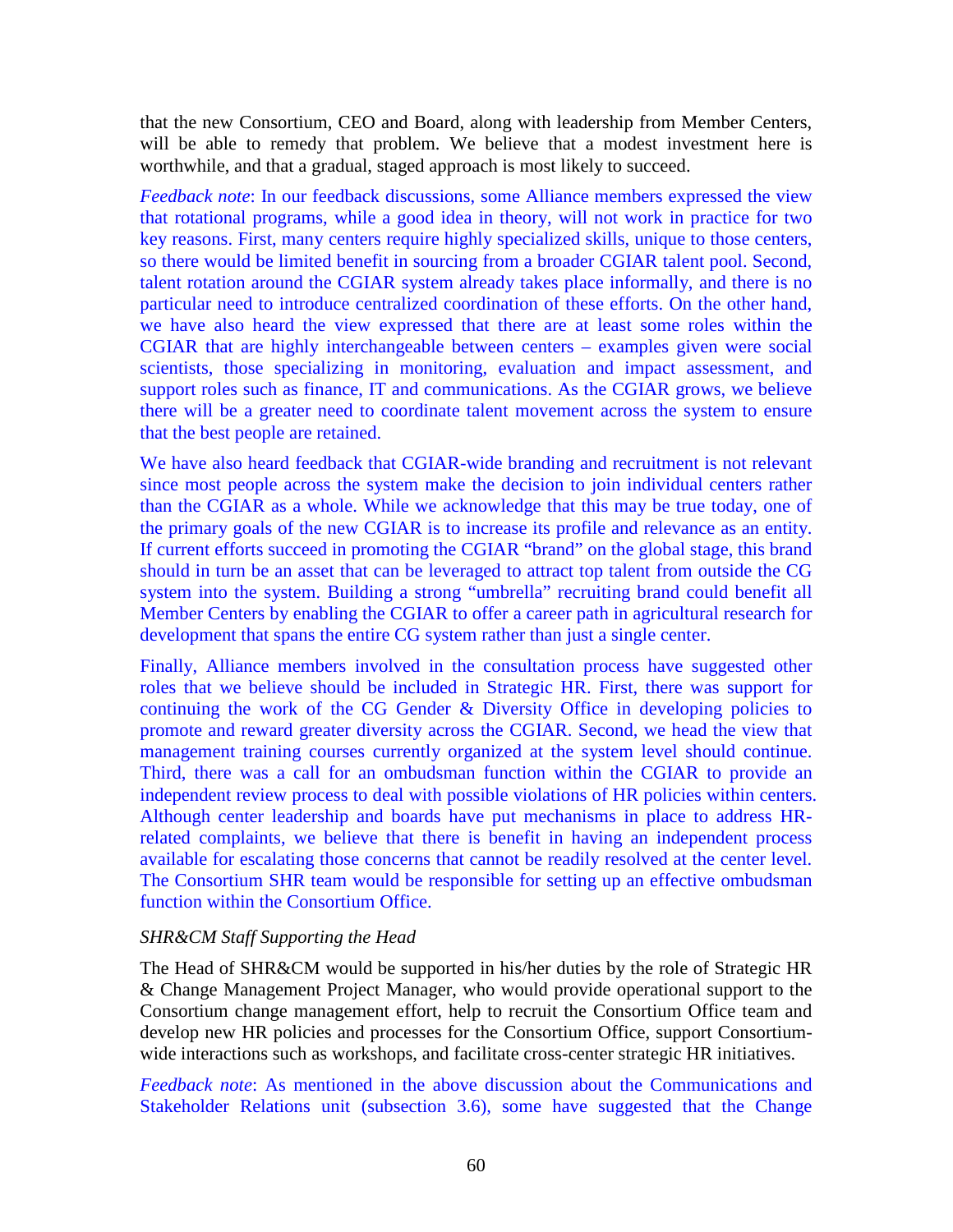Management role – given its critical importance – be housed under a dedicated Executive Director or Senior Advisor to the CEO instead. This is certainly a viable alternative, and worthy of consideration. To the extent that we are recommending that the Head of SHR&CM, in the early stages of Consortium development, focus more on change management than on Strategic HR, we believe that this role will allow the sort of dedicated focus that is consistent with the spirit of the feedback received. A final decision should be made based on the skill sets available in candidates for the role, in particular whether any single candidate possesses the requisite skill sets to handle both Strategic HR and change management.

Finally, a suggestion was made to house the Strategic HR functions described above in the HR function within Consortium Shared Services. We acknowledge the need for close interface and alignment between HR policy and strategy-setting functions and shared services to avoid duplication of system and priorities. However, we do not advocate that the work of developing cross-center strategic initiatives be conducted in the Shared Services HR function. The latter function will involve a very different set of activities from those housed in Strategic HR and require different management and implementation skill sets. In the typical set-up of shared services in many organizations, the function for HR strategy and policy setting is separate from the executing, service function, which merely implements and provides agreed-upon services to its "customers." From a governance perspective, we would advocate that the Head of the Shared Services unit report directly to the Consortium CEO and maintain close interaction with the Heads of all Consortium Office functions as a member of the CEO's "senior management team." In this way, the CEO will ultimately be responsible for ensuring that HR policy and shared services implementation are aligned and integrated across all functional areas, and that the Consortium Office can support centers in both the development and implementation of policies.

#### *Relationship Between the SHR&CM Unit and Other System Actors*

The roles and responsibilities of other CGIAR entities should complement, rather than duplicate, the role of the SHR&CM unit. In particular:

Member Centers can complement and support the unit's activities by:

• Being open to engaging with the Consortium Office and other Member Centers to form a robust community of practice, share best practices and engage in crosscenter initiatives in the area of Strategic HR.

The Consortium Shared Services unit can complement the unit's activities by:

• Ensuring harmonization between the CGIAR-wide HR policies and strategies agreed upon by Member Centers and the Consortium, and the HR data, processes and systems housed and managed within the Shared Services unit.

#### **Strategic HR & Change Management Unit: Value-Add**

• Providing dedicated support to the CEO and Board in managing the change process for success at this crucial turning point for the CGIAR.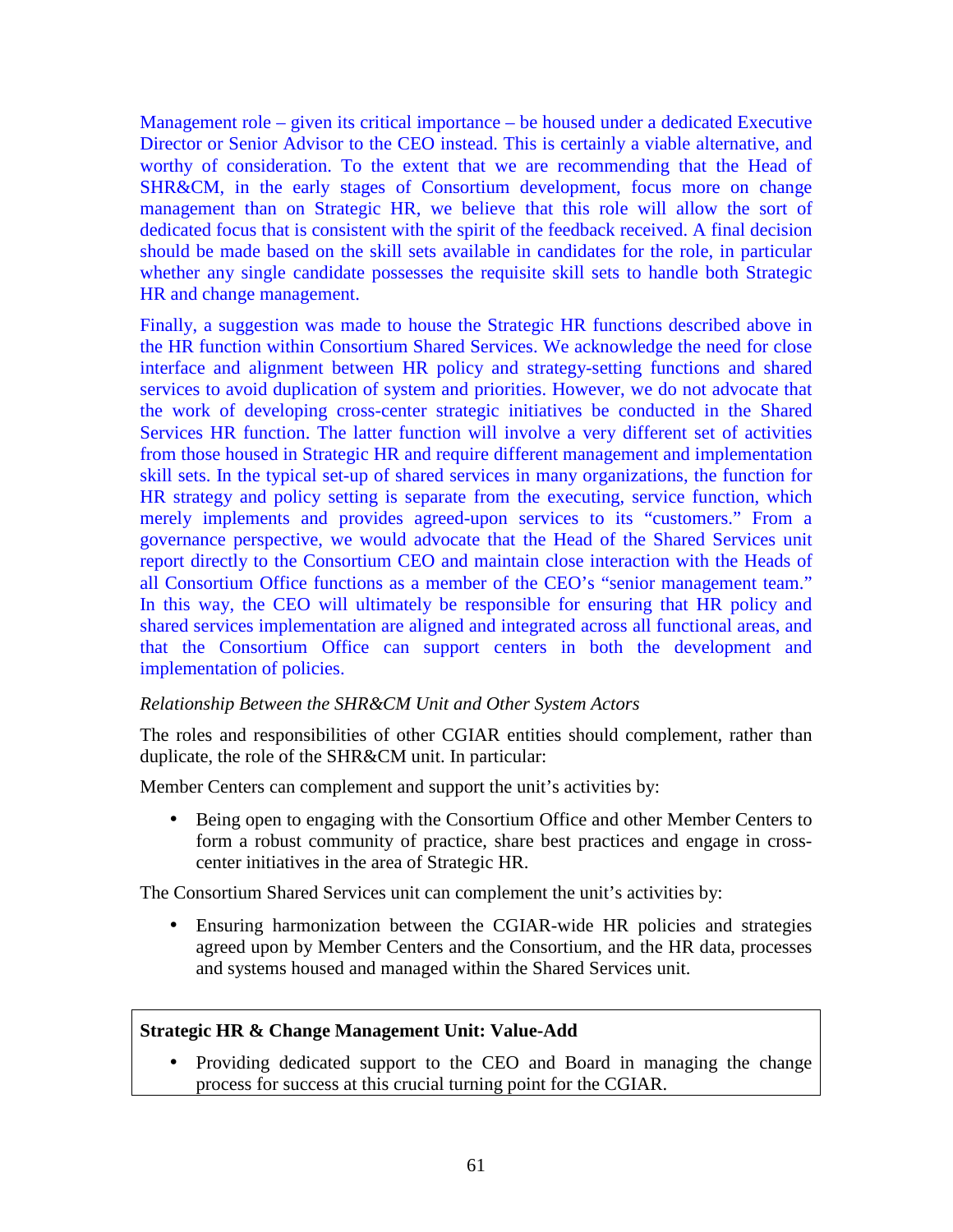- Facilitating cross-center strategic HR initiatives to draw top talent to the CGIAR and reward talent already on board, to the benefit of all Member Centers and the system as a whole.
- Facilitating cross-center initiatives to drive efficiencies for centers in HR policy setting and platform development.
- Providing for effective meetings and other interactions among Member Centers, the CEO, Board and Office on HR issues.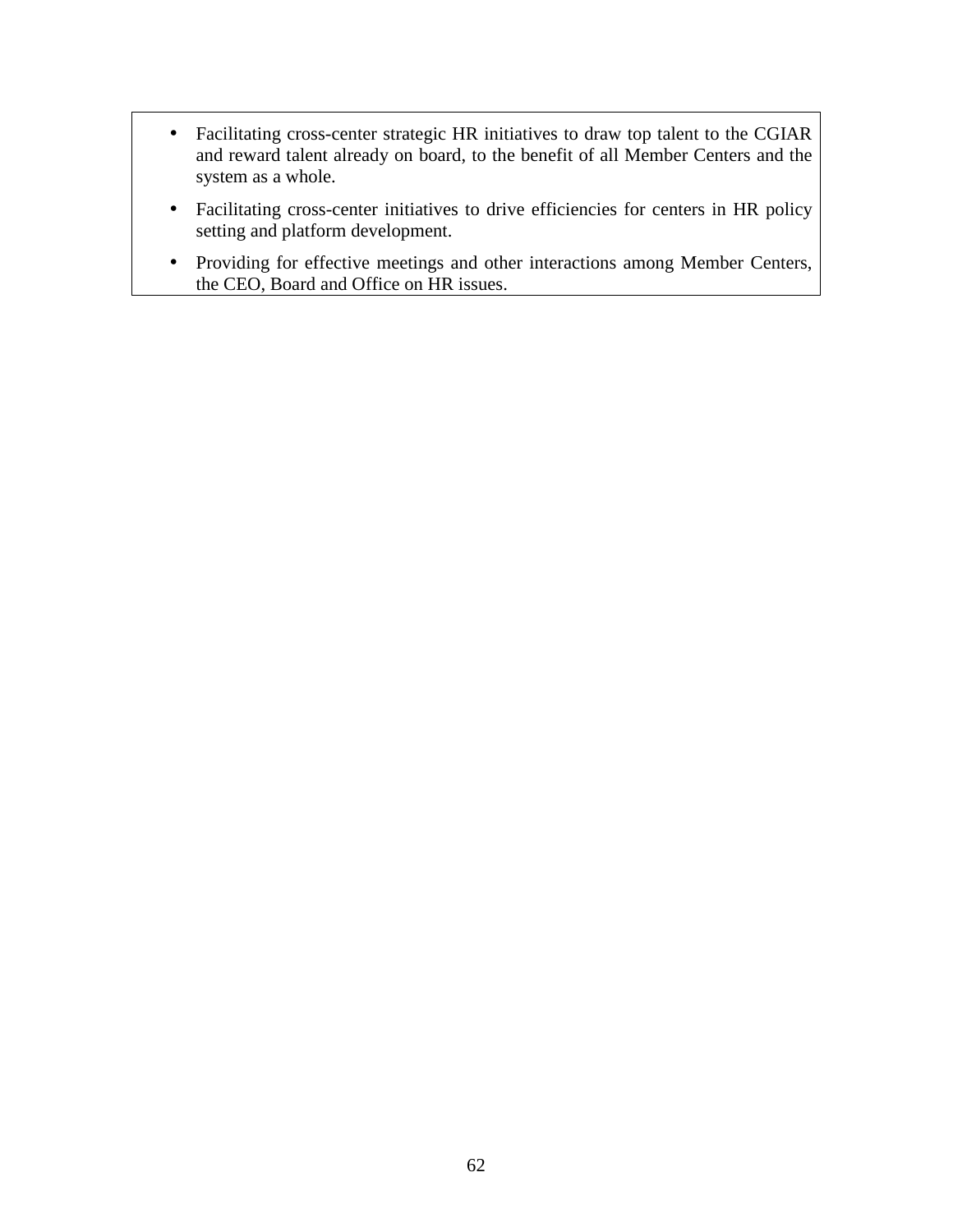# **Chapter 4. Performance management in the new CGIAR**

#### **4.1 Introduction**

 $\overline{a}$ 

The Consortium Board, CEO and Office have a central responsibility for the performance management of Mega Programs in the new CGIAR. As discussed in Chapter 3, their responsibilities will replace those now housed in the current Science Council, Science Council Secretariat and CG Secretariat<sup>13</sup>. They will need to fulfill these responsibilities by leading an adaptive, flexible process, in which the Consortium Office, Member Centers and partners routinely engage with one another to:

- Develop and update Mega Program proposals and strategic and operational plans
- Develop a clear, shared view of the appropriate metrics, linked to the SRF, that should be used to assess the performance of each Mega Program
- Design the appropriate systems, processes and tools needed to manage the performance of Mega Programs, striving for greatest efficiency and effectiveness across programs, e.g., through standardization of reporting formats
- Distinguish "well executed failure"  $14$  from poor execution
- Learn from both successes and failures
- Facilitate long-term focus on development impact

Through the Strategic Results Framework (SRF), Mega Program outcomes and impact will be linked with measurable results indicators, and progress against these indicators will be factored into decisions about resource allocation. As such, performance management in the new CGIAR will be closely linked with the process for strategy and SRF development and the process for selecting, defining and planning the Mega Programs themselves.

In this Chapter, we lay out some of the key principles that we consider should guide the performance management process in the new CGIAR. In determining these principles, we are cognizant of certain defining characteristics of the CGIAR's work that will continue to inform performance management requirements in the future, as well as some new complexities to account for. These characteristics and considerations are set out in Exhibit 3.

<sup>&</sup>lt;sup>13</sup> Although we focus in this report on the roles and responsibilities of the Consortium Board, CEO and Office, there is clearly a need to consider the mutual accountabilities of the Consortium, Fund, and Member Centers. We acknowledge that many of the changes proposed in this chapter necessitate a change in the behavior of donor and Member Centers in order to make performance management in the new CGIAR a success.

<sup>&</sup>lt;sup>14</sup> The 2008 Independent Review of the CGIAR System defines this as "the well designed and managed initiative that fails because the only way you can know if a new approach is successful is to try it out."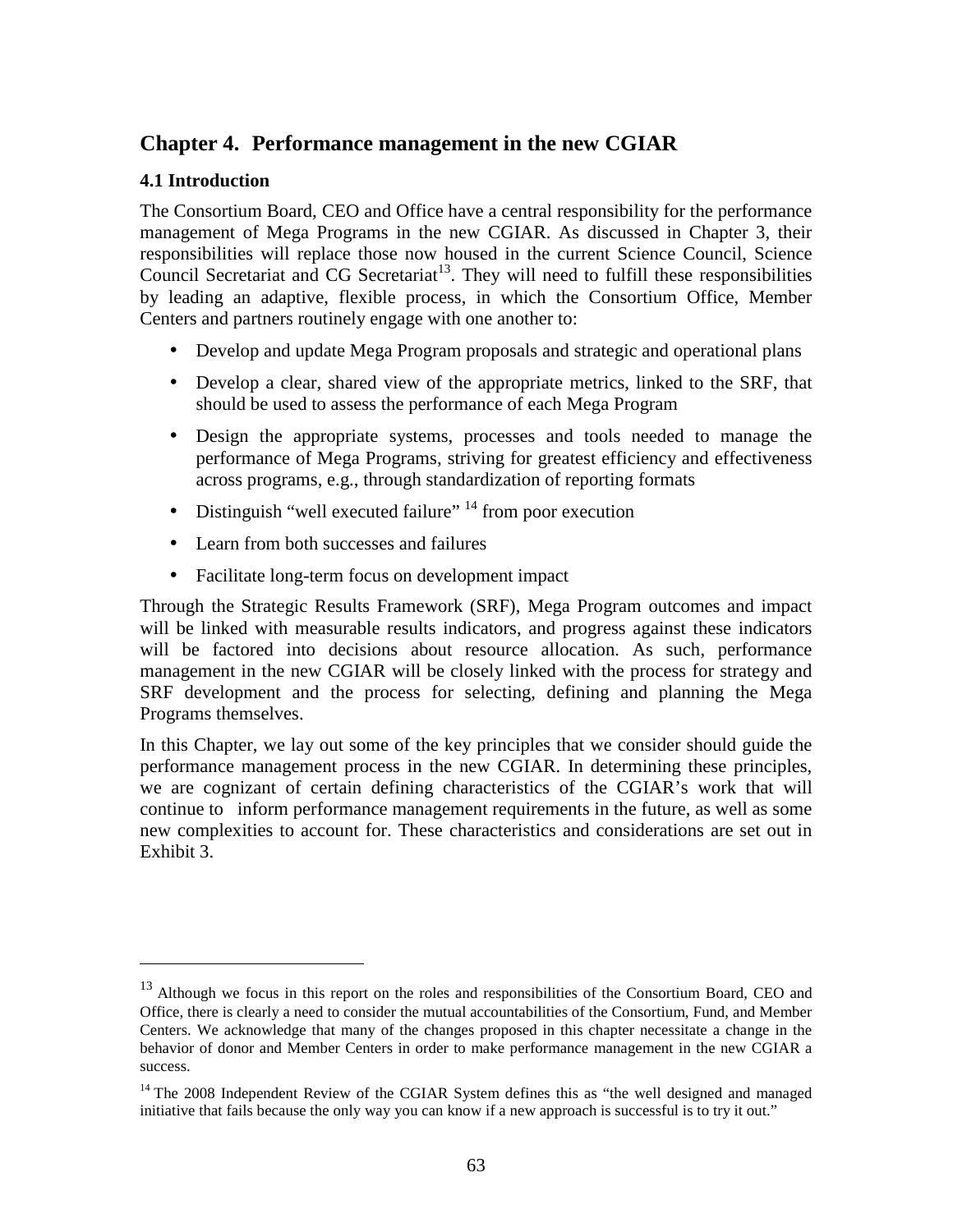*Exhibit 3: Existing and new characteristics of CGIAR work that inform performance management in the future* 

#### **Existing characteristics of CGIAR work New characteristics of CGIAR work**

- Outcomes that are frequently uncertain, especially in the case of early stage research.
- Long time frames to development impact.
- The need for the significant participation and engagement of partners, sometimes with varying capabilities, to realize this impact.
- High levels of innovation and change in research tools and technologies, driving the need for flexibility to re-direct investments and adapt research approaches.
- The diversity of CGIAR research topics and methods.
- The highly politically charged nature of food issues, and the critical role of policy in addressing these issues.

<u>.</u>

- Larger programs of work than currently exist. (Mega Programs may be on average twice the size of current Challenge Programs.)
- The potential need for greater collaboration among centers, given the size and scope of Mega Programs.
- The Consortium's mandate to tie performance reporting and impact assessment to measurable indicators as defined by the Strategic Results Framework.
- The implementation of standard reporting to the Fund, rather than to individual donors, which should allow centers to spend less time on donor reporting.
- The need to ensure coherence of projects within the broader umbrella of Mega Programs.
- The Consortium's fiduciary responsibility for funds flowing through the CGIAR Fund.

# **4.2 Lessons learned from the current CGIAR performance management process**

As a first step in designing the new process, we have sought to identify concerns with the current system-wide CG performance management system<sup>15</sup> and to elicit suggestions for building a stronger, more effective system. These inputs have included discussions with a sample of DDG Research and scientists in four "case study" centers,<sup>16</sup> the CG Secretariat,

<sup>&</sup>lt;sup>15</sup> Defined both as those monitoring and evaluation activities currently performed by the Science Council, SC Secretariat and CG Secretariat, and performance reporting to individual donors.

<sup>&</sup>lt;sup>16</sup> The four centers were: ILRI, ICARDA, WorldFish and IRRI. The Consortium Planning Team selected these four centers to represent a cross-section of CGIAR research types, geographical location and center size.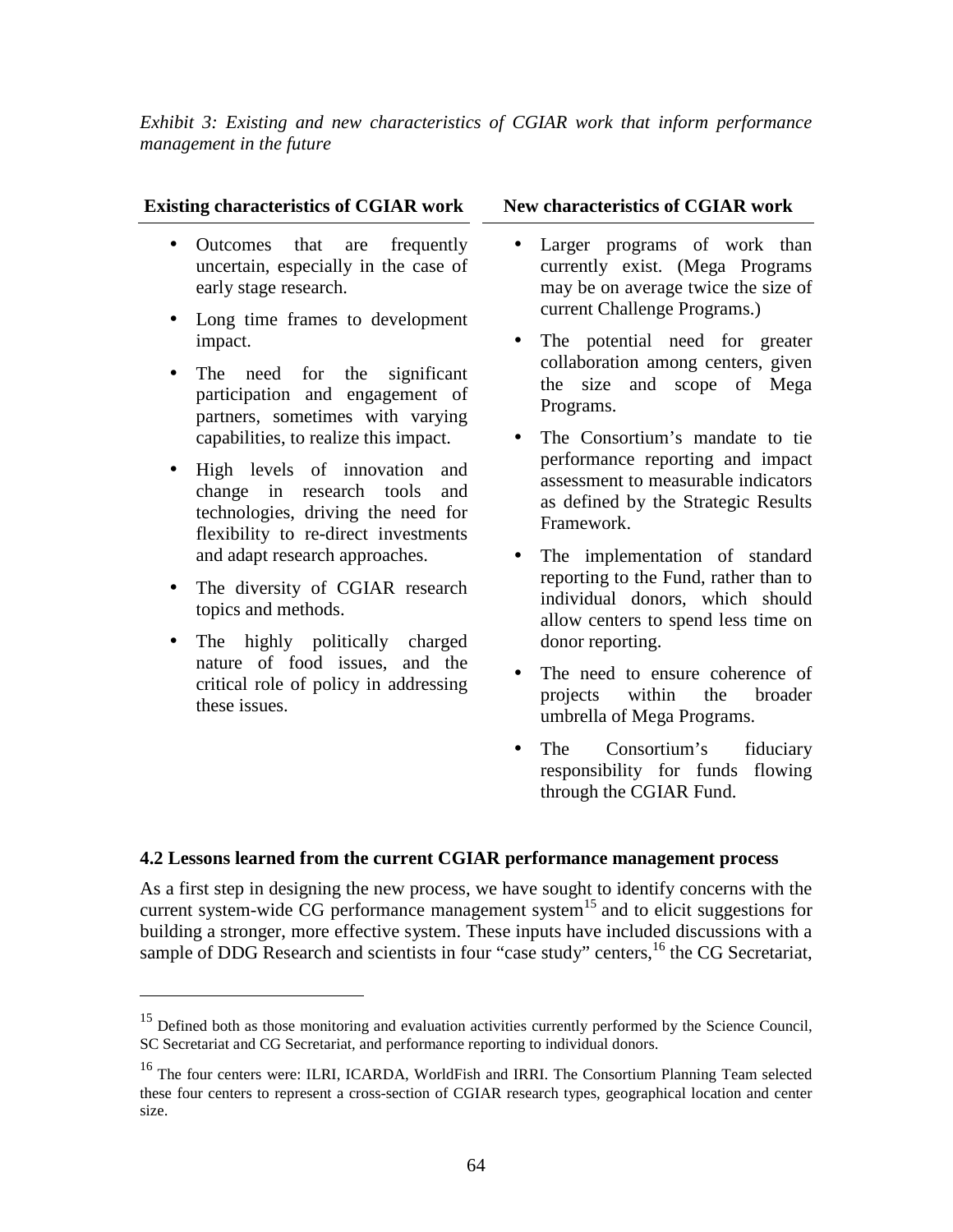the Science Council Secretariat, and the Consortium Design Reference Group<sup>17</sup>. Our views have also been informed by the 2008 Independent Review of the CGIAR System and internal reviews of the current monitoring and evaluation (M&E) system, including Challenge Program reviews and a draft paper by the Science Council Secretariat and CG Secretariat entitled "Key lessons from the Science Council – Research-related indicators." It has been encouraging to see those who have designed and/or managed some of the current performance management systems provide objective and honest selfappraisals of what exists currently, with a view to improving practices in the new system. Finally, we have drawn on the best practice performance management processes of analogous organizations, such as global agricultural research and product development firms.

Those we spoke to in centers and system functions have highlighted certain positive aspects of the existing system, for example:

- The existence of an annual CGIAR Performance Measurement System (PMS) managed by the Science Council and CGIAR Secretariat has encouraged some useful disciplines in centers: in particular, a greater focus on documenting and sharing research outcomes, and increased investment in center-level impact assessment practices.
- Similarly, Medium Term Plan (MTP) logical frameworks have driven centers to more rigorously define the relationships between activities, outputs, outcomes and impacts.
- External Program and Management Reviews (EPMRs) have provided helpful insights, although the quality of recommendations has been considered uneven, a fact attributed to variations in the quality and research expertise of the Panels performing the reviews.
- The Science Council's Standing Panel on Impact Assessment has been praised for its work in building support for centers' development of more robust impact assessment practices.

On the negative side, five key concerns have emerged:

# *1. Onerous reporting requirements*

Centers describe performance reporting as a very time-consuming exercise, taking up a significant proportion of management and research staff time. (According to our analysis, for example, CG-system wide performance reporting and donor relations reporting for bilateral projects can consume up to 35% of a senior scientist's time).

This burden is the result of two factors:

 $\overline{a}$ 

• First, centers must contend with a multiplicity of donor reporting requirements. According to some teams, there may be as many as 5 different donors requesting reports for a single project. Reporting templates range from restricted funding

<sup>&</sup>lt;sup>17</sup> A reference group selected by the Consortium Planning Team comprising 3 DDG Research and 3 DDG Finance.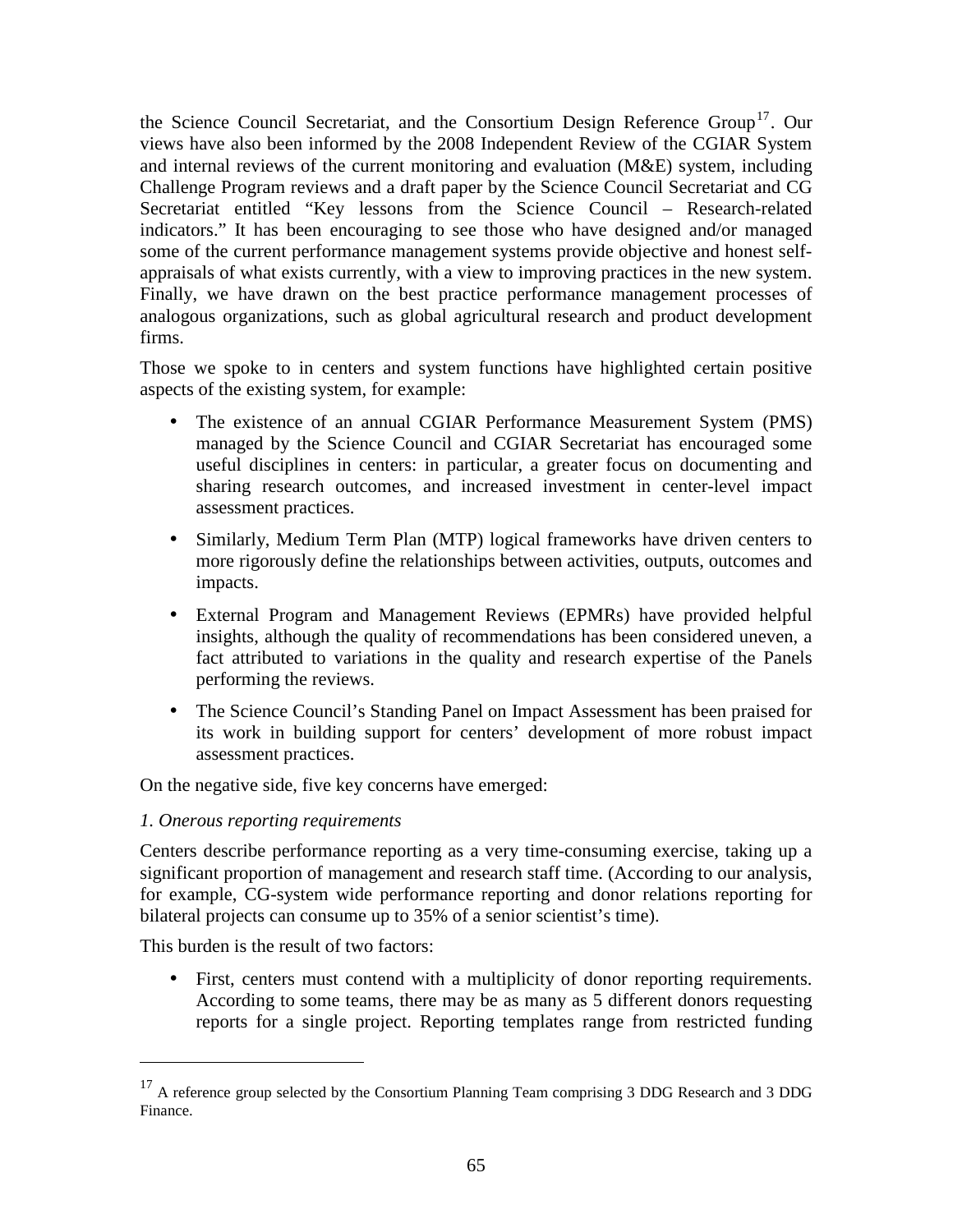reports running 50+pages on a semi-annual or quarterly basis to core funding that may require only a standard center annual report. The shift towards restricted funding is exacerbating the situation.

• Second, centers believe that current system-level PMS reporting employs an unnecessarily large set of metrics.

One Deputy Director General of Research summed up the challenges faced by centers as follows: "We would like our senior scientists to spend more time on research, but the complexities of other management and partner [and] donor relations largely take time from research and also eat into evening and weekends. I guess the numbers don't completely reflect the 'time famine' and extra workload as the system has become increasingly complex." This view was reinforced by others; one scientist commented that "the funding environment has become more difficult [and] donor requirements have become a lot more taxing," while a second researcher pointed out that onerous reporting "takes away time from doing the thinking and pushing the research forward."

#### *2. Questionable relevance and quality of metrics used*

<u>.</u>

Scientists expressed concern over the use in the CGIAR Performance Measurement System of "proxy" metrics to monitor impacts and outputs, since, as one interviewee put it, "whether you have an impact assessment culture may not have a bearing on whether a center is actually having an impact." Others questioned the wisdom of permitting centers to define output targets and select outcomes on which to report. The use of these metrics to inform donor funding allocations is said to create a perverse incentive for centers to define goals that can be easily met ("outcome statements can be fudged as they are just a narrative"). Another criticism was that a "checklist" approach to scoring does not take into account whether and how policies are enforced. We were also told that global metrics, such as using publications as a measure of output, are inadequate given the heterogeneity of CGIAR research, and should be supplemented with other output measures<sup>18</sup>. As one scientist put it: "We need more than publications as an output measure – only centers can specify what else to use." Overall, it appeared that some centers did not find their own performance ratings credible (ratings "are a function of time spent tweaking your inputs").

#### *3. Lack of linkages between system-level and center-level planning, monitoring and evaluation tools*

It is clear from discussions with centers that the planning, monitoring and evaluation tools employed at the system level (e.g., project reporting or center annual planning tools) are often not linked with the tools used at the system level (e.g. the PMS or MTP). As described above, the CGIAR Performance Measurement System does not provide a basis for the systematic monitoring and evaluation of center outcomes or impacts. Many of our interviewees have also found the MTP too crude to use as an annual planning tool because it lacks quantitative milestones that centers can meaningfully link to their

<sup>18</sup> In its draft paper entitled 'Key lessons from the Science Council - Research Related indicators', the Science Council and CGIAR Secretariat identified additional indicators that could be used, i.e., those that measure capacity-building and public access to data.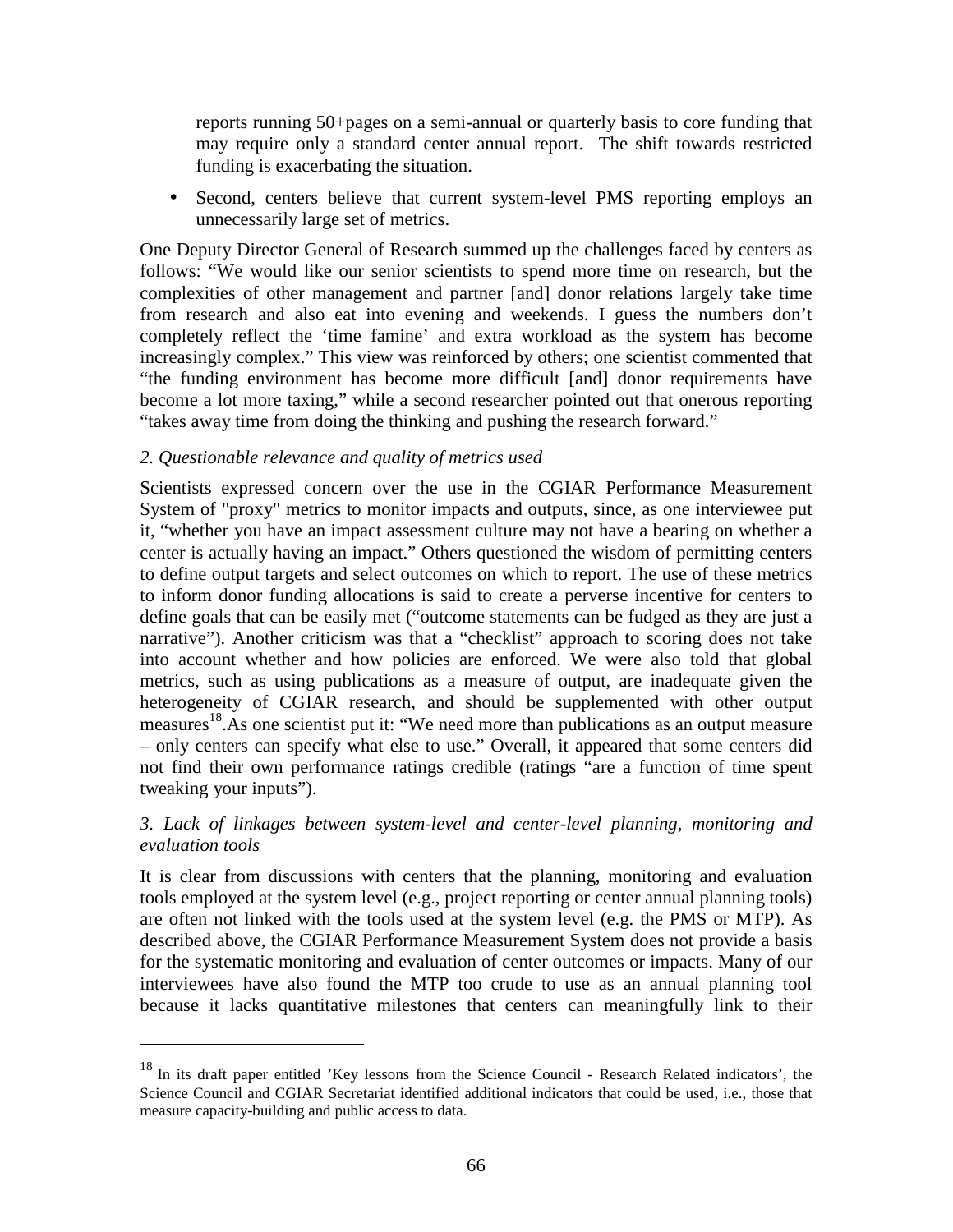decision-making process. To be sure, in recent years some centers have stepped up efforts to incorporate MTP into their annual planning. Still, in some cases centers find themselves duplicating effort and resources by engaging in two levels of planning: highlevel planning through MTPs plus their own more granular center-research portfolio and project planning. As with the annual CGIAR Performance Measurement System, there is a perception that MTP is flawed because there is insufficient rigor testing of the information provided by centers ("everyone knows you can write something to get it approved").

#### *4. Insufficient trust in the system*

 $\overline{a}$ 

The 2008 Independent Review of the CGIAR System found that centers perceive Science Council M&E activities as being conducted for donors, and feel little ownership of the outputs and recommendations. In particular, reviewers were told that the "Science Council rarely visits centers or seeks a better understanding of their issues and perspectives, which might improve what some centers perceived as the variable quality of their advice on MTPs." <sup>19</sup> Center scientists and managers reiterated this view. It is apparent that there is a lack of mutual confidence and trust between centers and systemlevel performance managers (Science Council, CG Secretariat); centers feel they lack input into priority and policy setting, and that system-level performance managers do not always do a good job of communicating the value of the centers' work.

# *5. Lack of consistency across Challenge Programs*

There are multiple performance management tools and processes, with no one body responsible for comparison and synthesis of performance data across the entire range of Challenge Program work. It is difficult, therefore, to compare progress and results across different Challenge Programs.

# **4.3 Principles to guide the performance management process in the new CGIAR**

We recognize that the current CGIAR performance management system has been through several cycles of review and improvement, and that the very nature of the CGIAR's work – diverse research portfolio, uncertain outcomes, heterogeneous research management structures across 15 geographically dispersed centers – makes the design of a unified system-wide performance management process challenging. We also acknowledge that the donor reporting burden imposed upon researchers is driven mainly by donors' own reporting mandates and organizational processes. However, we believe that the CG reform process, and the design of the Consortium Office in particular, present an opportunity to increase the value of performance management to all stakeholders while decreasing the burden of reporting work in centers. Designed and executed well, performance management in the new CGIAR can accelerate the process of learning from research and make programs nimbler and more effective.

The aim of performance management in the new system is to balance accountability for the results of CGIAR research with the appropriate level of oversight, and build a greater

<sup>&</sup>lt;sup>19</sup> The report also mentions that the Science Council has recognized the need for closer contact, leading to a suggestion by its Chair that it should explore the possibility of relocating closer to a cluster of centers.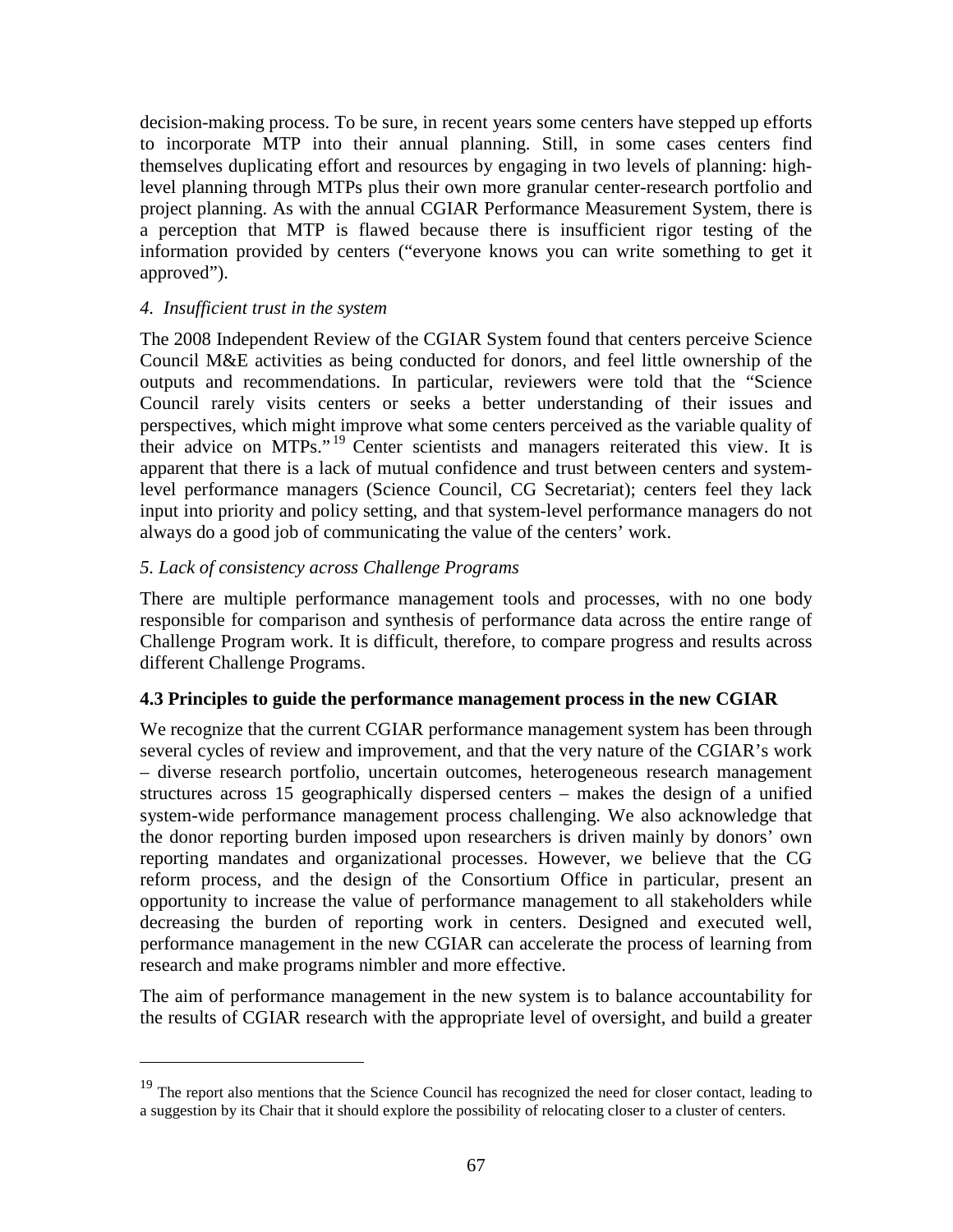level of trust and partnership between those involved in performance management at the "system" and "center" levels.

It is our belief that in order to develop an adaptive, flexible process, the Consortium should lead a performance management system that:

- 1. Employs more relevant and informative metrics that will contribute to learning, drive enhanced impact, and intelligently inform resource allocation decisions
- 2. Standardizes reporting requirements and streamlines the reporting process
- 3. Promotes greater dialogue and more value-added interactions with and among centers

In this subsection 4.3, we explain these principles and the thinking behind them. Subsection 4.4. then outlines the key tools and processes that will make up the new performance management system.

*Principle #1: Employ more relevant, informative metrics designed to contribute to learning, drive enhanced impact, and intelligently inform resource allocation decisions.* 

Lessons from the current CGIAR Performance Measurement System highlight the inherent tension between performance management that, on the one hand, seeks to promote honest appraisal of research progress for the purposes of learning and improvement, and, on the other hand, uses the comparative "scores" of programs or centers as the sole basis for resource allocation decisions. In the past, the use of the CGIAR Performance Measurement System for the latter purpose appears to have impeded its utility for the former.

In the new system, the following changes in approach should help to resolve this tension:

**Using program-specific metrics**. In place of global metrics to assess and compare the progress of centers or programs, the new approach will utilize tailor made, programspecific metrics, derived from information collected at the project level and logically linked with the CGIAR's overall strategic objectives and results as defined in the SRF.

In looking at corporate agricultural research organizations, we have found it is common for projects and programs to be measured against a tailored set of milestones and metrics designed to accommodate different types and phases of research. Corporate performance managers also provide very clear guidelines to research units on the range of metrics to be supplied. These metrics typically include both milestones that measure the progress of scientific research and those that gauge the "uptake" of a product by the market and the degree of internal buy-in from the company's commercial marketing and sales functions.

In an analogous way, performance managers in the Consortium (Mega Program Officers and the Head of RS&P) will need to partner with centers to form a view of the types of metrics that need to be covered in Mega Program reporting, including both "hard science" milestones and those covering capacity building and uptake.

Scientists in CG centers advocated for an open dialogue about the most appropriate outputs and milestones for the particular kinds of research being undertaken in each program ("the challenge…is defining the outputs very clearly to enable a proper set of milestones"). As one scientist noted, regular engagement with his donor foundation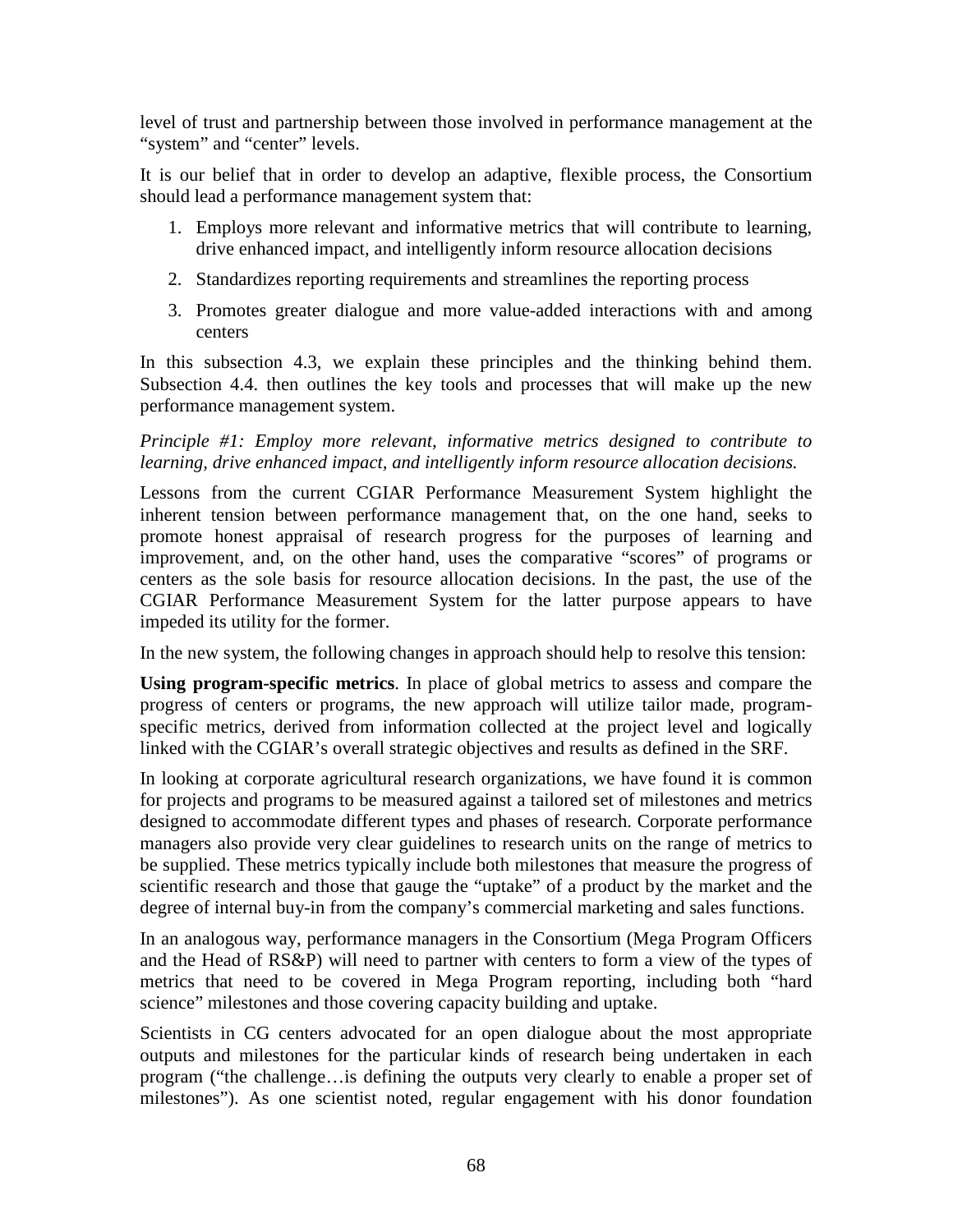program officer about milestone reporting "produces a healthy exchange of ideas…and forces a healthy debate on eventual impact." Similarly, MPOs can play a critical role here, serving as "thought partners" to Mega Program participants, and advising on the appropriate metrics to ensure that Mega Program milestones are robust.

**Incorporating qualitative discussion**. The use of "hard" metrics should be supplemented with qualitative dialogue to parse out the main drivers of scientific performance.

While using relevant metrics in performance measurement is critical, it is equally important to supplement these measures with qualitative discussion to determine the underlying reasons for performance results. As one scientist observed, the future performance management system "should not just be a yes/no exercise in performance management. You need to understand why things were not achieved, because there can be valid scientific reasons for why this occurs." In the words of the Head of R&D of a global agricultural research company, "the art is in what variances to allow or not allow". Scientists we spoke to in centers emphasized the "need to provide latitude for creative thinking…if you define how much is spent exactly every month, it makes it impossible …you need to promote innovation, not a tick-the-box routine."

Distinguishing "well-executed failure" from poor execution is necessary for learning, and for ensuring that donors' funding decisions are grounded in a full understanding of the difference between the two. Mega Program Officers and Mega Program participants should have a level of engagement that allows for such discussion, and enough flexibility to "change course" from the original plan where that is warranted by the scientific process. This engagement will encourage appropriate risk-taking, because researchers will feel that they have a channel for debating performance and approaches, rather than simply being "scored" on a narrow set of indicators.

This adaptive process will allow the Consortium to play a critical "translator" role for the system as a whole by helping to arrive at a common understanding of what constitutes "good performance," and providing an informed viewpoint as to why certain programs fail and others succeed. This will be critical to avoiding many of the mistakes of the current process (e.g., the disincentive to take risks and be forthcoming on program performance). It will also help the CGIAR encourage donors to take a long-term perspective on performance, fund allocation and the relationship between the two, rather than simply basing their funding decisions on annual performance indicators.

**Informing resource allocations "holistically."** Performance measurement should be only one of a variety of considerations that inform resource allocation decisions.

Funding decisions should not rely merely on the mechanistic application of performance measurement outcomes, but also incorporate what is learned from dialogue and debate about performance. In addition, the Consortium CEO and Board, supported by the RS&P team, will need to consider the context in which a Mega Program operates, including factors such as temporary funding needs, emerging issues in the external environment (e.g., the food crisis), and the need for a research pipeline that balances startup/innovative projects with more mature research. Turning again to the corporate analogy, it should be noted that the "business case" for funding projects typically takes into account not only technical performance milestones, but broader considerations such as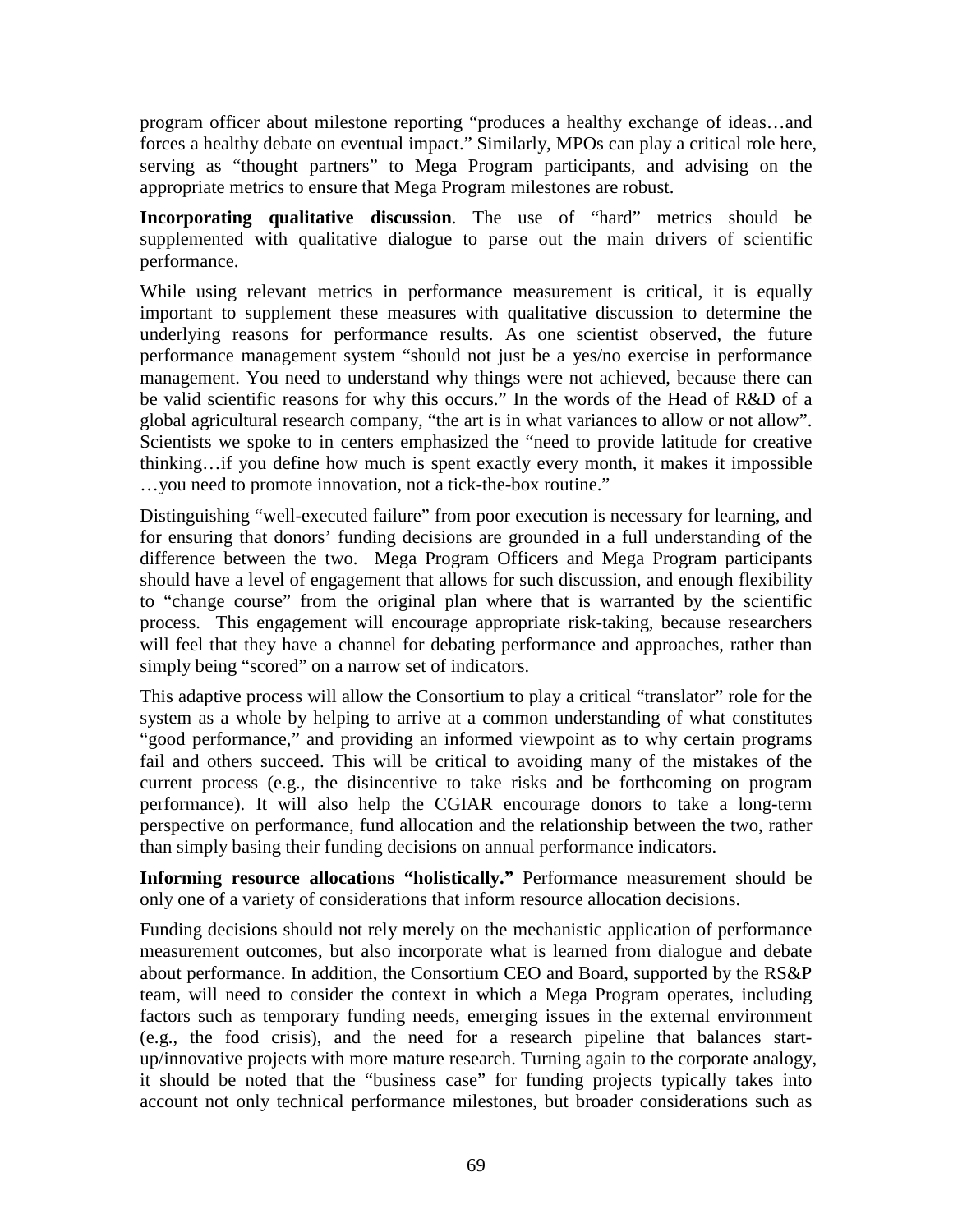availability of distribution channels, likely competitive responses, and what skills and capabilities the organization needs to succeed.

#### *Principle #2: Standardize reporting requirements and streamline the reporting process*

Although the types of performance metrics used are to be tailored for each Mega Program, there are still benefits in standardizing the format and types of information required in Mega Program performance reporting. Standardization of reporting requirements could greatly reduce reporting burdens on centers. In addition, the Consortium Office should define a clear set of guidelines governing reporting requirements and a clear process for reporting at the system level.  $^{20}$ As part of this effort, the Office should keep certain objectives in mind:

**Reporting should be standardized to the greatest extent possible**: Over time, the Consortium Office, in cooperation with the Fund and centers, should build a standardized set of reporting requirements, replacing multiple reporting formats dictated by the requirements of different donors. Bilateral donors should be encouraged to use the same standard reporting templates as are used for Mega Programs.

Our analysis indicates that ~\$46M of Centers' annual personnel cost is dedicated to "center interface costs"<sup>21</sup> – i.e. the costs of interacting with donors and the CGIAR system. Of this amount, ~60%, or \$27M, is the cost of time spent by research personnel, particularly senior scientists, on donor relations activities, including reporting. The importance of decreasing this workload through standardized donor reporting has been reinforced in interviews. One scientist expressed the concern that "unless the funds given to the Consortium come with reporting that is in an accepted format, it will create additional headaches." The Science Council, in a paper on "M&E in the New CGIAR" also cautioned against the creation of parallel systems of MP and bilateral reporting that "could place additional burdens on centers and researchers that the current change process is trying to alleviate." This paper also noted that "measures for monitoring and enforcing accountability that are designed for the new System can satisfy also the bilateral donors' needs. Where legal commitment[s] on donors demand very specific project-specific accountability this should be agreed to be met by relatively simple audits, complemented by existing evaluation materials."

We acknowledge that there is some skepticism, on the part of scientists as well as donors themselves, about donor acceptance of standardized reporting. One scientist pointed out that "donors tend to shift the goalpost regularly, so they won't accept anything standardized since their views will keep changing." Countering this viewpoint, however, one DDG-Research noted that much of the content of donor reports is similar and that it is the formats that differ, so that  $-$  in theory  $-$  it should be possible to move donors toward largely common sets of metrics and performance indicators. The reform process

 $\overline{a}$ 

<sup>&</sup>lt;sup>20</sup> Below the Mega Program level (i.e. at the sub-program or project level) it would be up to Lead Centers to define the tools, processes and templates appropriate for that Mega Program and its participants, but this should be done with the Consortium's requirements for Mega Program level reporting in mind, to ensure that there is an efficient "roll-up" from the sub-Mega Program level.

 $^{21}$  For further details of this analysis, refer to Chapter 6 of this report.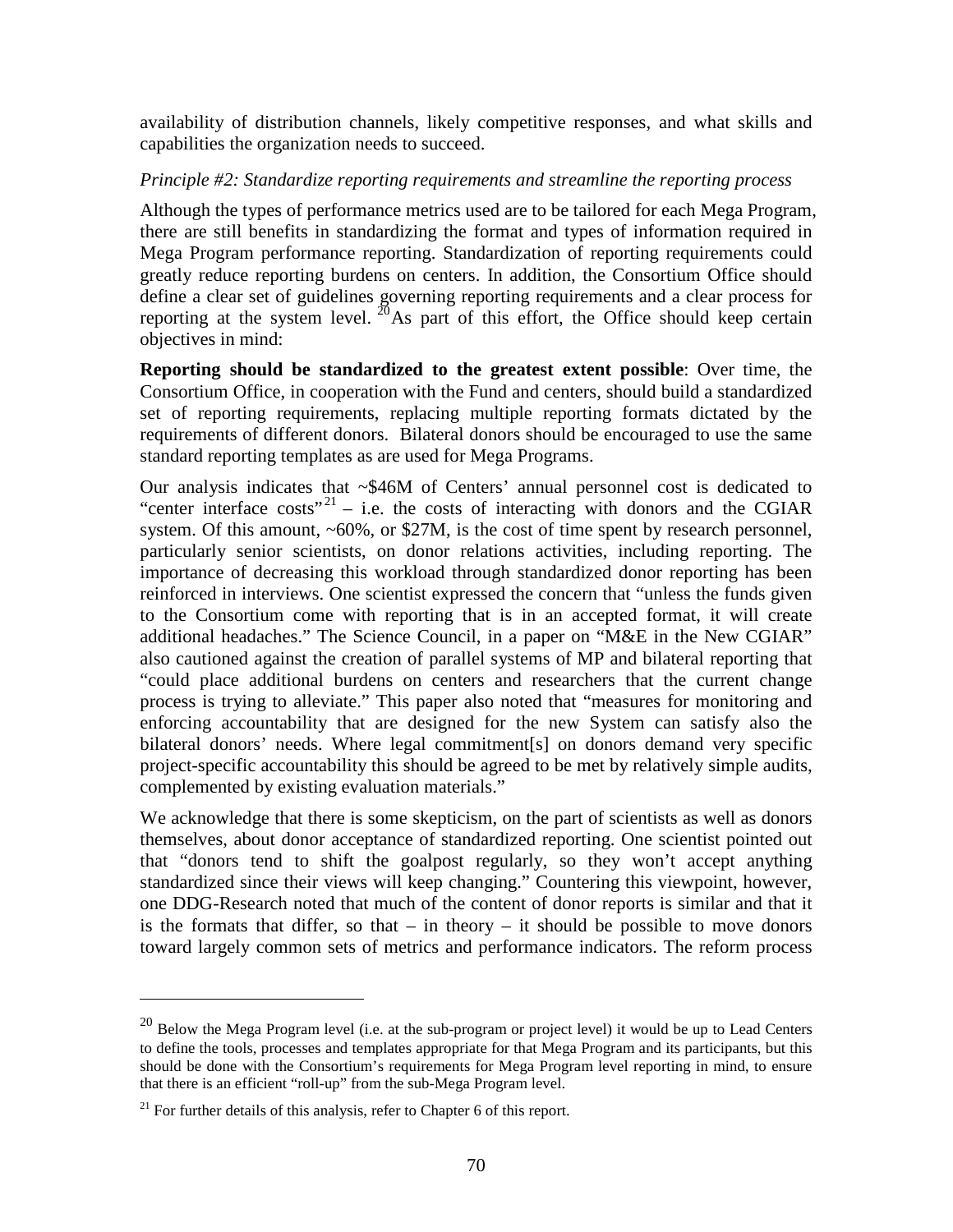should be regarded as a critical opportunity to re-open discussions with donors on standardized reporting, making it clear that this is a source of major efficiency gain for the CG system.

**Each report's level of detail should be tailored to its purpose and its intended audience to avoid "information overload"**: In best-practice agricultural research organizations, project performance reporting and "stage gate" reviews are typically part of a consistent and well-understood process. As one corporate R&D executive described it, the performance reporting process should be "well defined but not heavy." In addition, stage gate decisions on projects are typically made at relevant points in the project/program lifecycle rather than automatically each year, and the granularity of review varies with the audience. For example, when executive teams and Boards review the performance of portfolio projects or programs, it is often by exception – focusing on larger or riskier investments, identifying what is off-track, what needs an injection of funding, or what needs an extension of time – rather than measuring every project's progress against milestones. (Individual program management teams tend to perform more granular reviews of projects.) The head of Strategy or Portfolio Management typically plays a role "triaging" which projects or programs to highlight to the Board or executive for formal "stage gate" review and action.

However, in the CG system today, some donors require identical reporting and scrutiny whether the investment is \$50K or \$5M, and insist that it be performed on a regular basis regardless of the stage of the project. In the Consortium, Mega Program Officers, under the leadership of the Head of RS&P, will help to tailor each Programs' reports to the Consortium Board (and in turn the Fund). They will also work with MPs at a granular level to "triage" performance problems, resolve more minor issues, and highlight topics that need special attention of the CEO and Board to help avoid the need to provide the same degree of reporting at every stage in the review process.

**Parallel reporting systems and processes should be eliminated**: Under the current system, there is too much duplication between performance management processes at the center level and the Consortium level<sup>22</sup>. Wherever possible, systems and processes should be integrated so that reporting inputs and outputs at the more granular (center and partner) levels roll up to those at the highest (Consortium) level. Some centers have, in recent years, integrated their annual planning process with the revision of MTPs, which in turn inform program and project level milestone definition and work planning. This integration, along with the development of an on-line system for capturing and sharing information, appears to have significantly reduced those centers' workload for systemlevel reporting. The Consortium should, as a first priority, identify opportunities to develop streamlined systems and platforms for use across Mega Programs, leveraging lessons from centers' experiences with current CG-level reporting mechanisms.

<u>.</u>

<sup>&</sup>lt;sup>22</sup> For example, between System level (MTP, PMS) processes and center level annual planning and project reporting processes.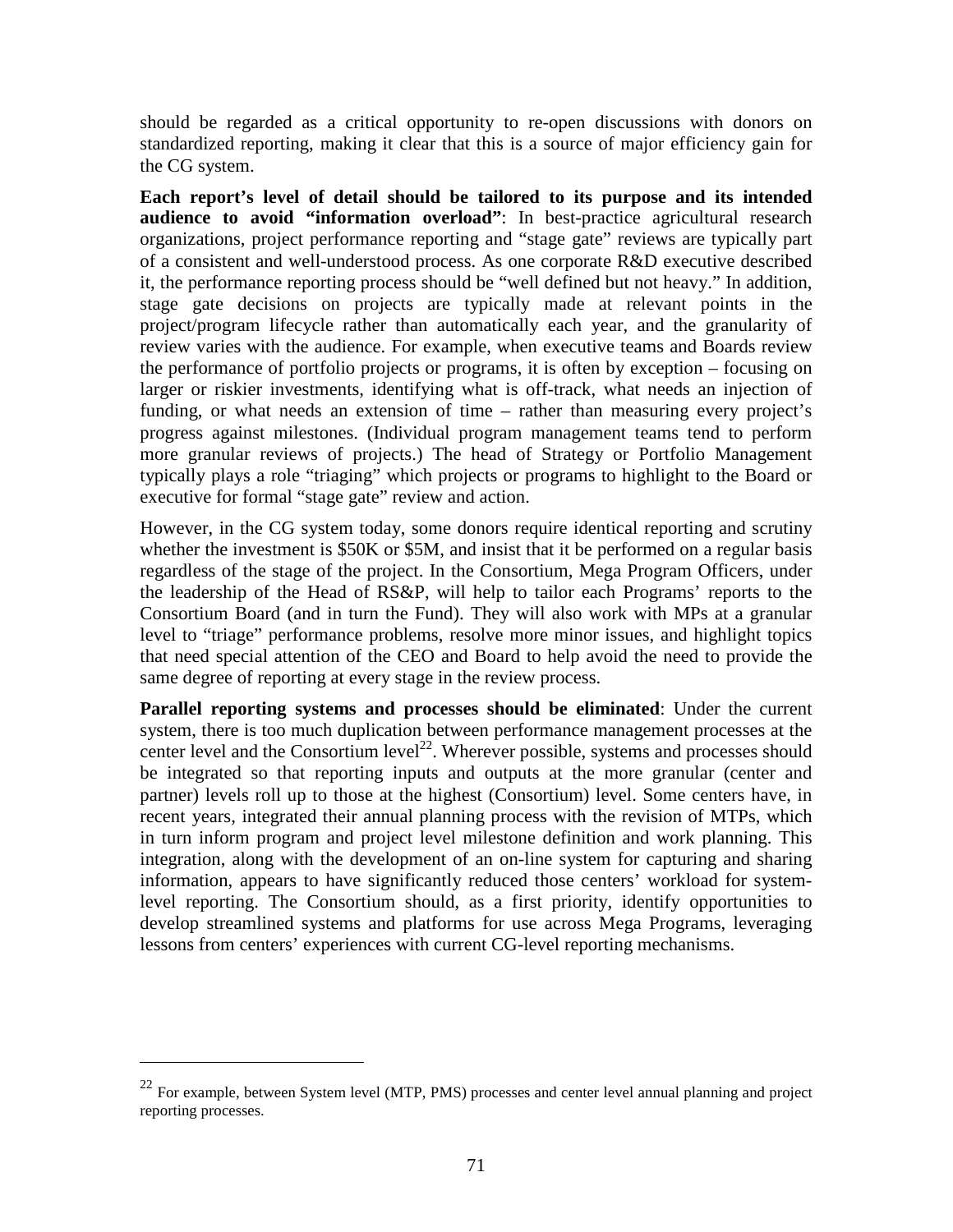# *Principle #3: Promote greater dialogue and more value-added interactions with and among centers.*

The existing lack of trust between centers and the Science Council and CG Secretariat appears to have been exacerbated by a lack of frequent, direct interaction between these groups, and by the perception that system functions are out of touch with what happens on the ground in centers. As noted above, performance reporting should not be an end in itself, but a means of facilitating dialogue about what is actually driving a program's performance and how each program can best achieve its desired results. (As one scientist put it, in the future system "we need to avoid the center scientists feeling it's a one-way communication between them and the Consortium.") This outcome, in turn, can best be achieved through regular interaction between the Consortium Office and Mega Programs, and a relationship of mutual respect and trust.

The establishment of such a relationship will depend largely on the extent to which the Consortium Office's interaction with Mega Programs is seen as value-adding. For example, the Office must provide Mega Programs with useful feedback on their strategic and operational plans, milestones, and so forth. One scientist stated: "As a project leader, I would love to get comments back; instead, I spend a lot of time on reports without ever knowing what happened to them." Dialogue about program performance should occur frequently and not be limited to "formal" funding discussions and performance reviews. This will help ensure that necessary course corrections or omissions are addressed far ahead of crucial decisions or reviews, resulting in fewer surprises when investment decisions are made. Finally, dialogue between the Consortium Office and Mega Programs should seek not just to measure progress, but also to facilitate the sharing of best practices across Mega Programs.

# **4.4 Key elements of performance management in the new CGIAR**

In order to deliver on the principles described above, the new CGIAR will need to focus on the following four key elements of performance management.

- a) Performance contracts/agreements
- b) SRF and Mega Program Portfolio development
- c) Mega Program officers
- d) Performance reporting

These elements will require further detailing as the Consortium develops. Some elements will require legal review; in other cases, detailed design must await final clarification of the other parts of the system. Further discussions between Consortium Office staff, centers and the Fund will therefore be required in completing the design of the new performance management system. However, its basic aspects are outlined here.

#### *a) Performance contracts/agreements*

One of the most important changes in the new system is that the Consortium, unlike the current Alliance, will be a legal entity that is able to sign contracts. Performance contracts will be the formal mechanisms for establishing accountability among participants in the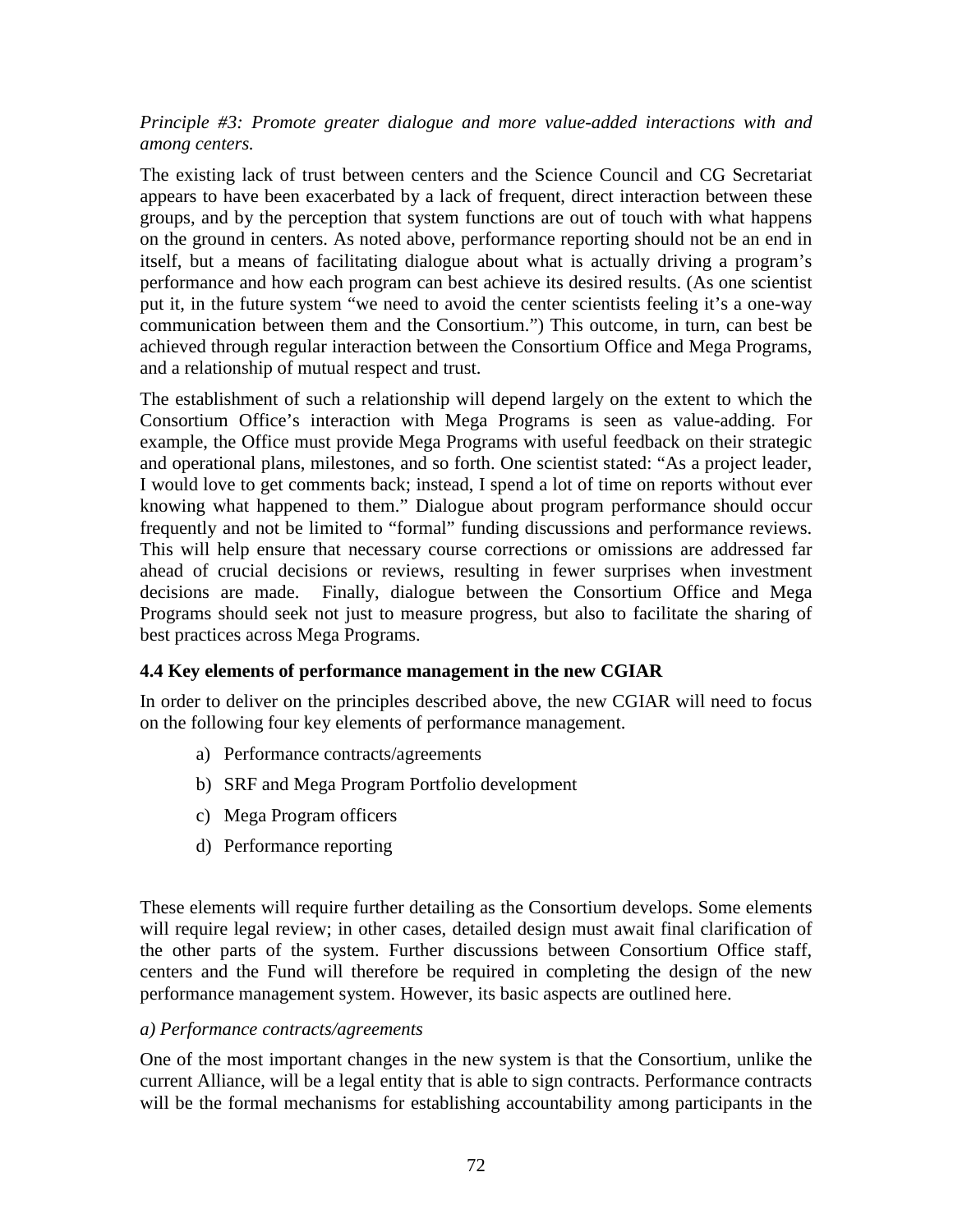new CGIAR performance management system: the Fund (through the World Bank as trustee), the Consortium, Lead Centers and Mega Program participants (Member Centers and partners). The ability to sign these contracts is one of the key benefits of Consortium creation, since it offers the potential for greater accountability, and that in turn can generate additional funding.

There are some inherent limits to contracting for performance in the world of science. As we have discussed in the previous section, much of the scientific research conducted by the CGIAR is – by its very nature – experimental, and the outcomes uncertain. For precisely this reason, we have advocated for a performance management process that is adaptable, builds in learning, and encourages appropriate risk taking that is beneficial to the pursuit of scientific innovation. Contracts - being formal documents that bind the parties for a set period of time - tend to be an inflexible mechanism for creating accountability for very specific research outputs and outcomes, and we would caution against using them for that purpose. They can, on the other hand, be effective in creating accountability for the broad objectives of research, for driving discipline around financial planning and performance reporting, and for clarifying how the parties will handle certain issues, e.g., dispute management or the use of intellectual property. It is critical to ensure that performance contracts/ agreements in the new CGIAR do not create a litigious dynamic between parties, but simply provide an agreed-upon framework that clarifies roles and responsibilities. We would advocate that all participants in the system work towards building relationships of trust and partnership, underpinned by frequent dialogue, and that they rely on these informal means to resolve any disagreements or conflicts.

Three types of performance contracts/ agreements are envisioned between the Fund and the Consortium:

- Frame contracts/agreements: These would cover general rights, obligations and remedies - issues such as general reporting requirements, the process for dispute resolution, management of IP, and contract termination.
- Performance contracts/agreements: These would cover rights, obligations and remedies specific to each Mega Program and would include, for example, a highlevel strategic plan containing the objectives, key activities and budget for a particular Mega Program.
- Transfer contracts/agreements: These would cover the process for the technical transfer of funds from Fund to Consortium.

These Fund-Consortium agreements would most likely be mirrored by a similar set of agreements between the Consortium and the centers. The details of Fund-Consortium and Consortium-Center contracting should be articulated as a next step with the input of legal advisors. These details include the structure of contracting (e.g., whether the Consortium would contract with a Lead Center who would then act as general contractor with other Member Centers and partners, or whether the Consortium would contract with all participants directly). For the purposes of Consortium Office design in this report, we assume the former model.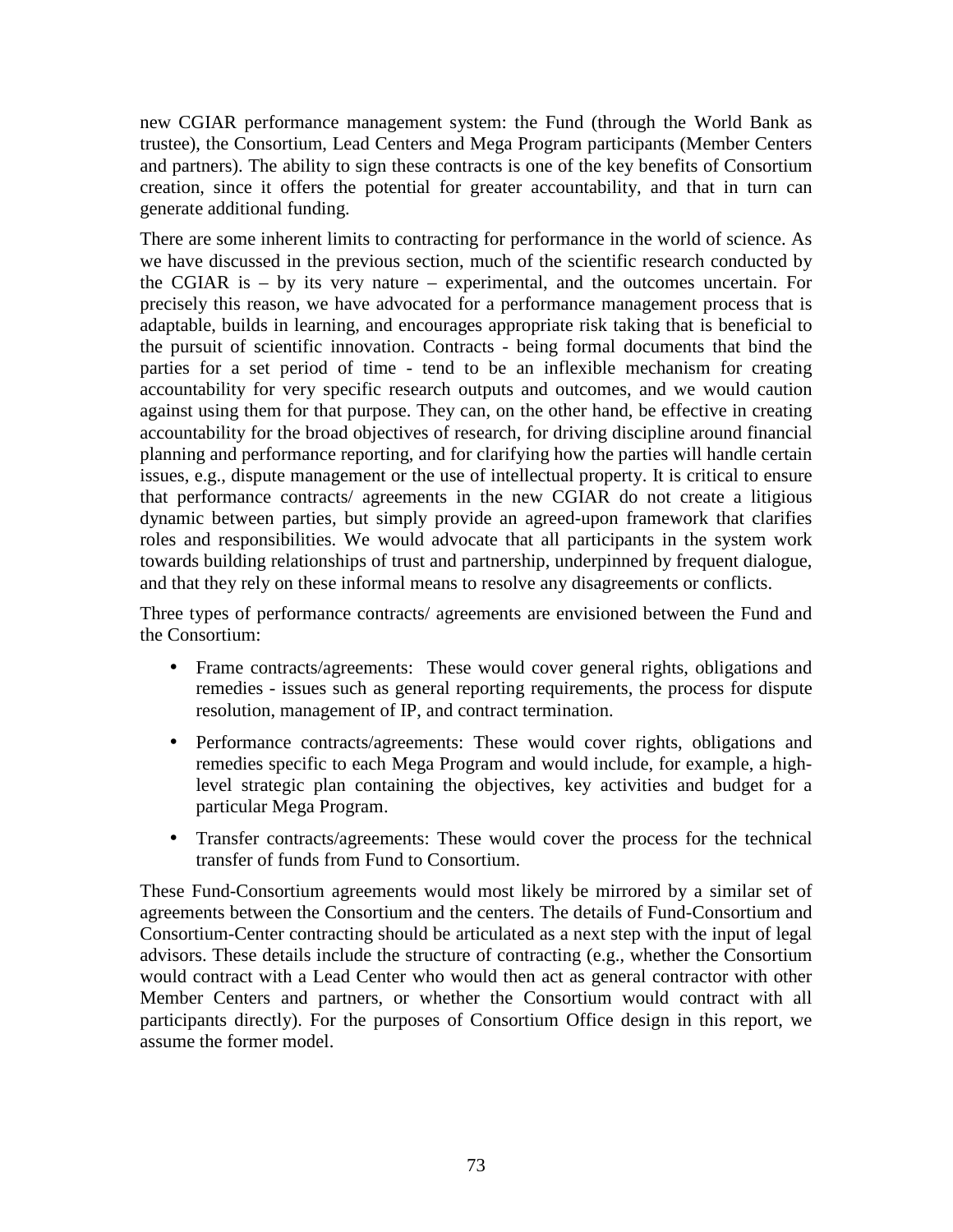## *b) SRF and Mega Program portfolio development*

The Consortium Board and CEO (supported by the RS&P team) will be responsible for developing, and refreshing on a regular basis, the Strategic Results Framework (SRF) and Mega Program portfolio. A separate workstream is currently focusing on detailing the initial SRF and Mega Program Portfolio. Here, we will merely provide an overview of the key processes that the Consortium CEO and Board will need to oversee in connection with SRF and portfolio development.

**Regarding strategy setting and review of SRF,** the Consortium Board and CEO will need to lead:

- Formal events with stakeholders every few years to review CGIAR priorities and to "workshop" updates to the strategy and SRF.
- Regular interactions both formal and informal between the Consortium CEO (supported by the Head of RS&P) and center leadership to discuss the strategy and SRF.
- Analytical work within the RS&P team to develop a view on priorities and the CGIAR strategy, harnessing external and internal CGIAR expertise.

**Regarding Mega program portfolio development**, the Consortium Board and CEO will need to lead:

- A process for gathering relevant input to inform the development of Mega Programs every few years (or as funding becomes available). This could involve a call for proposals, or a process similar to that currently being employed in the draft development of the SRF and Mega Programs, which uses both an analytical and consultation process.
- Development and updating of a CGIAR "investment plan" for review and discussion with the Fund.
- Selection of MP Lead center(s).

# *c) Mega Program Officers (MPOs):*

Mega Program Officers have a particularly critical role in performance management in the new system. MPOs are the embodiment of Principle # 3 articulated above: the promotion of greater dialogue and more value-added interactions with and among centers. They are to be "honest brokers" between donors and centers, challenging and stresstesting Mega Program plans and progress while also ensuring that donors have an accurate understanding of programmatic progress and commit to stable, long term funding where performance warrants it.

MPOs' judgment will need to be informed by both quantitative reporting on key performance metrics and qualitative understanding of Mega Program performance. Consequently, they will need to interact on a regular basis with centers and Mega Program partners, and develop relationships of trust and mutual respect. It is not essential that MPOs have deep expertise in all topic areas within a Mega Program. As agricultural research and/or development "generalists," they will need to be smart enough to ask challenging questions, but also smart enough to know they don't have all the answers. In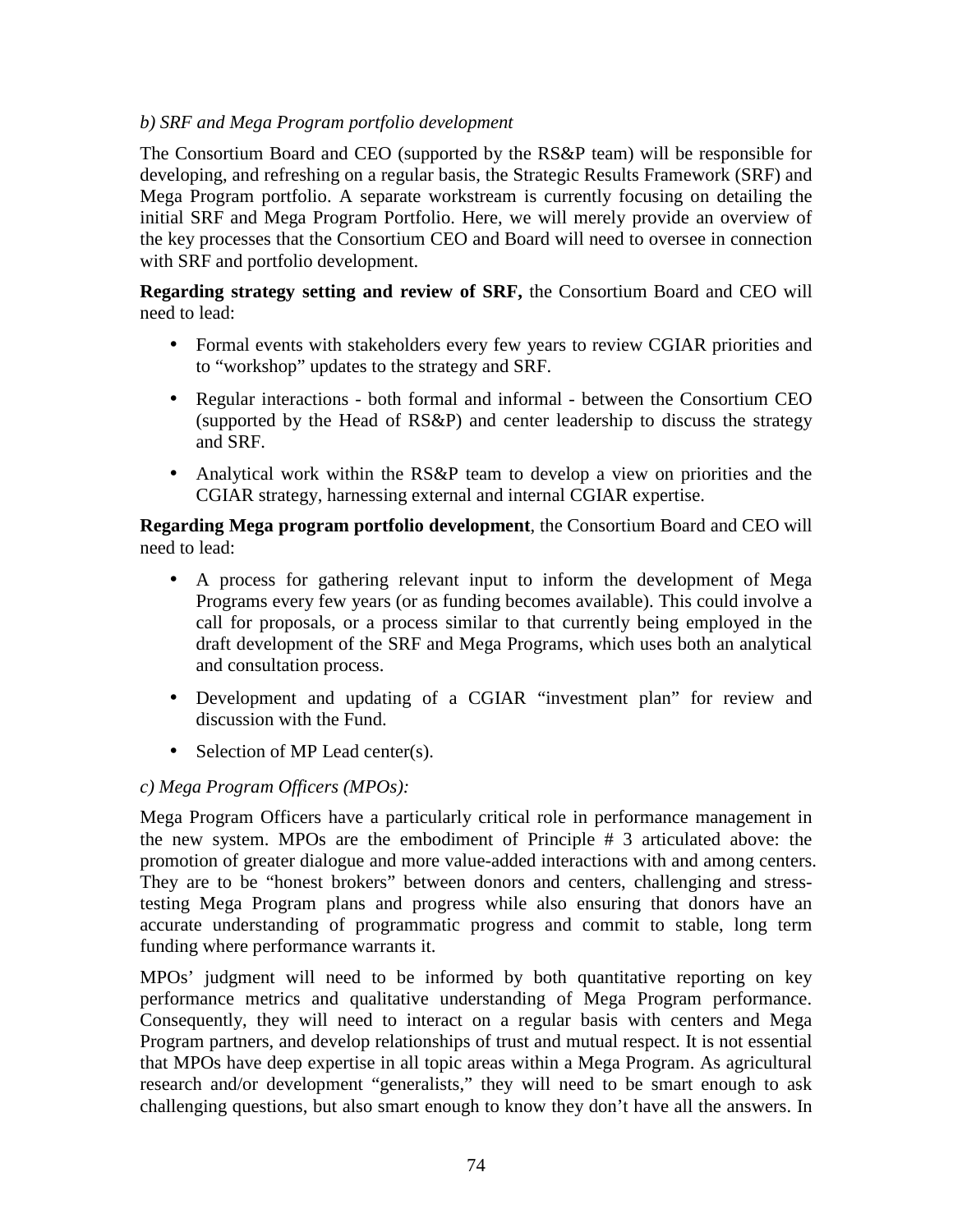addition to performance management, they will need to ensure that Mega Programs are learning from the process, making changes, and sharing best practices across programs.

#### *d) Performance Reporting*

<u>.</u>

As articulated earlier in this chapter, reporting consumes a significant proportion of scientists' time in the current CGIAR. There are multiple performance management systems and processes in place today, with both centers and individual projects treated as units of evaluation. There is a risk that Mega Program reporting could be layered on top of current project and center-level reporting, increasing the overall reporting burden. It is therefore critical to agree on what the most important unit of evaluation will be in the future CGIAR, and to focus most of the oversight and effort in that one area.

Overall, we envision a shift in focus from centers/projects to Mega Programs as units of evaluation. Accordingly, we would recommend a reduction in monitoring and evaluation activity associated with centers, and replacement of that activity with monitoring and evaluation of Mega Programs, as the unit most critical to determining impact and capturing overall learning. In the same spirit, we would strongly encourage donors (both Fund and bilateral) to comply with Principle #2 articulated above, concerning the standardization of reporting requirements and streamlining of reporting processes. By agreeing on Mega Programs as the primary unit of evaluation and accepting standardized reporting, donors can enable the redeployment of a significant proportion of center resources back towards research.

In the new CGIAR, the majority of funds will be directed toward either Mega Programs or bilateral projects. We have articulated in this chapter a process for determining the allocation of funding for Mega Programs that we believe overcomes the shortcomings of today's performance measurement system. For bilateral project funding, donors will most likely continue to have their own processes for determining the allocation of funds and evaluation of bilaterally-funded projects. A third area of funding - center-specific investments through the CGIAR fund - is anticipated to be a smaller proportion of funding in the future CGIAR  $^{23}$ . This center-designated funding will presumably be used to fund "innovative" projects outside of Mega Programs, or to fund center infrastructure needs, and will be relatively "unrestricted" in nature. We would encourage the level of planning, monitoring and evaluation of center-allocated funding to be relatively low, to be commensurate with their expected share of total funding, and their unrestricted nature.

In what follows, we discuss the requirements for effective reporting of Mega Programs, followed by discussion of those aspects of the current reporting system that should remain or be ramped down. In this way, we seek to ensure that accountability is balanced by an appropriate investment of researcher time and resources in reporting.

**1) Mega Program Reporting**: As a first priority, the Consortium RS&P team should develop a streamlined system for review of individual MP performance, and the

<sup>&</sup>lt;sup>23</sup> Center-specific funding and would presumably be provided through Category 1 (unrestricted) and Category 3 (institutional) of the Fund, although the precise definitions of these categories at the time of writing this report were yet to finalized.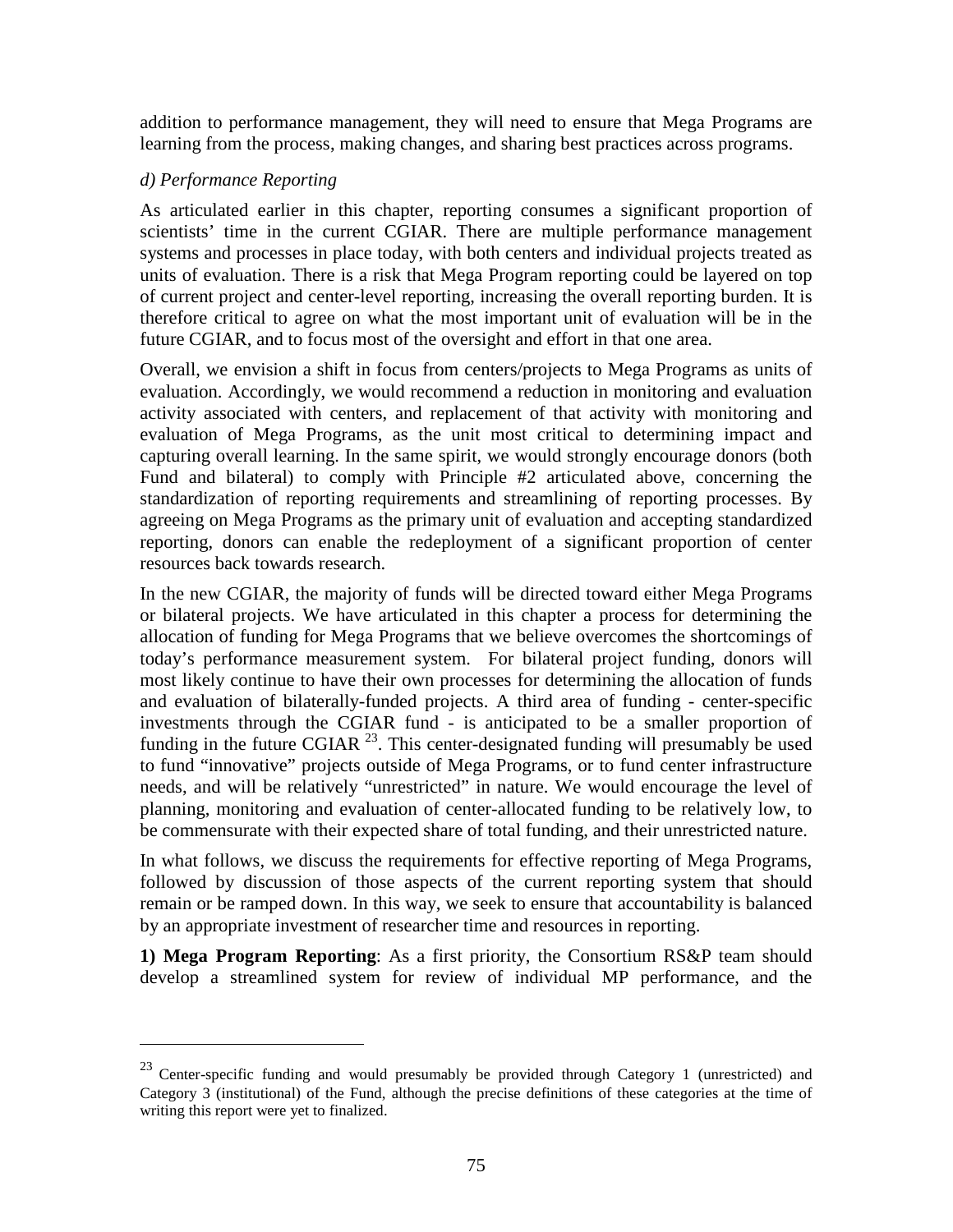performance of the Mega Program portfolio as a whole. This new system would involve two types of events:

*Individual Mega Program Annual Progress Review Meetings:* These would involve a review of Mega Program performance against key milestones and other indicators. Review meetings should involve Mega Program Lead Centers, the Consortium CEO, Head of RS&P and the relevant Mega Program Officer. They should be characterized by robust debate in the spirit of learning and progress towards common goals, not just a "check-the-box" or "policing" interaction. These annual meetings would be held against the backdrop of frequent informal dialogue throughout the ear between MPOs and Mega Program leader centers and participants.

The Consortium Office should provide clear guidelines and standard templates to guide regular MP reporting in preparation for these discussions. These templates should be designed in collaboration with MPs and should "roll up" metrics from the sub-MP/project level rather than being part of a parallel system. Where possible, the aggregation of metrics should be automated through reporting systems and should leverage common MIS and data systems (potentially housed in Shared Services). Consistent with Principle #1 articulated above, Mega Program reporting would standardize *types* of performance indicators used (e.g., annual output milestones, indicators of capacity building and partnership), but would provide latitude as to the *specific metrics* employed to measure outputs, as these would vary for different programs of research.

Enabling centers to define milestones and metrics that are meaningful for the kinds of research they are doing within Mega Programs, and having MPOs discuss and stress test these metrics, will not only ensure the relevance and robustness of progress measurement, but will also build greater ownership and accountability by those responsible for delivery of results.

*Portfolio Review Meetings:* The Consortium Board and CEO should also develop a process for the review of MP performance at the portfolio level These meetings should involve the Consortium Board, CEO, Head of RS&P, and all MPOs, as well as Mega Program Lead Center representatives.

The purpose of these meetings would be four-fold. First, they would be used to review the general progress of all Mega Programs against milestones and sign off on their financial/institutional health. Second, and more importantly, they would focus on reviewing in greater depth those Mega Programs that are at critical points in their funding in order to revise, build on and update the overall CGIAR investment plan. Therefore, it is not envisaged that every Mega Program would be reviewed in equal depth in each review meeting. Third, they would provide an opportunity to review and take stock of the overall impact of the Consortium's portfolio. Last but not least, these meetings would provide an opportunity for all Mega Program representatives to meet collectively with the Consortium Board and CEO to present findings and share progress and best practices. Portfolio review meetings should occur annually, but may also occur "off cycle" - e.g., if significant new monies come into the Fund and need allocation.

The data used for portfolio level reviews should not add incremental burden to centers and other Mega Program participants. Rather, the information provided in review meetings should leverage the standard Mega Program reporting that will be in place as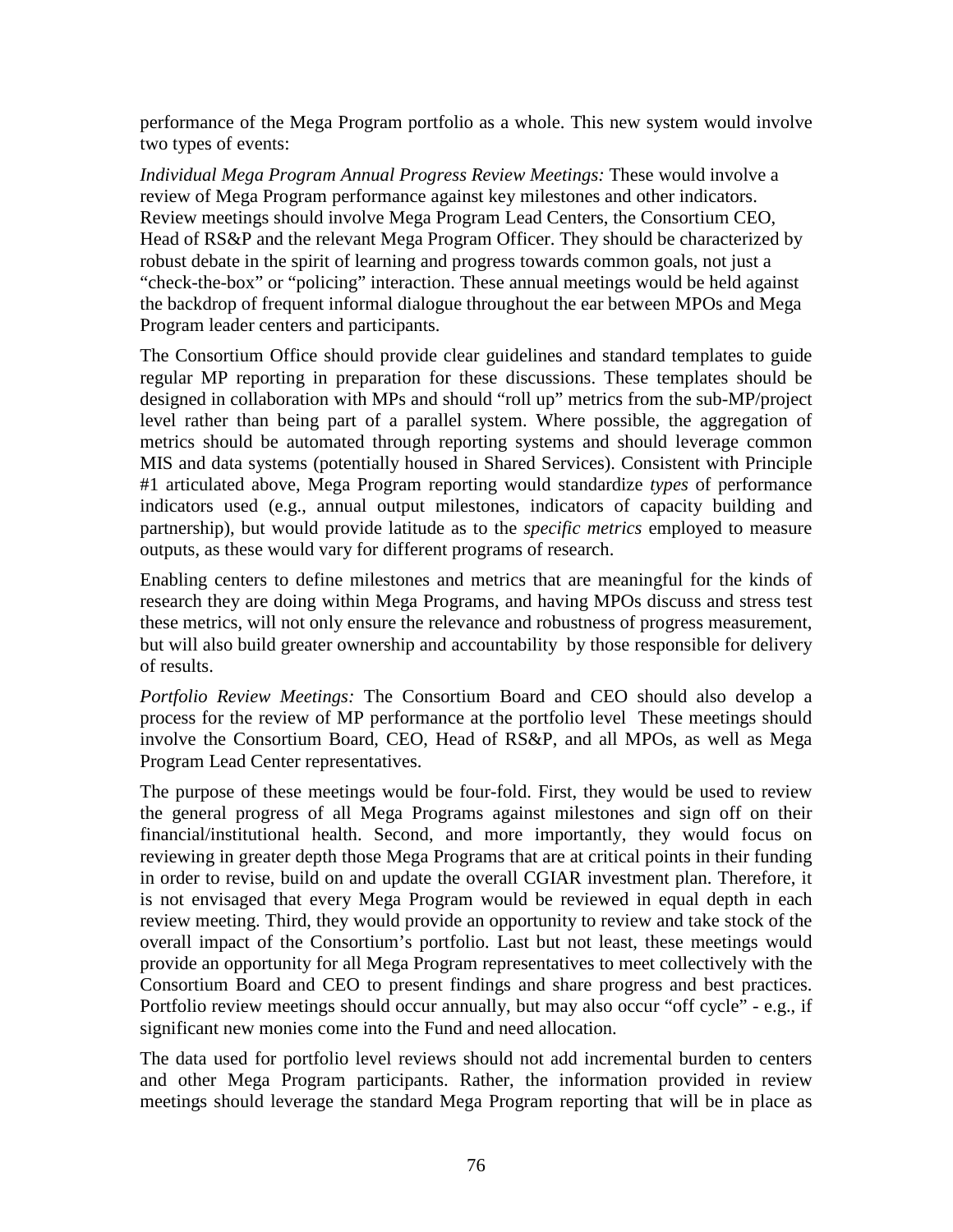part of the Individual Mega Program Annual Progress Review Meetings. Consistent with Principle #1, discussed above, the data reported by Mega Programs would be supplemented in review discussions by Mega Program Officers' qualitative understanding of what is driving MP progress. In addition to Mega Program performance, a "holistic" set of considerations would be employed in reviewing allocation of funds across the entire portfolio. These considerations could include temporary funding needs, emerging issues in the external environment and the potential need to invest in innovative/start-up projects outside of existing Mega Programs

2) **External reviews:** External Program Mgmt Reviews (EPMR) are now performed every 4-5 years and provide external evaluations of a center's scientific research, governance and management. We still see a continuing role for center-based EPMRs to inform the decisions and actions of center Boards, bilateral donors, the Consortium Board, and donors to the CGIAR Fund (for instance, to support decisions regarding institutional funding). We would propose that the Consortium Office take over the role of commissioning center EPMRs from today's Science Council.

External reviews of Mega Programs would also be necessary. It has been proposed that all evaluation activities commissioned by the Fund Council be handled by an independent evaluation arrangement. This would include a CGIAR independent system review every 5-6 years and independent evaluations of Mega Program relevance and research quality every 4 years<sup>24</sup>. We believe that it is appropriate for the Consortium CEO and Board, in their central role as performance manager of Mega Programs, to be involved in the commissioning of the Mega Program external reviews (with the Fund Council having final say in choosing the evaluator). This would mitigate the risk of the Fund Council duplicating the work of the Consortium in coming to a view of the requirements for the evaluation of Mega Programs. We acknowledge that the rationale for recommending an independent evaluation arrangement is in part to manage any potential conflict of interest that could arise in having the Consortium both advise Mega Programs on strategies and priorities and evaluate the effectiveness of such strategies. However, we do not think this risk would be great, particularly if the Fund Council were to make the ultimate decision on the choice of external evaluator.

In addition, we would advocate for the independent evaluation arrangement being an adhoc outsourcing arrangement commissioned jointly by the Fund and Consortium, rather than a standing capacity or unit dedicated to external evaluation. Given the tendency for organizational units to expand and self-perpetuate, an outsourced model would help manage the risk of the independent evaluation arrangement becoming – de facto – another monitoring and evaluation body duplicating the role of the Consortium Board, CEO and Office.

**3) The evolution of other current performance management elements**: There are several other performance management mechanisms in place in the current CGIAR

 $\overline{a}$ 

<sup>&</sup>lt;sup>24</sup> Noted in the draft paper on the 'M&E Framework in the New CGIAR', 19 September 2009, written by members of the Accountability workstream.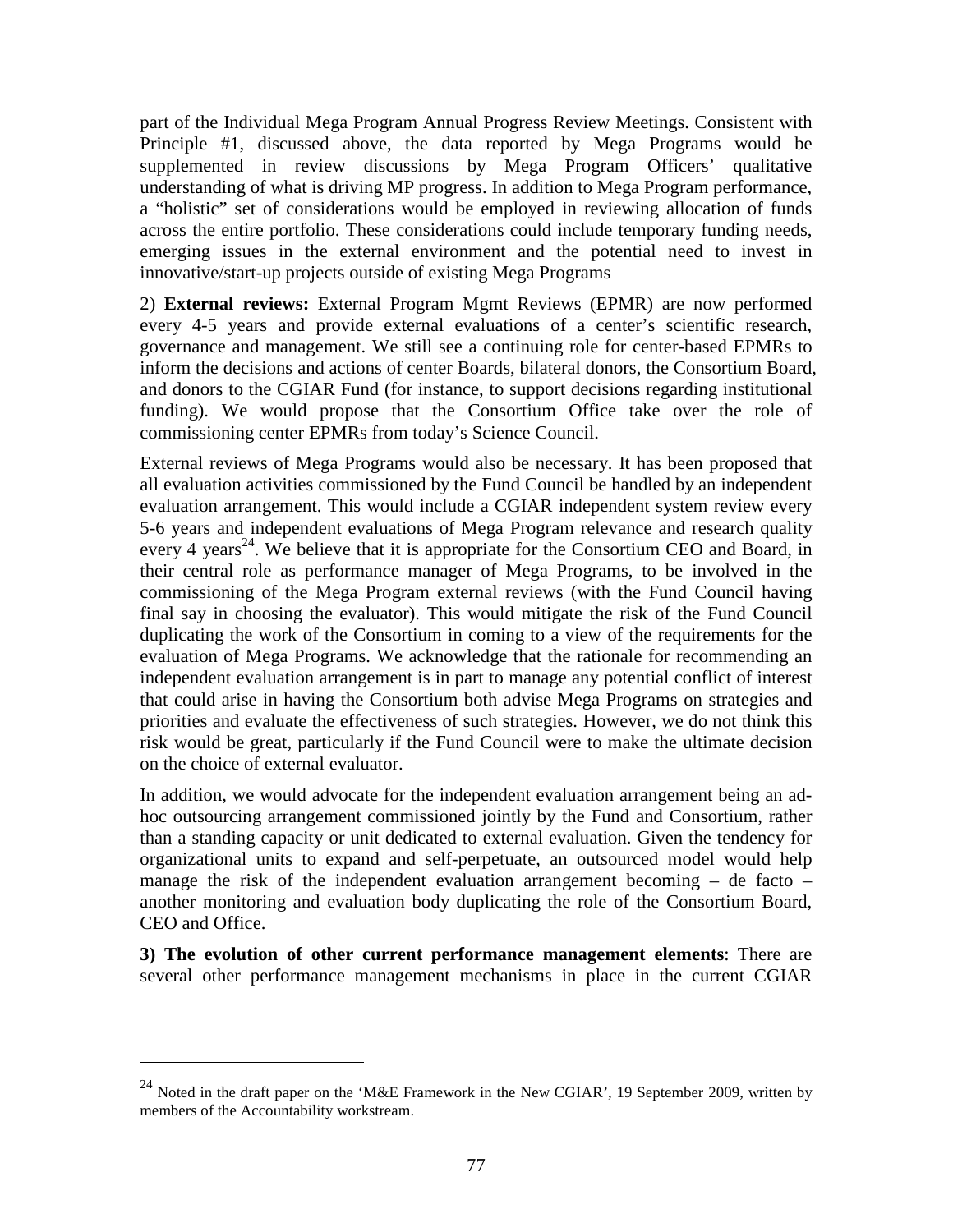system, including: Medium Term Plans**<sup>25</sup>** (MTPs), the CGIAR Performance Measurement System (PMS), center-commissioned External Reviews (CCERs), system-wide external reviews, and reviews of cross-center programs of work (e.g. external reviews of SWEPs and Challenge Programs).

As noted above, wherever possible, monitoring and evaluation systems that are no longer relevant in a Mega Program-focused world should be re-evaluated and, to the greatest extent possible, subsumed or replaced by the Mega Program performance management process articulated above.

**Medium Term Plans**: MTPs drive useful disciplines in the linkage of inputs, outputs, outcomes, and impact. The discipline of the MTP-type logical frameworks should be applied in the design of Mega Program strategic plans. However, MTPs as a *center-level* strategic planning mechanism should continue only to the extent that centers find them valuable for their own strategic planning purposes. The Consortium Board, CEO and Office should not review or try to shape center-level MTPs (as the Science Council does in today's CGIAR). Instead, they should primarily focus on rigor testing and reviewing Mega Program strategic plans, treating this as the primary unit of evaluation.

Overall, the importance of center MTPs in system-wide performance management would likely decrease over time.

**Performance Measurement System (PMS)**: The PMS should be phased out as funding shifts from individual centers towards Mega Programs**.** To date, the PMS has been used as a mechanism for measuring and comparing the performance of each center along certain global dimensions in order to inform resource allocation and influence center internal practices (e.g., in impact assessment). For reasons already articulated above, the PMS has not provided an effective basis for funding decisions, and improving it in this regard would require turning it into a far more resource-intensive process than it is today. More importantly, if center-specific funding in the future proves to be of a relatively unrestricted nature, this level of monitoring of center outcomes would probably be overkill. Like many donors of unrestricted funds today, Fund donors in the future could leverage center annual strategic plans and reports to inform and evaluate center-specific funding decisions, making a continuing PMS system redundant.

The PMS's purpose in influencing center internal practices has been in two separate spheres. First, the PMS's scientific indicators are intended to encourage robust center science monitoring and evaluation practices. In the future, providing that Mega Programs make up a large enough part of a center's total funding, we anticipate there will be sufficient incentives in place to encourage good practices through Mega Program performance management processes.

Second, the PMS's non-science indicators were developed to measure the financial and governance health of centers. In Chapter 3, we have articulated the role that the Consortium Board, CEO and Office would play in monitoring centers' financial health,

<u>.</u>

 $25$  MTPs can be regarded as part of the "performance management system" in the broadest sense, since they define the research activities and outputs, outcomes and impacts that are measured ex-ante through various monitoring and evaluation systems.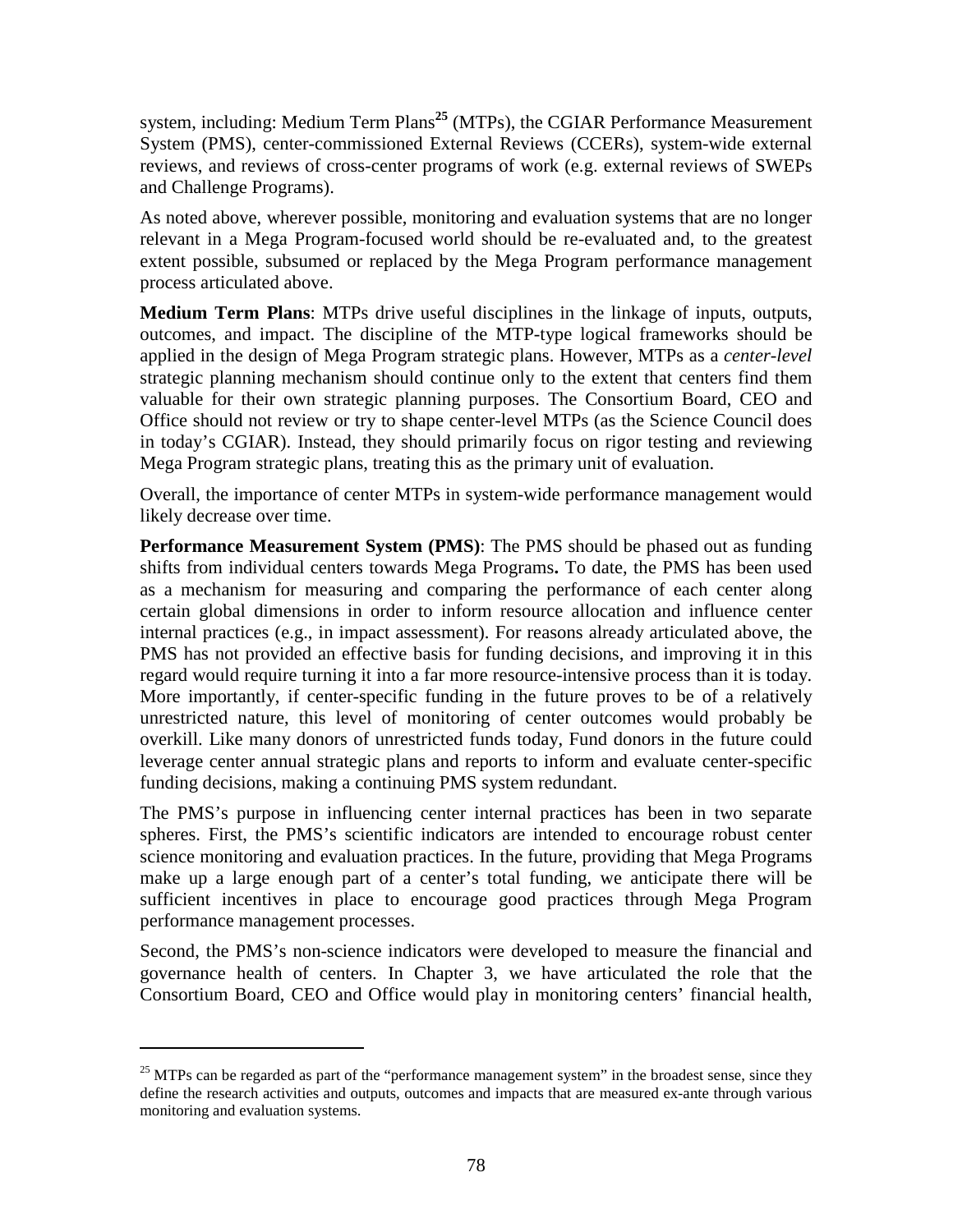replacing the role the CG Secretariat has played to date through the PMS system. This process, in contrast to today's, would be lighter touch, leveraging centers' existing reporting outputs (annual budgets and independently audited financial statements) rather than requiring additional system-level reporting. Periodic center EPMRs should thus continue to reinforce this oversight of center governance and management health.

**Center Commissioned External Review (CCER)**: Center-initiated reviews should continue to the extent that centers find this a valuable use of time and resources. CCERs should continue to be the responsibility of center Boards and be used for center learning and improvement.

**System-wide reviews:** These should continue for the new system entities (Fund Office, Consortium, ISPC etc) and should be commissioned by the Fund Council on a periodic basis.

**Monitoring and evaluation of cross-center programs** (Inter Center Thematic Reviews, External Reviews of SWEPs and Challenge Programs): These should continue if and only if these programs of work are continued in the new CGIAR. To the extent that crosscenter programs are folded into Mega Programs, their performance would be managed as part of the Mega Program.

# **4.5 Meeting the challenges of assessing CGIAR impact**

Given the nature of CGIAR research, assessing its impact will continue to be a challenge. As the Science Council has stated, "good research performance does not necessarily equate to high levels of impact, since impacts depend on numerous factors outside the control of the research that have entered the impact pathways over time." Identifying these factors is a major part of the challenge.

There is no "magic bullet" solution to this perennial difficulty. Ultimately, a large part of the solution is for centers (and in the future, Mega Programs) to continue their commitment to better define their impact pathways, collect relevant baseline data, and document outcomes and impact over time. However, there is also a clear role here for the Head of RS&P and his team as a system resource that can:

- Help manage donor expectations about time to impact, and educate donors about how to interpret performance results for the purposes of guiding investments.
- Reinforce, through performance reporting, best practice sharing and other interactions, a rigorous focus on CGIAR development impact.
- Provide institutional continuity in reviewing and understanding the impact of Mega Programs over time.
- Assess impact on a system-wide basis by building a central team of MPOs who do not "own" particular Mega Programs, but can, assist the Head of RS&P in assessing outcomes and impact across the portfolio, despite the diversity of Mega Program impact pathways.
- Support donors and development partners (e.g. NARs) in developing their own delivery capacities and strengthening the pathways from research to development impact.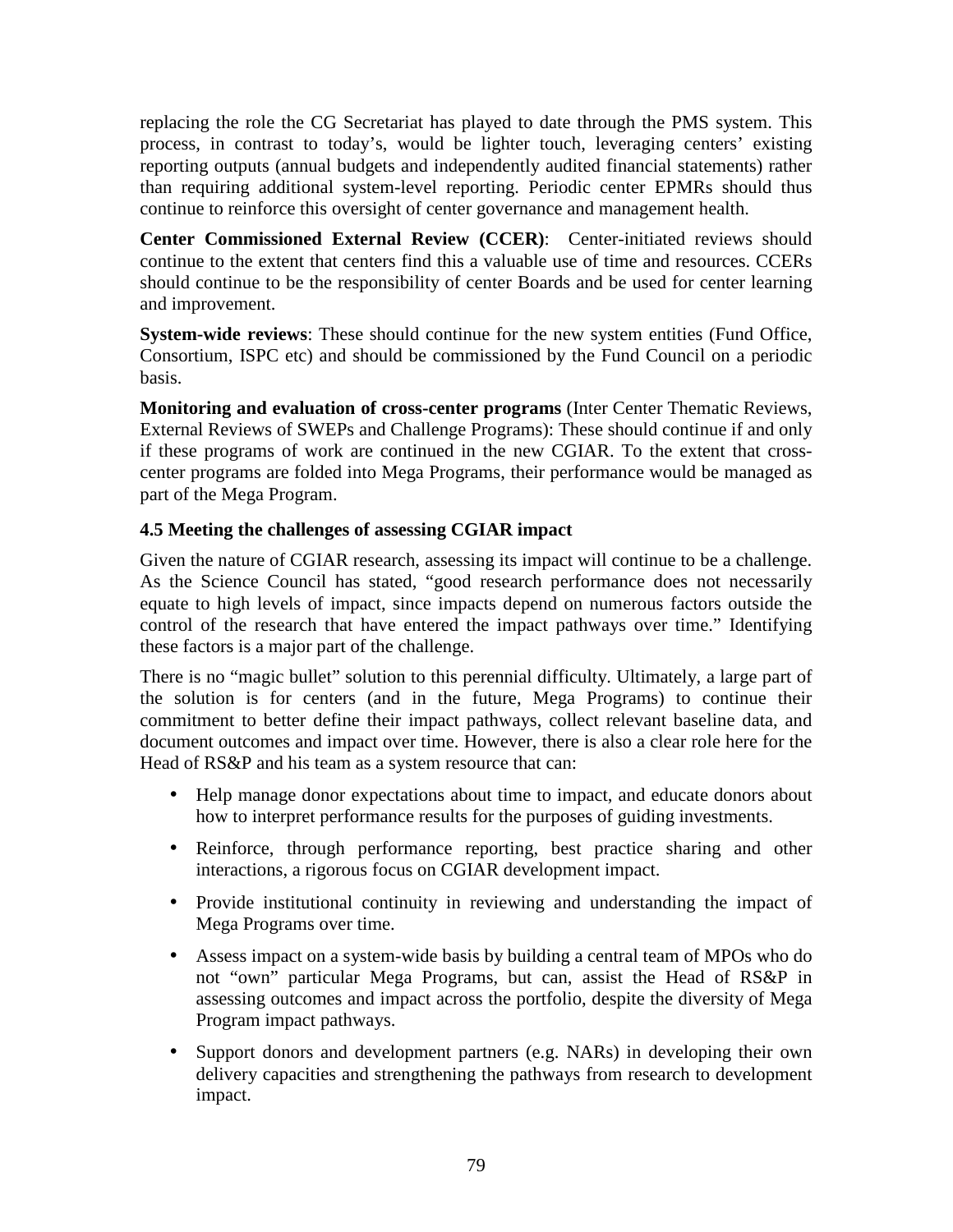# **Chapter 5. Estimated size and costs of the Consortium Office and Board**

#### **5.1 Introduction**

This Chapter outlines the analysis that we have performed to estimate the size and costs of the Consortium Office under different scenarios. To be successful, the Consortium Office needs to have sufficient resources to carry out its day-to-day responsibilities. At the same time, staffing of the Office should strive to be as lean as possible, so as to maximize the resources available for research. Staffing levels also need to scale up or down depending on the size of the Fund, the number and size of Mega Programs, and other factors that drive the Consortium's work load.

In order to perform this analysis, we focused in detail upon the work that would need to be done by each of the units in the Office. We identified a set of work drivers for each of the units, and estimated their impact on resourcing levels based on inputs from several sources, including: stakeholder and other expert interviews, findings from organizational analogues, and staffing and cost data for existing system functions and the CG Centers.

#### **5.2 Sizing scenarios**

Our analysis addressed a set of Fund-size scenarios provided by the TMT. There are three scenarios that correspond to different "steady state" Fund sizes in the future (or to three different phases of Fund growth). In these scenarios, the Fund size ranges from \$150M to \$600M, and the number of Mega Programs ranges from five to ten, as shown in Exhibit 4:

| <b>Parameters</b>                                | <b>Starting position</b><br>Scenario 0                                                                         | "Small" Fund<br>Scenario 1 | "Medium" Fund<br>Scenario 2 | "Large" Fund<br>Scenario 3 |
|--------------------------------------------------|----------------------------------------------------------------------------------------------------------------|----------------------------|-----------------------------|----------------------------|
| Total CGIAR Fund (\$)                            |                                                                                                                | \$150M                     | \$350M                      | \$600M                     |
| No. of MPs in<br>portfolio (#)                   | No assumptions about<br>Fund size or mega<br>programs made                                                     | 5                          | 7                           | 10                         |
| Avg size of MP (\$ per<br>MP)                    | This scenario describes<br>the first set of positions<br>to be recruited once the<br>CEO and Board in<br>place | \$30M                      | \$50M                       | \$60M                      |
| <b>CGIAR Fund as % of</b><br>2008 funding levels |                                                                                                                | 29%                        | 67%                         | 114%                       |

#### *Exhibit 4: Scenarios used for Consortium Office sizing*

**Small, medium and large Fund size scenarios as defined by the CGIAR Transition Management Team (TMT)**

Source: TMT

We have also included a fourth "starting" scenario based on an estimate of the positions that would need to be filled in the Consortium Office when it first comes into existence.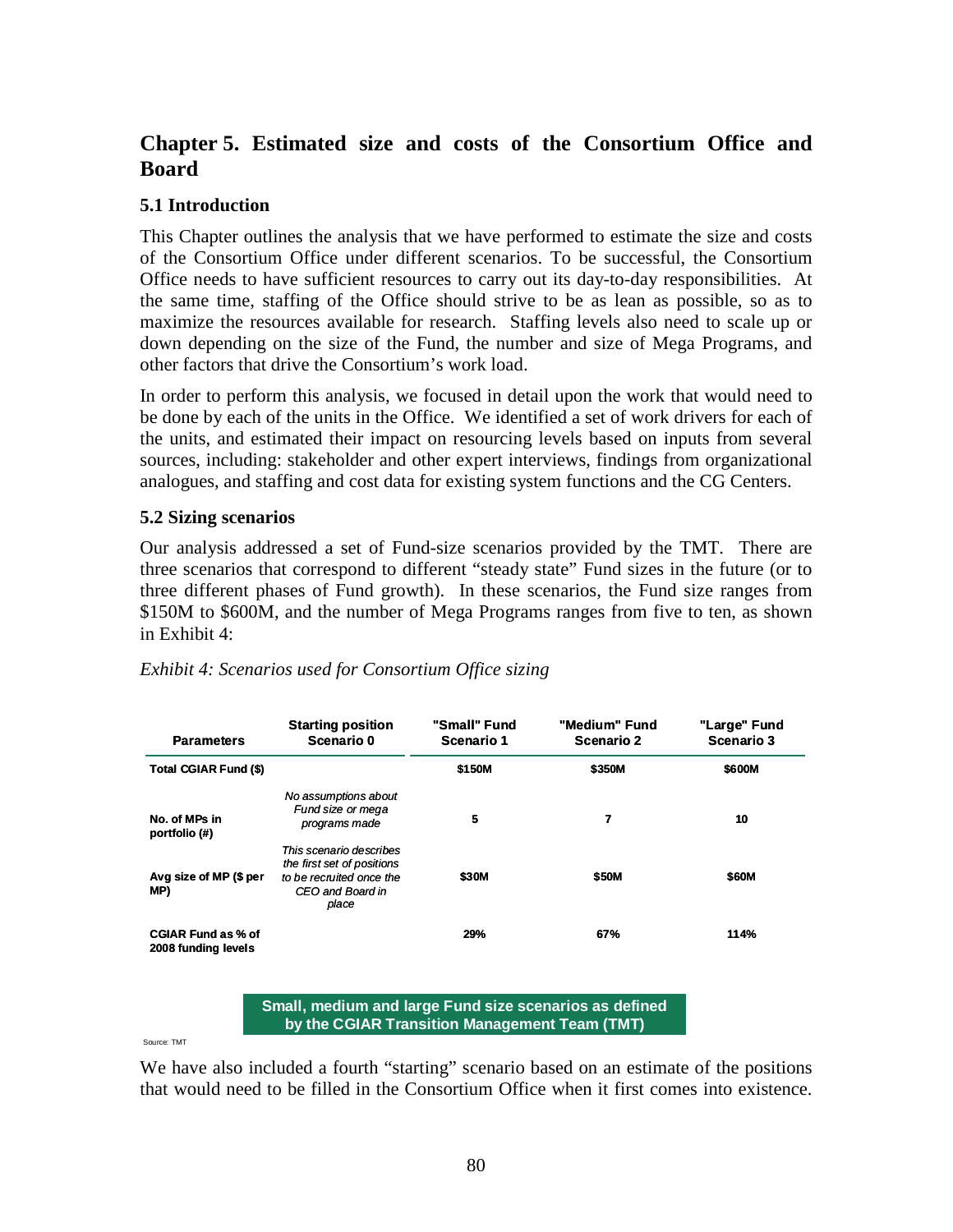The purpose of the "starting" scenario is to highlight the required roles and associated costs at time of launch.

## **5.3 Estimates of Consortium Office & Board Sizing**

Our sizing and cost estimates for each of the four scenarios are summarized here. The supporting details and explanations follow in Sections A & B below.

## *Exhibit 5: Estimate of Consortium Office FTEs and total costs by scenario*



1. Startup phase does not include change mgmt costs 2. Numbers may not sum due to rounding<br>Source: Baseline FTE estimates provided by CG Secretariat, Alliance Office, and Science Council Secretariat; Framework Document fo

This level of resourcing is consistent with a number of benchmarks for other organizations that play similar roles in research performance management. Refer to Design Note #2 for lessons from organizational analogues that helped guide the design and sizing of the Consortium Office.

### *A. Explanation of FTE estimates*

The staffing of the Consortium Office, under the different Fund size scenarios, would range from 8 to 26 FTEs. This is driven by the need for greater resource requirements in each of the four organizational units as Fund size grows. A brief description of the growth dynamic in each unit is provided below.

CEO/Unit Heads: The CEO and all of the organizational unit heads are present in all four scenarios. Given the nature of the Consortium Office and the desire to have a lean organization, these officers need to be strong "doers" as well as active managers. The size of each of their teams varies across the scenarios:

### **Research Strategy & Performance (RS&P):**

• Mega Program Officers would vary with the number of MPs, and to a lesser degree, with the size of the Fund. Our resourcing assumption here is based on the view that one MP Officer would be required for every 2-3 Mega Programs. This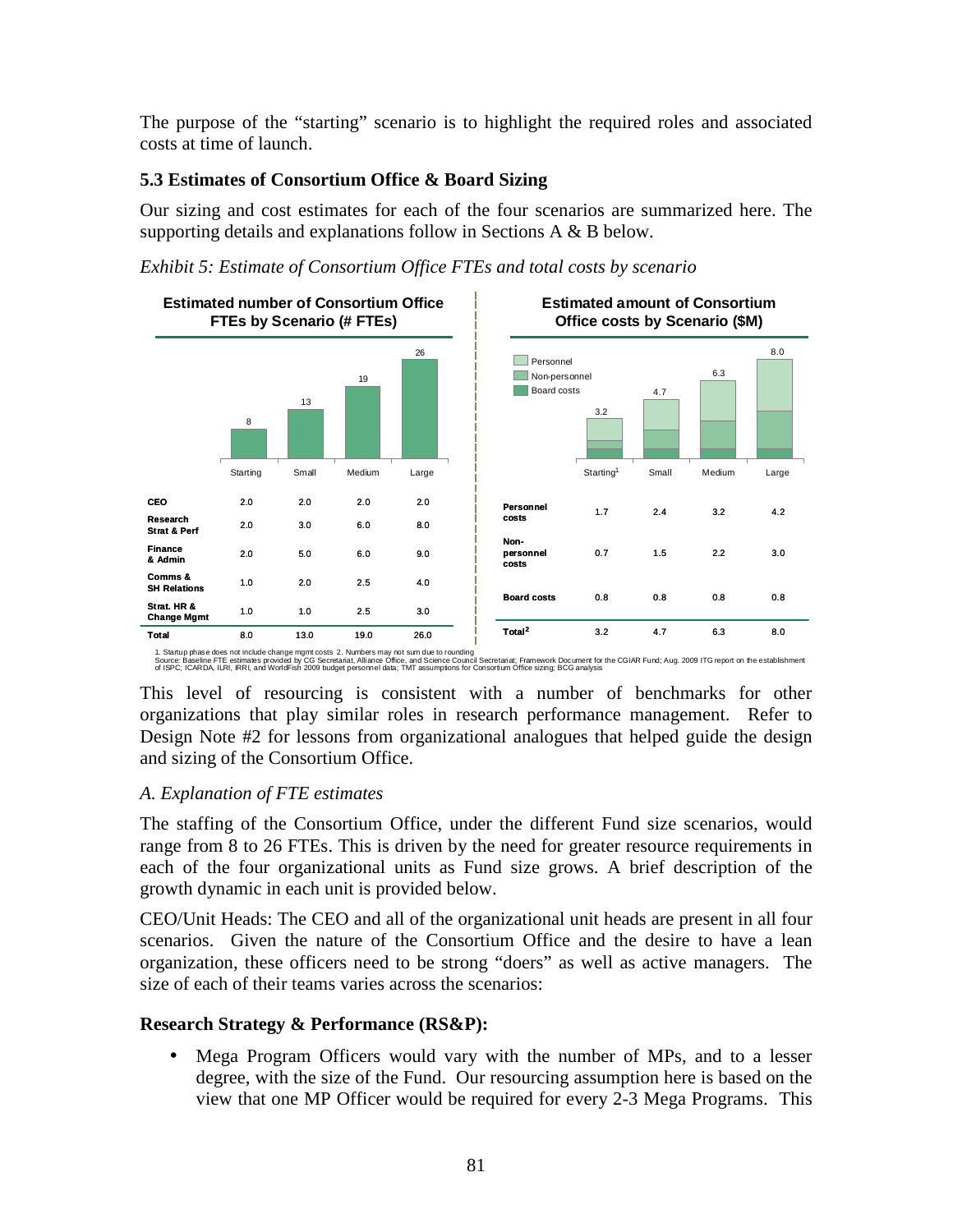level of resourcing is comparable to that of similar research funding organizations. Having each MP Officer cover multiple programs encourages the identification of synergies across Mega Programs and lessens the risk of MP Officers becoming "siloed" in their thinking. We also believe this is a manageable ratio that will allow MP Officers to maintain the appropriate level of engagement with the Lead MP Center and other key participants. As discussed in the detail of Chapter 3, these activities are important in helping MP Officers achieve an informed understanding of the drivers of MP performance so they can provide meaningful feedback to the Consortium, the Fund and others.

• The second role is the Portfolio Development & Evaluation Manager. We would recommend leaving this position open until the Fund and Mega Programs reach critical mass. As a result, we have assumed 1 and 2 FTEs for the medium and large size Fund scenarios, respectively.

#### **Finance & Administration (F&A):**

- There are three roles reporting to the head of this unit: two different Finance Officers - one to oversee the financial reporting aspects of Mega Programs and another to focus on Centers – and also a Consortium Finance Manager to manage the Office's own financial planning and budgeting. In the smaller Fund scenarios, we have assumed that these roles can be shared across 1-2 FTEs, and that the roles would become more distinct only as the Fund grows to the Medium-size scenario.
- The work of the Contract Administrators also varies with the number of Mega Programs. Here we have projected one FTE for the small- and medium-size scenarios and a second in the case of the Large-size scenario. We have also assumed no FTEs in the starting scenario.

#### **Communications & Stakeholder Relations (C&SR):**

• This unit is anticipated to be very lean. The Head of C&SR will draw support for communications activities from other professional staff in the Office, and from resources in the Centers. For instance, the Head of Strategic HR & Change Management would provide content for internal communications to Centers about the change process, while the Head of Research Strategy & Performance, Mega Program participants and individual Member Centers would contribute content toward other CGIAR publications. It would source third-party services in some areas, for example printing and website development. We therefore estimate that only one Communications Assistant would be required for every ~\$300M in the Fund. This leads to no junior FTEs for the starting scenario, 1 for the Small and Medium-size, and 2 for the Large Fund scenarios.

#### **Strategic HR & Change Management SHR&CM:**

• One Project Manager would be needed for the medium and large size Fund scenarios, and none for the small-size and starting scenarios. This individual would support the Head of the unit.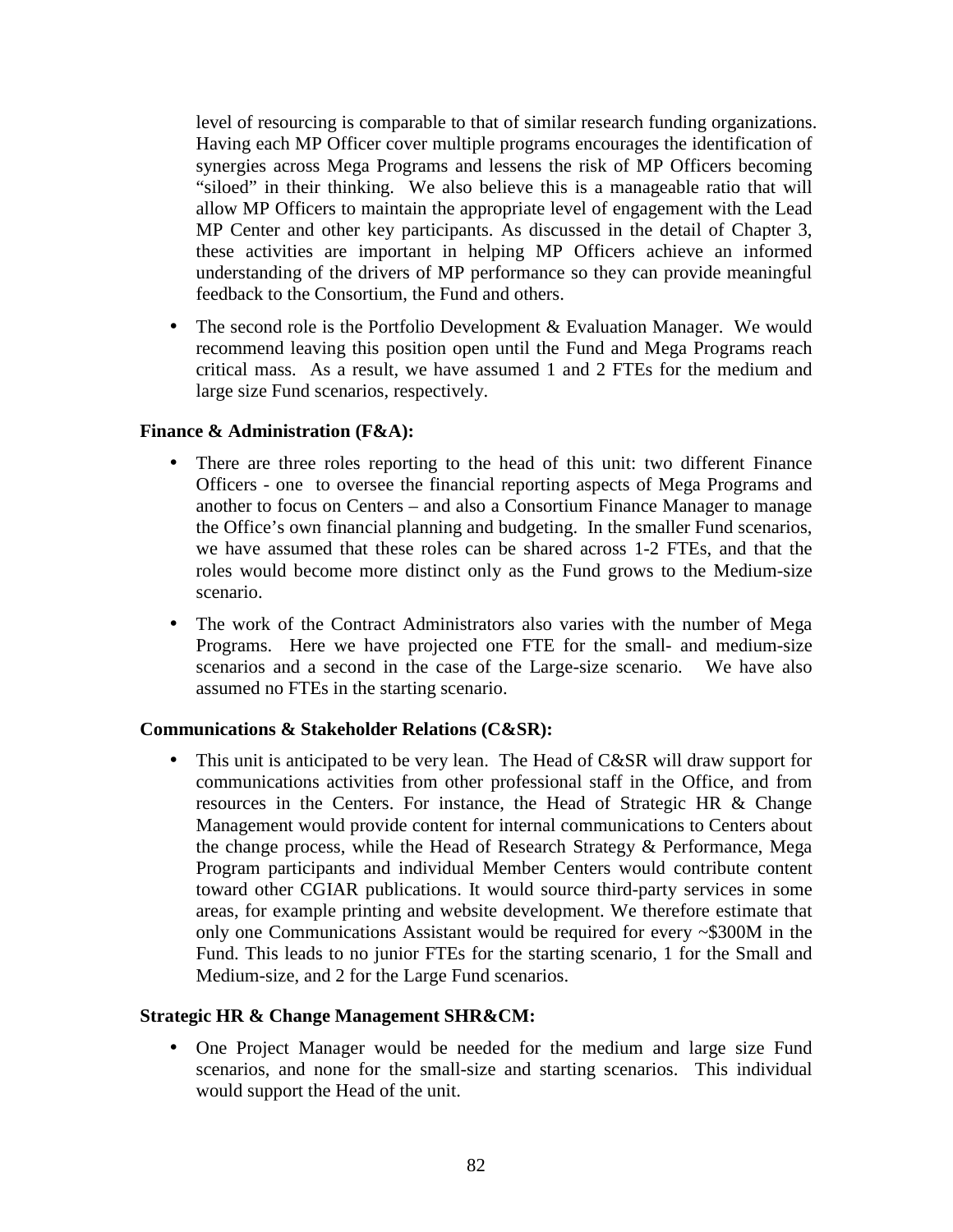Note that there would also be a need for administrative support as the Office grows. We have projected that the Office would add 1 assistant for every 5-7 professional FTEs. This assumes administrative assistants are shared between units in the smaller fund scenarios. In the large Fund scenario we have allocated an administrative support role to each of the units, plus a receptionist for the organization.

The exhibit below summarizes the number of FTEs by role in each Fund size scenario:

*Exhibit 6: Estimate of Consortium Office FTEs by role in each Fund-size scenario* 

|                                               | FTE estimates by Fund size scenario |              |        |       |  |
|-----------------------------------------------|-------------------------------------|--------------|--------|-------|--|
| <b>Consortium Office role</b>                 | Start <sup>1</sup>                  | <b>Small</b> | Medium | Large |  |
| 0 - Chief Executive Officer                   |                                     |              |        |       |  |
| $0.0 - CEO$                                   | 1.0                                 | 1.0          | 1.0    | 1.0   |  |
| $0.1 -$ Executive assistant                   | 1.0                                 | 1.0          | 1.0    | 1.0   |  |
| 1 - Research strategy and performance         |                                     |              |        |       |  |
| 1.0 - Head of research strategy & performance | 1.0                                 | 1.0          | 1.0    | 1.0   |  |
| 1.1 - Portfolio development & eval. manager   | 0.0                                 | 0.0          | 1.0    | 2.0   |  |
| 1.2 - Mega-Program officers                   | 1.0                                 | 2.0          | 3.0    | 4.0   |  |
| 1.3 - Administrative assistant                | 0.0                                 | 0.0          | 1.0    | 1.0   |  |
| 2 - Finance and administration                |                                     |              |        |       |  |
| $2.0 -$ Head of finance and administration    | 1.0                                 | 1.0          | 1.0    | 1.0   |  |
| 2.1.1 - Finance officers - Mega Programs      | 0.3                                 | 0.6          | 1.0    | 2.0   |  |
| 2.1.2 – Finance officers - Centers            | 0.3                                 | 0.6          | 1.0    | 1.0   |  |
| 2.2 - CO Finance Msnager                      | 0.4                                 | 0.8          | 1.0    | 1.0   |  |
| 2.3 - Contract administrators                 | 0.0                                 | 1.0          | 1.0    | 2.0   |  |
| 2.3.1 - Admin services - admin assistants     | 0.0                                 | 1.0          | 1.0    | 1.0   |  |
| 2.3.2 - Admin services - receptionist         | 0.0                                 | 0.0          | 0.0    | 1.0   |  |
| 3 - Communications and stakeholder relations  |                                     |              |        |       |  |
| 3.1 - Head of comms and SH relations          | 1.0                                 | 1.0          | 1.0    | 1.0   |  |
| 3.2 – Media and communications officers       | 0.0                                 | 1.0          | 1.0    | 2.0   |  |
| 3.3 - Administrative Assistant                | 0.0                                 | 0.0          | 0.5    | 1.0   |  |
| 4 - Strategic HR and change management        |                                     |              |        |       |  |
| 4.1 - Head of strategic HR and change mgmt    | 1.0                                 | 1.0          | 1.0    | 1.0   |  |
| 4.2 – Project manager                         | 0.0                                 | 0.0          | 1.0    | 1.0   |  |
| 4.3 - Administrative Assistant                | 0.0                                 | 0.0          | 0.5    | 1.0   |  |
| <b>Total</b>                                  | 8.0                                 | 13.0         | 19.0   | 26.0  |  |

1. Positions to be filled first once the Consortium CEO and Board are in place Source: BCG analysis

#### *B. Explanation of cost estimates*

As mentioned above, the total costs of the Consortium Office and Board range from \$3.2M to \$8.0M across the different Fund size scenarios. The three components of this cost, i.e. personnel costs, non-personnel costs, and Board costs, are described below.

#### **Personnel costs:**

Except in the case of the CEO, projected personnel costs for the various positions were based on current full-cost estimates for similar positions in the system functions and centers today. It is important to note that a number of factors – including Office location, cost of living, and tax status – could alter the costs projected below.

The following full-cost assumptions were used for the positions indicated:

- In order to recruit a world-class leader for the CEO position, we have assumed a level of compensation that is higher than for any position that now exists in the Centers or system functions. As a proxy, we have used the VP role at the World Bank, with an annual cost estimated at \$425K.
- Compensation for the Head of RS&P is also based on comparisons to the current system. In this case, we have estimated the cost at approximately \$250K. This figure is higher than the costs for most DDG-Research positions in the centers,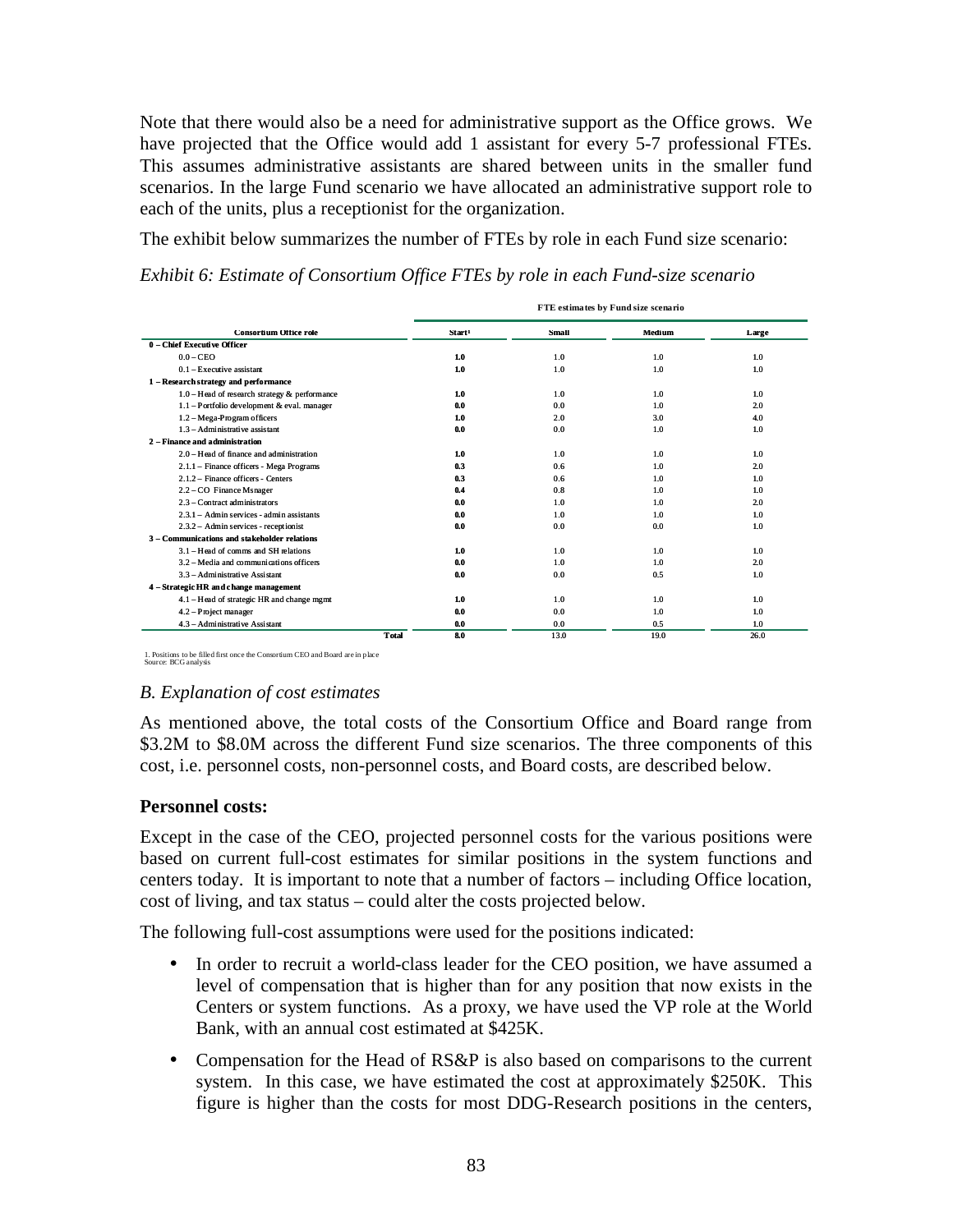but at the low end for costs of the DG positions. We have also assumed that the heads of the other organizational units will earn director-type compensation levels of approximately \$200K.

- MP Officers are also assumed to have compensation of \$200K per year. This figure falls below most of the DDG-Research positions in the system.
- Managers, finance officers, and contract administration professional staff would be compensated at similar levels to CG Secretariat professional staff or senior IRS positions below director level within centers today. Full costs would therefore range from \$150-160K.
- Administrative assistants would range from \$75-85K; however, this could decrease significantly in a low-cost location.

These assumptions and project function sizes yield personnel costs ranging from \$1.7M to \$4.2M across the different scenarios. Salaries and benefits per position do not vary among the four scenarios, so the only driver of increasing personnel cost with Fund size is the increasing number of FTEs for each unit.

Since the initial positions to be filled in the Consortium Office are the more senior (and therefore the higher paying ones) personnel costs do not grow as quickly as headcount across the scenarios. For example, in the small-Fund scenario, the Office has only 50% as many FTEs as the in the large-fund scenario, but its personnel costs equal 60% of those in the large-Fund scenario.

#### **Non-personnel costs:**

 $\overline{a}$ 

Non-personnel costs were estimated based on several factors: external benchmarks, comparisons to similar costs in the system functions today, and expert interviews.

The non-personnel costs comprise several different components that we have estimated in different ways:

- Rent & utilities, IT services, finance services, HR services, and professional services were sized by taking external benchmarks to determine unit costs, and conducting expert interviews to assess the quantity of each resource required. For rent & utilities in particular, an average cost location was used<sup>26</sup>. This amount could increase or decrease by as much as \$200K per year (for rent & utilities alone), depending upon where the Consortium Office is located.
- Supplies, equipment, travel, communications, facilities management, and meeting expenses were estimated based on comparisons with analogous system functions today. However, we took the different nature of the Consortium Office's roles and responsibilities into consideration as well. For example, we adjusted the projected expenses for communications and travel upward from today's levels to reflect the assumption that the Consortium Office staff would travel more

<sup>26</sup> The average office rent per year for 200 cities globally, based on Cushman & Wakefield's 'Global Office Market Report 2009'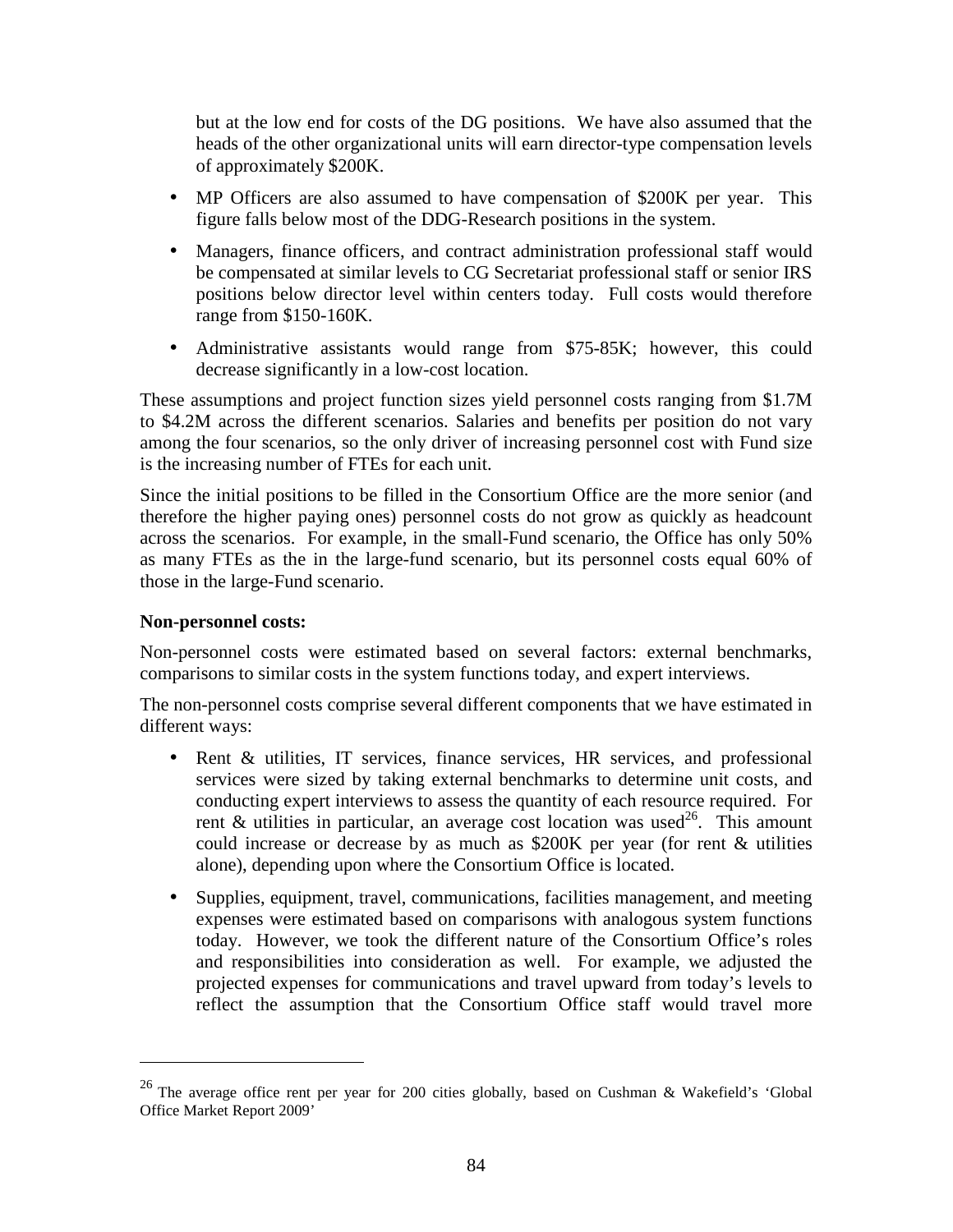extensively and use communications services more than staff in the current system functions today.

It is important to note that our estimates for non-personnel costs focus solely on the Consortium Office. We have assumed that centers would continue to cover the costs they currently incur (except costs that may be absorbed into Mega Program budgets) in the future. For example, our estimates cover Consortium Office staff travel, but not Center staff travel. Another example is the cost of center or Mega Program reviews. Today, EPMRs and CCERs are included in center budgets. We assume that the costs of future center and Mega Program reviews would come out of center and MP budgets respectively.

Using these assumptions, the total non-personnel costs would range from \$0.7M to \$3.0M across the different scenarios.

#### **Board costs:**

As described in the Constitution, the Consortium Board will consist of ten voting members (including a chair and vice-chair) and two non-voting observers, and will convene twice per year. As a reference, this is approximately the same size and format as the current Science Council. In order to estimate the cost of the Board, we made the following assumptions:

- Compensation for board members will be honoraria-based at an average of \$850/day, which is roughly 250% of the current Alliance Board honorarium;
- The Board chair and vice-chair will be required to devote 25% and 15-20% of their time respectively toward Board activities, with other members contributing about 15% of their total time;
- Travel and per-diem costs will be similar to those of today's Science Council
- Consortium Board meetings costs and fees will be approximately 150% of today's Alliance Board meetings & fees

Employing these assumptions, we estimate that the Consortium Board will cost \$0.8M per year. This figure is not expected to change significantly regardless of Fund size. A key uncertainty in this estimate is whether Consortium Board members will be compensated by honoraria or by salary. At the time this report was being finalized, a final decision had not yet been made on that question. If salaries are used instead of honoraria, the total costs of the Consortium Board would increase markedly.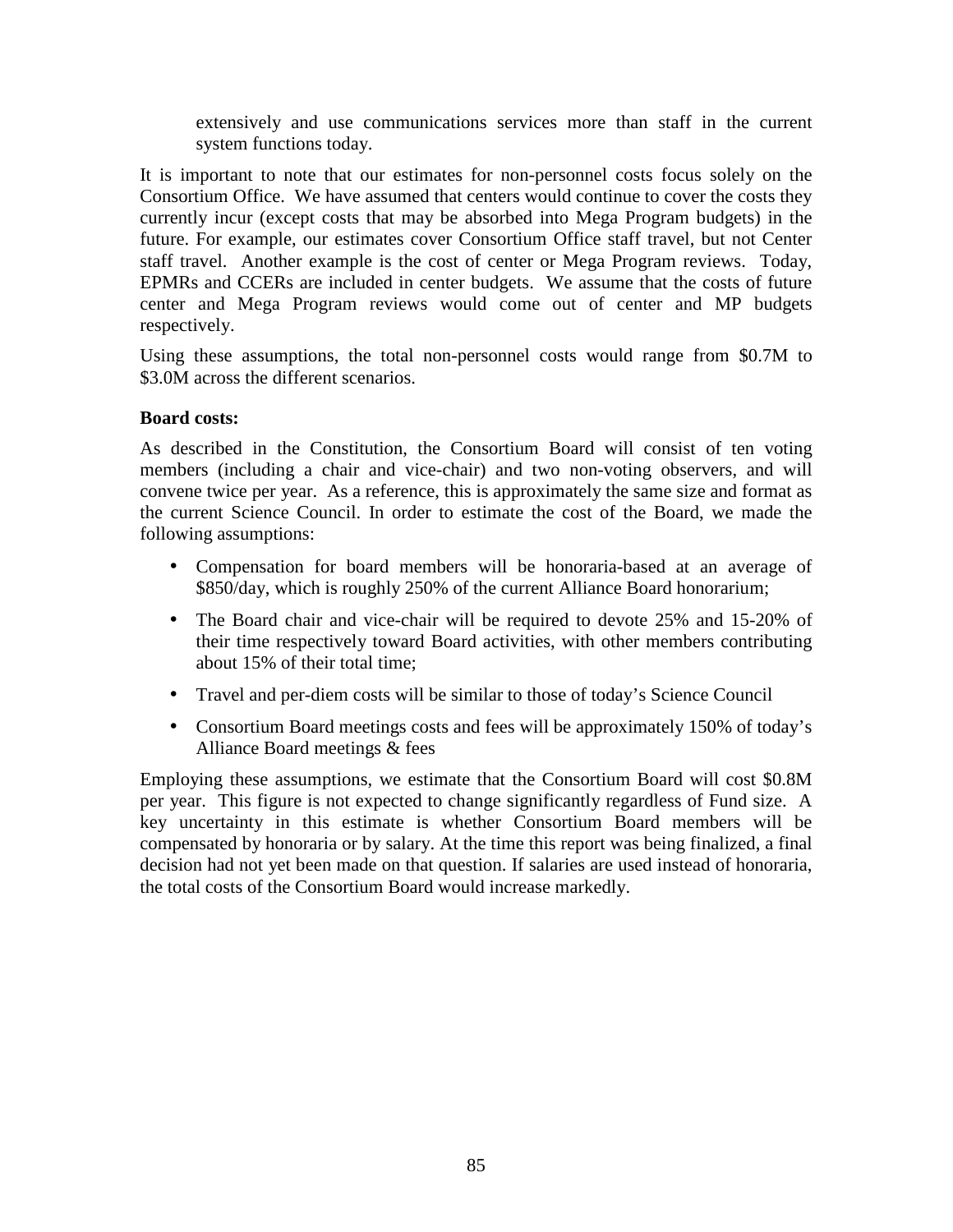# **Chapter 6. Net cost impact of the new CGIAR**

## **6.1 Introduction**

In the new CGIAR system, the Consortium, Fund and ISPC will replace the current Alliance, CGIAR Secretariat, and Science Council. While the new model has the potential to increase the effectiveness of the system and to draw new resources into agricultural research for development, many stakeholders have also expressed a strong interest in what the new system will cost. As part of our scope of work, we were asked to assess the net cost impact of the new system, and to highlight the factors with the greatest potential to affect the costs going forward.

In this section, we are providing two types of cost analysis:

*1. An apples-to-apples comparison of the costs of the current system functions* (the Alliance Office & Board, the CG Secretariat, and the Science Council and Science Council Secretariat), versus the new system functions (the Consortium Office & Board, the Fund Council & Office, and ISPC Council & Secretariat, and the Independent Evaluations Arrangement) . Our analysis assumes that the new system functions will replace the old ones. As a result, it does not represent the transition period when the new institutions are emerging as the old ones are phased out. The analysis yields an estimate of the "net cost impact" of the new CGIAR system functions (in a given Fund scenario) when compared with the old.

The results of this comparison are described in Section 6.2 below.

*2. A set of analyses that highlight how the new system could impact the costs of the centers, specifically around "interface activities."* We use **"interface activities"** here as a shorthand term for all activities centers conduct that involve interactions with donors and CG system functions. This is an important source of cost in the system today; in aggregate, center "interface costs" are several times larger than the direct costs of the system functions themselves. To understand these costs, we estimated the time that the staff in four sample centers spend today on interface activities from a sample of centers, calculated the personnel costs associated with these activities, and then analyzed the factors driving this time and cost. We then highlight some opportunities the new system can seize to drive down these costs in the future – and point out some risks that could lead them to rise.

A detailed explanation of what constitutes interface costs, and the results of our analysis, are set forth in Section 6.3 below**.** 

### **6.2 Scope, assumptions and caveats**

At the outset, it is important to clarify the scope of our analysis and to keep in mind certain caveats. Many important elements of the new system are still in the process of being designed, and choices around those designs could yield different costs. Because of these uncertainties, our goal here is not to achieve complete precision in the forecast, but rather to give a sense of the future costs under certain scenarios, as well as an understanding of the factors that drive those costs. As a result, we have sought to be conservative in our cost assumptions.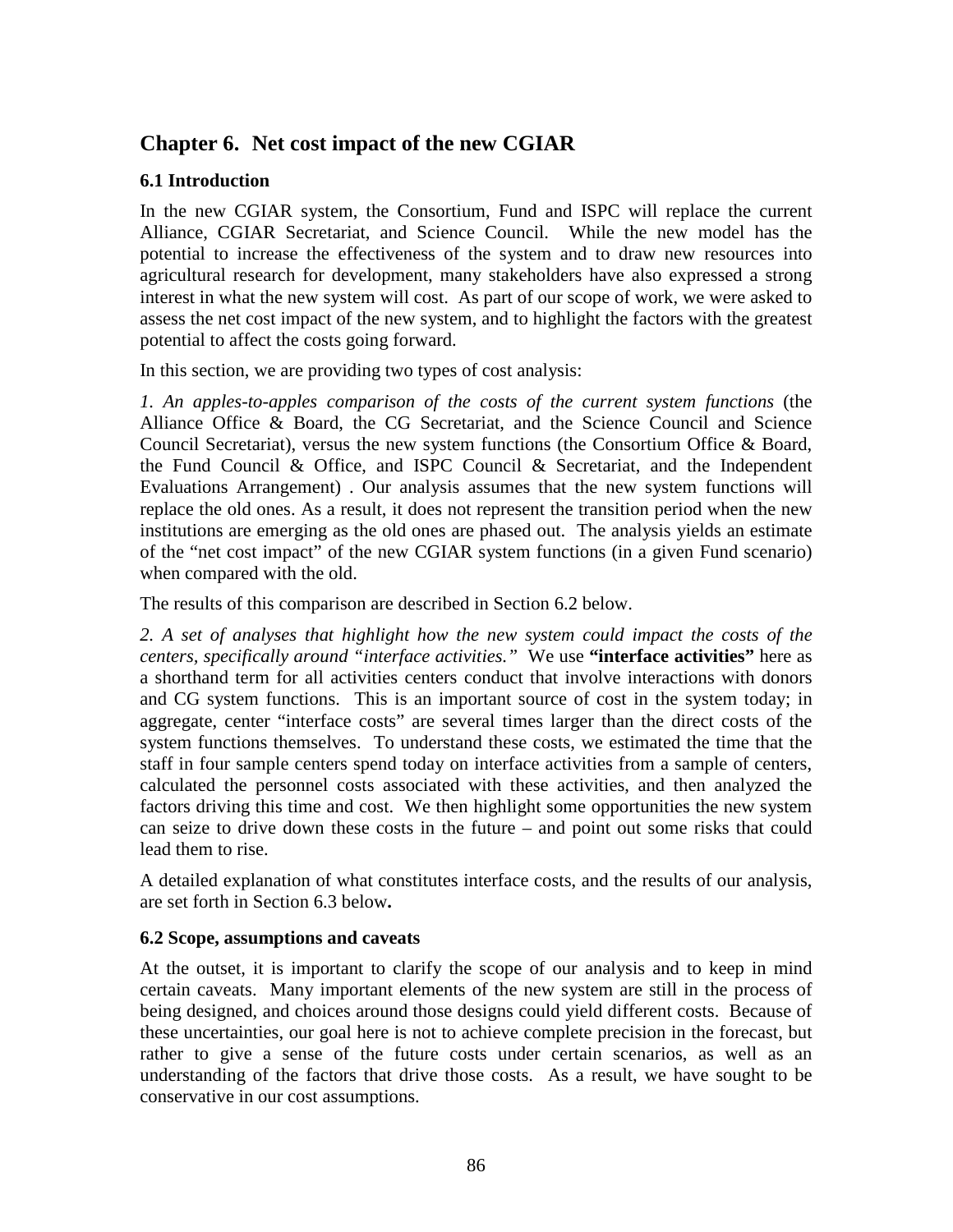A few other caveats are important to highlight:

- In calculating current system costs, we have considered only the system functions named above. The other system offices (CAS-IP, Internal Audit, Gender and Diversity, CIO/ ICT-KM) are included as part of the shared services consultancy and therefore excluded from this analysis to avoid double-counting. It is hoped that the shared services analysis will point to significant potential cost savings for centers in the near term.
- In estimating future system costs, we have used the Consortium Office sizing projections for the medium Fund size scenario. We have also relied upon inputs from other work streams involved in the CGIAR change process. At the time of writing this report, many of these inputs, including the potential costs of the Fund Office, Independent Science and Partnership Council (ISPC), and Independent Evaluation Arrangement were still in flux. Therefore, our estimates of future system costs should be considered *placeholders*, to be revised as other work streams provide more information.
- The location of the Consortium Office could potentially have a large impact on both its personnel and non-personnel costs. In our analysis, we have not assumed a low-cost location; instead we assumed average rental cost that is between that of high and low-cost locations. If the Consortium Office were to be situated in a low-cost location, these costs could be significantly lower than those indicated here.
- We have not included any potential impact on the current Challenge Programs and their costs. It is unclear at this stage exactly how those current Programs will be affected by the upcoming system changes.
- We have developed our view of center interface costs from a sample of four Centers: ICARDA, ILRI, IRRI, and WorldFish; center core personnel and nonpersonnel costs and Challenge Program costs are not included. Center interface costs and their drivers may vary widely, based on factors such as the nature of each center's funding and how they interacts with the system. Generalizing from this sample could therefore be misleading for any individual center.

### **6.3 Comparison of the costs of current vs. future system functions**

#### *FTE Comparison*

In the medium Fund size scenario for the Consortium Office, the new system functions are estimated to have around 39 full-time-equivalents (FTEs). This compares quite closely to what exists today across the Alliance Office, CGIAR Secretariat, and Science Council – which together add up to around 38 FTEs.

However, the aggregate picture masks a significant change in the mix of those resources. Today, the overwhelming majority of staff in system functions resides in the CGIAR and Science Council Secretariats. However, in the new model, the resources will be split more evenly between the Fund/ISPC and the Consortium. This more even balance of resources is reflective of the spirit of the redesign: it acknowledges the separation of roles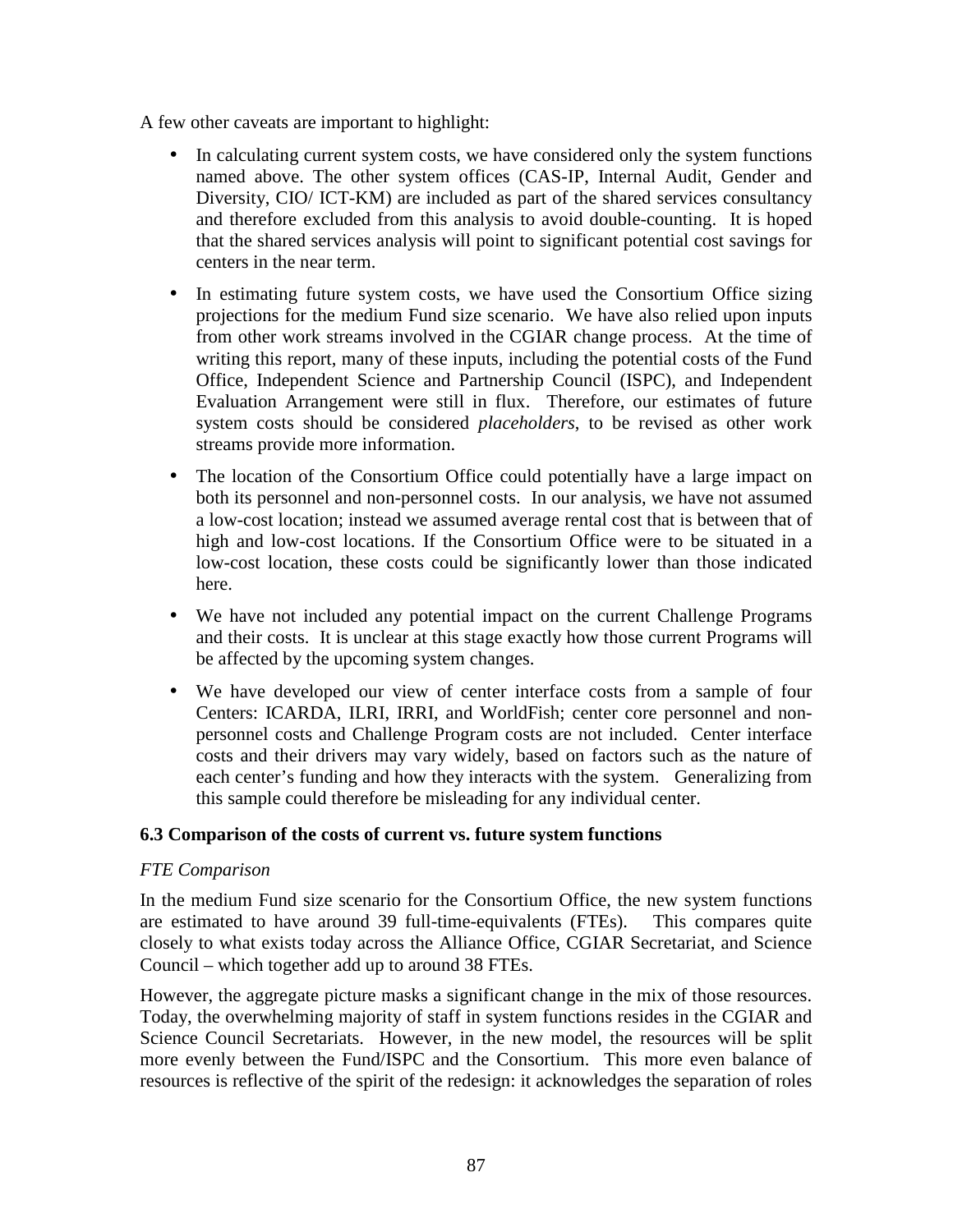for funders and "doers", and also provides the two pillars of the new model with a comparable level of resources.



*Exhibit 7: Estimated FTE impact of new CGIAR system functions* 

1. Assumed to be an outsourced cost 2. Based on ISPC report as of August 3, 2009, and assumes 0.8 long-term consultant FTEs (same level as current SC Secretariat) 3. Based on ExCo16 Back<br>Source: Baseline FTE estimates prov

Current system functions total approximately 38 FTEs, comprising;

- 22.5 FTEs in the CG Secretariat, which includes two seconded FTEs
- 12.8 FTEs in the SC Secretariat, which includes 0.8 long-term consultant FTEs
- 3.0 FTEs in the Alliance Office

Future system functions, in the medium-size scenario, would total approximately 39 FTEs, comprising:

- 7.8 FTEs in the ISPC Secretariat: The ITG report suggested a 4-5 FTE reduction in moving from the SC Secretariat to the ISPC Secretariat, and we also assumed no change to the level of long-term consultant FTEs. As the Alliance is reviewing and responding to these ITG recommendations, our current estimates are likely to prove conservative, i.e. it is likely the final number of ISPC FTEs will be lower than what is presented here.
- 12.0 FTEs in the Fund Office: This is based on estimates provided at ExCo16 in which the Secretariat was quoted as saying that they expect the Fund to be 11-12 FTEs. To be conservative, we took the higher number.
- 19.0 FTEs in the Consortium Office, as described in the previous section for the medium size Fund scenario.
- At the time of writing this report, the precise set-up of the Independent Evaluation Arrangement was still under discussion. Consequently we have not assumed any FTEs in our estimates, but rather have accounted for the potential costs of an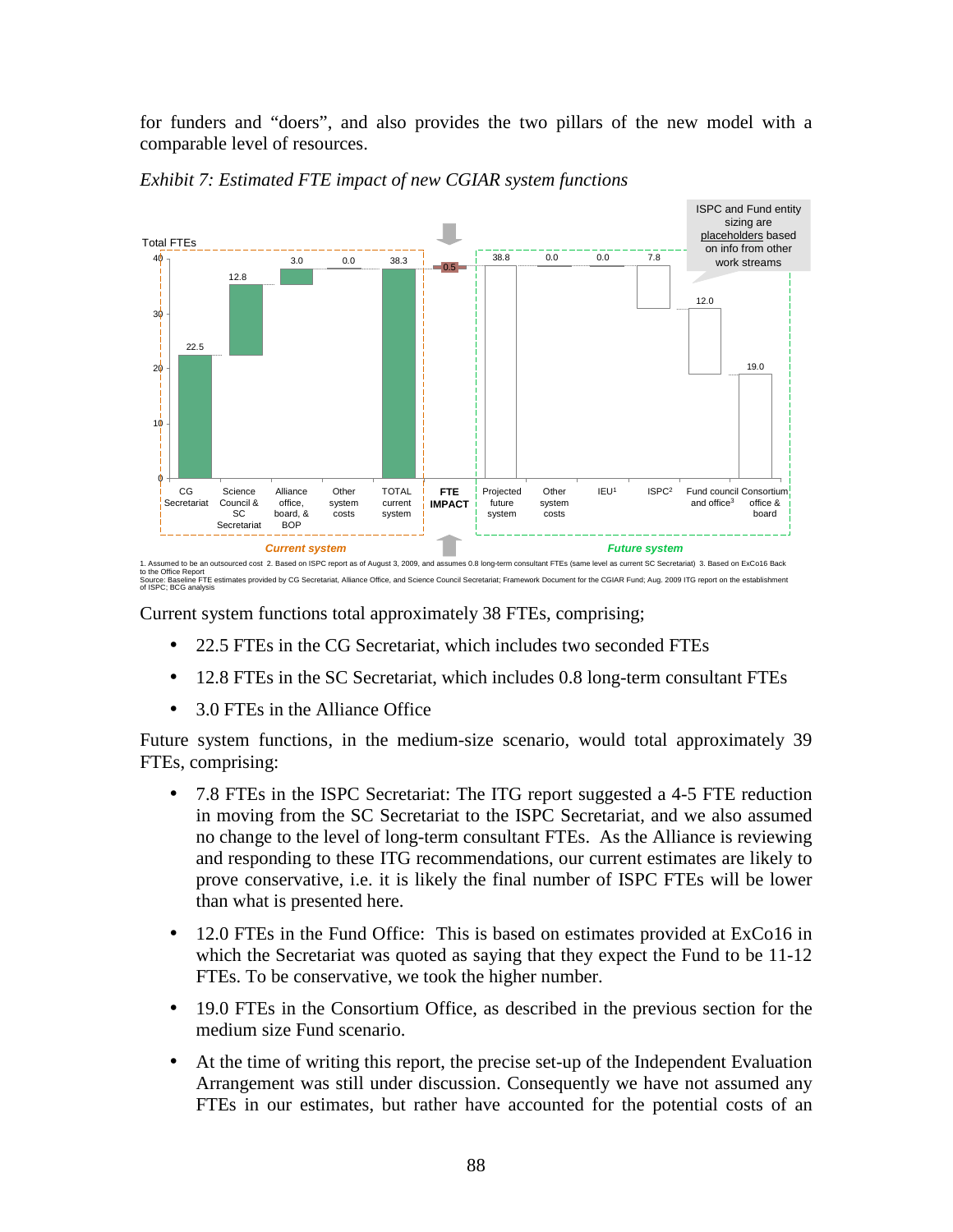Independent Evaluation Unit – including personnel costs – in our total cost estimates.

#### *Cost Comparison*

<u>.</u>

In the medium-Fund scenario, the new CGIAR system functions will be more expensive than in today's model. Our estimates suggest the additional cost may be as much as \$3.5 million. This represents an ~30% increase over today's system function costs.

The difference in cost is driven by both personnel and non-personnel costs. While the number of FTEs is comparable under the current and new systems, the average costs per employee will be higher in the new model, reflecting the higher levels of skills sought in the new model. In addition, some non-personnel costs are expected to grow in the new system to reflect the changes in the work the system functions are doing.

- Three-quarters of this increase is driven by additional non-personnel costs associated with the activities required of Consortium Office staff. For example, Consortium Office executives and MP Officers will be expected to engage in a substantial amount of travel, and this has led us to increase our estimates for travel expenses. Also, based on estimates made by the CG Secretariat, \$500K has been budgeted for independent external review of Mega Program and the overall CGIAR system by the  $IEU^{27}$ .
- The remaining quarter of the increase reflects higher personnel costs, i.e., higher average costs for Consortium Office staff than for those staffing today's system functions. In addition, average costs in the ISPC are anticipated to be higher than in the current Science Council, reflecting a shift in the mix of personnel.

<sup>&</sup>lt;sup>27</sup> The CG Secretariat provided BCG with a range of costs for the IEU from \$0.5M - \$2M annually. This range is a point-in-time estimate and the final amount will depend on a number of factors including the final set up of the independent evaluation arrangements, the number of Mega Programs in the portfolio, and the frequency of review.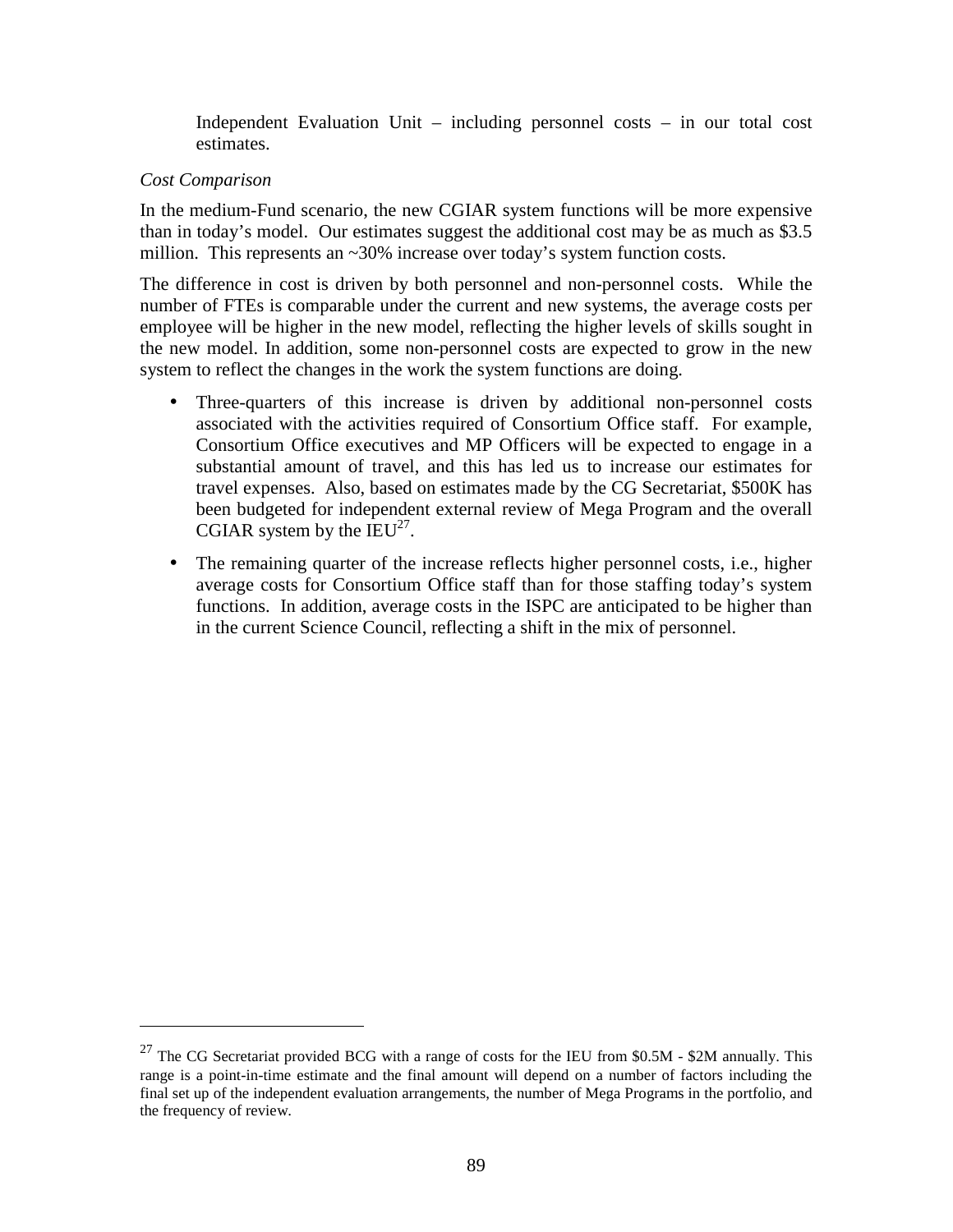

*Exhibit 8: Estimated cost impact of new CGIAR system functions* 

This projected increase in costs over today could be a very worthwhile investment for the CGIAR. Indeed, it will be a modest price to pay if the new model succeeds in drawing significant new funding into agricultural research for development and adds greater effectiveness and developmental impact to the work of the centers.

However, since the increase in costs projected here is based on conservative assumptions, vigilant oversight of costs will be important, especially as the designs of other elements of the system are completed. Organizations have a tendency to grow over time, and checks will need to be in place to counteract this. The CGIAR cannot afford to run operations that are larger than absolutely necessary. There are a range of activities, such as monitoring and evaluation, that could potentially lead to overlap and duplication in the new system. We therefore urge stakeholders, as the design process goes forward, to scrutinize the new system functions to identify any duplication and to ensure that each function has the resources it needs to perform their roles effectively, but not more than it needs.

This analysis also highlights the importance of the shared services effort. An effective process for delivering high-quality, low-cost shared services to the Centers holds the promise of offsetting some of these added system function costs. It will be incumbent upon the Alliance and its advisors to press aggressively for cost savings in these operations.

The analysis also raises questions about the impact of the new model on the costs and economics of the Centers. Indeed, as detailed below, the costs that the Centers incur from dealing with the system functions and funders today are much greater than the direct costs of the system functions themselves. As a result, while it is important to make sure the system functions are as "lean" as possible, it is even more critical to understand how the system generates costs at the Center level. With this understanding, steps can be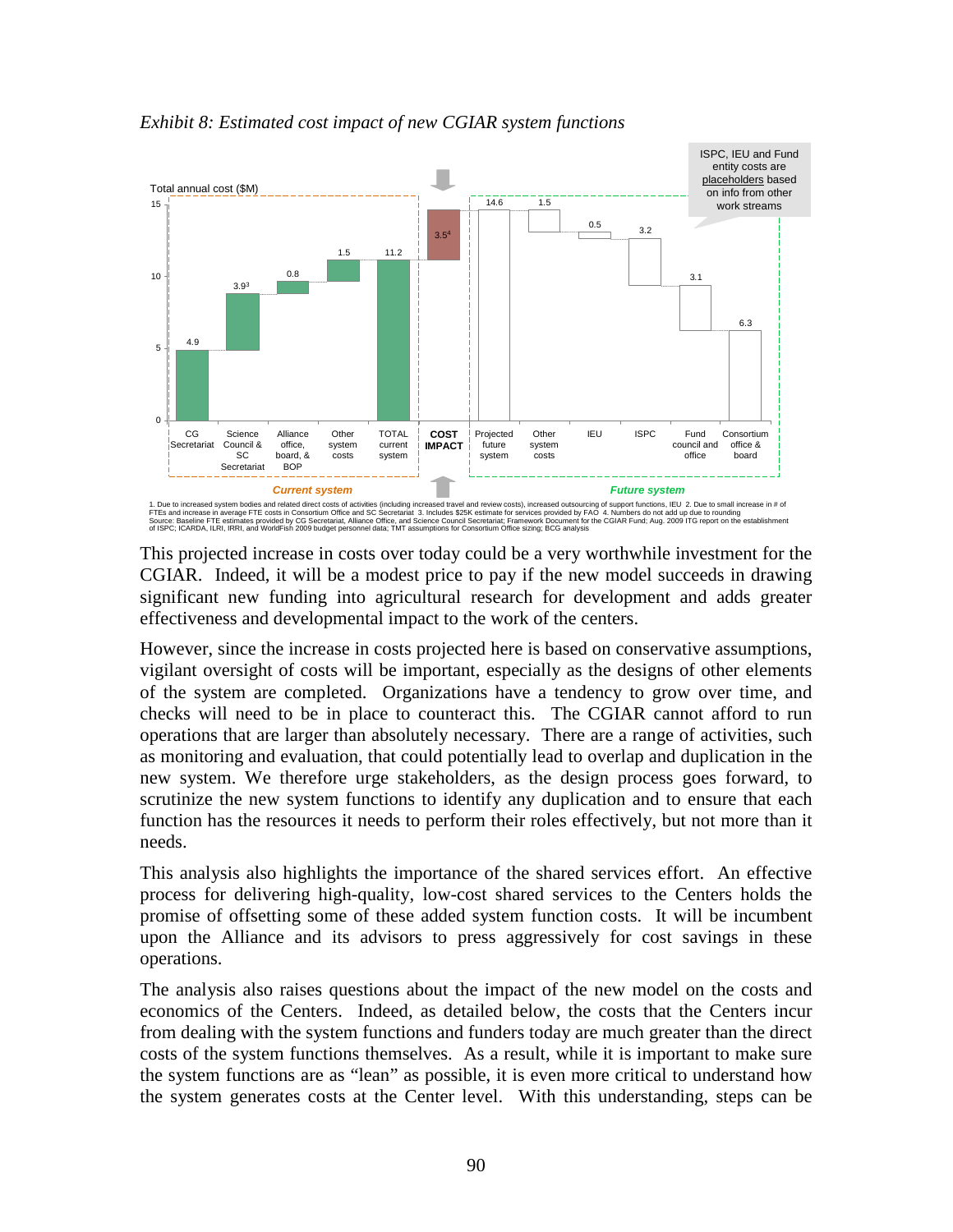taken to reduce the risk of those costs being driven higher – and perhaps even to lower them by streamlining certain activities.

### **6.4 Analysis of current center interface costs**

In this section, we describe our approach to estimating the size of center interface activities and related personnel costs, and discuss the factors that produce those costs. We also highlight some thoughts about how to manage the risk of these costs growing significantly in the new system, and offer some suggestions for how they might be reduced over time.

Before proceeding further, however, it is important to clarify what we mean by a "Center interface activity". **Center interface activities** are any activities Centers conduct today that require interactions with the "system," where the system is defined as:

- System functions (SC Secretariat, CG Secretariat, & Alliance Office), and
- Donors, including both CG and non-CG members

Center interface activities fall into a number of categories:

- *Donor relations and reporting.* Donor fundraising activities, development of proposals and concept notes, contract negotiations, and scientific/financial reporting. (Donor reporting varies greatly in its in degree of complexity, across both small and large grant sizes.)
- *System-level monitoring and evaluation*. Activities conducted in connection with various system-level reviews (e.g. PMS, EPMRs, Stripes etc.), creation of MTPs, and other strategic planning activities.
- *System governance and coordination*. Preparation for and involvement in AGMs and Alliance meetings, PR and media activities, and cross-Center educational efforts.

To estimate center interface personnel costs in the system today, we used a methodology in which we:

- Interviewed, and in certain instances surveyed, a cross-section of research staff, as well as management & support staff from each of four sample centers (ICARDA, ILRI, IRRI, and WorldFish), These 4 centers were selected by the Consortium Planning Team (CPT) because they are diverse in geographic location, size and activity;
- Asked center teams to divide their time into two different categories for interface and non-interface activities;
- Took personnel cost and FTE data from center finance/HR and combined it with interview data to determine total interface costs and FTEs at each sample Center, and to break out interface costs and FTEs by staff type and activity type;
- Used a weighted average of the sample center data to generate an estimate for overall Center interface costs across the Alliance, using 2008 costs.

Results from one center are shown in Exhibits 9 and 10 below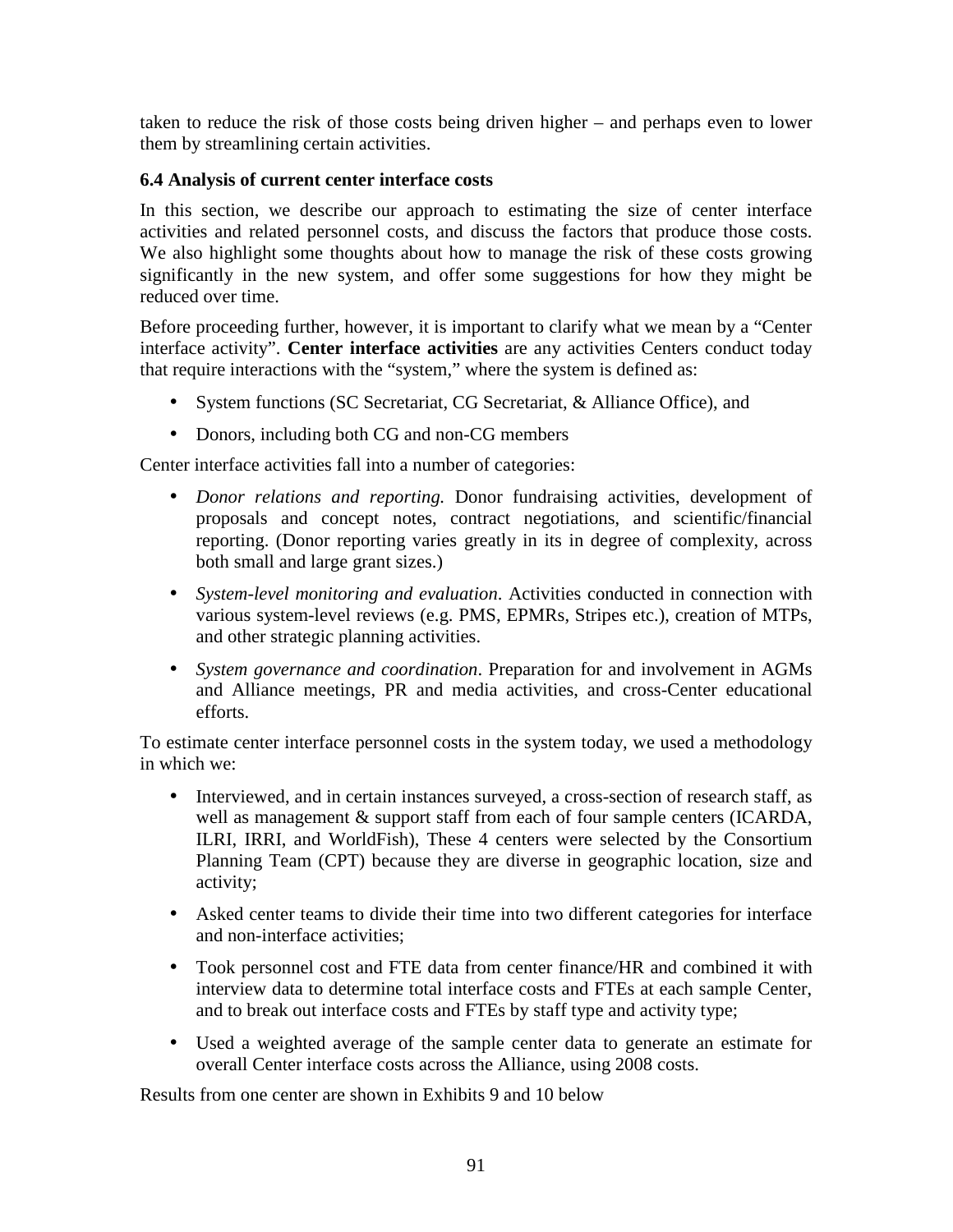

*Exhibit 9: Example base data: Center C* 





The results for the four sample Centers is shown in Exhibit 11. In these centers we, approximately **8%** of center employee time is devoted to interface activities. Since the center employees involved in interface activities tend to be more senior and therefore more expensive (e.g. DGs, DDGs - Research, Directors, Senior Scientists, etc.), their time involved in these activities represents **20%** of total center personnel costs. According to the 2008 CGIAR Financial Report, total personnel cost across the 15 CG Centers in 2008 was **\$**229M. Applying 20% to this total cost yields an estimated total center interface costs of approximately **\$46M**.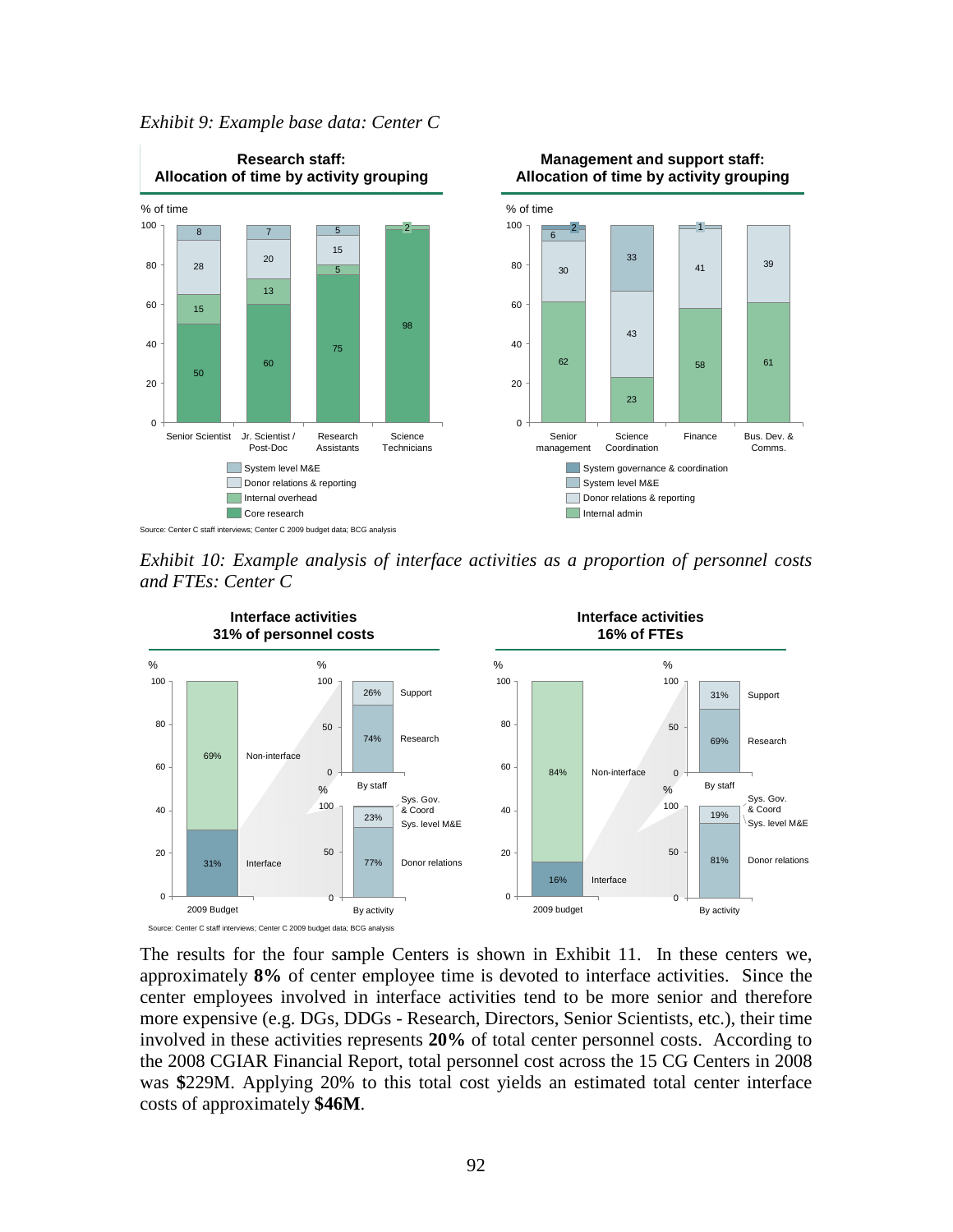Our analysis also estimated the costs across different categories of "interface activities". The largest cost category was donor relations and reporting activities, comprising roughly 75% of the center interface costs. This proportion held across the 4 centers we sampled, with some modest variation within the sample. If one applies this percentage to the personnel costs of all 15 centers, it suggests that donor relations and reporting activities are responsible for more than \$30M in costs at the center level, annually. This is roughly 2-3 times the costs of the system functions today, in aggregate.

Of the remaining costs, the largest were related to system-level monitoring and evaluation activities, at about ~20% of center interface costs.

*Exhibit 11: Results across 4 Center sample: Interface activities comprise ~8% employee time, ~20% personnel costs* 



<sup>1. 2009</sup> budgeted personnel costs Source: Staff interviews and financial data from sample Centers: ICARDA, ILRI, IRRI, WorldFish; BCG analysis

In interpreting this analysis, one needs to acknowledge a number of limitations and caveats:

- Each center is quite different, so the true proportion of interface costs across the 15 Centers may be quite different than what the sample of 4 centers suggests;
- Within the centers sampled, we interviewed only a subset of the research staff as a result, the true burden of interface costs may be lower or higher than what we are reporting; and
- Our data relied on individuals providing estimates of time spent on interface vs. non-interface activities, often estimating time spent by other members of their team. This technique, while probably directionally correct, is not as accurate as time and materials studies or other approaches.

For these reasons, it is appropriate to think about the \$46M in center interface costs as an estimate, and one with large error bars around it. That said, it is quite clear that center interface costs are large and significant, that they are effectively "hidden" because they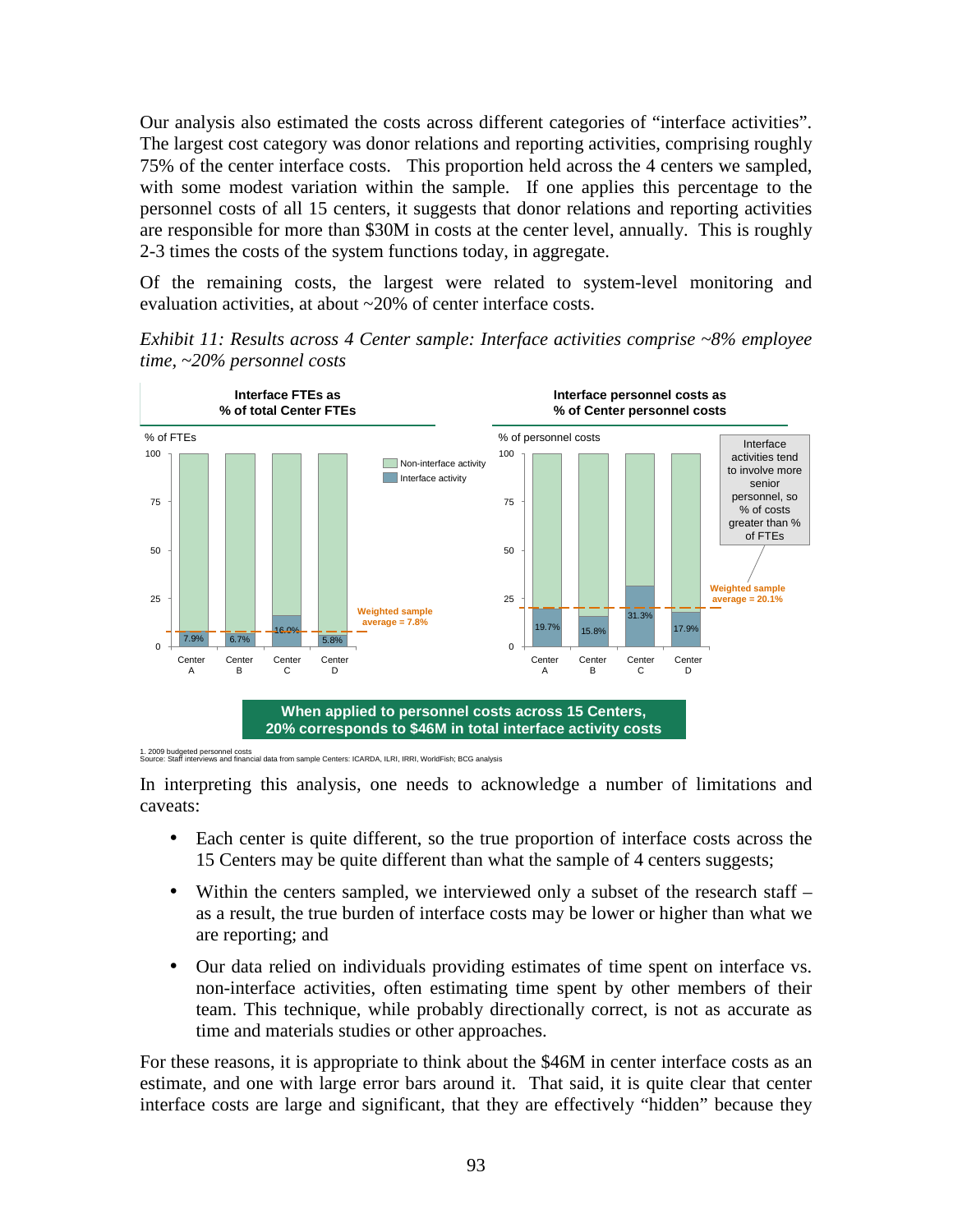are not tracked and reported in a consistent manner, and that the majority of them are linked to donor relations and reporting activities.

The new system has the potential to achieve significant savings for the centers – savings that can be redeployed into research – if it can reduce these costs through streamlining of donor relations and reporting activities and other interface-related work. At the very least, steps need to be taken to make these costs and their drivers transparent, so that donors and others do not unwittingly impose activities that cause these costs to grow sharply. We believe it is critical that donors and centers understand the drivers of these "hidden" costs and work collaboratively to reduce them over time.

#### **6.5 Interface costs in the new system**

In the new CGIAR, centers will continue to incur interface costs. They will still have to engage in donor relations and reporting work, interactions with system functions, and system-level monitoring and evaluation activities. However, many of the current mechanisms for these interactions will change in important ways. How these changes are implemented will determine whether the interface costs borne by centers will expand or contract.

The process for reporting on Mega Programs provides a useful illustration. One can imagine a model where Mega Program performance reporting is very standardized. In this model, centers who participate in a Mega Program would work with the Consortium Office to compile progress reports using standardized templates, which would then be shared with the Fund and subsequently the donors who have provided their support. In this model, the costs of donor reporting are greatly reduced; the centers still have to report their progress comprehensively, but only once and relying on a single template.

Unfortunately, one can also imagine a model where individual donors insist on separate ad hoc reporting on the progress of the Mega Programs, above and beyond the standard reporting to the Consortium and Fund. In this model, the centers not only have to contribute to the standard reporting for the Consortium and Fund, but also provide additional reports for specific donors. In this situation, despite the attempt to streamline reporting through standard tools, the interface costs created by the system are actually increased.

Responsibility for managing down these interface costs falls not just to the Centers and the Consortium, but also to donors. If donors are able and willing to adjust their expectations and behaviors, they can play an important role in reducing interface costs. This would allow the centers to redeploy valuable time and expertise into research activities. Failure to do so runs the risk of increasing the administrative burden on centers and distracting them from their mission and research focus.

Establishing the right expectations about donor relations and reporting will be important from the start. It is anticipated that much of the initial contribution to the Fund will come from funding that is currently unrestricted. Today, these unrestricted funds have very low transaction costs, as they often require little reporting beyond what centers already provide in their Annual Reports. As these funds move into Mega Programs, the level of reporting cost associated with them will rise modestly due to the standard reporting requirements for Mega Programs. It will be important for the donors to for the view that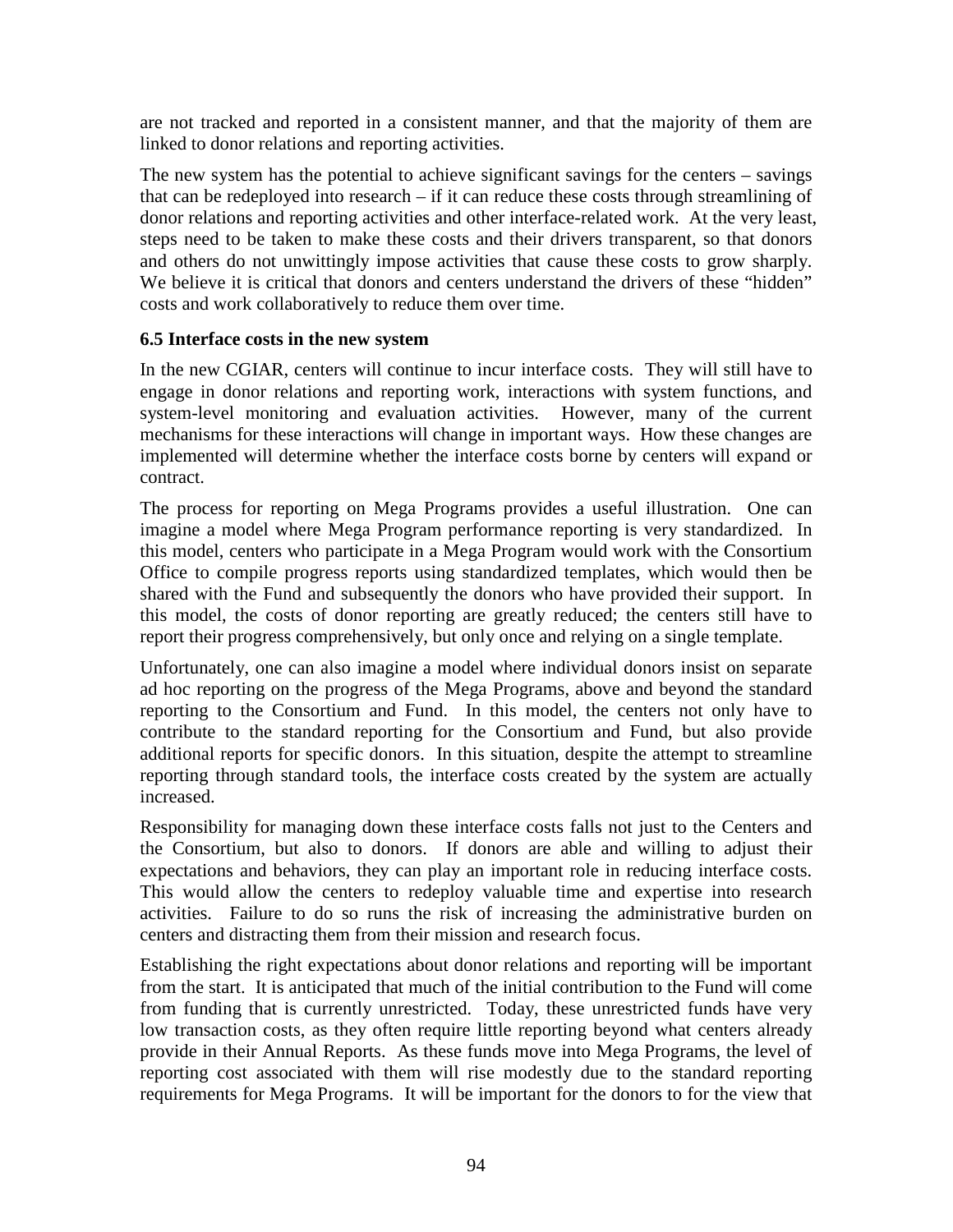standard Mega Program reporting is sufficient for their needs. If additional ad hoc reporting to individual donors is expected on top of the standard reports, the result could be quite damaging; the system effectively will have traded very low-transaction-cost funding for very-high transaction-cost funding, with centers bearing the increase in expense.

Over time, there is the potential for the new model to reduce this interface cost. Bilateral funding currently constitutes the majority of CGIAR funding. Much of this funding is restricted, and in many cases there are significant reporting requirements for a large number of small projects. This funding currently generates large interface costs for the centers who receive it. To the extent that this funding can, over time, be shifted into the Fund and directed into Mega Programs, it has the potential to lead to lighter (standardized) reporting requirements and lower costs for the centers.

We acknowledge that donors sometimes have legislative requirements that constrain their flexibility around funding and reporting. Similarly, different centers will have different burdens based on their mix of research and funding sources. However, to the extent possible, we urge donors, centers, the Consortium, and the Fund to work together in a collaborative manner to streamline the activities that generate these interface costs across the system. Doing so will allow the system to focus its resources on research and enable the donors to achieve greater developmental impact with their funds, a goal shared by all CGIAR stakeholders.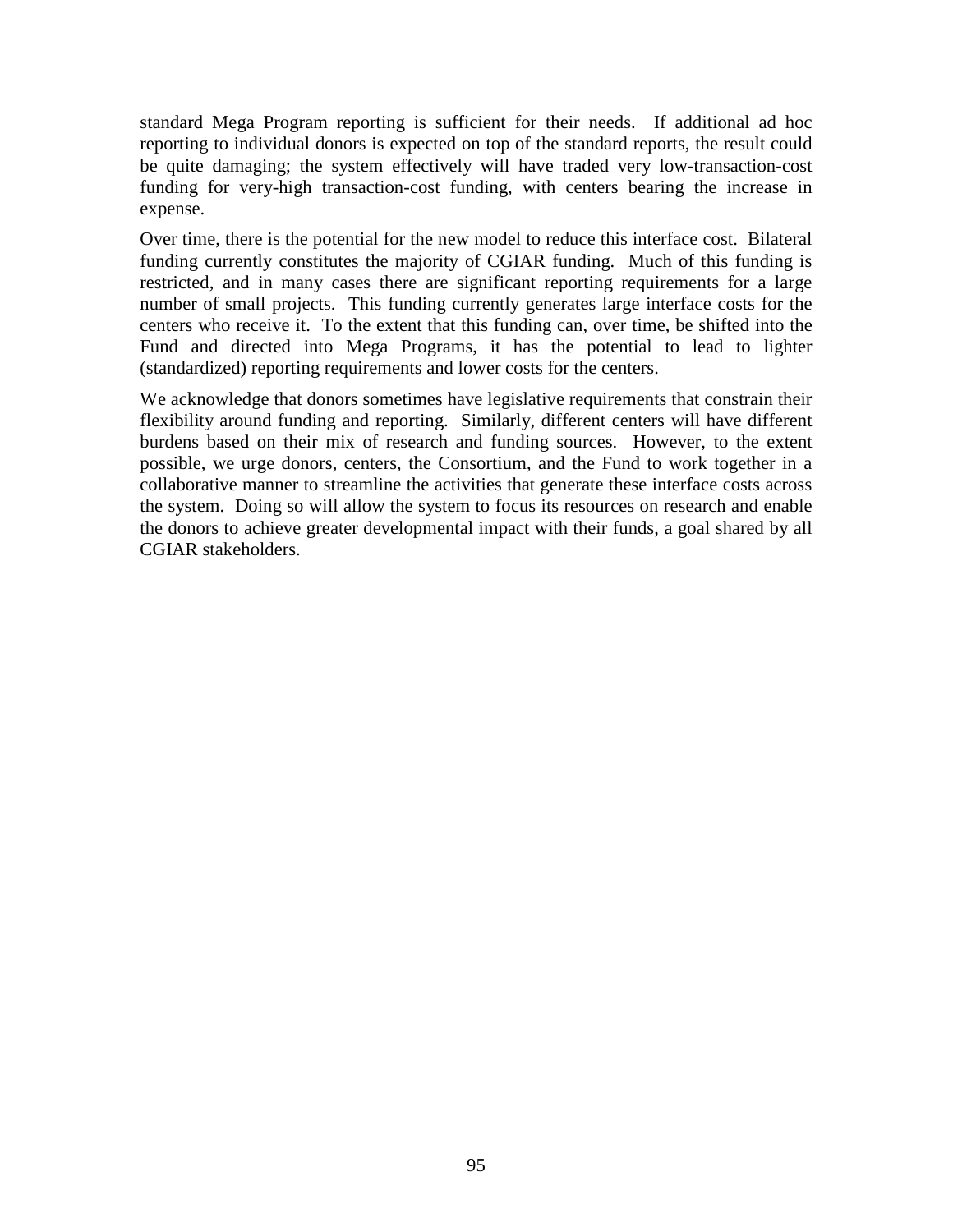# **Chapter 7. Consortium office location**

# **7.1 Introduction**

 $\overline{a}$ 

One of the first and most important decisions the new Consortium Board will have to make is where to locate the Consortium office. As part of our design work, we have performed some analysis to help inform this decision. In this chapter, we discuss the approach we took to this analysis and then set out the next steps in the location decision process.

# **7.2 Analysis of potential Consortium Office locations**

Our analytical work on Consortium Office location has been aimed at providing a ''fact base'' to the Consortium Board on the locations nominated by stakeholders as part of the design process. We first sought nominations of potential locations from the Alliance and donors through an e-survey. The survey was launched in late July and closed on 21 August, though some additional nominations were later sent via email to the Alliance Office. Each nominated location was assessed against a set of criteria, described below. These criteria reflect important strategic and operational considerations that the Board should weigh in deciding on the Consortium Office location.

Stakeholders have nominated the following thirteen cities, listed here in alphabetical order:

| Addis Ababa, Ethiopia  | Nairobi, Kenya                 |
|------------------------|--------------------------------|
| Bangkok, Thailand      | New Delhi, India <sup>28</sup> |
| Bonn, Germany          | Ottawa, Canada                 |
| Geneva, Switzerland    | Rome, Italy                    |
| Los Baños, Philippines | Wageningen, Netherlands        |
| Montpellier, France    | Washington DC, USA             |
| Montreal, Canada       |                                |

Each nominated location was filtered against the following criteria, selected as the most important strategic and operational considerations that should influence the choice of Consortium Office location.

**1. Hub for global Agricultural Research for Development work**: The Consortium Office will in many respects represent the CGIAR on the global stage. Operating from a location that is a "hub" for international agricultural research for development ideas and

<sup>28</sup> India as a country was also nominated as a location, without specification of a particular city.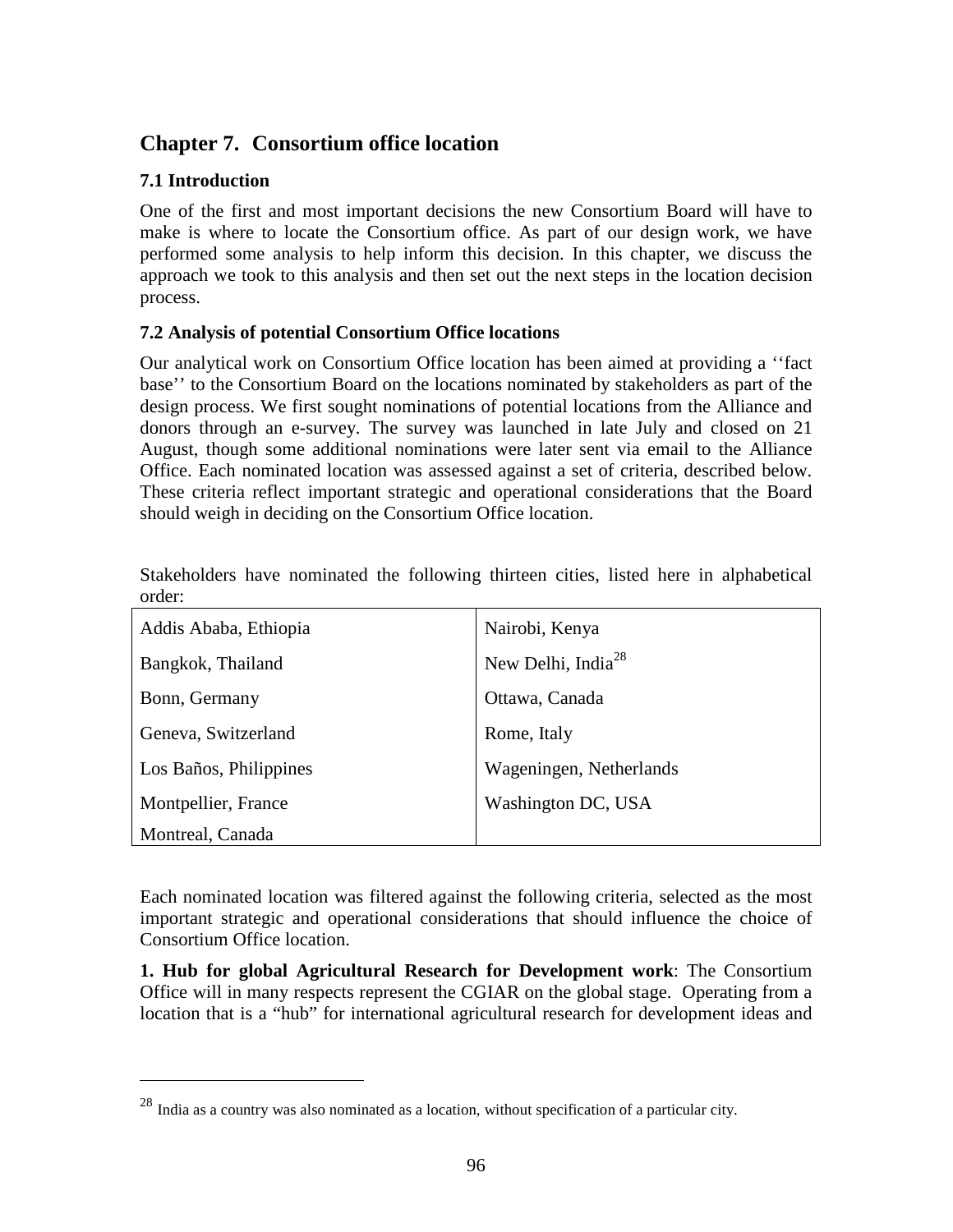talent would be beneficial to the Consortium from a recruitment and knowledge perspective, and would also generally enhance its relevance in this domain.

**2. Host country receptivity to international organizations**: As an entity that will have International Organization status, the Consortium will need to be located in a country that is receptive to international organizations and is willing to confer the benefits of that status to the Consortium (e.g., immunities, financial and technical support, civic amenities).

**3. Quality of life**: The Consortium Office will need to situate itself in a location that provides access to people who are capable of carrying out its mission effectively. In order to attract high caliber talent, the Consortium Office will need, among other things, to provide its staff with a reasonable quality of life, taking into consideration such factors as safety, environment, and health care.

**4. Operational readiness**: To ensure the safety and well-being of Consortium Office staff and reduce the risk of disruption of its work, the Consortium Board will need to consider the operational readiness of each potential country: for example, the quality of its communications infrastructure and the reliability of utilities and transportation, and to be aware of any cultural or political barriers to the effectiveness and efficiency of the Consortium Office's operations.

**5. Operating Costs**: In order to keep the Consortium as cost-effective as possible, the Board will need to consider the relative costs of operating in various locations, balancing cost considerations against operational readiness, quality of life and talent availability in cases where there may be a trade-off between those factors

**6. Mobility to Member Centers**: The staff of the Consortium Office will need to maintain regular contact – including in-person contact – with Member Centers. Consequently, mobility – measured in terms of the number of direct flights, and the duration of travel time – to each center is an important factor. Consortium Office staff will also need to maintain contact with CGIAR donors and the Fund, but this is a secondary consideration, since contact with the Fund and donors is more likely to be virtual, and will affect fewer staff members (principally the CEO, and Board members, who are likely to be situated in different locations anyway).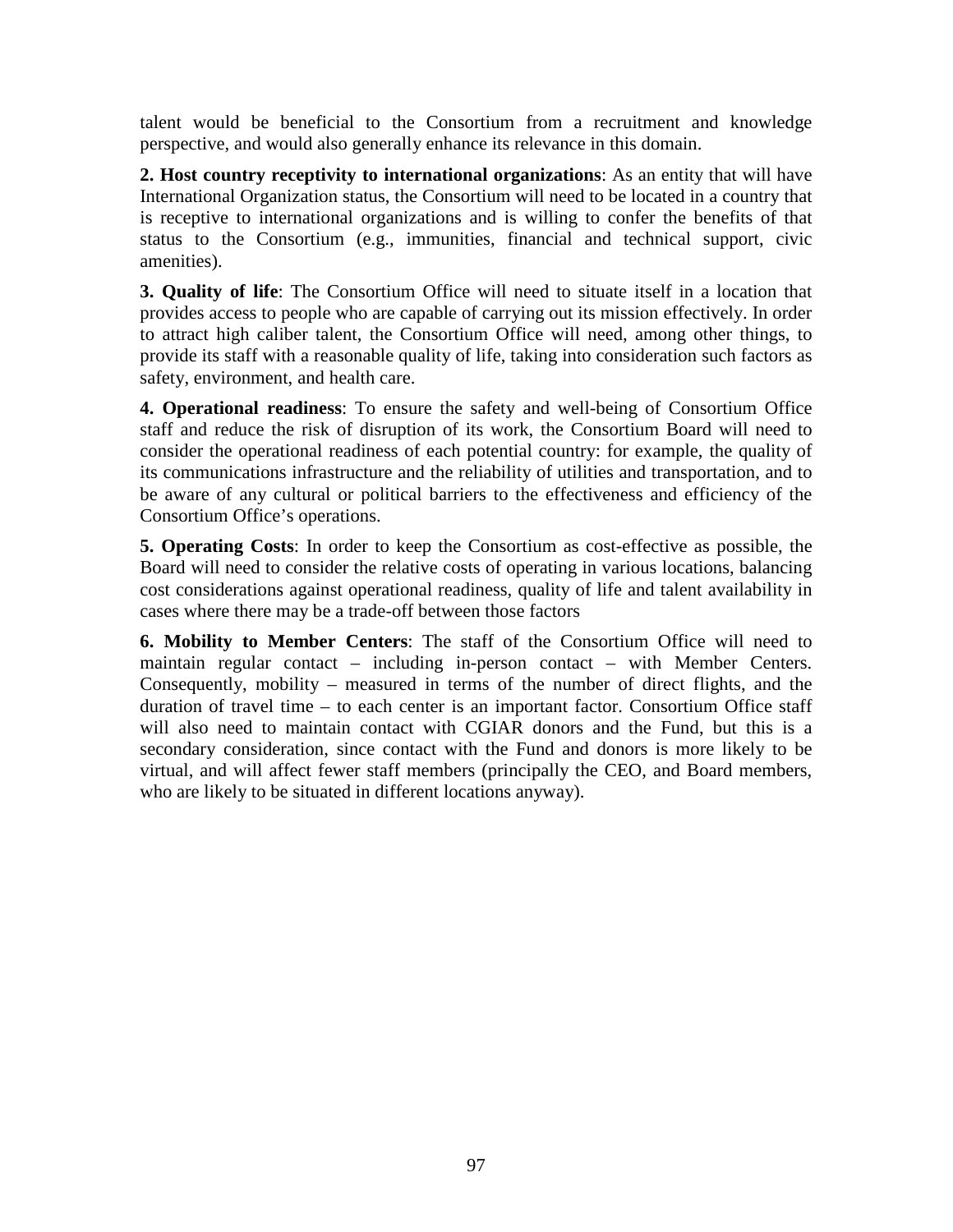|                | Criteria                                                                                            | <b>Rationale for inclusion</b>                                                                                                                                                                                      | Data used to evaluate candidate locations<br>Number of Agricultural Research for Development<br>organizations with a global mandate located in<br>each nominated city                                          |  |  |
|----------------|-----------------------------------------------------------------------------------------------------|---------------------------------------------------------------------------------------------------------------------------------------------------------------------------------------------------------------------|----------------------------------------------------------------------------------------------------------------------------------------------------------------------------------------------------------------|--|--|
|                | Hub for global Agricultural<br><b>Research for Development</b><br>work                              | Proximity to ARD hub has symbolic and practical<br>value (e.g., access to thought-leadership, talent<br>etc)                                                                                                        |                                                                                                                                                                                                                |  |  |
| $\overline{2}$ | Host country receptivity to<br>international organizations                                          | Consortium will most likely seek international<br>organization status hence the need to locate in a<br>host country receptive to international<br>organizations                                                     | Number of existing international development<br>organizations located in each nominated country<br>as a proxy for the relative attractiveness of a given<br>host country                                       |  |  |
| $\mathbf{3}$   | Quality of life                                                                                     | Quality of life a consideration in attracting senior<br>talent to the Consortium Office                                                                                                                             | International quality of life survey taking into<br>account factors e.g. socio-cultural environment,<br>political and economic environment, safety,<br>medical and health, education etc. by nominated<br>city |  |  |
|                | <b>Operational readiness</b><br>Political stability<br>А.<br>Infrastructure and<br>B.<br>technology | Operational readiness factors such as political<br>stability and quality of infrastructure and technology<br>have the potential to impact the efficiency and<br>effectiveness of the Consortium Office's operations | Data comparing governance, infrastructure and<br>technological readiness by nominated country                                                                                                                  |  |  |
| -5             | <b>Operating costs</b>                                                                              | Relative operating costs of the consortium office<br>should be kept as lean as possible                                                                                                                             | United Nations Cost of Living Adjustments (COLA)<br>used to determine comparative cost advantages by<br>nominated country                                                                                      |  |  |
| -6             | <b>Mobility to centers</b>                                                                          | Optimization of travel time/cost to center locations<br>facilitates access and communication                                                                                                                        | Data on number of direct flights and flight duration<br>between each nominated city and the 15 CGIAR<br>centers                                                                                                |  |  |

|  |  |  | Exhibit 12: Criteria used to evaluate nominated Consortium Office locations |  |
|--|--|--|-----------------------------------------------------------------------------|--|
|  |  |  |                                                                             |  |

In addition to the above criteria, stakeholders have commented on the symbolic importance of the Consortium Office's location. Several have made the point, for example, that locating the Consortium Office in the developing world would send a strong positive message reinforcing the CGIAR's work with, and for, poor farmers. It has also been noted that, conversely, locating the Consortium in the developed world could send a resounding message in the opposite direction. We fully acknowledge the importance of this issue in determining the location, and encourage the Board to consider this as well as the other criteria in making their decision.

### **7.3 Next steps in the process**

The above discussion highlights the complexity of any final decision about location, since there is no single city or country that meets all the above criteria equally well. The Consortium Board will therefore need to make trade-offs among the different criteria. The analysis we have performed should provide the Board with a robust set of facts it can refer to as it evaluates possible locations. However, a critical input to the final decision will be the specific offer of support that various host countries provide. This support cannot be articulated through a "desk" analysis, but must be determined through discussions and negotiations with individual host country candidates.

The following next steps will need to be taken in order to arrive at a final decision about the Consortium Office's location:

- Board members, once engaged, will need to review BCG's analysis of potential location choices. If new locations are proposed in the interim period between this writing of this report and the engagement of the Board, further analysis may need to be performed, using the data sets provided in the BCG analysis as a starting point.
- The Board, in one of its earliest meetings, will need to
	- Discuss and debate the pros and cons of each nominated location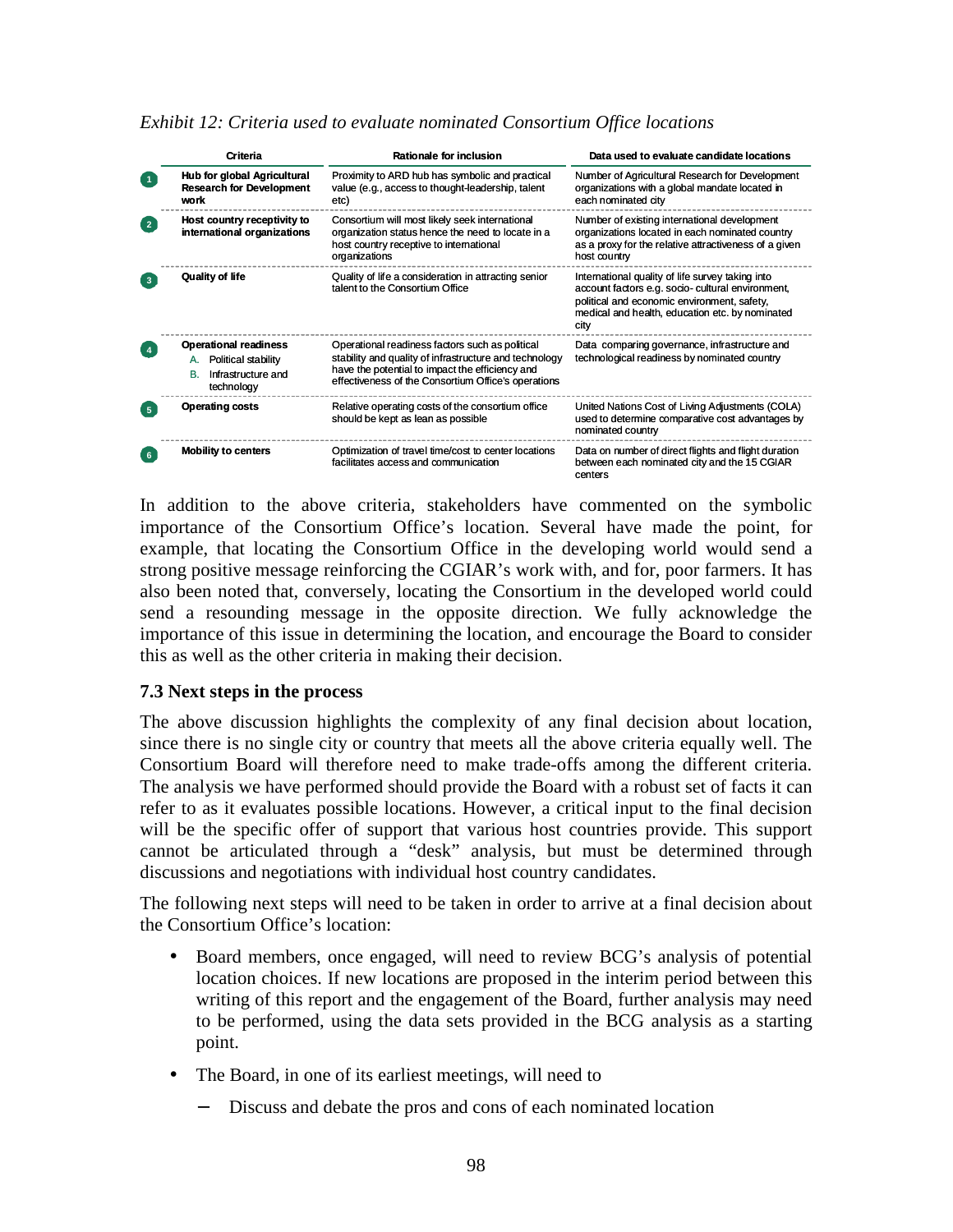- − Agree on a process for engaging with potential host countries e.g. .through either a closed or open tender process
- Prior to the decision, the Board will need to engage legal advisors to assist in establishing International Organization status for the Consortium and to provide advice on a range of issues pertaining to the Consortium's location in a host country, including: the pros and cons of different processes for engaging with potential host countries, perspectives on the ease of establishment of host country arrangements in various places, and the types of benefits that should be negotiated as part of a host country arrangement.
- The Board, a sub-committee of its members, or its nominated proxies, would need to hold negotiations with potential host countries and reconvene to debate and discuss various options before coming to a final decision.
- Attaining International Organization status and carrying out discussions with potential host countries may take anywhere from several months to a few years. It is possible that in the period between engagement of the Board and full staffing of the Consortium Office, some interim arrangements may need to be made to host the start up Consortium Office team (CEO plus his/her initial team).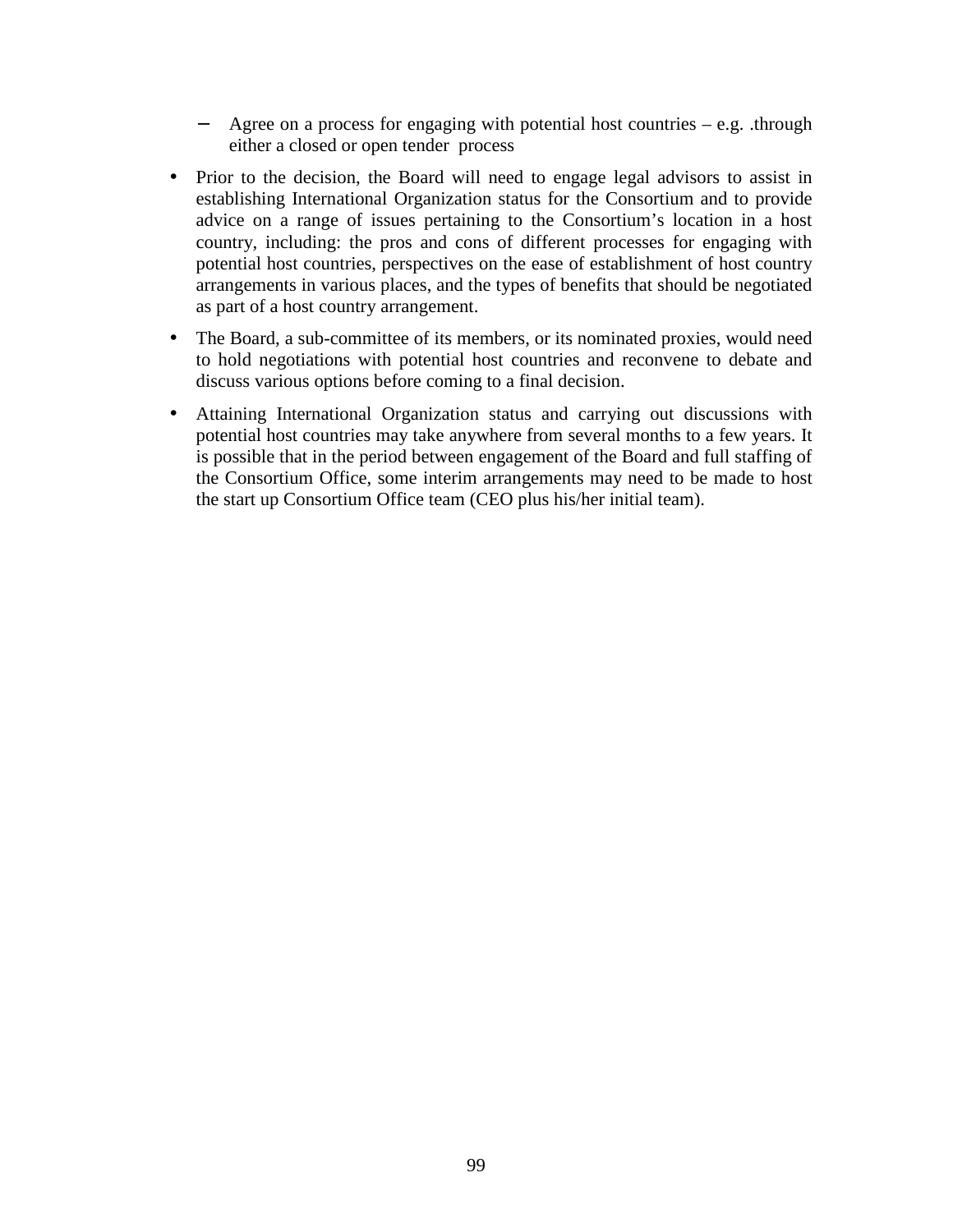# **Chapter 8. Consortium Office transition planning**

## **8.1 Introduction**

As discussed above, the Consortium Office will grow and develop over time. In particular, Chapter 5 sets out four scenarios under which the size and cost of the Office could vary, but these four scenarios are merely snapshots within a continuing and not entirely predictable process. This chapter describes some of the stages and variables in that process, covering the immediate steps needed for the Consortium Office to begin operating, and why and how it should grow from there. In addition, this chapter addresses some particular strategies and structures for managing the change process.

It should be noted that this chapter does not attempt to identify exhaustively all of the implementation steps in the change process. A detailed transition plan pertaining to establishment of the Consortium and other Alliance-related areas of work (e.g., the draft SRF and Mega Programs) is being developed and managed by the Alliance Office. The Transition Management Team (TMT), supported by Considea Consulting, is monitoring cross-workstream dependencies and owns the master implementation plan. BCG has provided input to planning at both levels in the course of our work.

### **8.2 Consortium Office startup**

There are several prerequisites for the startup of the Consortium Office. First, there must be a broad donor and Member Center mandate. This mandate should come from the Business Meeting in December 2009, and should involve endorsement of the emerging system, including the strategy and Strategic Results Framework, the Fund design, and the Consortium Constitution. It is also imperative that the mandate come with some level of donor financial commitments to the Fund. In sum, a significant critical mass of support, in both words and actions, will be needed from centers and donors to get the Consortium Office off the ground.

Second, the Consortium Board members must be selected, and the Board in turn must select the Consortium CEO. Selection of the CEO will be one of the first decisions made using "new CGIAR" structures and decision-making processes. Choosing a chief executive is a critical role of any board; in this case, the Board must find someone who can both inspire its confidence and help establish the authority and the credibility of the Consortium to the outside world.

Currently, the Consortium Board is scheduled to be in place by early 2010. However, in order to accelerate the CEO selection process, it would be advisable to begin aspects of the CEO search immediately after the Business Meeting, so the vetting of candidates can begin in parallel with the start-up of the Board. If this can be done, in an aggressive but still reasonable scenario, the CEO could be in place by mid-2010.

*Note*: As discussed in detail below, we are recommending the creation of a very lightly staffed Transition Management Office (TMO) function to help support the transition to the new structure during the period between the Business Meeting and the hiring of the Consortium CEO and starting team.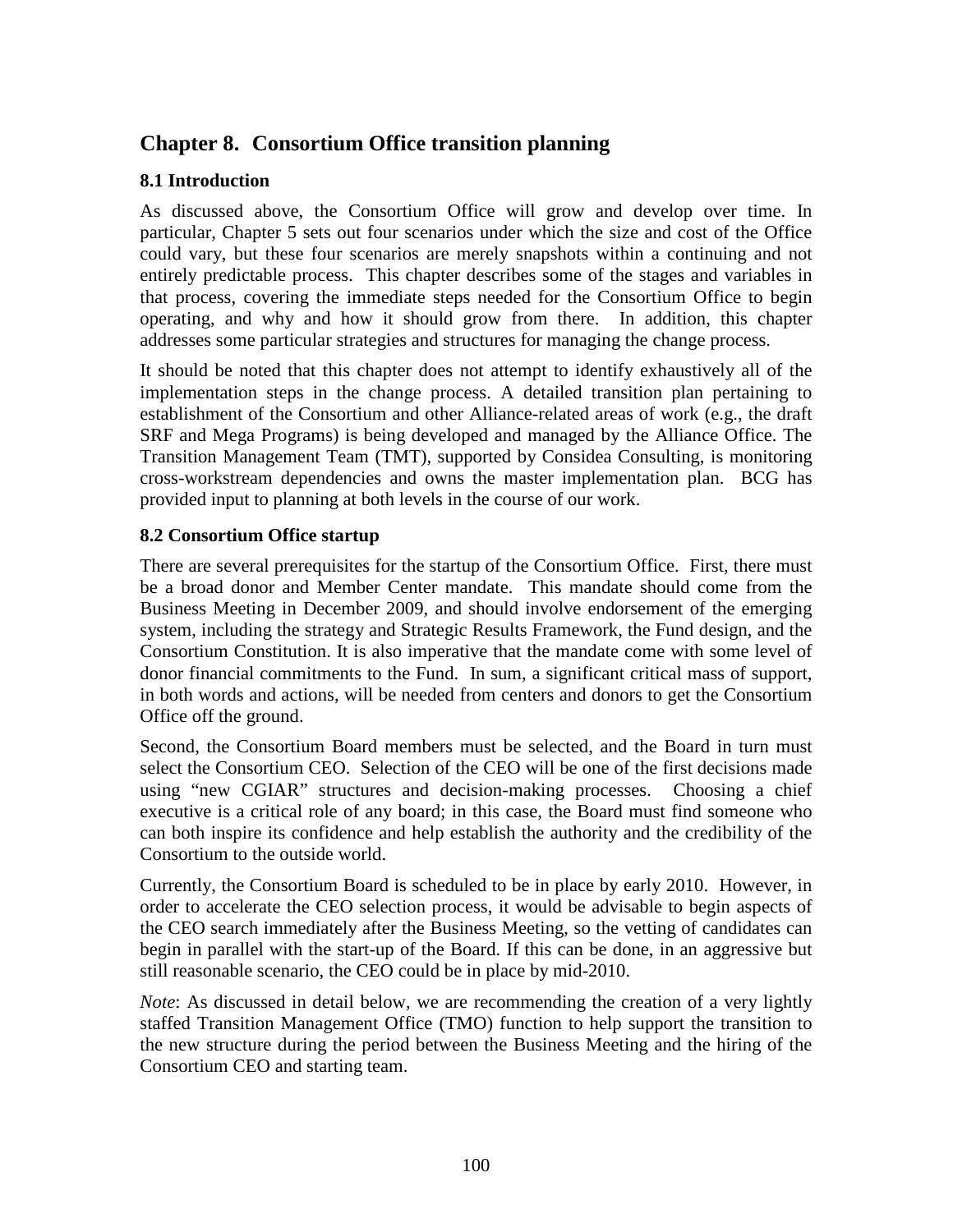Once the CEO has been appointed, the Consortium Office may begin operations in earnest. Again, some early vetting of candidates for key roles may happen in parallel with the CEO search, but CEO involvement and leadership in the selection process is critical; in such a small, start-up environment, the CEO must be able to surround him or herself with a compatible team. Also, the CEO's involvement in the hiring process will better enable the Board to hold him or her accountable for the team's performance.

Precisely because it is so critical that the CEO shape the situation, and because we do not know the exact circumstances under which the CEO will be operating, we would not wish to prescribe exactly how the CEO should fill out the organization. However, the CEO must establish momentum by moving quickly to build a strong team. We believe that the Consortium Office "start-up" scenario described in Chapter 5, in which the Office is staffed by 8 FTEs, represents a nimble critical mass to perform all necessary early stage roles in each of the four major functional areas.

We also set forth below some factors that will be important for the CEO to consider with respect to initial staffing of the Office. For example:

- *Research Strategy and Performance*: It will be critical to quickly build trust and establish a constructive dynamic with the centers and others involved in Mega Programs, as described in detail in earlier chapters of this paper.
- *Finance and Administration*: It will be important to manage the establishment of the Consortium as a legal entity and the development of its relationship with the Fund.
- *Communications and Stakeholder Relations*: The new Consortium will attract a lot of attention, both internally and externally, and its early responses will be crucial in establishing its credibility and importance.
- *Strategic HR and Change Management:* It is essential that a talented, compatible Consortium Office staff be hired, and that the change process be effectively managed and monitored.

All of these requirements are vital to the success of the Consortium. This underscores the importance of quality hiring, and points toward the selection of a relatively senior early staff.

However, hiring must be approached with some degree of flexibility. While it is important to build a strong team quickly, it is unlikely that all 8 FTEs will be on the ground on Day 1. The CEO should be opportunistic in his or her hiring, and this may mean filling out the startup roles in any number of possible sequences. This could entail, for instance, beginning with combined roles—e.g., a Head of Communications, Stakeholder Relations, Strategic HR and Change Management—and/or setting up temporary reporting structures—e.g., having the first Mega Program Officer report directly to the CEO if the Head of Research Strategy and Performance is not yet on board. Even if done out of necessity, there may be value in this approach, as it allows the CEO to table some senior hiring decisions until he or she has a better sense of the Consortium's role in practice (as opposed to on paper), of technical skills still lacking in the organization, or of the personalities that will mesh best with the growing organization.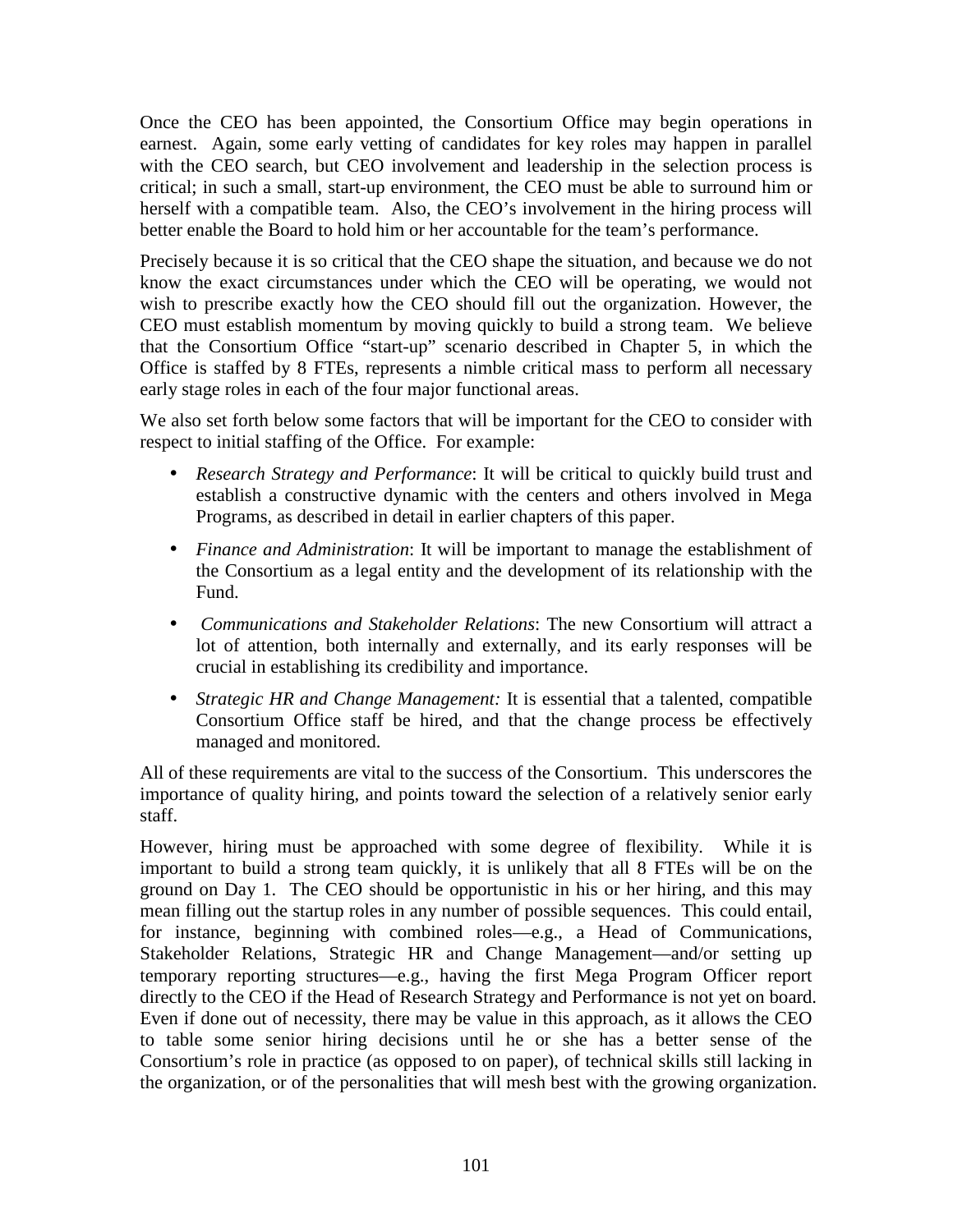Because early hires may also be in the running to head up one of the Consortium Office's functional areas, they should not only be able to perform a certain role in the short term, but to evolve beyond that role if the Fund grows rapidly. This entails hiring early employees who are equally adept as "doers" and "managers." Given the Consortium Office's relatively small size even in the long term, a "doer" orientation will be important, but candidates who have most recently been senior leaders in large organizations can add particular value. It will also be a plus if at least some members of the inaugural Office have experience in small entrepreneurial or start-up settings.

### **8.3 Evolution of the Consortium Office over time**

As funds begin to flow and the Consortium Office moves beyond the start-up phase, the growth of the Office should be managed strategically. Until the Fund has reached critical mass, the Consortium Board and Office will have to prioritize their activities, focusing on those tasks that contribute most significantly to the Fund's growth and the Consortium's success. These activities could include: partnering with the Fund in fundraising, ensuring that early Mega Program work is successful so that it provides a proof point for future work, and managing internal communications and change management so those within the system remain engaged with and supportive of the ongoing change process.

Even once the Fund gains critical mass and approaches the medium and large scenarios described in Chapter 5, the Office's growth should still be approached strategically, with restraint, and in alignment with the Consortium's objectives. Increases in staff will not necessarily be proportionate to increases in funding. Some activities, such as managing contracts and financial transactions, will increase roughly proportionately to funding flows, but others will not. At the same time, there may be some cases where it is strategically advisable for staffing to move out in front of corresponding growth of the Fund so the Consortium can reach certain goals. For example, once the first few Mega Programs are in place, early investments in CGIAR branding and marketing may be strategically important in generating new investments in the Fund.

Another variable in Consortium Office size is how the Office's own internal functions (e.g., finance, HR, and operations/facilities management) are managed. The CEO and Consortium Board will have to decide whether these functions are to be conducted inhouse or outsourced, and in the latter case, whether to outsource them to Shared Services, the Consortium Office's host facility (if there is one), or an outside provider.

### **8.4 Managing the transition**

It is our firm belief that the success of any major change effort, especially one as complicated and difficult as this one, requires explicit attention to managing both the operational and human sides of change. The time invested by the various bodies involved and actively engaged in the CGIAR change process to date, including the TMT, CPT, Alliance Office, CG Secretariat, World Bank, and the various reference groups representing both Centers and donors, suggests broad alignment with this belief. It is critical that this focus on managing the change does not subside once organs of the "new" CGIAR, such as the Consortium Office, are established. Indeed, the importance of change management will only increase as change becomes more tangible.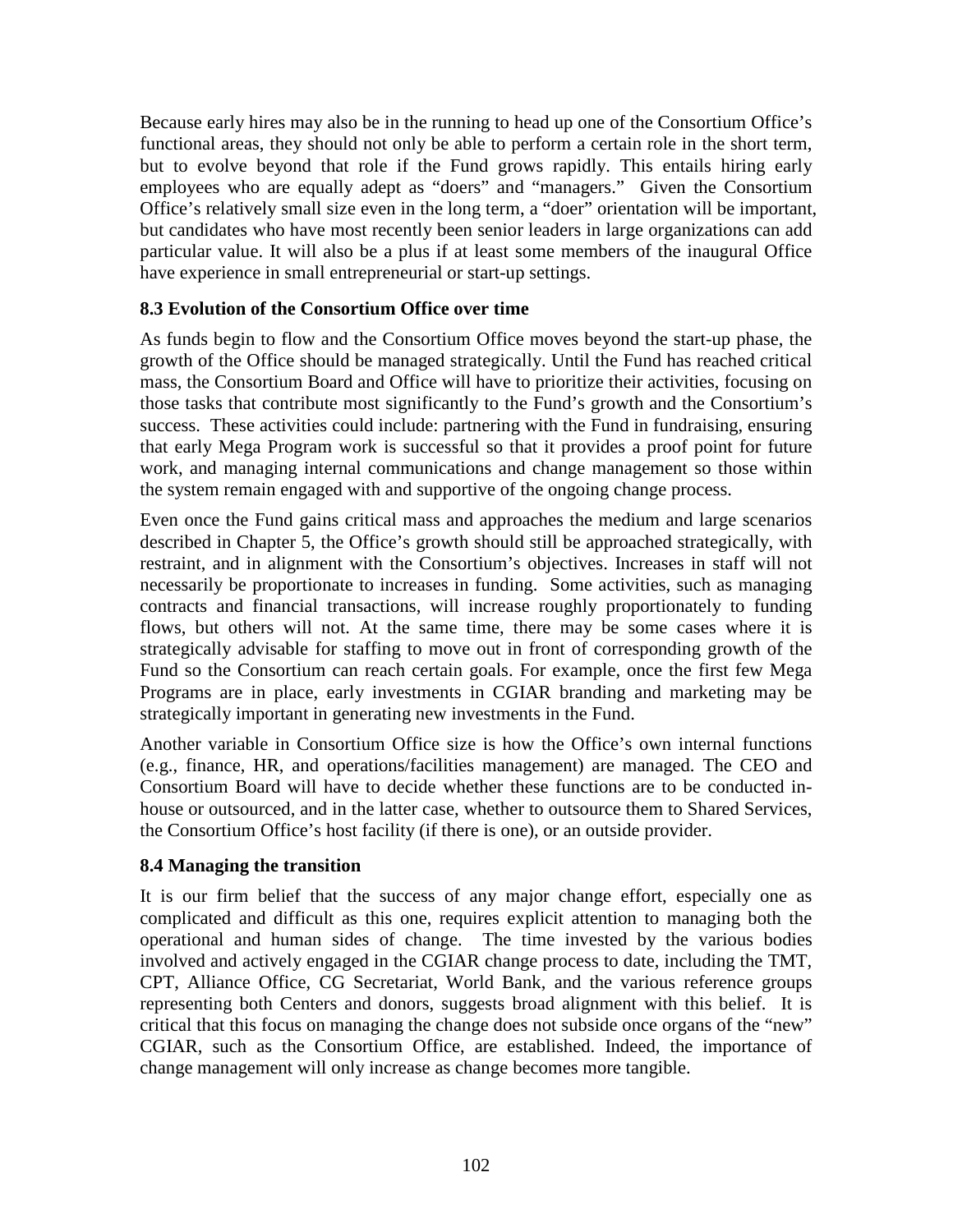BCG has developed a framework of six key dimensions for preparing for and managing through large scale organizational change (See Exhibit 13). Each of these dimensions will need to be addressed in the CGIAR change process in order to deliver bold, successful and sustained change.



*Exhibit 13: Six key dimensions to manage to deliver successful and sustained change* 

**1. Create the change agenda**: The case for change was clearly articulated in the 2008 Independent Review of the CGIAR System, and the vision for reform was laid out at Maputo and in the 2008 Integrated Reform Proposal. Since then, the various workstreams have more concretely described the desired vision, strategy, culture and behaviors for the new CGIAR. As the change progresses, it will be critical to keep referring back to the earliest principles and goals of the reform so as to anchor all stakeholders in a core vision and shared goals for the future. As the new system is implemented, baseline measures of the current system (e.g., the size and cost of current system functions) should continue to be used as a reference point to track the change against core reform principles.

**2. Mobilize the organization**: Individual leaders within every stakeholder group in the new system must be willing and able to support and embody the change process. Each and every leader (including the leadership of donor organizations, the Consortium CEO and Board, Fund Council and Member Center senior management) must be prepared to make necessary changes in their parts of the system to make the total reform a success. They will also need to be armed with all information about the change process they need to inform and mobilize their own organizations.

**3. Hardwire change**: Certain initiatives will need to get underway immediately, including: design and implementation of the future process for Fund disbursements, agreement on Consortium financial and non-financial reporting requirements for the Fund and other stakeholders, and the design of new Mega Program reporting templates, processes and systems as part of the new performance management system.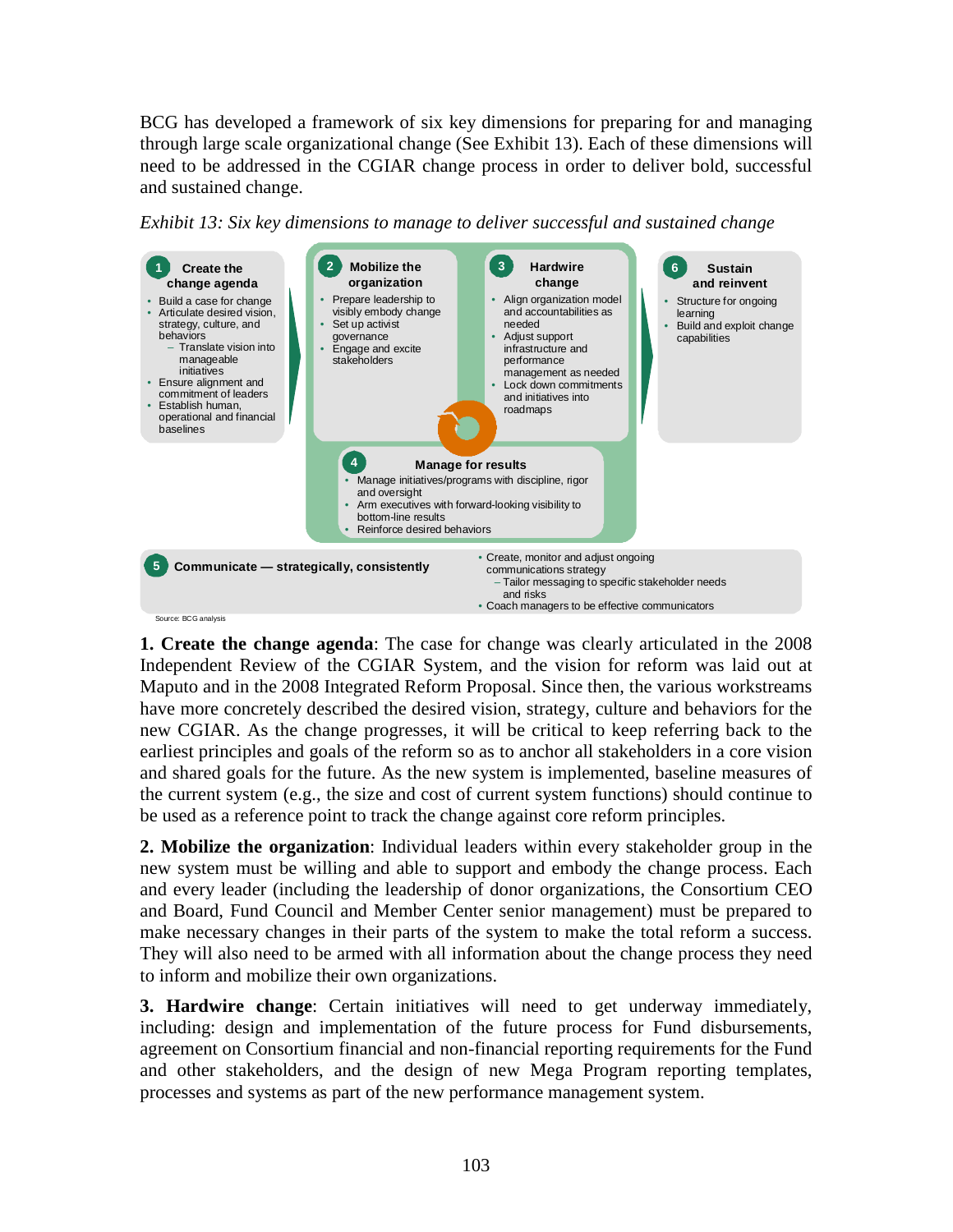**4. Manage for results**: All change initiatives will need to be managed with discipline, rigor and oversight. This will require clear definition of who is responsible for delivering results, and the development of plans against which progress can be tracked.

**5. Communicate – strategically and consistently**: The importance of clear, regular communication throughout the change process cannot be emphasized enough. Messages should be tailored to different stakeholders to speak to any specific concerns they may have or actions they may need to take. In addition to "broadcast" messages, communication through the change process will need to involve narrower, informal, interactions among groups and individuals. Leaders and managers across the system will need to be coached on the key messages to deliver, and their own questions about the change must be answered so they can give consistent and clear messages to their teams.

**6. Sustain and reinvent**: Learning and adaptation as the change process unfolds will be a critical component of success. It is impossible to plan for every risk and contingency in advance, so managers of the CGIAR change process must remain adaptable and alert to risks and issues. To ensure this nimbleness, processes need to be put in place for capturing feedback and identifying risks as they arise. Specific tools such as regular stakeholder "pulse check" surveys and an issues log will be valuable for these purposes.

Addressing these six dimensions requires that critical change management roles be fulfilled. On the operational, or "hard," side of change, these include:

- Establishing a detailed list of change tasks and initiatives across all workstreams and assigning clear responsibilities and deliverables.
- Tracking milestone progress and flagging any issues or areas off-track.
- Tracking who will make decisions, how they should be made, and the parties who should be consulted in the process.
- Identifying dependencies and interactions among the various change workstreams.
- Identifying risks and planning for contingencies.
- Following up to keep abreast of workstream progress and issues, particularly if and when something is off-track or behind schedule, and raising issues to decision makers as necessary.

And on the people, or "soft" side of change, critical roles will continue to include:

- Communicating consistently and straightforwardly about the change process, key decisions, and what is ahead. This will become critical as the new system moves from the planning stage to actual changes in day-to-day activities
- Strategically determining the right amount of information and key messages for a range of audiences.
- Regularly taking "pulse checks" of opinions and concerns for various stakeholder groups, and feeding the results back to communicators and decision makers.

In addition, those responsible for change management might plan and oversee a "road show" of leadership visits to centers to inform and engage center staff and to respond to questions. Depending on the exact timing, the participants in such visits might include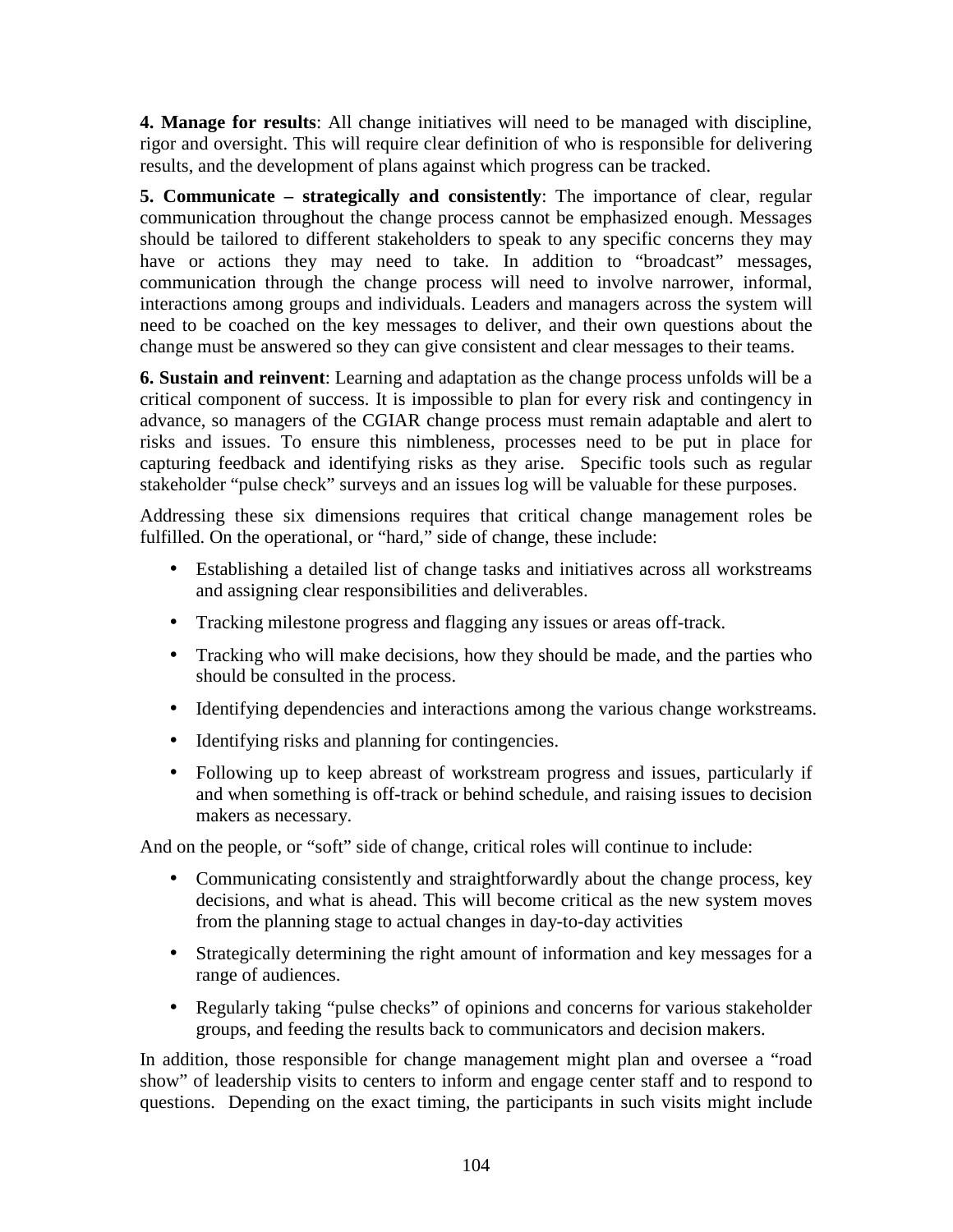members of transitional structures such as the CPT and/or leaders in the "new" system (e.g., Consortium Board members, CEO).

#### **8.5 Recommended role of a Transition Management Office**

Once the change process receives the go-ahead at the December 2009 Business Meeting, the existing change management structures should be evaluated to assess how well they will be able to support both the "hard" and "soft" sides of change.

Based on our experience with similar large-scale transformations, we would recommend the creation of a Transition Management Office (TMO) function supported by a small number of full-time staff (likely 2 to 3). The primary role of the TMO would be to support the change management process between the Business Meeting and the point in time when the Consortium CEO has been hired and his/her starting team is in place. Core activities of the TMO would include:

- Developing and maintaining a "master" timeline and deliverables calendar to track the progress of all initiatives to be implemented as part of the transition to the new Consortium, as well as interdependencies between areas of work.
- Providing project management support to specific initiatives, e.g., initiation and briefing of the Consortium Board.
- Following up with individual initiatives to track progress, flag risks and escalate issues to the relevant decision makers.
- Coordinating meetings and other interactions between different actors (e.g., the Consortium and the Fund) to ensure effective communication and alignment as the designs of different pieces of the new system are finalized and put into operation.
- Managing regular communication to stakeholders in the change process to ensure that they are kept "on board" and informed during the transition, including planning and supporting the execution of a transition "roadshow."
- Initiating regular pulse checks to gauge the level of buy-in of different stakeholders in the change process.
- Maintaining a master "issues" list to track and respond to concerns and issues as they arise.
- Providing a point of contact and liaison for various external parties engaged in the change process (e.g., legal advisors).

With the TMO handling these tasks, the system bodies providing leadership would be free to focus on the most important decisions. The TMO also would serve as a bridge between the current transitional structures and the newly created structures. It should be created as a temporary body, but its staff might be considered for future roles in the Consortium Office (particularly within the Strategic HR & Change Management unit), or elsewhere in the system.

A TMO could be established just for the "doer" side of the change process, or it could cover funders as well. The latter alternative would have the advantage of supporting the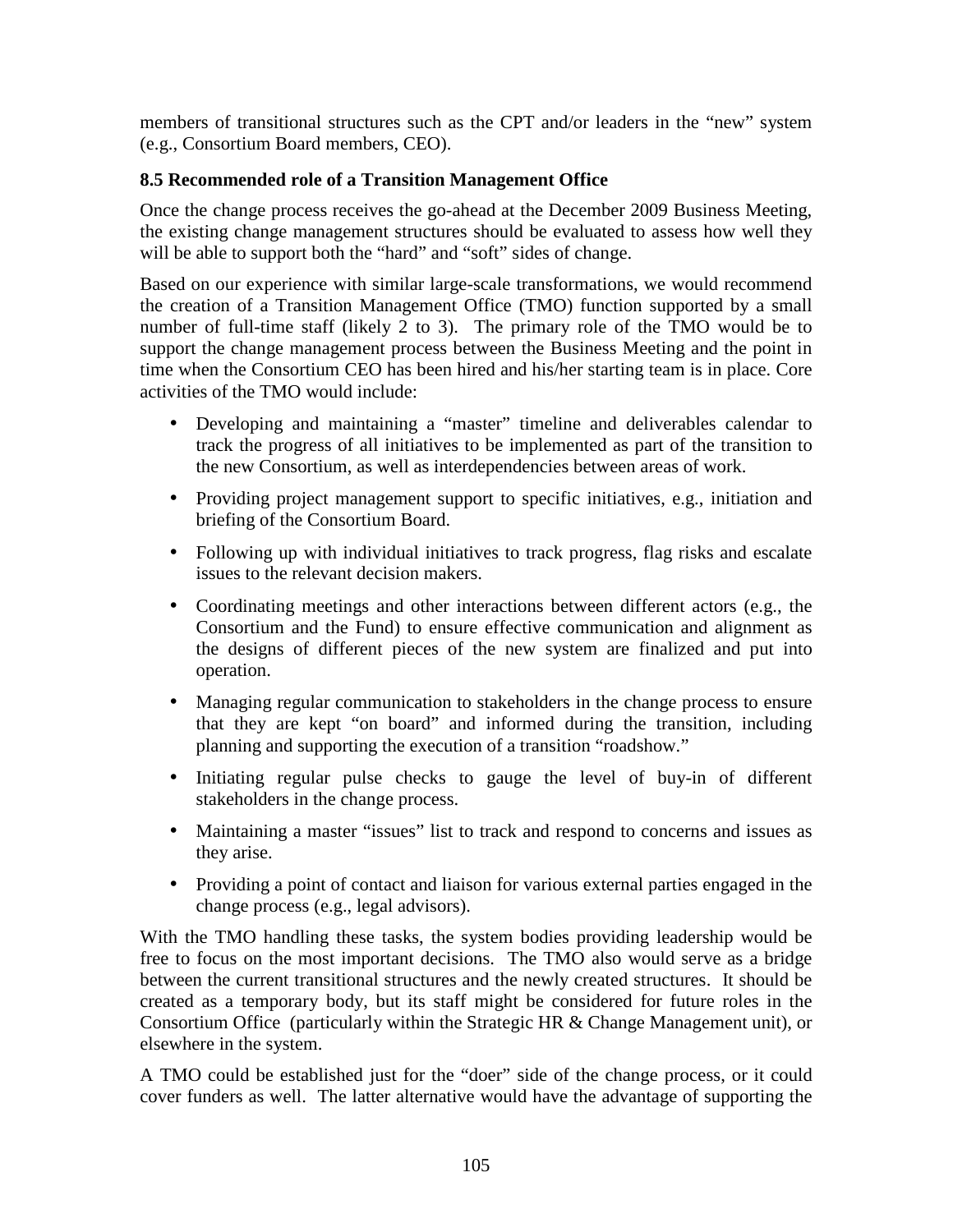Transition Management Team (TMT) or its successor in managing system-wide issues, but would be more complex from an accountability perspective. An additional question would be whether to staff the TMO with new hires or re-tasked staff from within the current system.

\*\*\*\*\*

Transitioning to the new CGIAR system will require a high level of flexibility and commitment on the part of all stakeholders. As the new model emerges, so too will new questions and new challenges. To be successful in managing this change, the system's stakeholders need to redouble their commitment to the vision of Maputo and to the collaborative process of designing a shared future. Much progress has been made to date, and further progress is achievable if the "funders" and "doers" work together in partnership to resolve the remaining issues and questions. Doing so now will plant the seeds for another 40 years of successful innovation and impact in the CGIAR.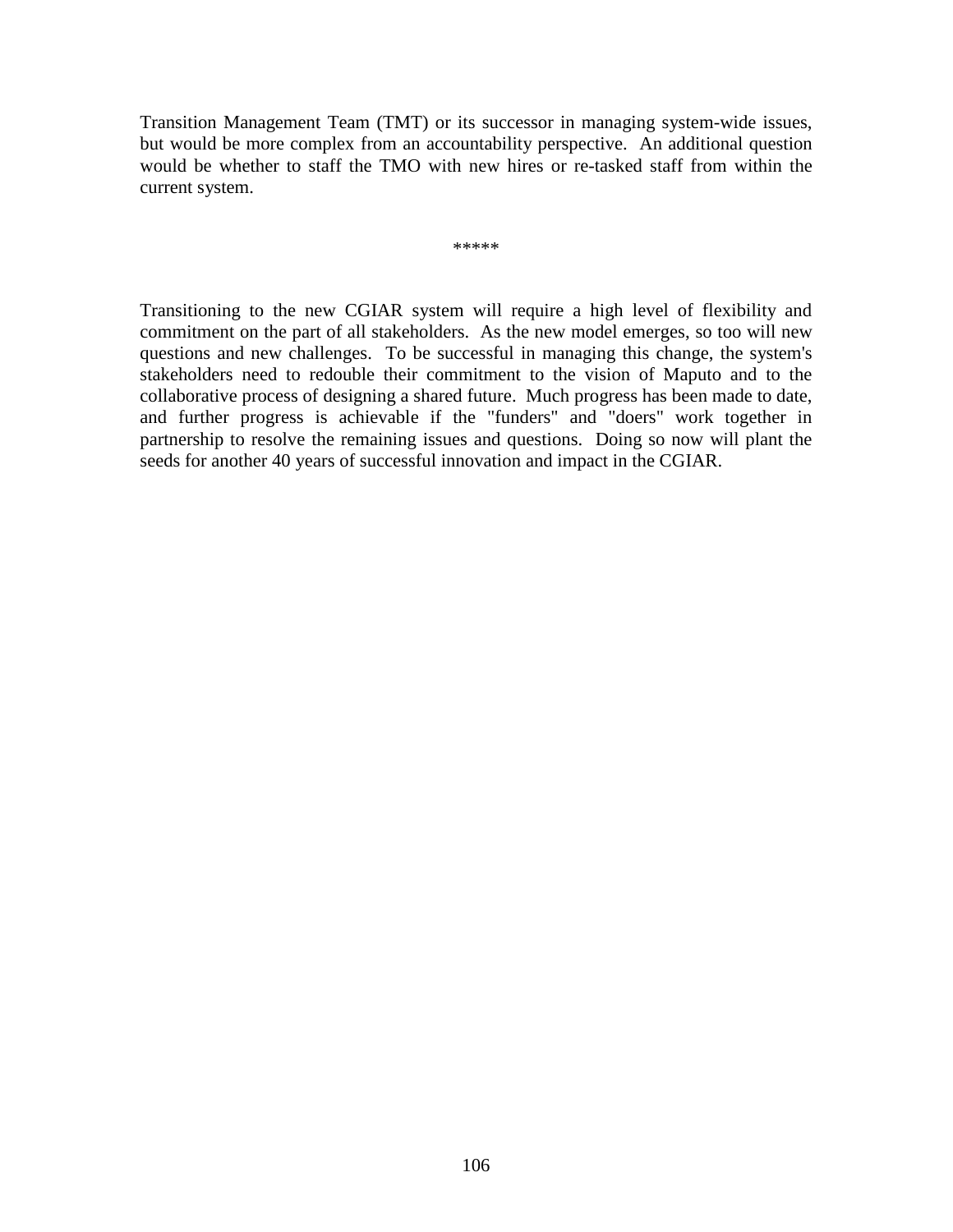# **Design Notes**

#### **Design note #1: Approach taken in design of the Consortium Office**

Approach taken in organizational design of the Consortium Office

BCG has taken a multi-step approach in developing the organizational design of the Consortium Office:

- 1. Definition of value-add of the new Consortium (Phase I)
- 2. Development of Constitution describing the Consortium's mandate and CEO/Board responsibilities (Phase I, ongoing)
- 3. Identification of broad Consortium Office functions required to fulfill mandate
- 4. Detailed design of the Consortium Office's functions, activities and organizational structure
- 5. Sizing and costing of Consortium Office functions
- 6. Development of detailed job descriptions for "CEO minus 1" level

Inputs that have informed the design are as follows:

- Analysis of the roles and responsibilities of the Consortium CEO and Board as outlined in the Consortium Constitution and as reflected in the intent of Maputo
- Interviews with representatives of CG System Office functions (i.e. CG Secretariat, Science Council and Alliance Office) to understand current CG system-level activities in these areas
- Interviews with a subset of research and non-research staff to understand current interfaces between centers, donors and the CG system
- Interviews with CG Center Board Chairs and Directors General to solicit their views on the value-add of the Consortium
- Discussion with the Consortium Design reference group
- Feedback from Alliance members and other stakeholders on preliminary drafts of our findings and recommendations
- Comparisons to other research institutions of a similar size and scale
- Internal and external reviews of Challenge Programs
- The exercise of our professional judgment based on our work with other organizations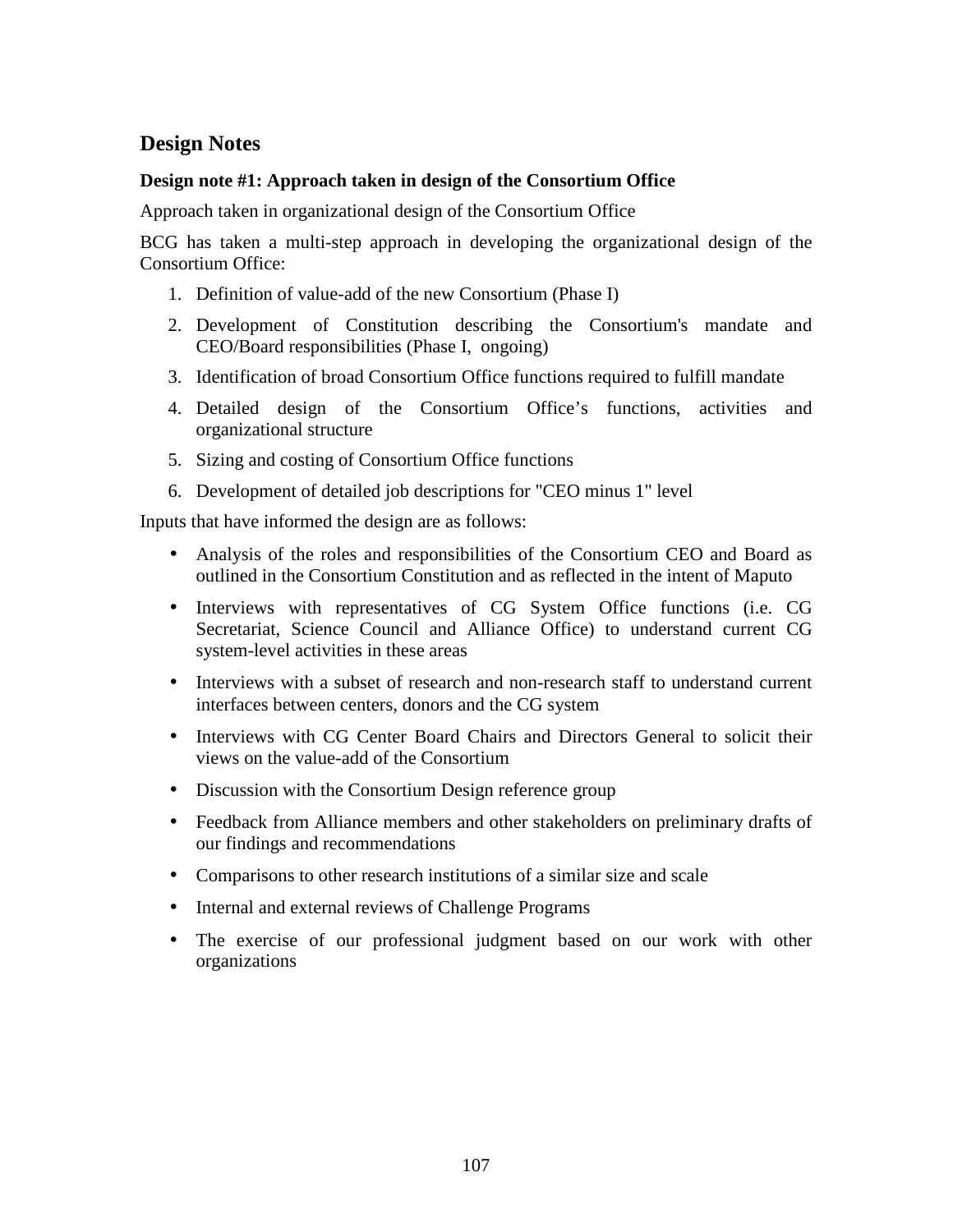



1.Staff fom "case study" centers approved by the CPT to represent a cross section of CG centers by georgaphy, size and type of research are IRRI, ILRI, WorldFish and ICARDA 2. Interviews<br>carried out in Phase I of the Cons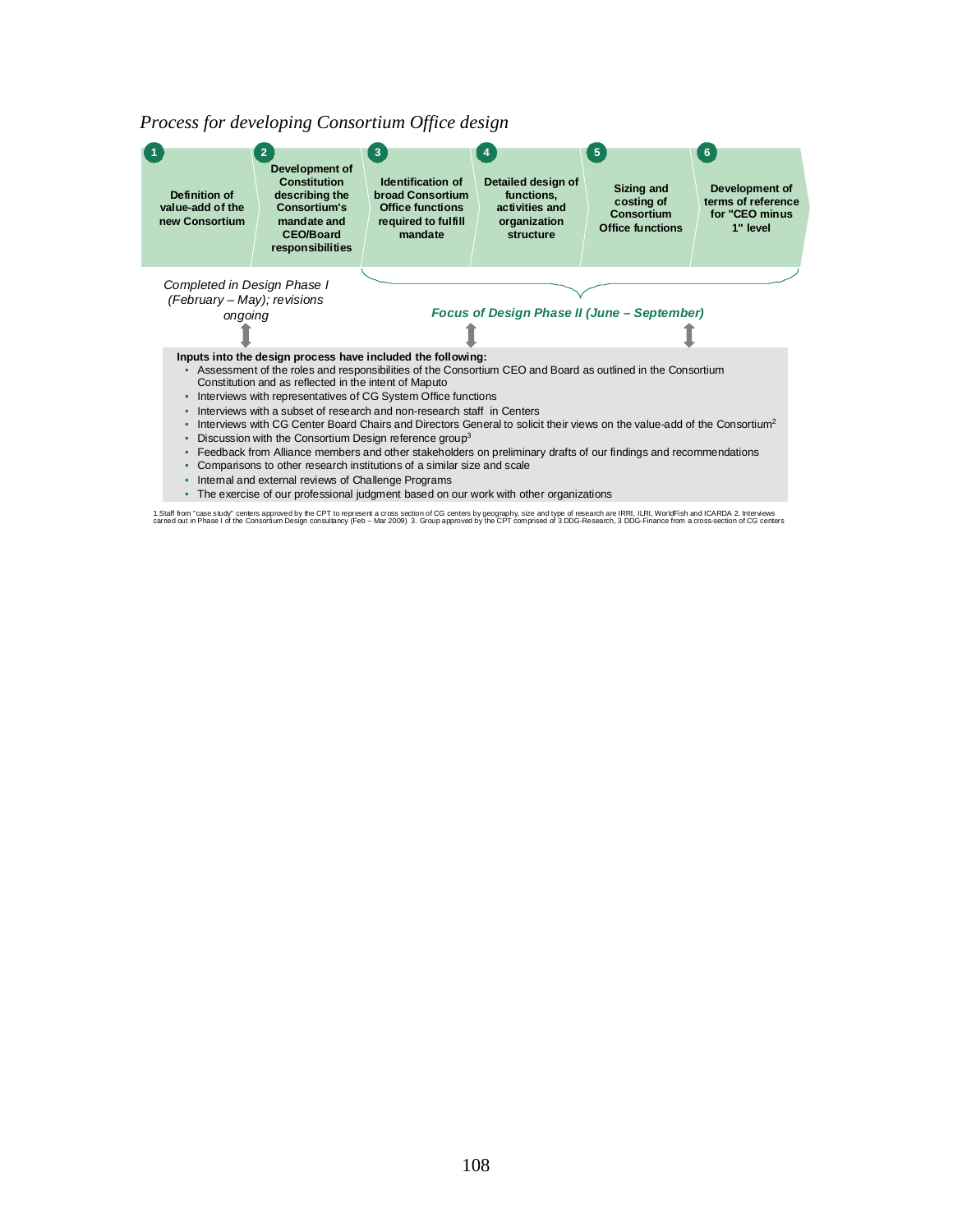### **Design note #2: Lessons from organizational analogues**

In defining the most appropriate organizational design for this set of activities, we considered the organizational set-up of some organizations with analogous mandates to the CGIAR, i.e., for-profit and not-for-profit organizations that do all or some of the following:

- Coordination of strategy development and priority setting for the overall organization
- Developing and managing a portfolio of research, including determining fund allocation across the portfolio
- Assessing the performance of the research portfolio
- Raising funds and perform advocacy activities
- Developing and managing contracts between the portfolio management organization and research partners
- Managing portfolio-level finances and reporting to stakeholders/shareholders

BCG has worked with a wide range of clients across industries to help design corporate center functions. Corporate centers most commonly provide, to individual business units and the enterprise as a whole, functions such as corporate strategy development, portfolio management, financial control, corporate communications and shared services. By centralizing these functions, organizations benefit from:

- An aggregated company-wide view of business unit priorities and strategies to inform decisions on the total company portfolio
- An aggregated company-wide view of individual business unit performance and a forum for review of overall business portfolio performance
- Benefits of scope in sharing functional expertise (e.g.. strategic HR, risk management, IT) and best practices across the organization
- Benefits of scale in the delivery of shared services support activities
- Greater standardization and efficiency across business units

Enterprises develop corporate centers under a range of models: "Involved" centers, which are heavily involved in the operation of the organization and its decision making); "Activist" centers, which focus on selective value-added activities, and "Minimalist" centers, which provide only very limited functions (solely portfolio management, in most cases). BCG's Corporate Center database indicates that even the leanest financial holding companies contain centers of 15-20 people (excluding shared services), which is consistent with the model being proposed for the Consortium. In addition, relative to benchmarks, the Consortium Office being proposed  $(\sim 20$  FTEs under a medium size scenario) is very small relative to the total number of employees in the CGIAR (less than  $0.5\%$ ).

We also benchmarked the overall size of the Consortium Office against some specific organizations with a similar mandate. For example, one statutory organization established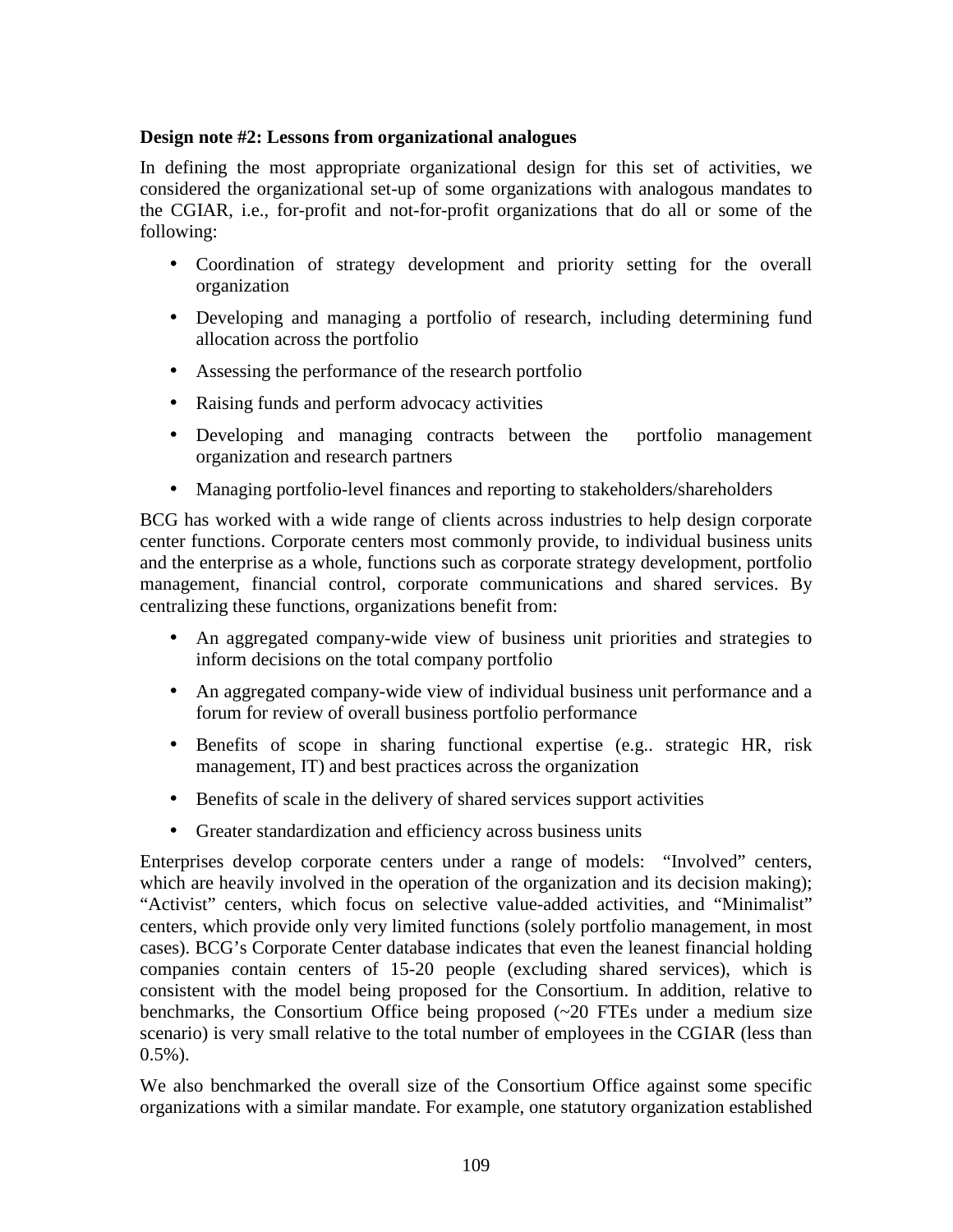to plan and invest in R&D on behalf a national grains industry with \$110M in annual income and \$80M in annual R&D investment is very similar to the future CGIAR Consortium in that it does not conduct R&D itself, but rather adds value through identifying research priorities, allocating of resources to research partners on behalf of funders, and managing R&D portfolio performance. The office of this organization contains ~50 FTEs and contains the following functions:

- Lines of Business: Project Management groups responsible for performance management of the research portfolio
- Corporate Strategy and Impact Assessment
- Legal and Procurement (contract management)
- Corporate Services (Finance, HR & Admin, IT)

Similarly, we investigated a global not-for-profit product development partnership with \$50M in annual R&D investment, responsible for establishing and managing a portfolio of R&D activities for malaria treatments and operating with an office of ~30 FTEs. Like the future Consortium, the value-add of this organization is primarily in pooling funds from multiple donors and distributing to programs of research. It does not conduct the R&D, but manages a global network of public and private partners and contains the following functions:

- R&D
- Finance
- Corporate Development
- Public Affairs
- Business development (primarily contract management)
- Global access
- Operations & HR

By comparison with these organizations, we believe that a Consortium office of  $\sim 20$ people in a medium fund size scenario is comparatively lean.

In addition, we investigated some corporate agricultural products companies, focusing on the way they are organized to perform strategy setting, portfolio development and management and performance management. Organizational analogues indicate that it is common for agricultural research enterprises, which, like the CGIAR, manage a large and varied body of research work, to centralize these functions. One large corporate agricultural research organization investigated has a lean but dedicated team under the CEO (~ 5 FTEs) focused on Strategic Planning and Business Development. The value add of this centralized team is in

• Taking a whole of portfolio view to ensure a balanced portfolio of projects, taking into account time horizon (short versus longer-term product needs) as well as balancing the research portfolio across other dimensions (e.g., product traits and regional balance). The benefit of this group at a "corporate" level is that it can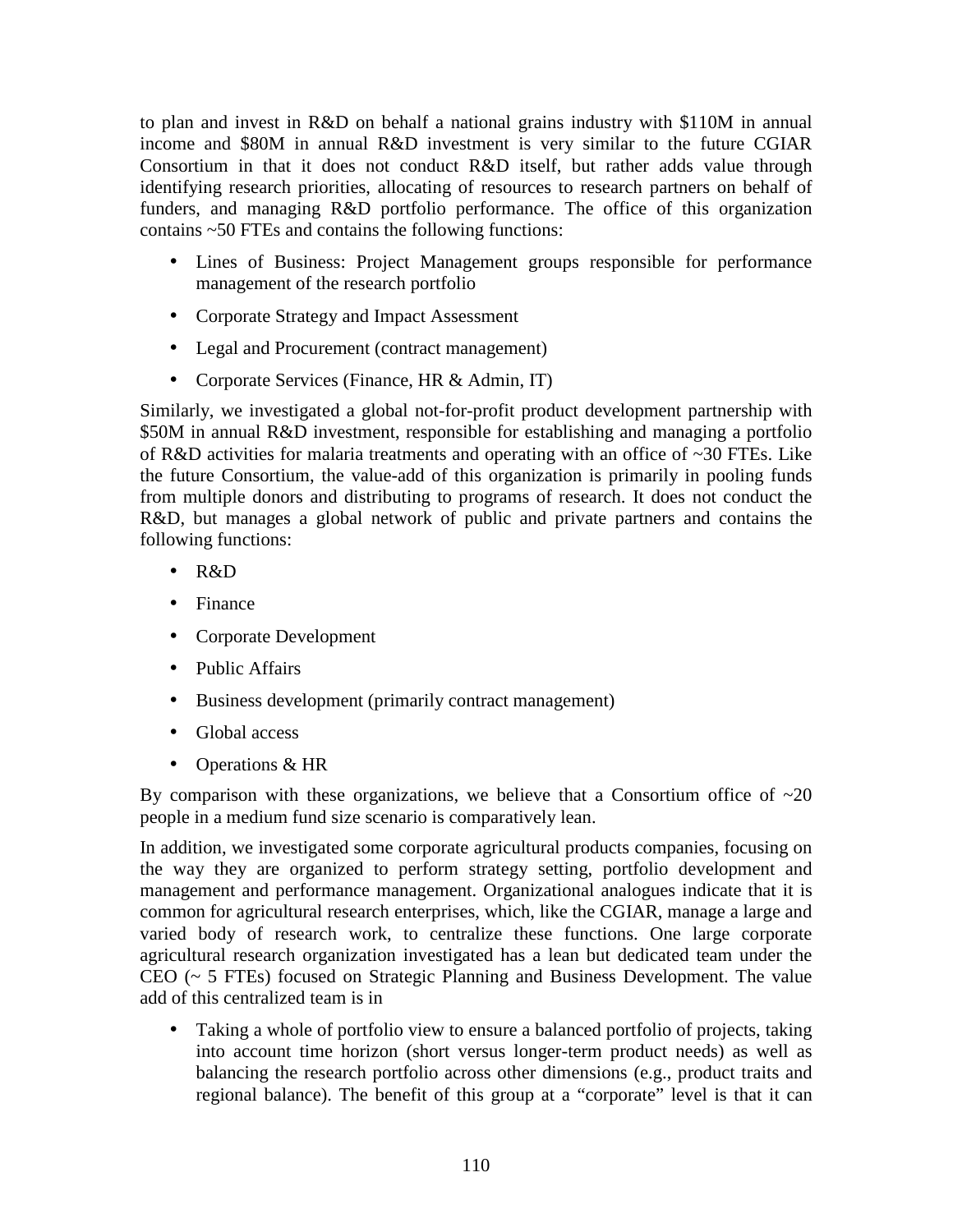take a long- term view of the project portfolio without having to worry about short-term profitability goals.

- Acting as a point of coordination by partnering with Corporate R&D and business operations to develop an overall set of strategic objectives and a balanced portfolio of projects to meet those objectives. Alignment between the central R&D function and business units is achieved through a series of workshops throughout the year
- Developing project proposals with input from Corporate R&D and business operations, which are then evaluated for consideration in an integrated investment plan.
- Identifying and assigning project owners from business units who will be accountable for progress of the projects in the portfolio, and aligning with these owners on setting milestones and goals that can be tracked for progress.
- Leading the portfolio review process through various investment stage gates.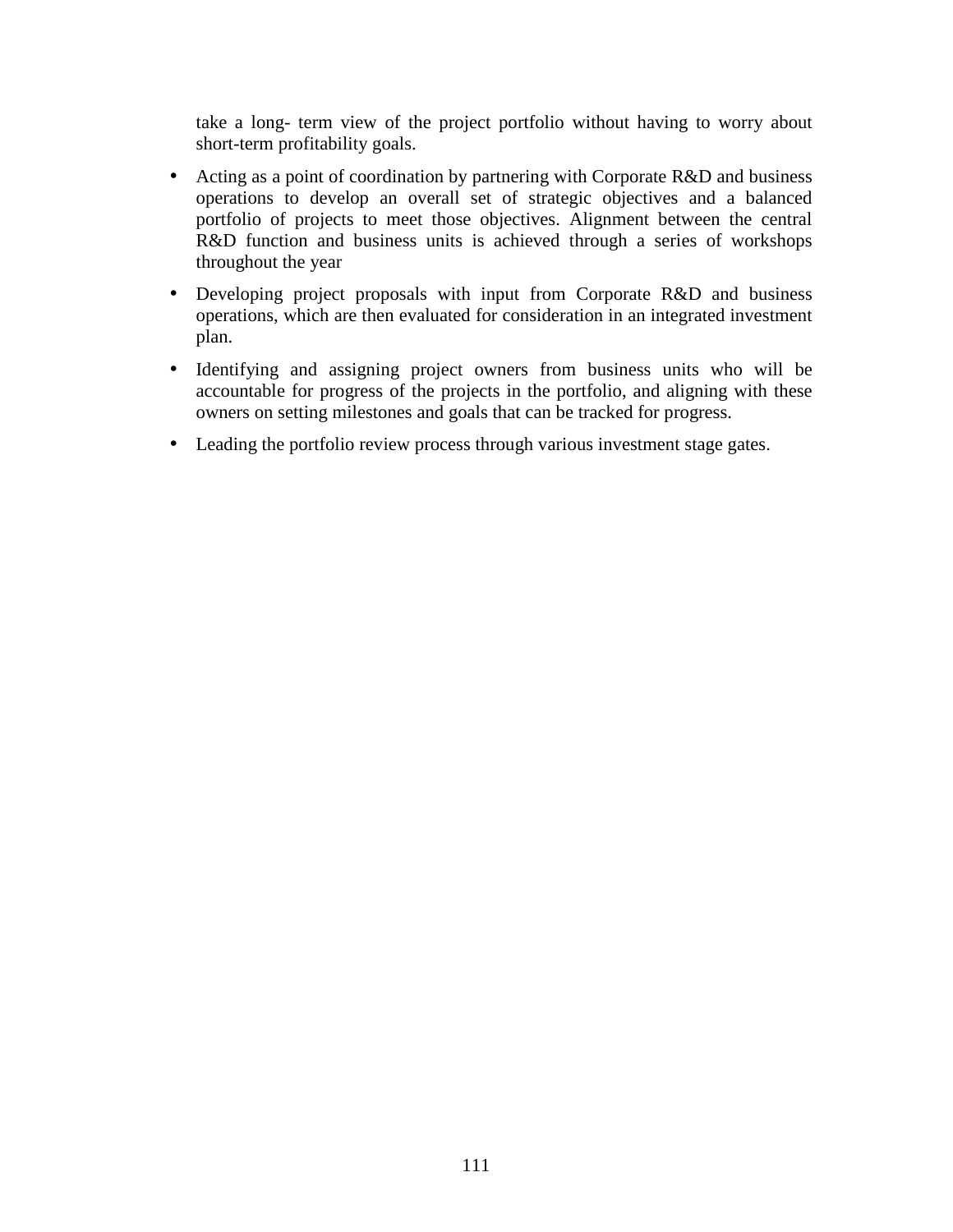### **Design Note # 3: Methodology for net cost impact analysis**

BCG has estimated current steady-state system function costs estimated at ~\$11M, using the following methodology:

- 2007 and 2008 cost data for each system function were combined with qualitative information obtained through discussions with system function representatives. BCG analyzed these findings and combined them to determine what the right steady-state size should be, i.e., the portion of these that was not attributable to the change process. The resulting baseline costs for the CG Secretariat, Science Council and SC Secretariat, and Alliance Office & Board are \$4.9M, \$3.9M and \$0.8M respectively.
- Other system costs total \$1.5M and include the direct costs of AGM, ExCO, and other committee meetings as paid for by the system functions today. This number was provided by the CG Secretariat and is based on average historical costs.

The future system function costs were estimated at  $\sim$ \$14M, based on the following:

- The Consortium Office and Board are expected to cost \$6.3M in the medium size Fund scenario, as detailed in Chapter 5.
- We have relied on inputs from other workstreams involved in the CGIAR change process. At the time of writing this report, many of these inputs were still in flux. Consequently we have used "placeholder" estimates for the potential costs of the Fund Council and Office cost, ISPC council and office and Independent Evaluation Unit.
- For the Fund Council and Office, we used FTE estimates received from ExCo16 and scaled the costs of the CG Secretariat based on the ratio of FTEs in the future compared with today, i.e., the estimate of  $~40\%$  fewer FTEs in the Fund Office than in the CG Secretariat today would reduce costs by roughly 40% or \$3.1M.
- For the ISPC Council and Office, we sized the FTEs according to the recommendations of the ITG report on the ISPC, and based the costs of the future organization on current Science Council personnel costs. This resulted in a total of \$3.2M.
- For the Independent Evaluation Unit (IEU), we used an estimate of \$0.5M provided by the CG Secretariat. At the time of writing this report, the precise setup of the IEU was still under discussion. Consequently we have not assumed any additional FTEs for IEU in our estimates, but rather have accounted for the potential costs of the IEU – including personnel costs – in our total cost estimates.
- Finally, we assumed that other system costs would remain unchanged and continue to cover all future governance costs, including the biennial GCARD and other committee meetings. In fact, because of the move to biennial meetings, it is possible that such costs may be lower than they are today; however, to remain conservative, we have assumed they will be unchanged at \$1.5M.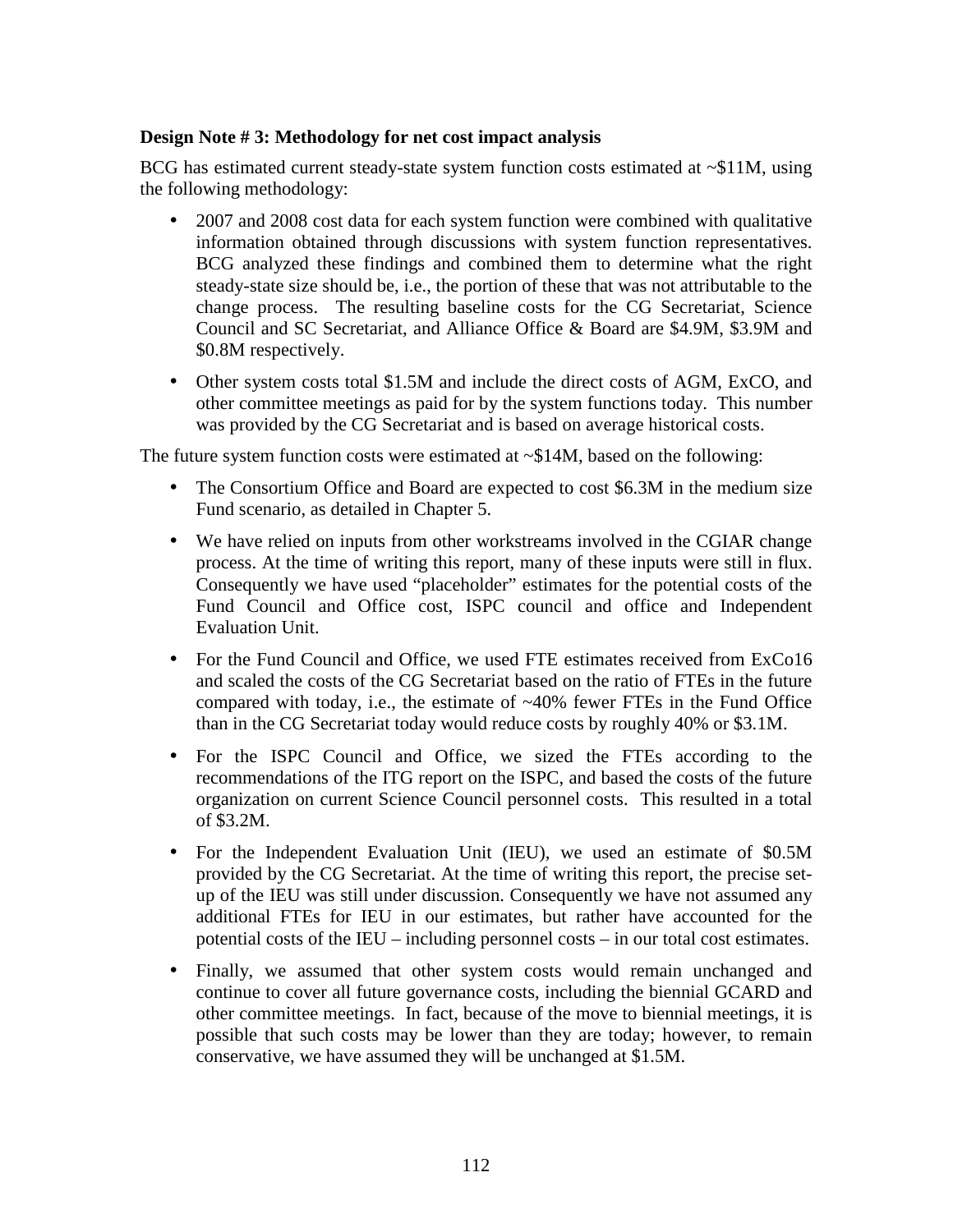• With the exception of the Consortium Office, we have assumed no scaling of costs of system functions with Fund size.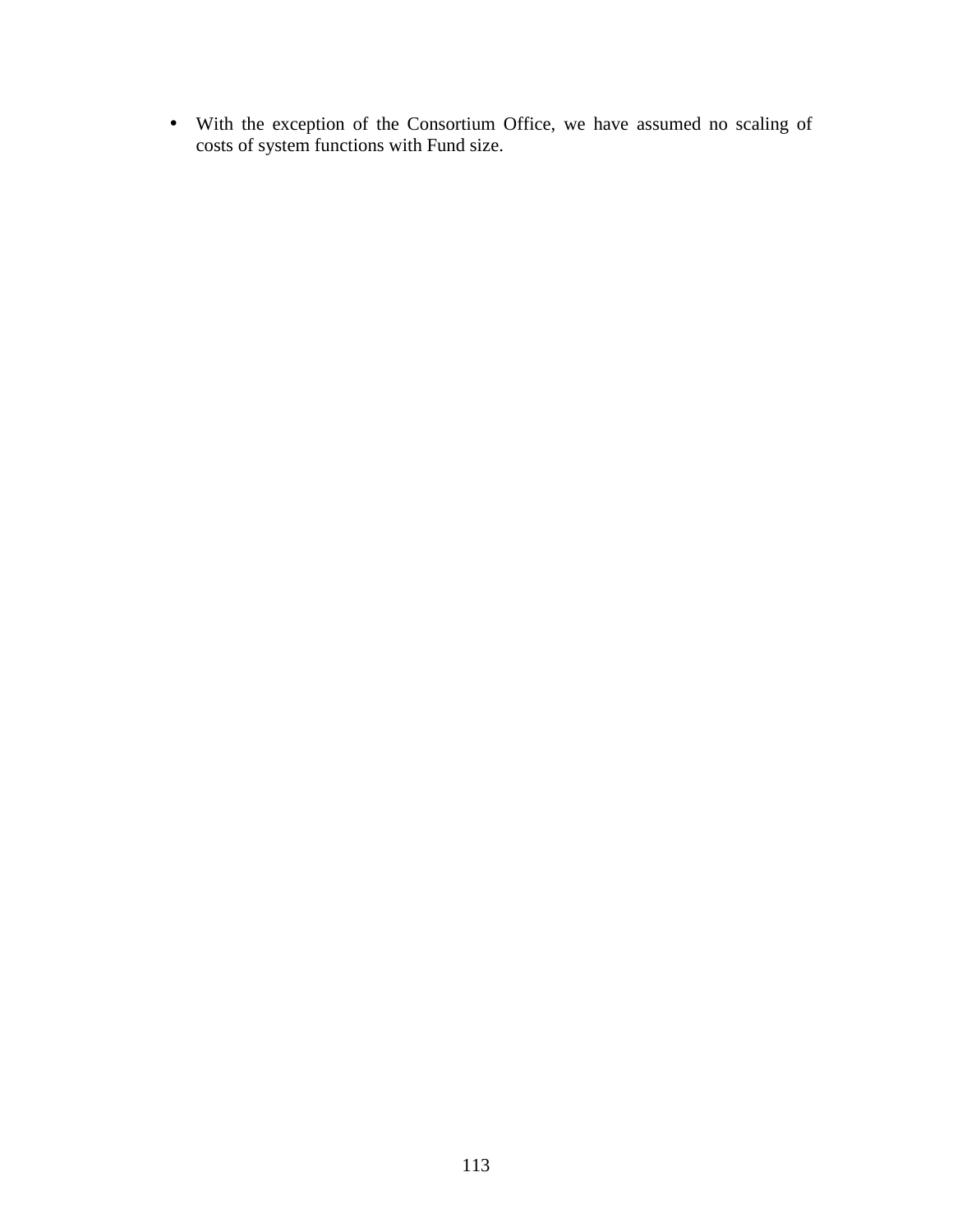## **References**

Accountability Workstream (2009). M&E Framework in the new CGIAR (Draft as at 19 September 2009).

Beversdorf, W.D. et al. (2008). Report of the First External Review of the Generation Challenge Program. Rome: Science Council.

CGIAR (2007). Science Council Workplan 2008-09. Washington, DC: CGIAR

CGIAR (2008). CGIAR Financial Report 2007. Washington, DC: CGIAR

CGIAR (2000). Executive Summary of the 2008 CGIAR Financial Results. Washington, DC: CGIAR.

CGIAR Alliance Office (2009). 2009 Proposed Workplan (unpublished document).

CGIAR Alliance Office (2009). Provisional 2009 Alliance budge. (unpublished document).

CGIAR Change Steering Team. (2008). A Revitalized CGIAR – A New Way Forward: The Integrated Reform Proposal.

CGIAR Science Council (2009). Key Lessons from the Science Council – Research Related Indicator (Draft Section of a forthcoming paper jointly produced by the Science Council Secretariat and the CGIAR Secretariat). Rome: Science Council Secretariat, FAO.

CGIAR Science Council (2008). SC Assessment and Comments on the PM results Indicators (2007 data). Rome: Science Council Secretariat, FAO

CGIAR Science Council (2008). The role of systemwide initiatives in implementing the CGIAR's research agenda: An assessment of current systemwide and ecoregional programs (SWEPS). Rome: Science Council Secretariat, FAO.

CGIAR Science Council (2009). CGIAR Science Council Proposed Budget for 2008-09 (unpublished document).

CGIAR Science Council (2009). Monitoring and Evaluation in the New CGIAR. Rome: Science Council Secretariat, FAO

CGIAR Secretariat (2009). Framework Document for the CGIAR Fund (Draft Version 4, 26th June 2009). Washington, DC: CGIAR Secretariat.

CGIAR Secretariat and Science Council Secretariat (2007). Lessons learnt from Selection and Implementation of the CGIAR Challenge Programs. Washington DC: CGIAR.

CGIAR Secretariat and Science Council Secretariat (2009). Guidelines for Preparing 2010-12 Medium-Term Plans (MTPs) and 2010 Financing Plans. Washington DC: CGIAR.

CGIAR Secretariat and Science Council Secretariat (2009). Instructions for the Reporting of Performance Indicators for CGIAR Centers. Washington DC: CGIAR.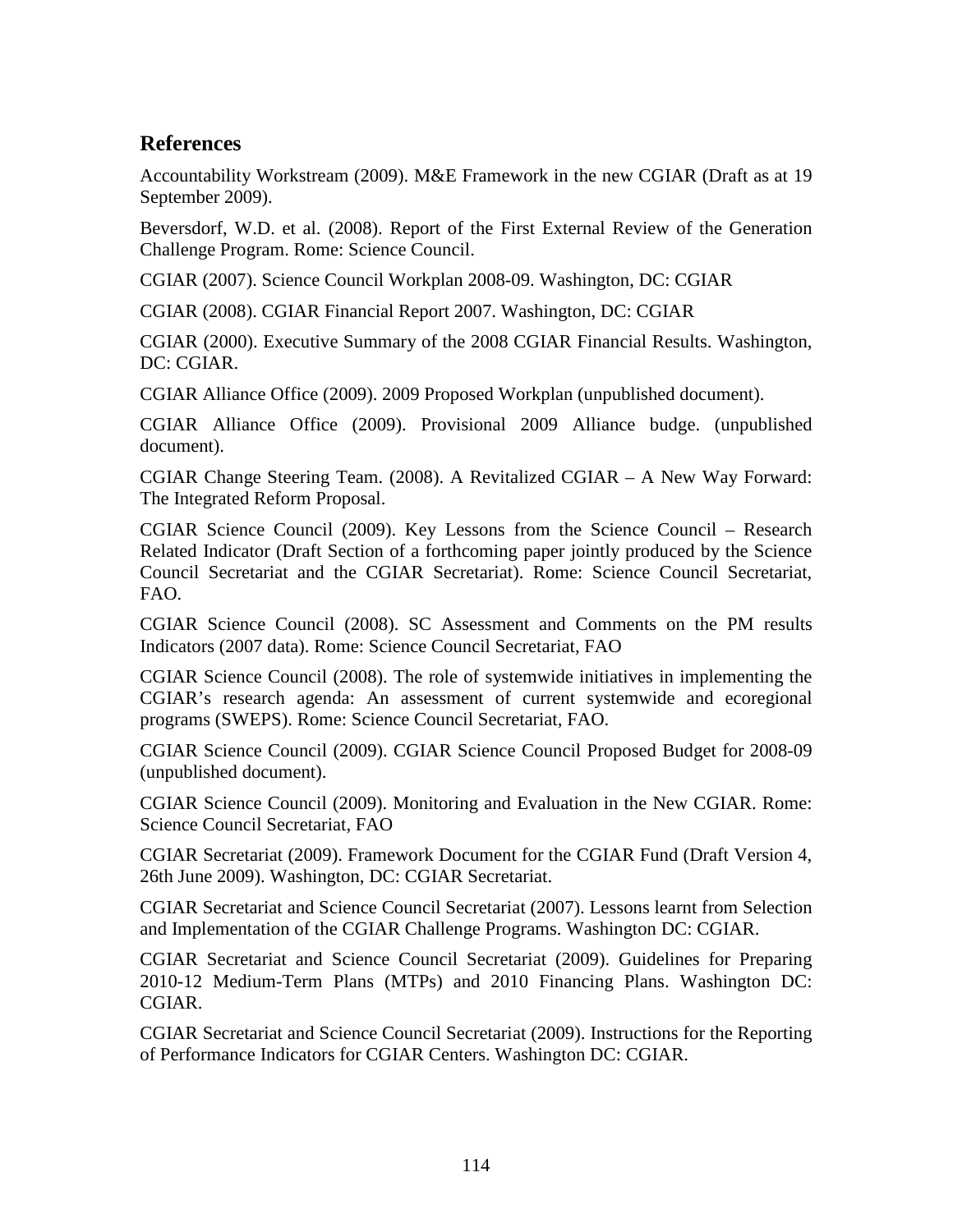CGIAR Transition Management Team. (2009). TMT comments on the Report of the Independent Task Group (ITG) on the Establishment of the ISPC (unpublished document).

Independent Task Group (ITG) (2009). Report on the Establishment of the Independent Science and Partnership Council (ISPC) (unpublished document).

McAllister, E. et al. (2008). Bringing together the best of science and the best of development: Independent Review of the CGIAR System Synthesis Report. Washington DC: CGIAR.

McAllister, E. et al. (2008). Bringing Together the best of science and the best of development: Independent Review of the CGIAR System Technical Report. Washington DC: CGIAR

Uauy, R. (2008). Report of the First External Review of the HarvestPlus Challenge Program. Rome: Science Council

Woolley, J. et al. (2009). The CGIAR's Challenge Program Experiences: A Critical Analysis: A contribution to Mega Program design (unpublished document).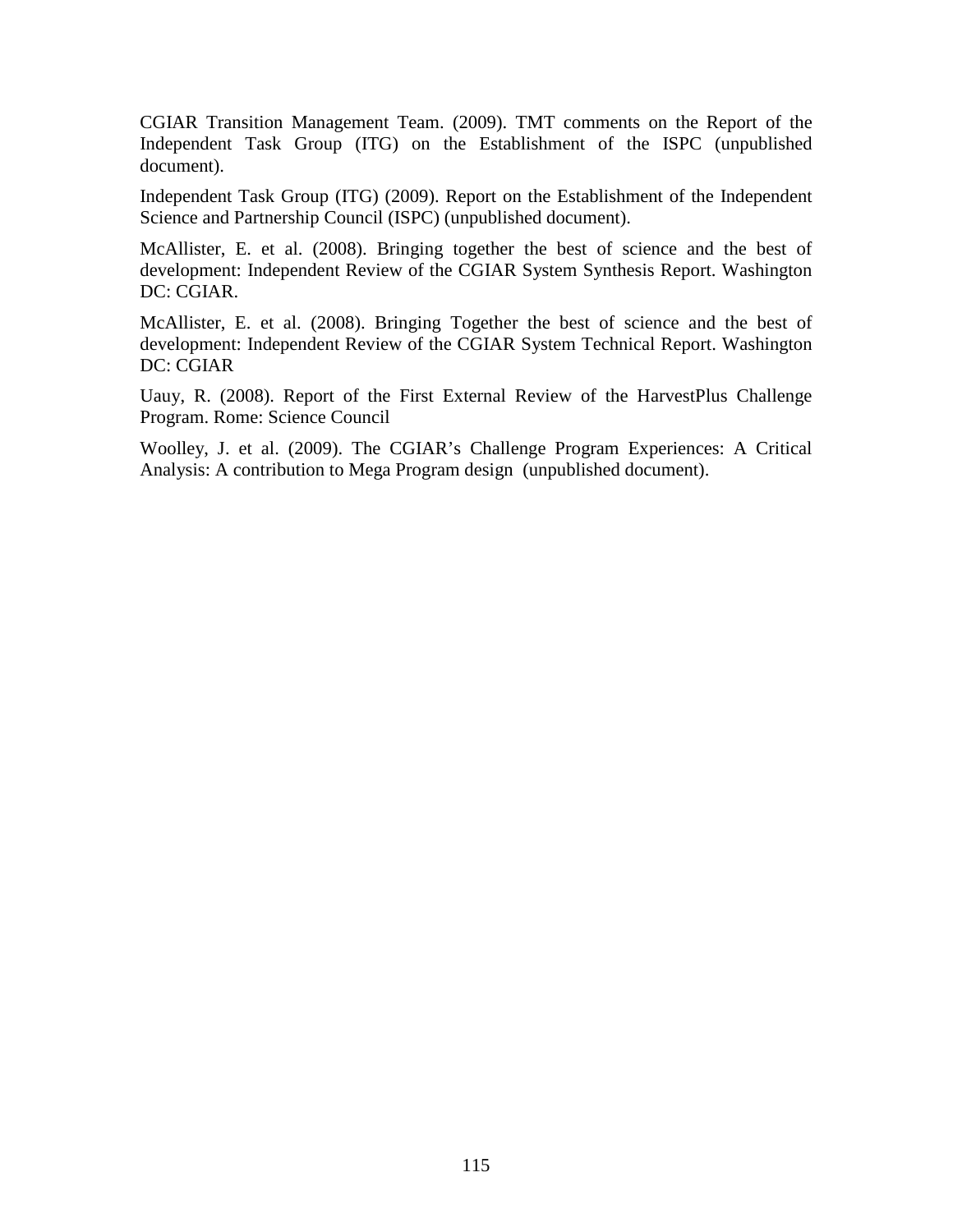## **Glossary**

**Alliance of CGIAR-supported Centers**: Current coalition of the 15 centers supported by the CGIAR.

**Board**: Board of the Consortium (unless otherwise specified). A legally constituted body charged with the overall responsibility of providing oversight for the work of the Consortium. A description of the objectives, roles and responsibilities, and functioning of the Consortium Board is given in article 6 of the Consortium Constitution.

**CGIAR Centers (or CGIAR-supported Centers)**: International agricultural research centers of the Consortium that implement the CGIAR's program portfolio. Centers operate under oversight of their own Board and the Consortium. Also referred to as the Consortium's "Member Centers."

**CGIAR (or CGIAR System)**: The CGIAR is a global research for development partnership with the aims of reducing poverty and hunger, improving health and nutrition and enhancing ecosystems resilience in developing countries. The reformed CGIAR system is comprised of a global network of donors, the Consortium of CGIAR Centers, its Member Centers and partners, and other system-wide entities including the CGIAR Fund Council and Office, Independent Science and Partnership Council and CGIAR Independent Evaluation Arrangement.

**CGIAR Fund or Fund**: A central multi-donor fund that serves as a strategic financing facility for the CGIAR System to provide multi-year support for Mega Programs under the Strategic Results Framework (SRF). It will also provide institutional funding for Member Centers of the Consortium for activities under the SRF while the Mega Programs are being developed.

**CGIAR Strategy**: The approach the CGIAR system is taking in order to meet its overall development objectives by delivering the outputs and outcomes as defined by the Strategic Results Framework.

**Consortium of CGIAR Centers (or Consortium):** A legal entity established by the CGIAR-supported Centers to fulfill the objectives mentioned in the Consortium Constitution. The Consortium provides leadership to Member Centers and is the recipient of funding from the CGIAR Fund for implementation of the Mega Programs through the Centers and their partners, and the signatory of the performance agreements with the Fund.

**Consortium Members or Member Centers**: Research institutions that enter into a specific formal association ("membership") with the Consortium. The rights and responsibilities of Member Centers are detailed in the Consortium Constitution.

**Consortium CEO or CEO**: Chief Executive Officer of the Consortium. A description of the roles and responsibilities of the CEO is given in article 8 of the Consortium constitution.

**Consortium Office**: The Office of professional staff responsible for carrying out the dayto-day operations of the Consortium in support of the Consortium Board and CEO. The functions of the Consortium Office derive from the roles of responsibilities of the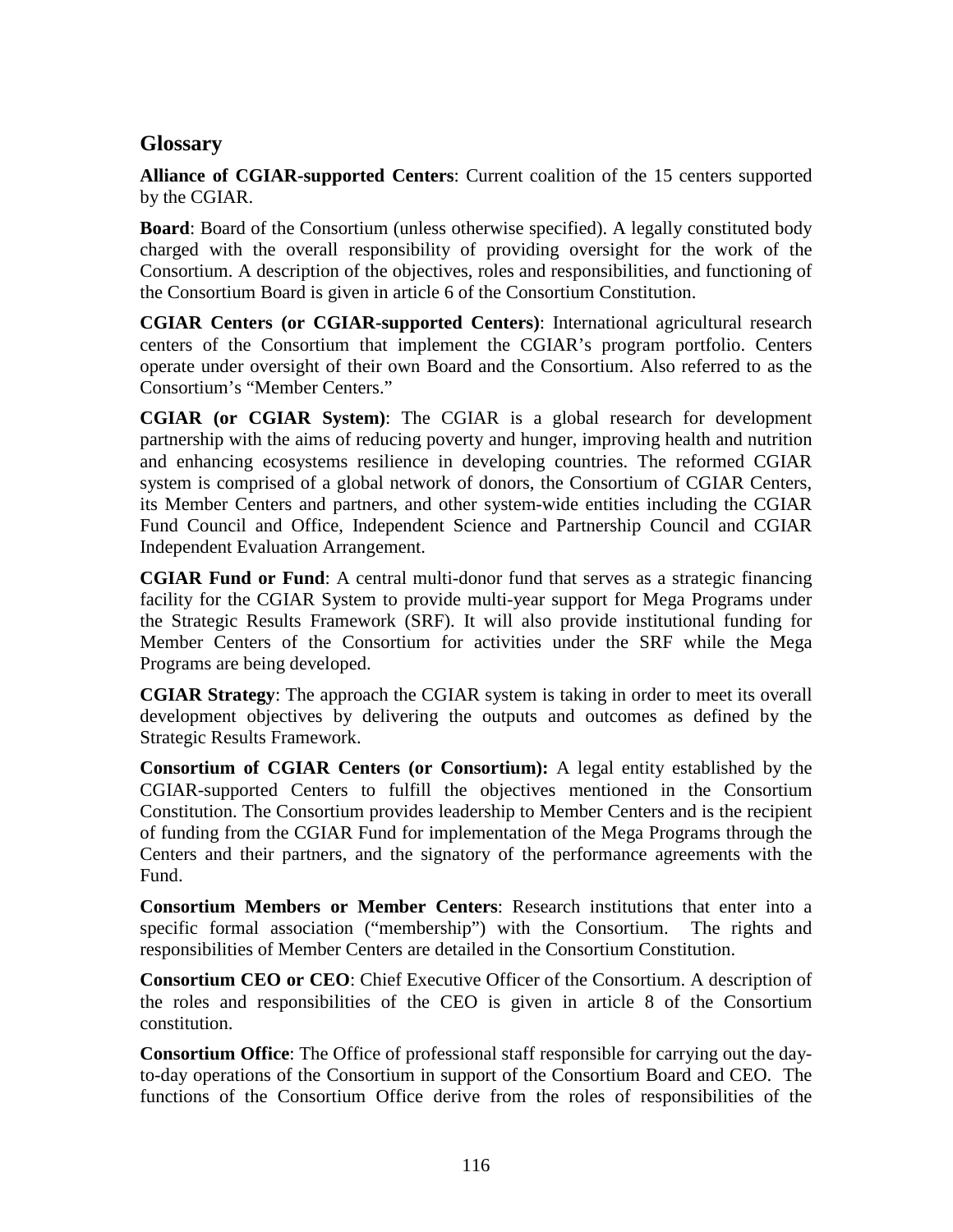Consortium, as stated in the Constitution. The Consortium Office will operate under the direction of the Consortium CEO.

**Consortium Planning Team:** Group established by the Alliance in December 2008 to lead the process of developing the Consortium and the Strategic Results Framework and Mega-Programs.

**Donor** (or **CGIAR Donor**): A country or organization (including foundations, multinational agencies and non-governmental organizations) that provides funding (as Fund Donor or Bilateral Donor) to support CGIAR programs/activities and the functioning of CGIAR bodies and research institutions.

- *Fund Donor:* A donor that contributes funding to the CGIAR Fund.
- *Bilateral Donor:* A donor that provides part or all of its funding to a CGIAR Center directly, through a bilateral arrangement that provides support for Mega Programs or components of Mega Programs under the Strategic Results Framework and for the Centers and their partner institutions implementing the programs.

**Evaluation**: The systematic and objective assessment of an on-going or completed project, program or policy, its design, implementation and results.

**Fund Council**: The decision-making body for the CGIAR Fund acting on behalf of the Fund Donors. A description of the objectives and functions of the Fund Council is given in section B.4 of the Fund Framework Document (FFD).

**Fund Office**: The support unit of the Funders Forum and the Fund Council housed, administratively, at the World Bank. A description of the objectives and functions of the Fund Office is given in section B.5 of the FFD.

**Funders Forum**: A forum of all donors to the CGIAR over a threshold amount, including bilateral donors and Fund donors, countries hosting the headquarters of the Consortium and its Member Centers and stakeholder representatives invited by the Chair of the Funders Forum in consultation with donors.

**Independent Evaluation Arrangement:** Independent assessors commissioned by the Fund Council to perform evaluations of individual Mega Programs every 4 years and of the CGIAR System every 5-6 years. One model for the independent evaluation arrangement currently under consideration is the creation of an Independent Evaluation Unit (IEU) of the CGIAR housed by a multi-lateral organization (e.g. IEG World Bank or IFAD).

**Independent Science and Partnership Council (ISPC)**: An independent standing panel that is the science and partnerships-advisory organ of the CGIAR, whose primary responsibility is to enhance and promote the quality, relevance and impact of science and science partnerships in the CGIAR.

**Lead Center:** Member Center selected by the Consortium Board and CEO to manage delivery at the individual Mega Program level, including development of a Mega Program's strategic and operational plans, and Mega Program reporting based on progress monitoring at the sub-Mega Program (e.g. project) level. Mega Program Lead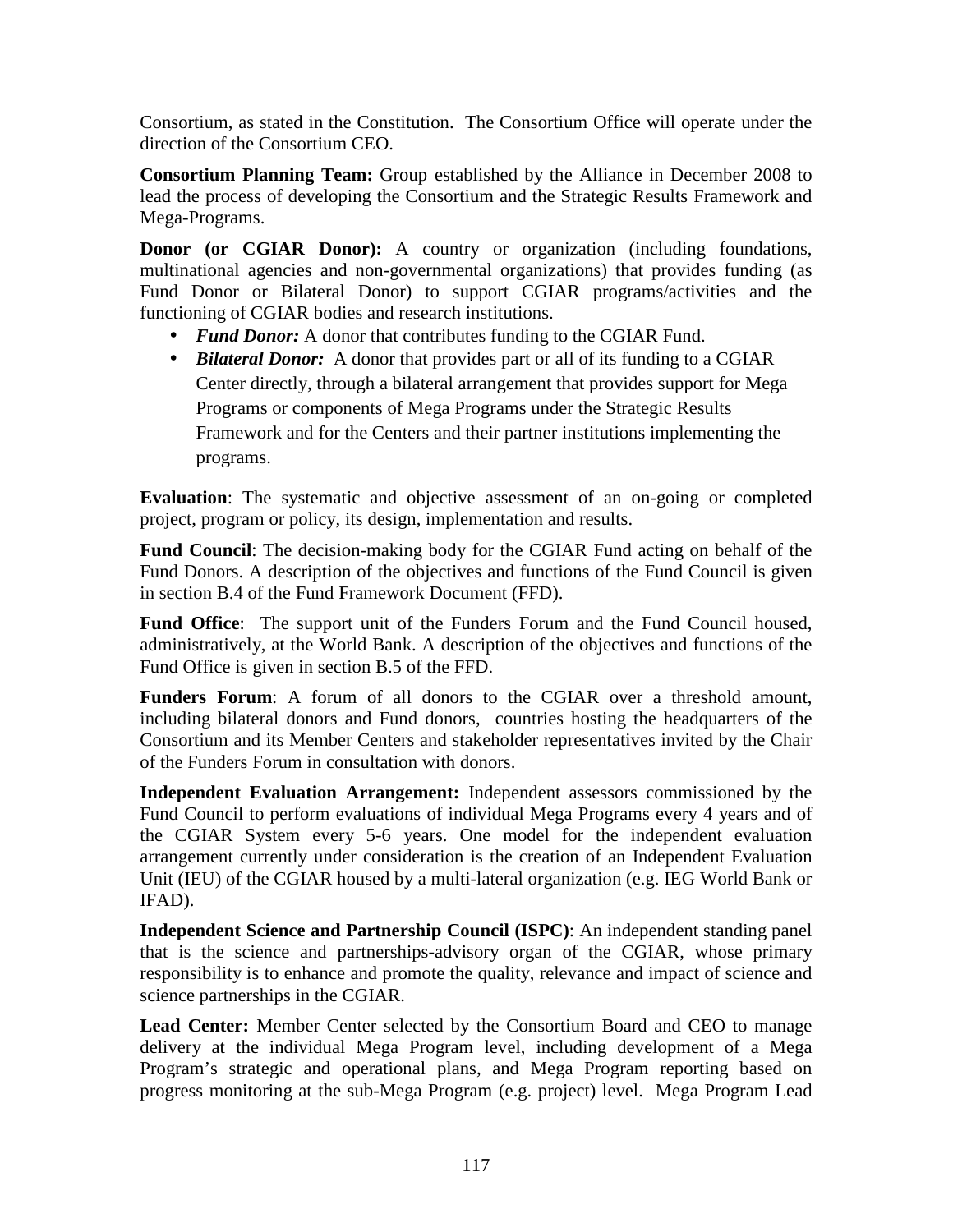Centers will work closely with the Consortium CEO and Board – principally through Consortium Office Mega Program Officers - to review plans and monitor overall Mega Program progress.

**Mega Programs**: A set of integrated research activities that address one or more themes or components of the CGIAR's Strategic Results Framework to be implemented by the Consortium through the Centers and their partner institutions. They are the subject of the program performance agreements between the Consortium and the Fund. Mega Programs are the key delivery mechanism for the outputs and outcomes of the Strategic Results Framework with due consideration given to medium and long-term time horizons.

**Mega-Program portfolio**: The suite of Mega Programs that constitutes a coherent research for development agenda addressing the entire Strategic Results Framework of the CGIAR.

**Monitoring**: A continuing function that uses systematic collection of data on agreed upon indicators to provide Centre management, the Consortium and the main stakeholders of an ongoing (development) intervention with indications of the extent of progress and achievement of objectives and progress in the use of allocated funds. Mega Program performance monitoring is a primary function of the Consortium in the new CGIAR.

**NARS**: A country's National Agricultural Research System, which includes public research institutions, academia, private sector institutions, and civil society organizations.

**Partners**: Groups and entities that work in partnership with CGIAR, including NARS, regional forums, Global Forum on Agricultural Research, advanced research institutions in the North and the South, private sector organizations, farmers and farmer organizations, non-governmental organizations, and donors.

**Performance agreements/contracts**: Binding agreements between the Consortium and the Fund Council and between the Consortium and Member Centers and Partners on Mega Programs clarifying mutual obligations and expectations, as well as the remedies for non-compliance.

**Stakeholder**: An individual or organization who both affects and is affected by the actions of the CGIAR, including beneficiaries of CGIAR research and those involved in agricultural research for development, such as the institutions that partner with CGIAR Centers in the production or delivery of research results.

**Strategic Results Framework (SRF)**: A systematic description of the way in which the CGIAR focuses its work in order to achieve its vision via the development of tangible objectives, effective partnerships, and measurable results. It includes: (a) intermediate objectives; (b) expected outcomes arising from outputs, in a cause and effect logic with related performance indicators; (c) critical assumptions that need to be in place; and, (d) defined timelines. CGIAR's Mega Programs are the programmatic and operational expression of the Strategic Results Framework and are tied to its strategic objectives through a cause and effect logic.

**Transition Management Team:** Group established by the CGIAR at the Annual General Meeting 2008 to oversee the agreed revitalization of the CGIAR.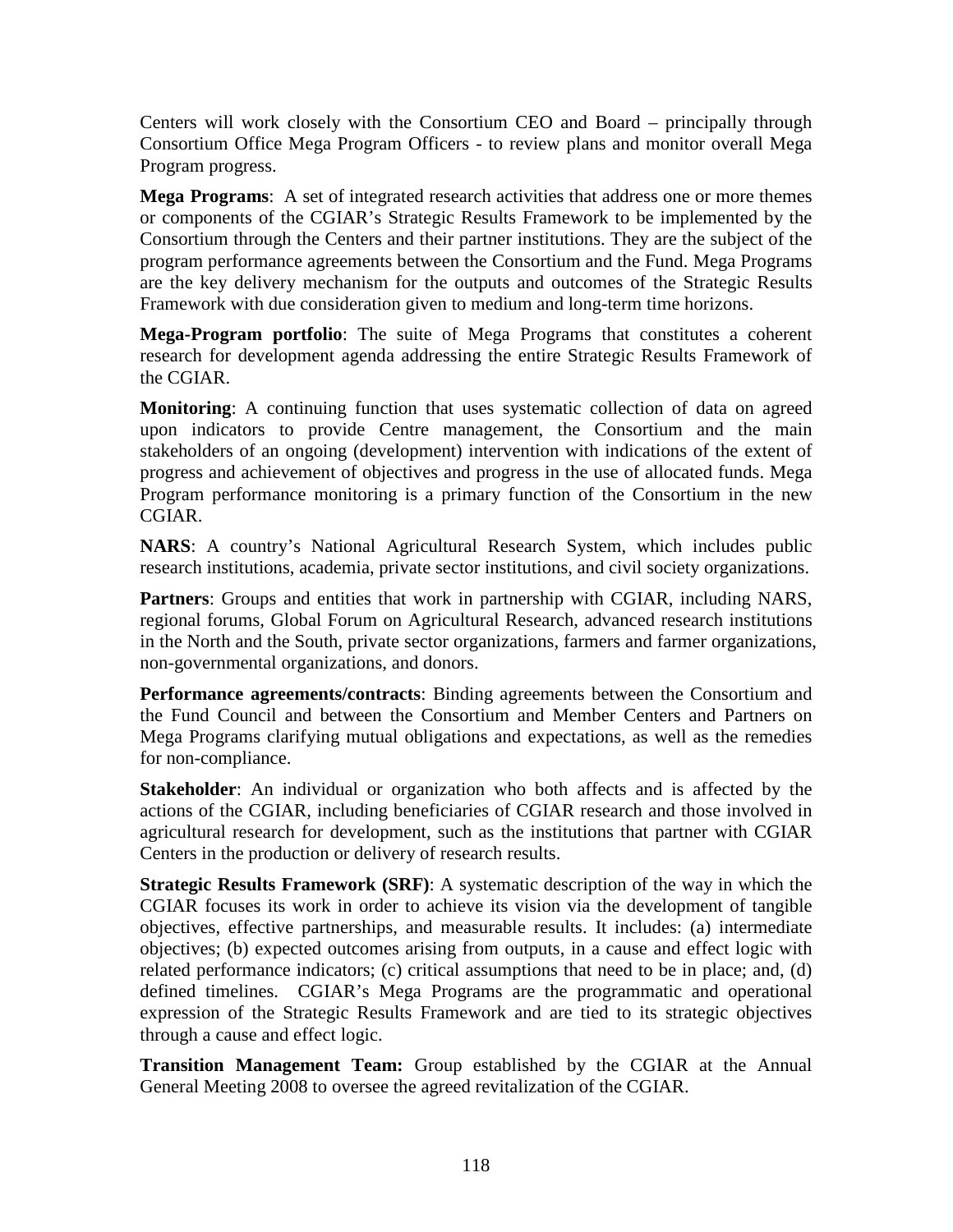**Trustee**: A person or organization that carries the fiduciary responsibility and liability to use the trust assets according to the provisions of the trust instrument. The World Bank, in agreement with Fund Donors, is the organization responsible for maintaining the CGIAR Fund and disbursing funds to the Consortium.

**Unrestricted funding (or "unrestricted system funding")**: A type of funding that is provided to the Fund as a whole, available for allocation by the Fund Council based on its judgment, following review of funding requests from the Consortium.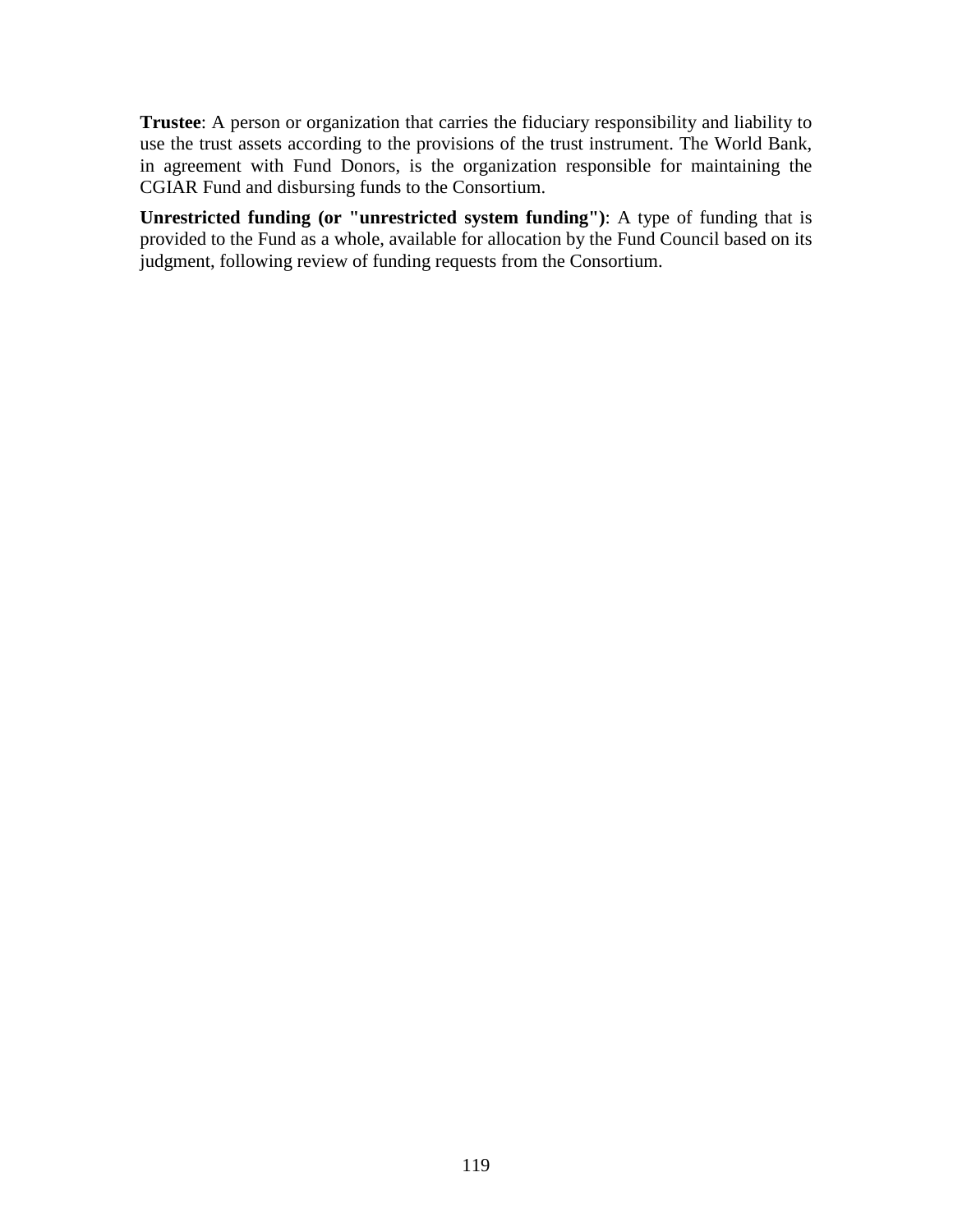# **Appendices**

### **Appendix A: Roles and responsibilities of the Consortium Board**

*Based on Draft Consortium Constitution article 6.4 as at 23 September, 2009* 

Although the Board is ultimately responsible for all roles and responsibilities stated below, it may delegate tasks to the Consortium CEO and Office as it deems appropriate.

Concerning strategy development and funds allocation the Board will:

- Oversee the development of, review and endorse the CGIAR strategy and Strategic Results Framework and submit them to the Funders Forum for approval. The strategy and Strategic Results Framework shall be developed together with Member Centers and with the input of a broad range of donors and Partners
- Develop a framework for funding, including a resource mobilization strategy, in cooperation with the Fund Council, to structure funding flows to address programmatic and structural financing needs
- Engage in fund raising together with the Fund Council
- Decide on allocation of funding across Member Centers and programs, in any case where funds are given to the Consortium for allocation

Concerning Mega Programs the Board will:

- Set such common criteria, policies, and standards for Mega Program execution as are helpful in ensuring Mega Program effectiveness and are consistent with the Consortium purpose described in Article 2.2
- Review and endorse Mega Program proposals from Member Centers, which shall address at minimum project leadership and management structure, budget, performance measures, progress-tracking and the reporting process
- Submit proposals for Mega Programs and the allocation of funds across Mega Programs to the Fund Council for consideration, taking into account proposals submitted to the Consortium by Member Centers. Enter into performance agreements with the Fund Council for Mega Program implementation
- Review and authorize fund allocation within Mega Programs, on the basis of proposals submitted by Mega Program participants
- Enter into performance contracts with Member Centers and Partners involved in execution of the Mega Programs
- Oversee the monitoring of Mega Program performance and take appropriate remedial actions with participants when necessary to ensure the success of the Mega Program. The Consortium's performance management role vis-à-vis Mega Programs shall address development impact as well as financial and operational performance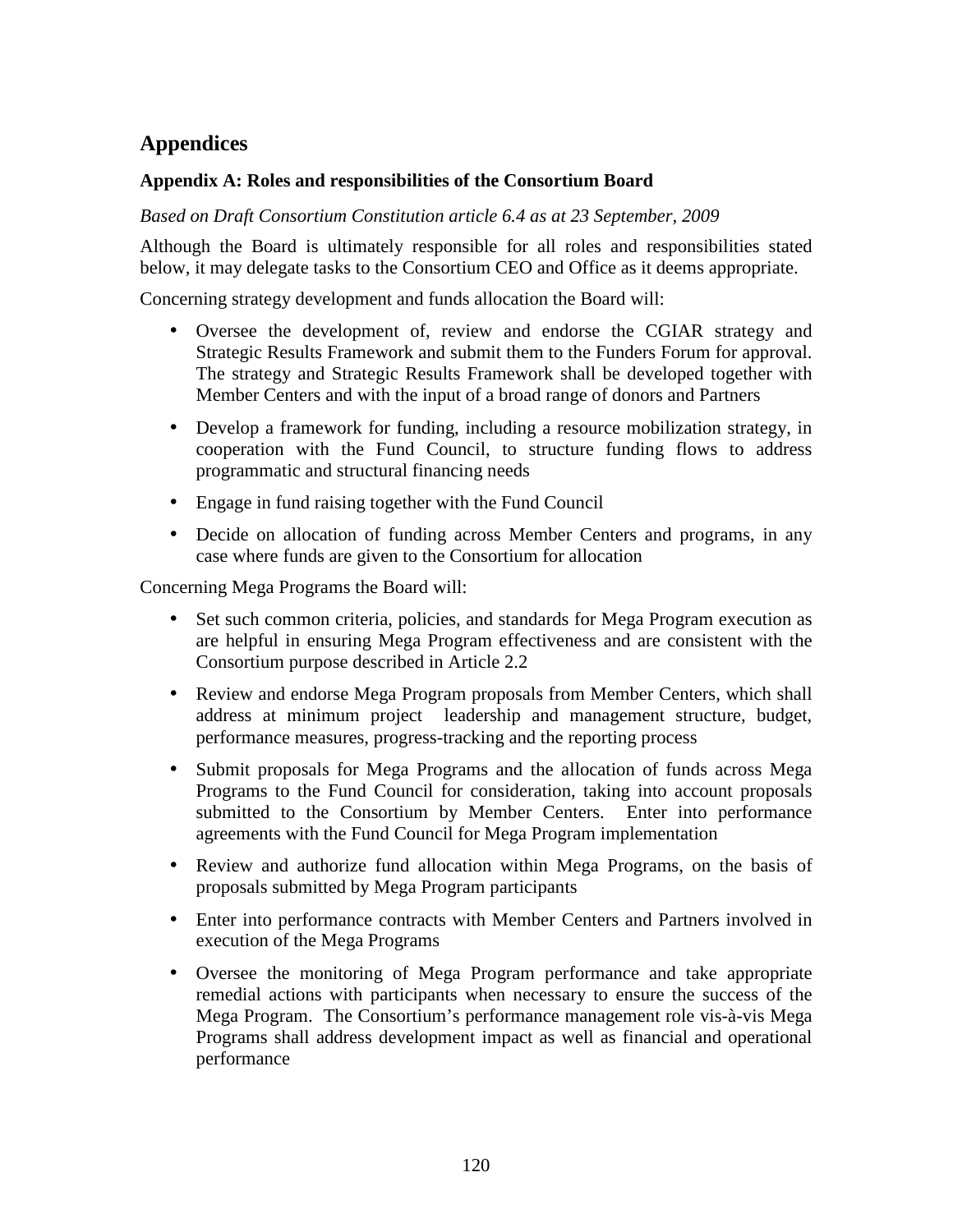Concerning Member Centers outside of those roles specific to Mega Programs, the Board will:

- Set such common criteria, policies, and standards for Member Center performance and efficiency as are consistent with the Consortium purpose described in Article 2.2
- Review the performance and efficiency of Member Centers
- Review the general alignment of Member Centers' activities with the system strategy and Strategic Results Framework
- Review the current and potential structural organizations of and among the Member Centers, and decide on appropriate actions including any opportunities for Member Center or field asset realignment. Such a review shall be based on thorough analysis and shall include appropriate involvement of Member Centers
- Advise Member Centers on best practices in areas of common interest, including governance, risk management and supporting functions
- Review and endorse plans for, and, together with the CEO, oversee shared functions and research platforms

Concerning reporting and external relations, the Board will:

- Update the Fund Council on its activities. The Board shall report at least annually to the Fund Council, in a form mutually agreeable to the two parties. This reporting shall address system performance vis-à-vis the strategy and Strategic Results Framework, financial and operational performance of the Mega Programs and Member Centers, actions taken by the Consortium Board with regard to Member Center operations and common services, and any other Consortium and Member Center activities relevant to the Fund Council's investment
- Work with the Fund Council to establish common standards for reporting on Mega Program and Member Center performance, in order to reduce the overall reporting burden on Member Centers
- Support the Consortium CEO and Consortium Office in advocacy, public relations, and communications efforts

In addition, the Board will oversee the Consortium Office as a business entity, and in so doing, will:

- Develop, maintain, and, as needed, update the strategic and operating plans of the Consortium Office
- Approve the operating budget of the Consortium Office and Consortium Board
- Select, hire, conduct performance reviews, and determine the continued employment or removal of the Consortium CEO

Finally, in its governance role, the Board will:

• Assume financial and operational accountability for Mega Programs and the Consortium Office including shared services and research platforms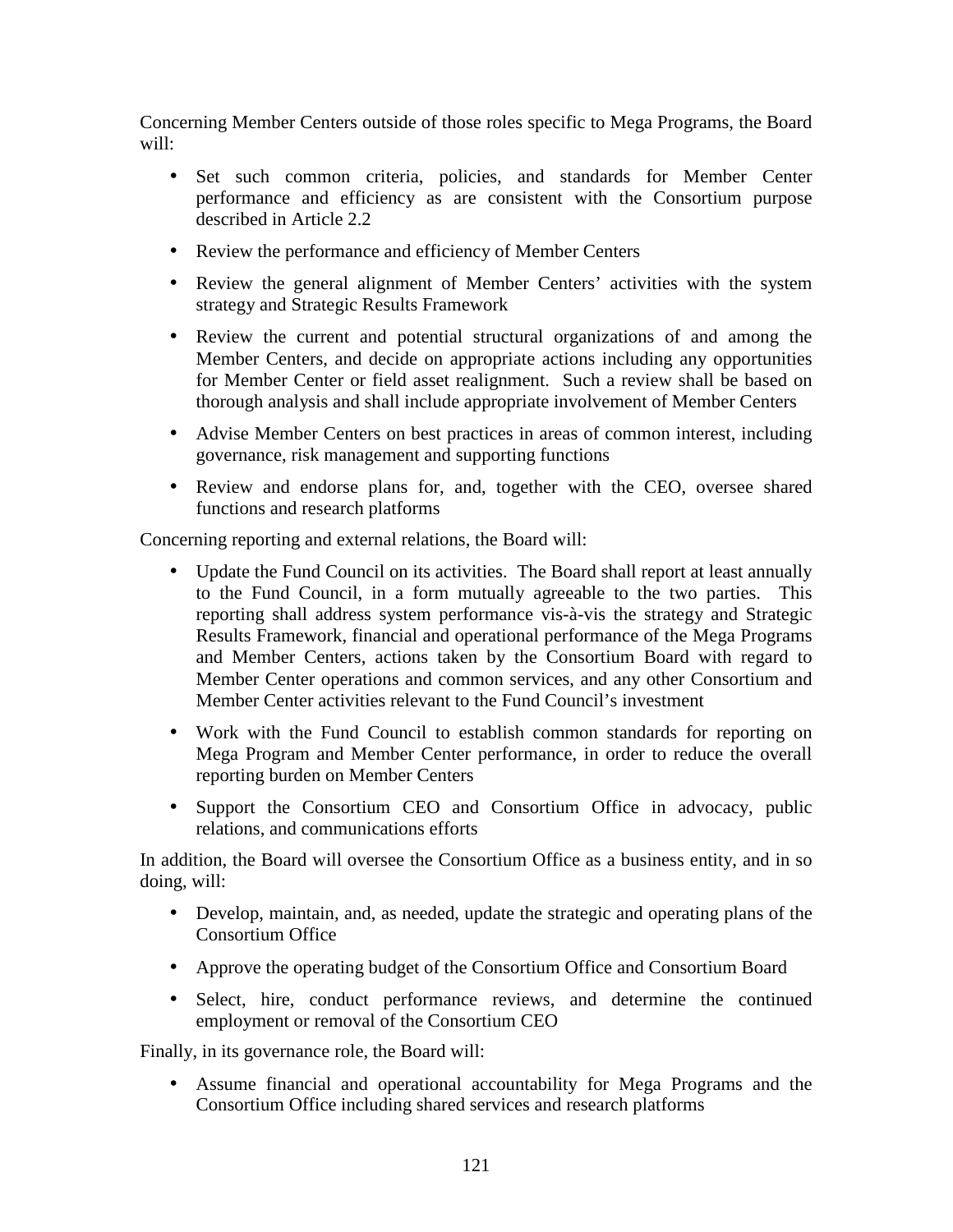- Initiate periodically external reviews of Consortium functioning and performance
- Determine criteria for membership in the Consortium, and as warranted, nominate prospective Member Centers for membership. This nomination must be approved by the current Member Centers; see Article 9.9.
- Propose amendments to this Constitution to Member Centers, in consultation with the Fund Council
- Resolve conflicts among Member Centers
- Design mechanisms for risk management and compliance and oversee their implementation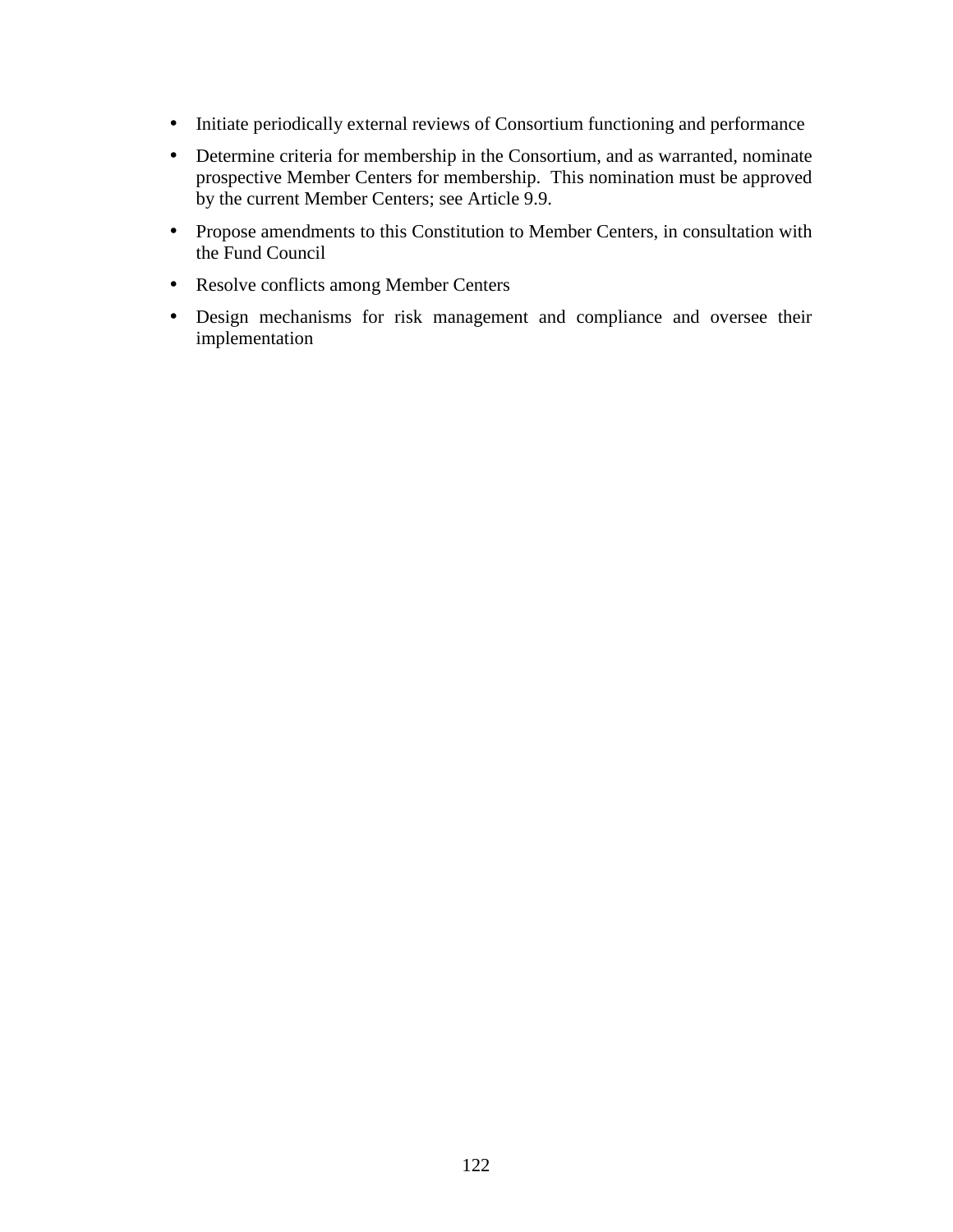### **Appendix B: Roles and responsibilities of the Consortium CEO**

#### *Based on Draft Consortium Constitution article 8.1 as at 23 September, 2009*

The Chief Executive Officer of the Consortium shall be selected by the Board. The CEO will be both a public face of the CGIAR system and the leader of the Consortium Office staff, which will be recruited and appointed by the CEO. The performance of the CEO shall be reviewed by the Board annually.

The internal roles and responsibilities of the CEO shall include:

- Contributing to the development of and implementing the overall CGIAR strategy and portfolio of Mega Programs, in close cooperation with Member Centers and **Partners**
- Leading the implementation and ongoing renewal of the Strategic Results Framework
- Working closely with the Consortium Board in developing common policies and standards for Mega Programs and Member Centers, as described in Article 6.4
- Managing the development of Mega Program proposals, budgets, and performance contracts with involved Member Centers and Partners
- Providing day-to-day oversight of the role of the Consortium in managing and monitoring Mega Program performance
- Managing, directly or through staff, the Consortium Office functions and dissemination of best practices across Member Centers in common areas such as governance, HR, financial management and risk management
- Leading the Consortium Office in gathering the information needed from Member Centers in order for the Consortium Board to fulfill its reviewing and oversight roles as described in Article 6.4
- Identifying and setting up such shared functions and research platforms as needed to optimize Consortium and Member Center effectiveness and efficiency, and managing, directly or through staff, the organization needed to provide shared functions and research platforms
- Developing an annual Consortium Office budget for Consortium Board approval, and ensuring adherence to this budget and prudent spending as is deemed appropriate for a development organization
- Establishing an effective system for liaising with Member Centers to ensure coordination and alignment
- Supporting and advising the Consortium Board and liaising regularly with its Chair and members
- Supporting Member Centers to enable them to execute their roles and responsibilities effectively